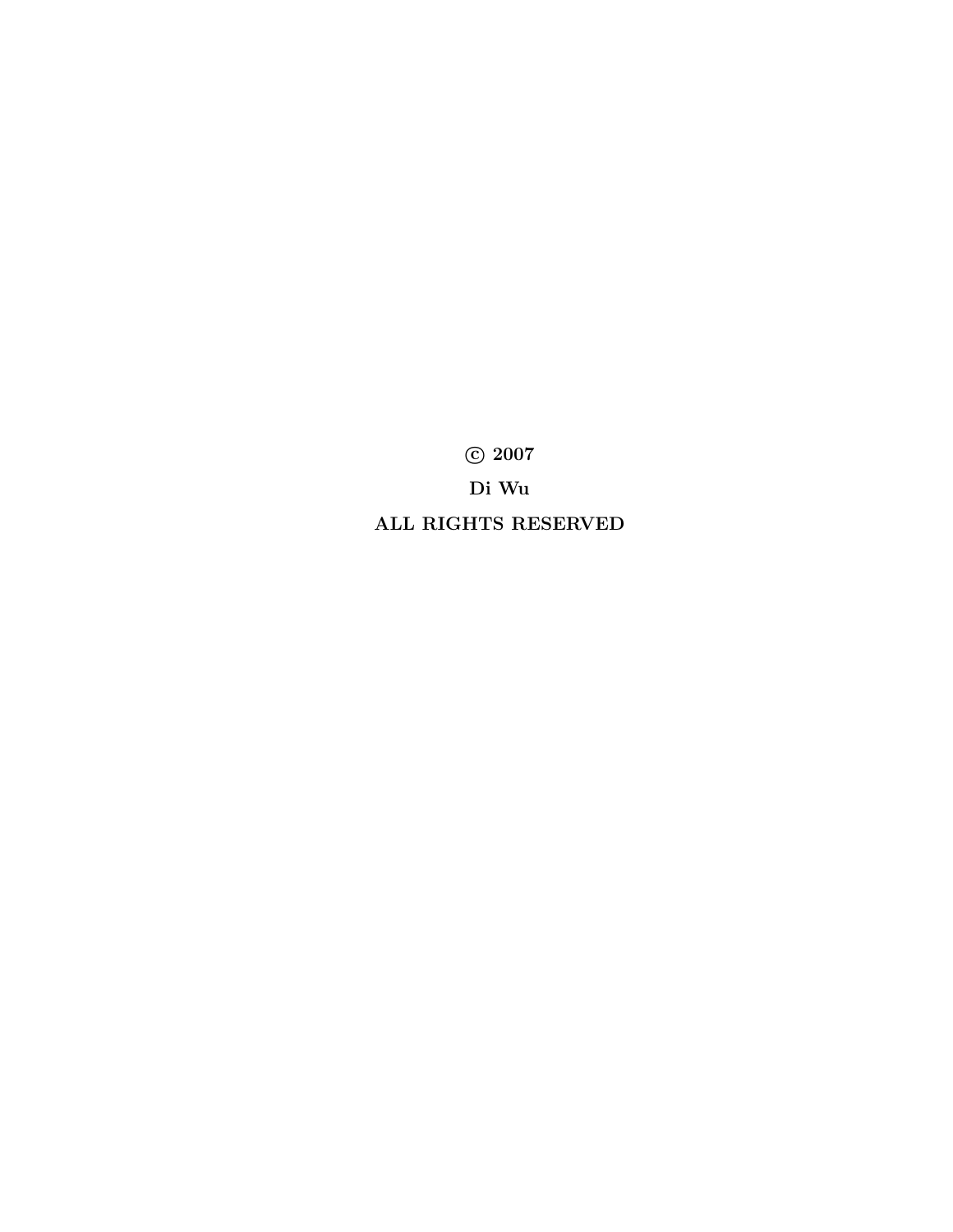# SEQUENCE DESIGN WITH APPLICATIONS TO ULTRA-WIDEBAND COMMUNICATION SYSTEMS

By

DI WU

A Dissertation submitted to the Graduate School—New Brunswick Rutgers, The State University of New Jersey in partial fulfillment of the requirements for the degree of Doctor of Philosophy Graduate Program in Electrical and Computer Engineering Written under the direction of Predrag Spasojević and approved by

> New Brunswick, New Jersey May, 2007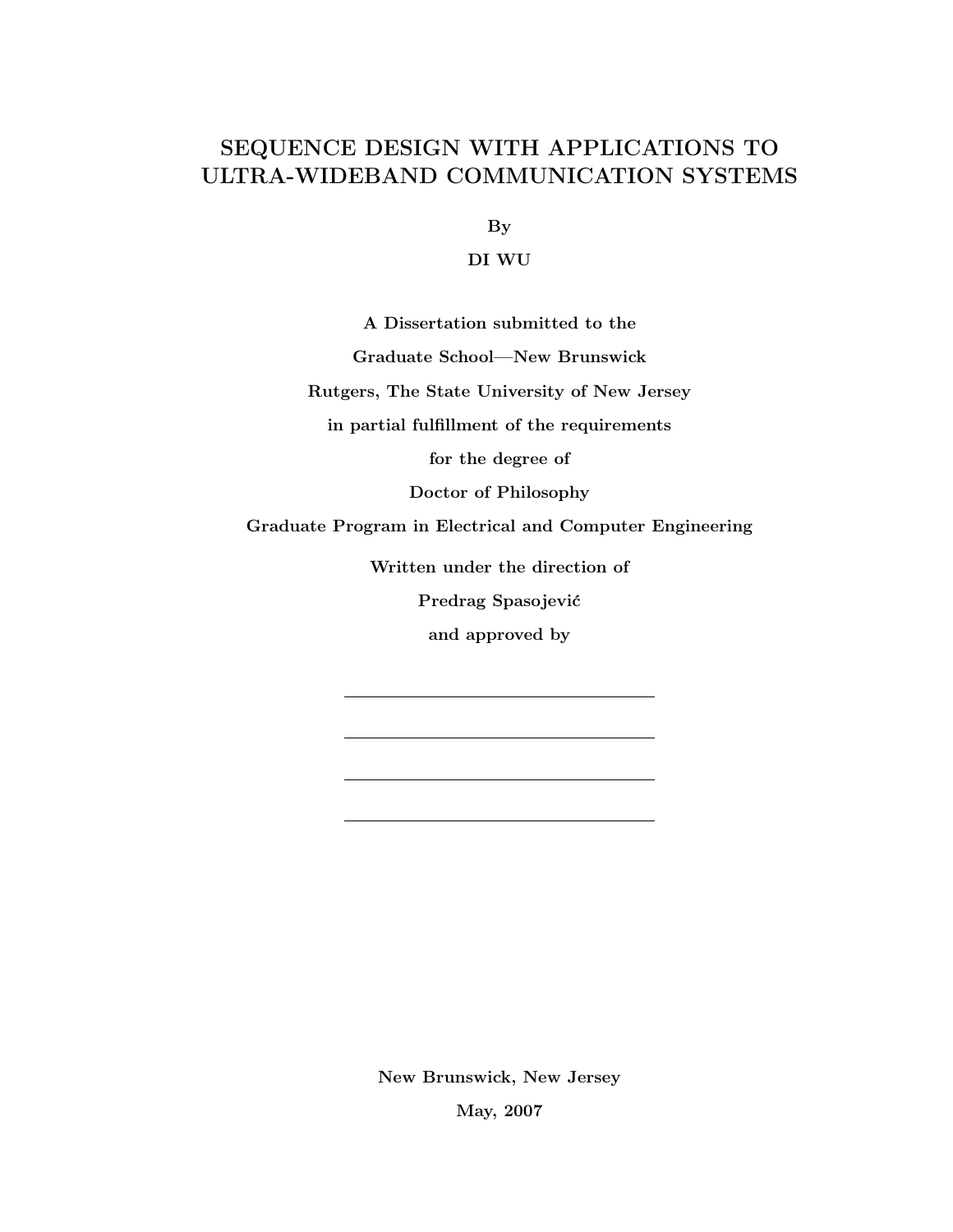### ABSTRACT OF THE DISSERTATION

# Sequence Design with Applications to Ultra-Wideband Communication Systems

# by Di Wu Dissertation Director: Predrag Spasojević

To enable high data rate target applications in a typical ultra-wideband (UWB) dense multipath channel, DS-UWB signaling suffers from a severe inter-symbol-interference (ISI) and multiple access interference (MAI). In an attempt to avoid complexity at the receiver, we tackle these problems from the transmitter side and consider ternary sequence based UWB (TS-UWB) signaling as a unifying descriptor of a number of impulse-based UWB schemes.

We propose a technique which employs ternary complementary sets to improve the performance of orthogonal pulse based multi-channel UWB systems. By assigning mutually orthogonal (MO) complementary sets to the users, both MAI and multipath interference can be significantly suppressed. One of the major impediments to deploying such systems is a high peak-to-average power ratio (PAPR). We show that PAPR can be upper bounded by an autocorrelation merit function of column sequences of the corresponding complementary set matrix. Hence, we propose a design of complementary sets satisfying a column correlation constraint. The design algorithm recursively builds a collection of MO complementary set matrices starting from a companion pair of sequences. We relate correlation properties of column sequences to that of the companion pair and illustrate how to select an appropriate companion pair to ensure that a given column correlation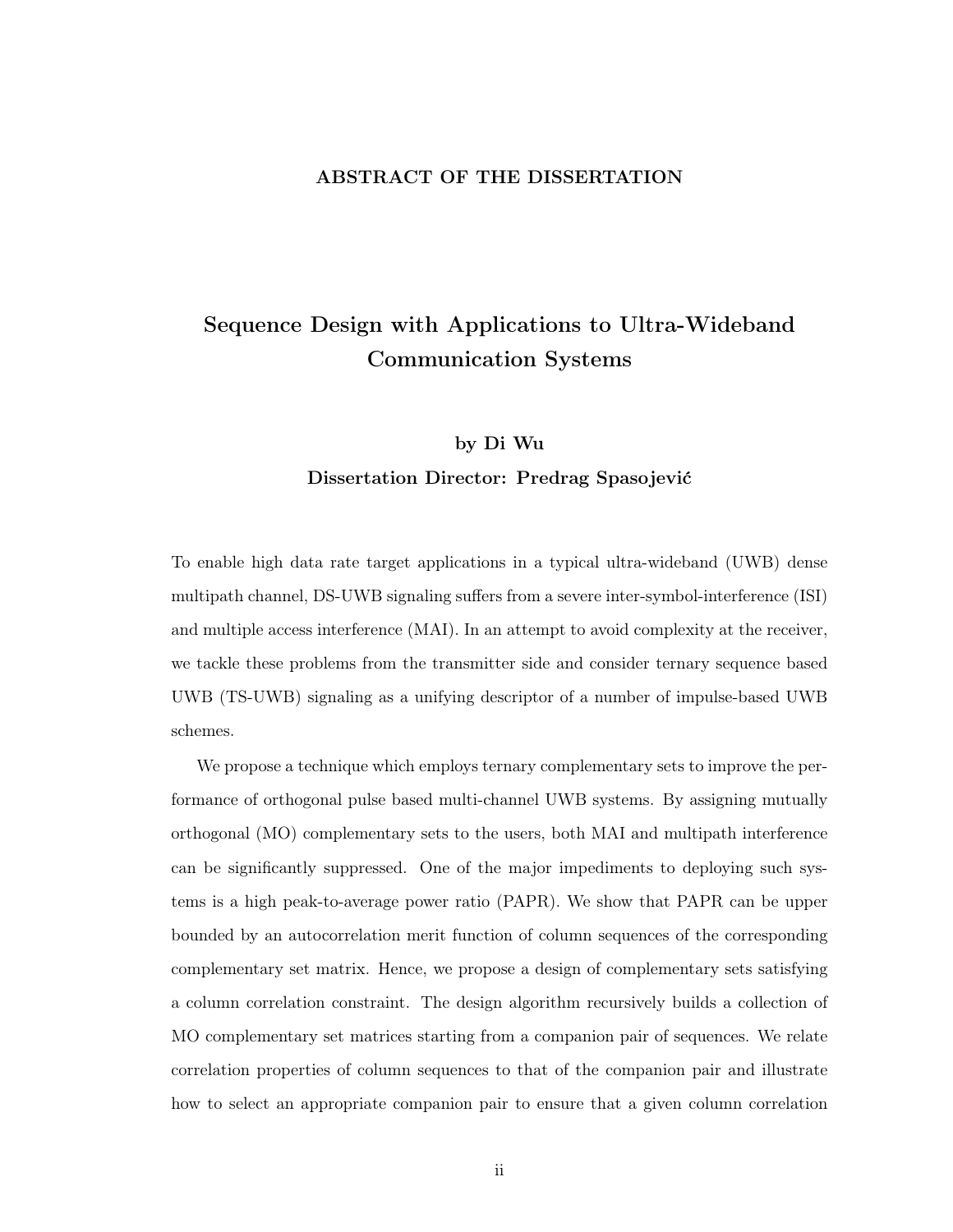constraint is satisfied.

To support high-speed and multirate data services, we construct ternary orthogonal variable spreading factor (OVSF) code with a zero-correlation zone (ZCZ). Compared to the conventional Walsh code based OVSF code, the proposed ZCZ-OVSF code maintains its code orthogonality even in a multipath channel or when synchronism is lacking and, thus, is suitable for quasi-synchronous (QS) TS-UWB systems. We further propose an adaptive data rate transmission scheme which maximizes the uplink aggregate throughput of the system by allocating OVSF codes to the active users based on their signal to interference and noise ratios (SINR).

Finally, we propose an adaptive transmission approach that suggests selecting a ternary beamforming sequence for a TS-UWB signal based on the signs of the reflection coefficients corresponding to a few strongest paths so that the signal energy at the output of the simple non-adaptive receiver is enhanced.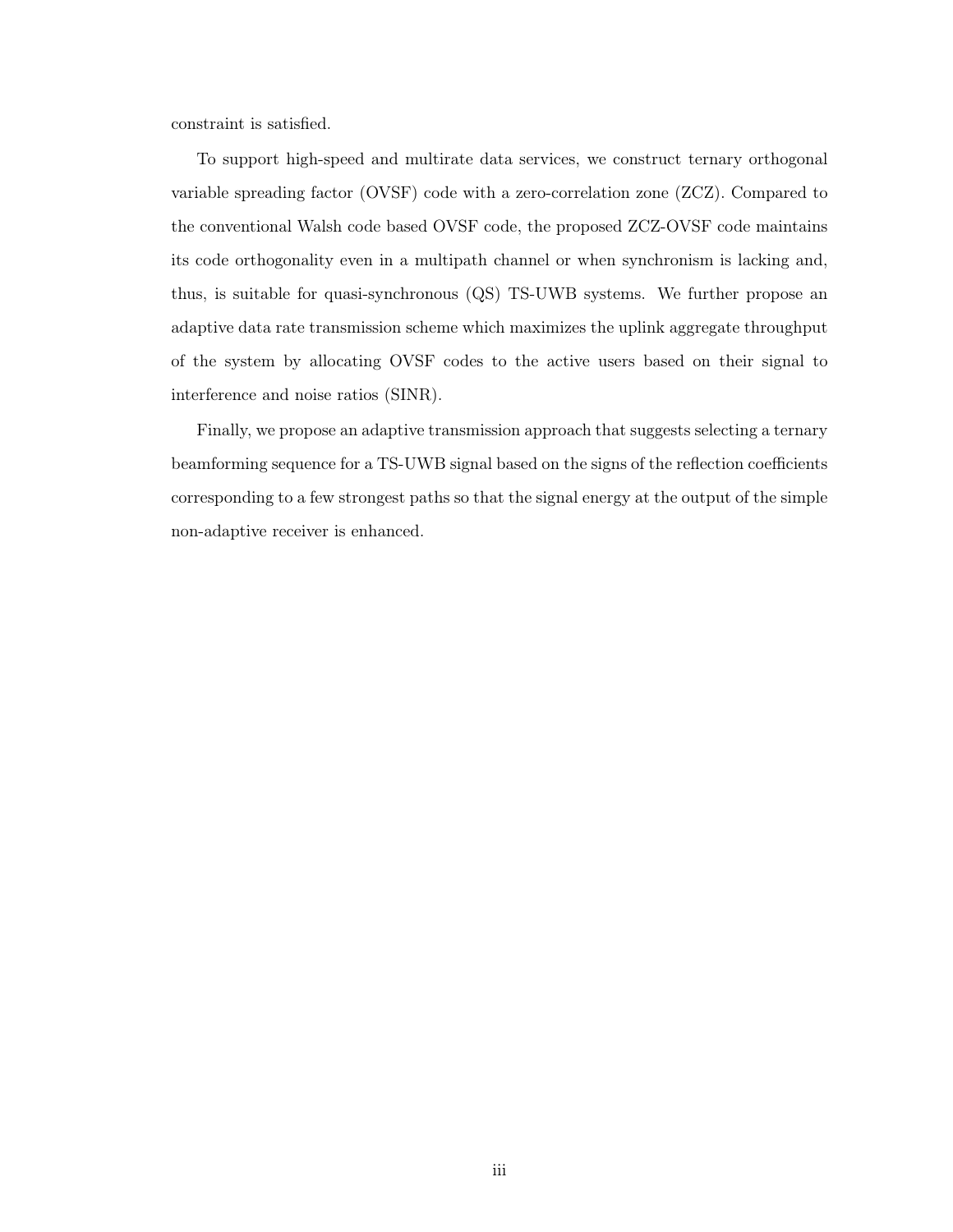## Acknowledgements

This thesis is the result of six years of work in pursuing my Ph.D. degree in Electrical and Computer Engineering whereby I have been accompanied and supported by many people. They made this long journey smoother with words of encouragement and more intellectually satisfying by offering valuable insights to expand and deepen my ideas and theories.

Most of all, I sincerely thank my Ph.D. supervisor, Dr. Predrag Spasojević. He is not only a great scientist with deep vision but also and most importantly a kind person. With his enthusiasm and his great efforts to explain things clearly and simply, he helped to make research fun for me. His trust and scientific excitement inspired me in most important moments of making right decisions and I am glad to work with him.

I would like to give my best regards to Ivan Seskar, WINLAB associate director and the co-author for most of our papers, whose idea of "ternary signaling for UWB" motivated us at the early stage of our research. I want to thank my Ph.D. committee members, Dr. Roy Yates, Dr. Larry Greenstein, and Dr. Alexander Haimovich for being kind and patient while reading this text and valuable discussions which helped to improve the quality of our research. I also wish to thank my friends at WINLAB, who gave me the feeling of being at home at work.

I am very grateful for my wife Qing Li, for her love and patience during the PhD period. One of the best experiences that we lived through in this period was the birth of our daughter Elaine Wu, who provided an additional and joyful dimension to our life mission. Lastly, and most importantly, I wish to thank my parents, Zuying Wu and Fenglian Li. They bore me, raised me, supported me, taught me, and love me. To them I dedicate this thesis.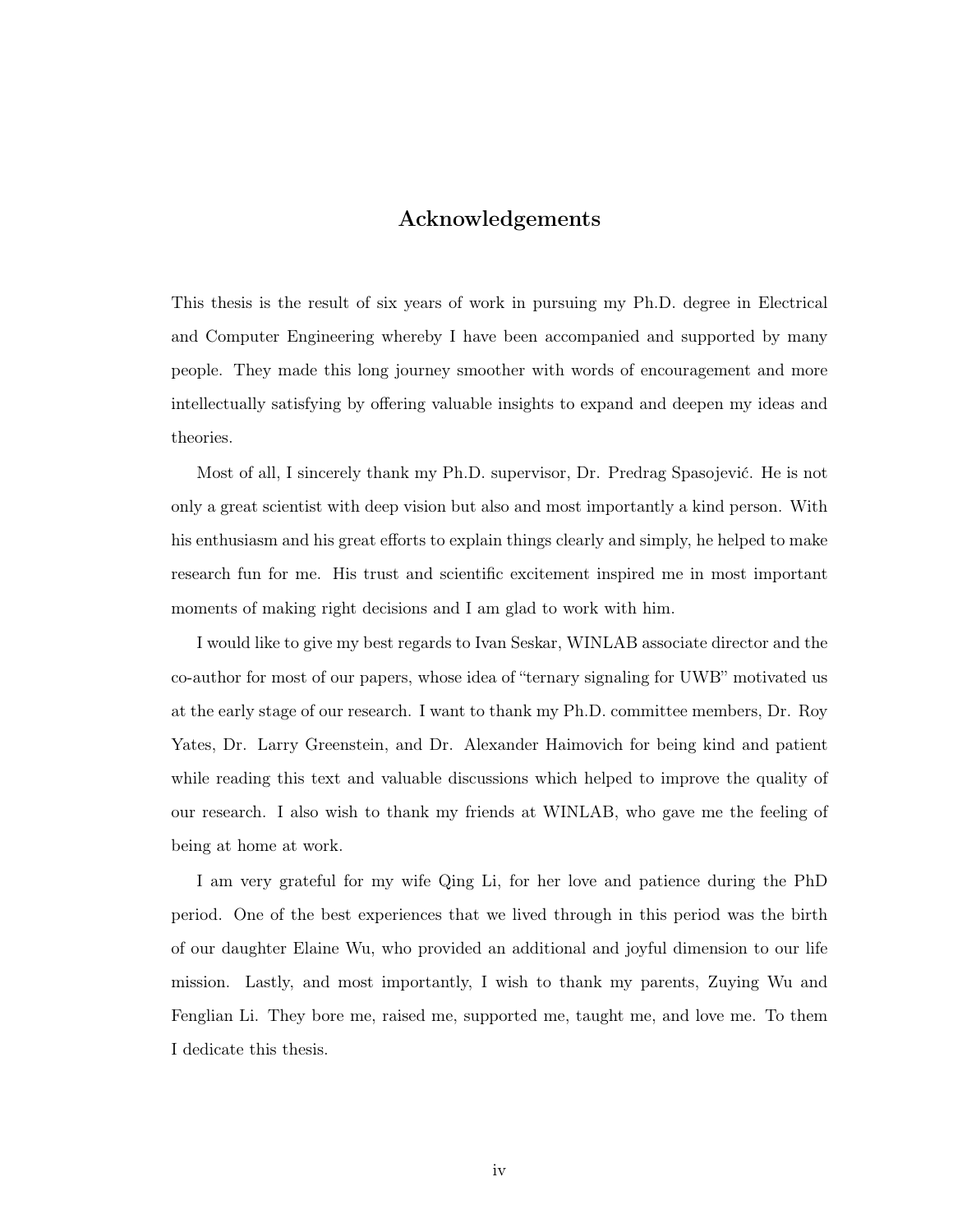# Table of Contents

| $\mathbf{ii}$                                                                                                                                                                                                                        |                 |  |  |  |
|--------------------------------------------------------------------------------------------------------------------------------------------------------------------------------------------------------------------------------------|-----------------|--|--|--|
| iv                                                                                                                                                                                                                                   |                 |  |  |  |
|                                                                                                                                                                                                                                      | ix              |  |  |  |
|                                                                                                                                                                                                                                      | X               |  |  |  |
|                                                                                                                                                                                                                                      | xii             |  |  |  |
|                                                                                                                                                                                                                                      | $\mathbf{1}$    |  |  |  |
|                                                                                                                                                                                                                                      | $\mathbf{1}$    |  |  |  |
|                                                                                                                                                                                                                                      | 4               |  |  |  |
| Definitions and Preliminaries entertainment of the state of the state of the state of the state of the state of the state of the state of the state of the state of the state of the state of the state of the state of the st<br>2. | 6               |  |  |  |
| 2.1.                                                                                                                                                                                                                                 | $6\phantom{.}6$ |  |  |  |
| 2.2.                                                                                                                                                                                                                                 | 8               |  |  |  |
| 2.3.                                                                                                                                                                                                                                 | 9               |  |  |  |
| 2.3.1.                                                                                                                                                                                                                               | 9               |  |  |  |
| 2.3.2.                                                                                                                                                                                                                               | 9               |  |  |  |
| 2.4.                                                                                                                                                                                                                                 | 10              |  |  |  |
| 2.5.                                                                                                                                                                                                                                 | 10              |  |  |  |
| 2.5.1.                                                                                                                                                                                                                               | 10              |  |  |  |
| 2.5.2.                                                                                                                                                                                                                               | 11              |  |  |  |
| Mutually Orthogonal Complementary Sets<br>2.5.3.                                                                                                                                                                                     | 12              |  |  |  |
| 2.5.4.                                                                                                                                                                                                                               | 12              |  |  |  |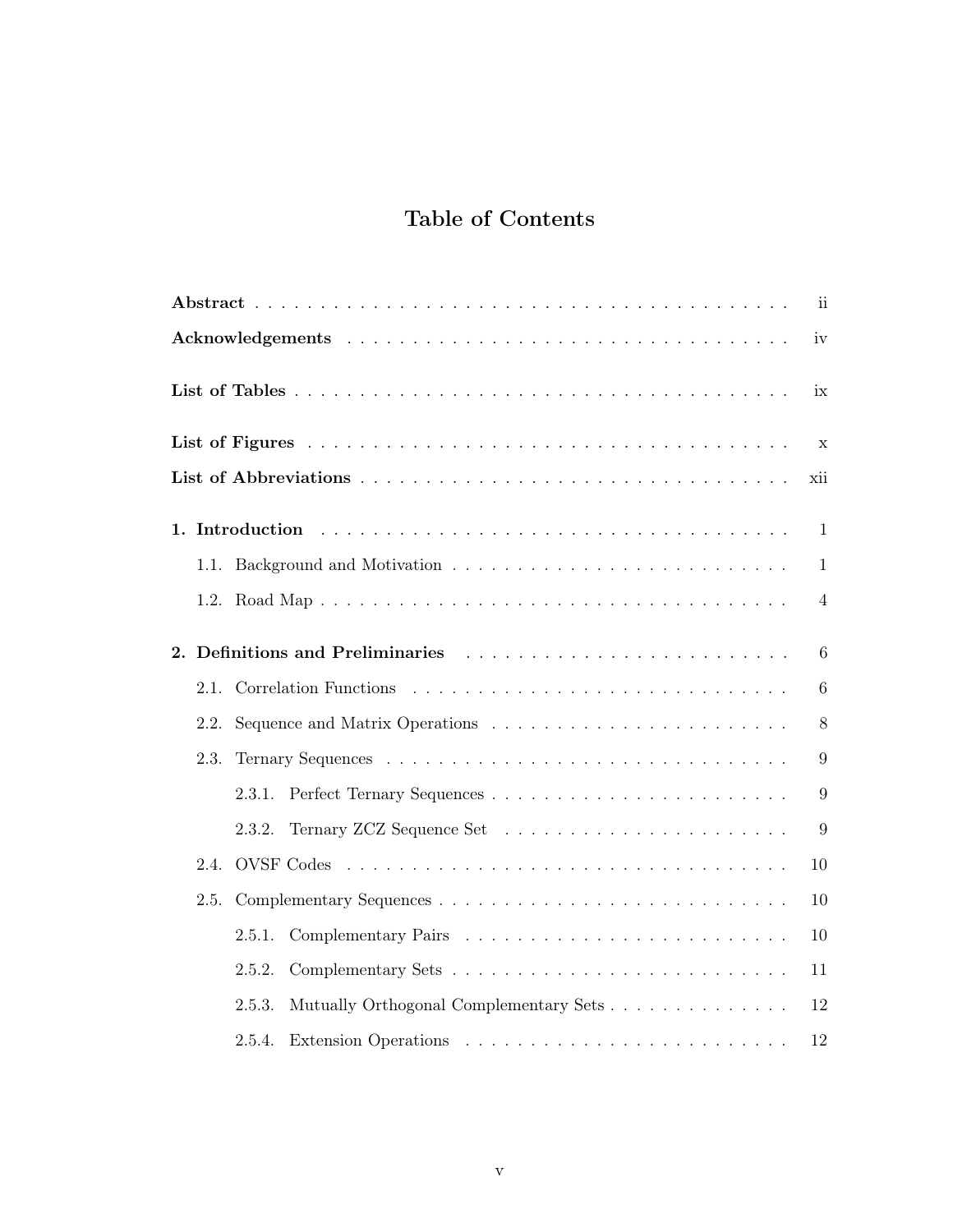|    | 3. Ternary Complementary Sets for Multiple Channel DS-UWB with Re- |        |                                                                            |        |  |
|----|--------------------------------------------------------------------|--------|----------------------------------------------------------------------------|--------|--|
| 15 |                                                                    |        |                                                                            |        |  |
|    |                                                                    |        |                                                                            | 15     |  |
|    | 3.2.                                                               |        |                                                                            | 16     |  |
|    |                                                                    | 3.2.1. | Multipath and Multiuser Interference Cancellation                          | 16     |  |
|    |                                                                    | 3.2.2. |                                                                            | 17     |  |
|    |                                                                    | 3.2.3. |                                                                            | 18     |  |
|    |                                                                    | 3.2.4. |                                                                            | 21     |  |
|    | 3.3.                                                               |        | Ternary Complementary Sets with Reduced PAPR $\ldots \ldots \ldots \ldots$ | 23     |  |
|    |                                                                    | 3.3.1. |                                                                            | 23     |  |
|    |                                                                    | 3.3.2. |                                                                            | 24     |  |
|    |                                                                    |        | 4. Complementary Set Matrices Satisfying a Column Correlation Con-         |        |  |
|    |                                                                    |        |                                                                            | 26     |  |
|    |                                                                    |        |                                                                            | 26     |  |
|    |                                                                    |        |                                                                            | 28     |  |
|    |                                                                    | 4.2.1. |                                                                            | 28     |  |
|    |                                                                    | 4.2.2. |                                                                            | 28     |  |
|    | 4.3.                                                               |        | Construction of Complementary Set Matrices from a Companion Pair           | 29     |  |
|    |                                                                    | 4.3.1. |                                                                            | 29     |  |
|    |                                                                    |        | 4.3.2. Companion Pair Design                                               | $29\,$ |  |
|    |                                                                    | 4.3.3. |                                                                            | 31     |  |
|    |                                                                    |        | 4.4. Properties of the Constructed Complementary Set Matrix                | 32     |  |
|    |                                                                    | 4.4.1. |                                                                            | $32\,$ |  |
|    |                                                                    | 4.4.2. |                                                                            | 36     |  |
|    |                                                                    | 4.4.3. | Number of Zeros of Ternary Complementary Sets                              | 38     |  |
|    | 4.5.                                                               |        |                                                                            | 39     |  |
|    |                                                                    | 4.5.1. |                                                                            | 39     |  |
|    |                                                                    | 4.5.2. | Minimum Achievable Column Correlation Constraint                           | 39     |  |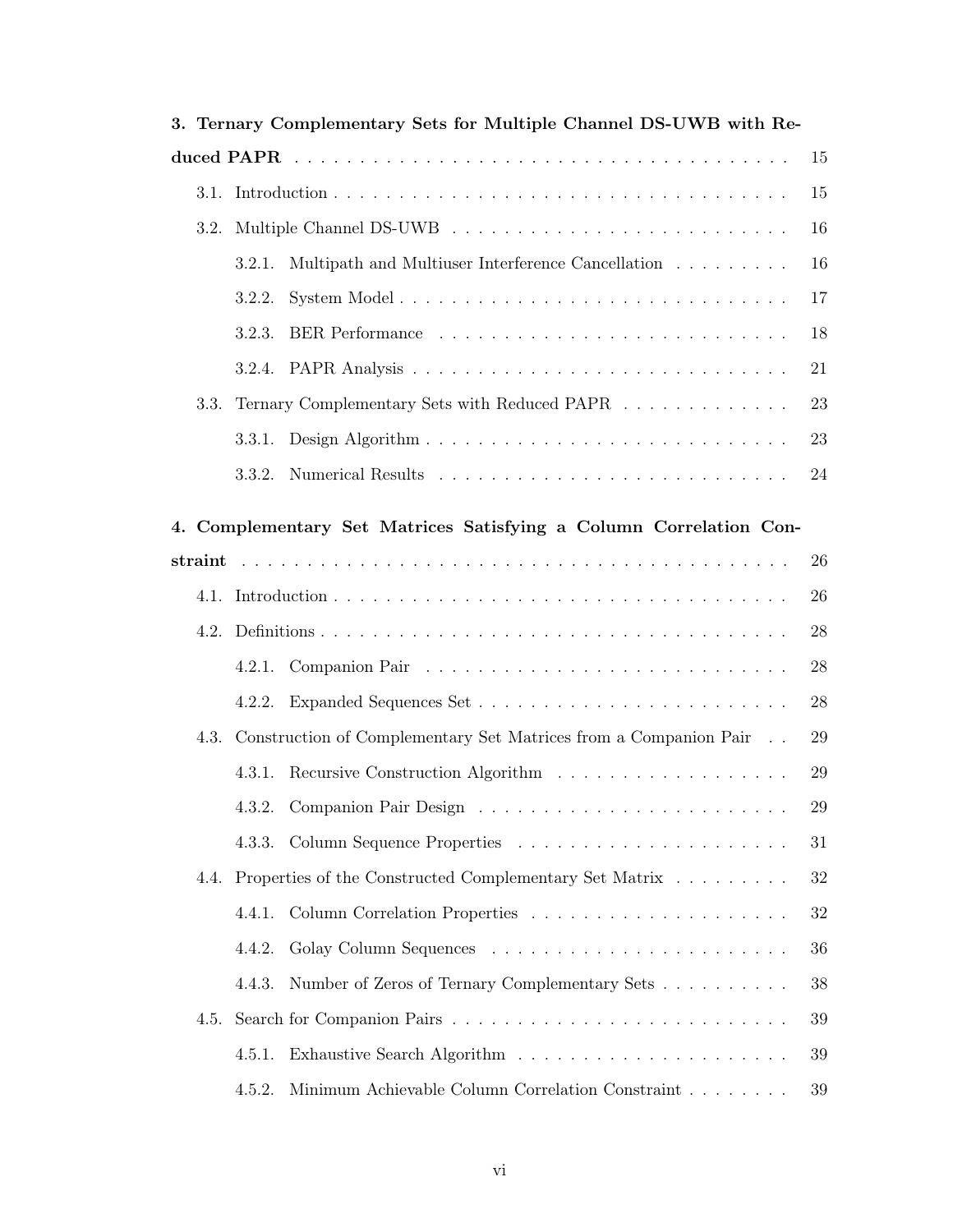|    | 4.6. |                                                                                                   | 40 |
|----|------|---------------------------------------------------------------------------------------------------|----|
|    |      | The Companion Pair Constructed Using Two Arbitrary Sequences<br>4.6.1.                            | 41 |
|    |      | 4.6.2.                                                                                            | 42 |
|    |      | Achievable Column Correlation Constraints<br>4.6.3.                                               | 44 |
|    | 4.7. |                                                                                                   | 44 |
|    | 4.8. |                                                                                                   | 45 |
|    |      | 4.8.1.                                                                                            | 45 |
|    |      | 4.8.2.                                                                                            | 46 |
| 5. |      | Ternary ZCZ Sequences for Multirate DS-UWB                                                        | 50 |
|    | 5.1. |                                                                                                   | 50 |
|    |      |                                                                                                   | 52 |
|    |      | Construction Method 1: Based on Ternary Complementary Pair .<br>5.2.1.                            | 52 |
|    |      | Construction Method 2: Based on MO complementary set<br>5.2.2.                                    | 53 |
|    |      | 5.2.3.                                                                                            | 54 |
|    | 5.3. |                                                                                                   | 54 |
|    | 5.4. | Ternary ZCZ Sequences for Multicode DS-UWB                                                        | 57 |
|    |      | 5.4.1.                                                                                            | 57 |
|    |      | 5.4.2.                                                                                            | 58 |
|    | 5.5. | OVSF Codes with a ZCZ for Synchronous TS-UWB                                                      | 60 |
|    |      |                                                                                                   | 60 |
|    |      | 5.5.2.                                                                                            | 62 |
|    | 5.6. |                                                                                                   | 63 |
|    |      | 5.7. Appendix: Proof of Proposition $5.1 \ldots \ldots \ldots \ldots \ldots \ldots \ldots \ldots$ | 64 |
|    |      | 6. OVSF Code Assignment for Throughput Maximization                                               | 66 |
|    | 6.1. |                                                                                                   | 66 |
|    | 6.2. |                                                                                                   | 68 |
|    |      | 6.2.1.                                                                                            | 68 |
|    |      | 6.2.2.                                                                                            | 69 |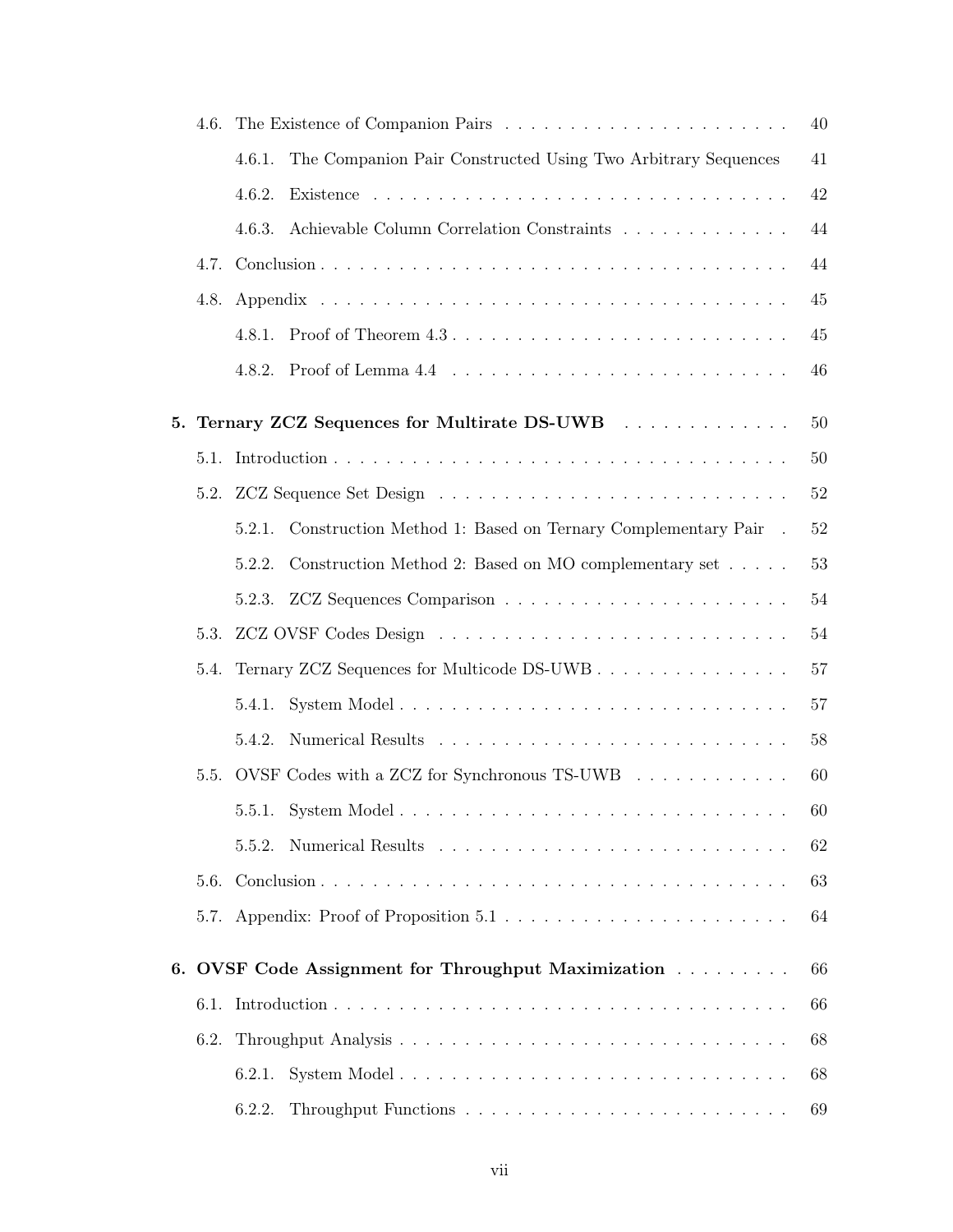|      | 6.2.3. |                                                              | 71     |
|------|--------|--------------------------------------------------------------|--------|
|      | 6.2.4. |                                                              | 72     |
| 6.3. |        |                                                              | 73     |
|      | 6.3.1. | Self Maximization and Group Maximization                     | 73     |
|      | 6.3.2. | OVSF Codes Assignment Algorithms                             | $77\,$ |
| 6.4. |        | Uplink Throughput Maximization for a QS-DS UWB Systems       | 78     |
|      | 6.4.1. |                                                              | 78     |
|      | 6.4.2. |                                                              | 80     |
|      | 6.4.3. |                                                              | 81     |
| 6.5. |        |                                                              | 82     |
| 6.6. |        |                                                              | 83     |
|      | 6.6.1. |                                                              | 83     |
|      | 6.6.2. |                                                              | 85     |
|      |        |                                                              |        |
|      |        |                                                              | 86     |
| 7.1. |        |                                                              | 86     |
| 7.2. |        |                                                              | 87     |
| 7.3. |        |                                                              | 88     |
|      | 7.3.1. | Exhaustive Computer Search for Ternary Beamforming Sequence. | 88     |
|      | 7.3.2. | Constructive Design of Multilevel Beamforming Sequence       | 89     |
|      |        |                                                              | 90     |
|      |        |                                                              | 94     |
|      |        |                                                              | 96     |
|      |        |                                                              | 96     |
|      |        |                                                              | 97     |
|      |        |                                                              | 98     |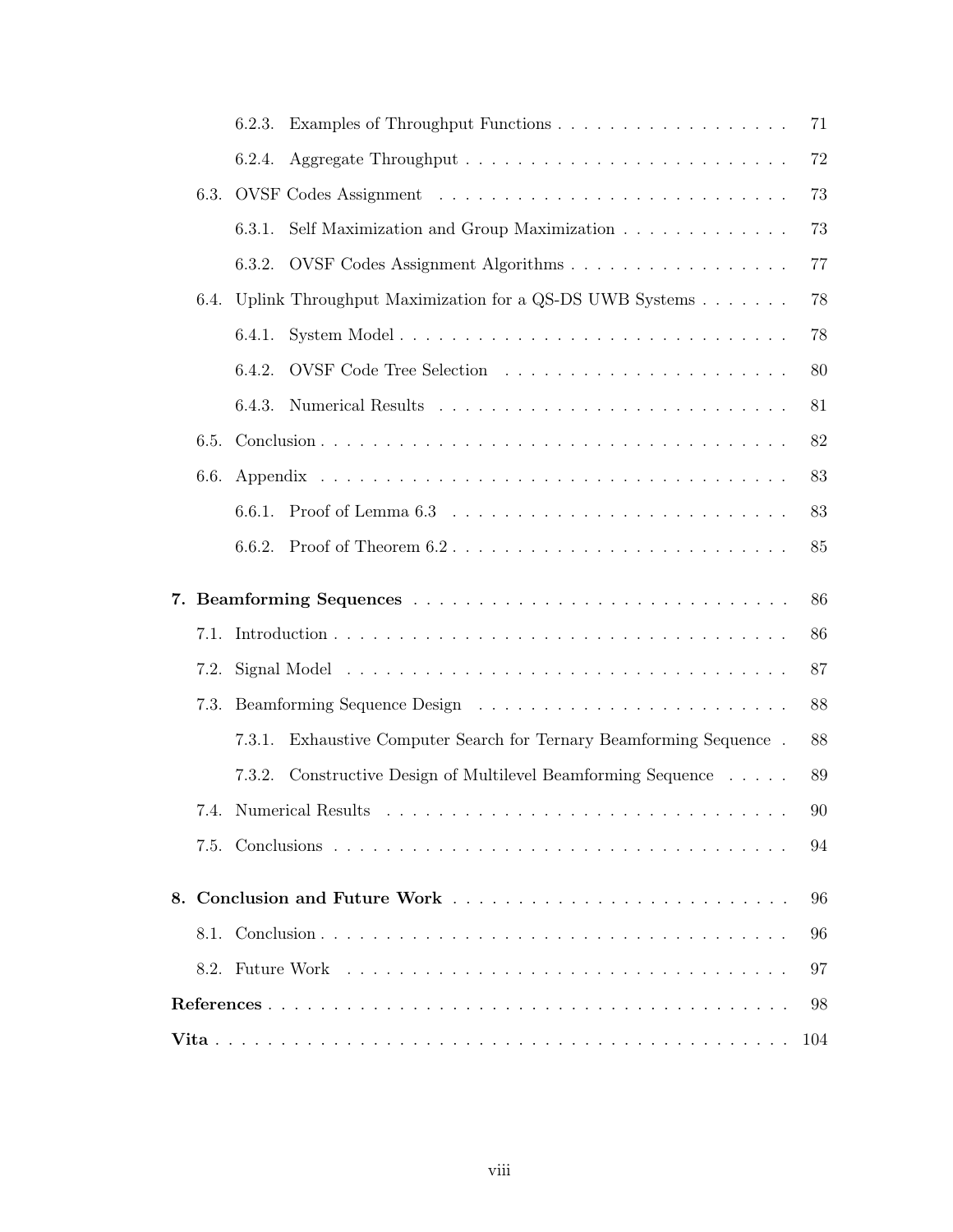# List of Tables

| 2.1. Correlation Merits $\ldots \ldots \ldots \ldots \ldots \ldots \ldots \ldots \ldots \ldots \ldots \ldots$ |    |
|---------------------------------------------------------------------------------------------------------------|----|
|                                                                                                               |    |
|                                                                                                               |    |
|                                                                                                               |    |
|                                                                                                               |    |
|                                                                                                               |    |
| 4.5. Achievable $\lambda^A$ for Long Binary Seed Sequences                                                    | 49 |
|                                                                                                               |    |
| 5.2. OVSF Codes Constructed from TCP of Length $n \ldots \ldots \ldots \ldots$                                | 55 |
|                                                                                                               |    |
| 6.2. Optimum OVSF Codes Assignment Algorithm 77                                                               |    |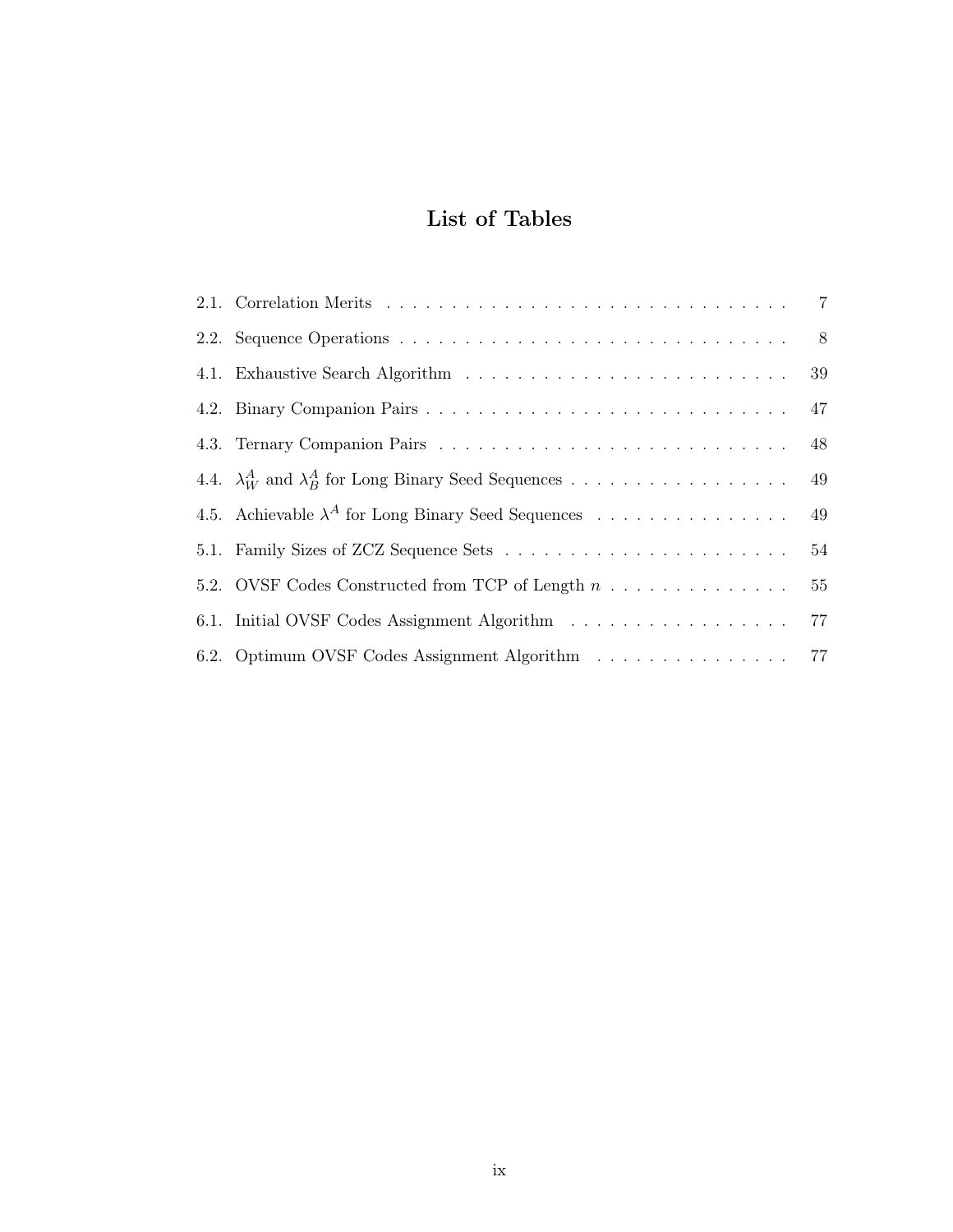# List of Figures

| 1.1. |                                                                                                           | $\overline{4}$ |
|------|-----------------------------------------------------------------------------------------------------------|----------------|
| 2.1. |                                                                                                           | 6              |
| 2.2. |                                                                                                           | $\overline{7}$ |
| 2.3. | OVSF code tree: $\mathbf{a}_i^{(k)}$ denotes the <i>i</i> th code in <i>k</i> th layer                    | 10             |
| 3.1. | Example: multipath interference cancellation by complementary sets and                                    |                |
|      |                                                                                                           | 16             |
| 3.2. | Single User: Parallel channel UWB system with TCP versus Single channel                                   |                |
|      | UWB system with m- and perfect ternary sequence $\dots \dots \dots \dots$                                 | 18             |
| 3.3. | Two Users: Parallel channel UWB system with ternary complementary sets                                    |                |
|      | versus Single channel UWB system with preferred m-sequences                                               | 19             |
| 3.4. | Four Users: BER performance for MO ternary complementary sets, Walsh-                                     |                |
|      | Hadamard codes and preferred m-sequences                                                                  | 20             |
| 3.5. | Normalized PAPR upper bound of randomly generated complementary sets                                      |                |
|      | versus that of proposed PAPR reduced ternary complementary set                                            | 25             |
| 5.1. | Upper plot: the aperiodic cross-correlation of code $\mathbf{a}_1^{(1)}$ and $\mathbf{a}_2^{(1)}$ ; Lower |                |
|      | plot: the aperiodic autocorrelation values of code $\mathbf{a}_1^{(1)}$ .                                 | 56             |
| 5.2. | BER performance for multicode system using ternary ZCZ sequences versus                                   |                |
|      | that of single code system using m-sequence $\ldots \ldots \ldots \ldots \ldots$                          | 59             |
| 5.3. | BER performance for multicode system using ternary ZCZ sequences vs                                       |                |
|      |                                                                                                           | 60             |
|      | 5.4. BER performance comparison for multicode UWB system for different ZCZ                                |                |
|      |                                                                                                           | 61             |
| 5.5. | Comparison of the BER performances of ZCZ sequence, Gold sequence and                                     |                |
|      | Walsh code in a single user DS-UWB system $\ldots \ldots \ldots \ldots \ldots$                            | 62             |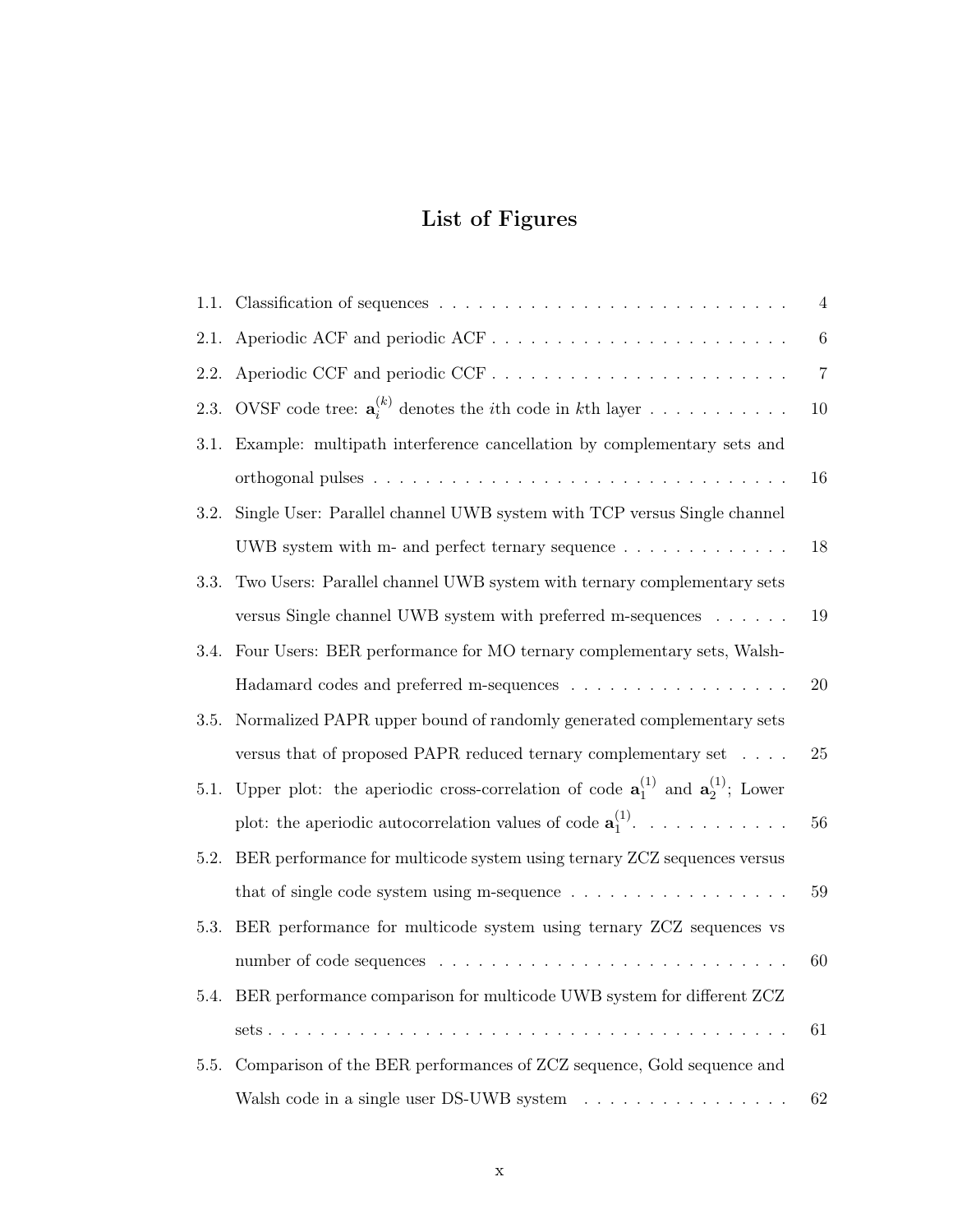| 5.6. | BER performance comparison for the proposed OVSF code with a ZCZ and                                                          |    |
|------|-------------------------------------------------------------------------------------------------------------------------------|----|
|      | OVSF codes based on Gold sequence for DS-UWB $\ldots \ldots \ldots \ldots$                                                    | 63 |
| 6.1. | Type-I throughput function $\Gamma_k$ , $\ldots$ , $\ldots$ , $\ldots$ , $\ldots$ , $\ldots$ , $\ldots$ , $\ldots$ , $\ldots$ | 69 |
| 6.2. |                                                                                                                               | 70 |
| 6.3. |                                                                                                                               | 70 |
| 6.4. | OVSF code tree selection: BCP-based OVSF code tree with $L_{zcz} = 4$ v.s.                                                    |    |
|      | TCP-based OVSF code tree with $L_{zcz} = 6$ , $E_c/N_0 = -3$ dB                                                               | 81 |
| 6.5. | The aggregate throughput gain of the adaptive data rate transmission                                                          |    |
|      | scheme for the DS-UWB system employing OVSF code tree with $L_{zcz} \geq \tau$                                                | 83 |
| 7.1. | Short sequence BER performance for an exponential channel profile and super-                                                  |    |
|      |                                                                                                                               | 91 |
| 7.2. | Short sequences BER performance for an exponential channel profile and subsym-                                                |    |
|      |                                                                                                                               | 92 |
| 7.3. |                                                                                                                               | 93 |
| 7.4. | Long sequences BER performance for an exponential channel profile. $\dots \dots$                                              | 94 |
| 7.5. | Required SNR vs number of multipath components for $\text{BER}{=}10^{-3} \cdot \cdot \cdot \cdot \cdot \cdot$ .               | 95 |
| 7.6. | Required SNR vs sequence length for $BER=10^{-3}$ (Increasing ISI experienced with                                            |    |
|      | a decrease in zero padding for beamforming sequences.) $\ldots \ldots \ldots \ldots$                                          | 95 |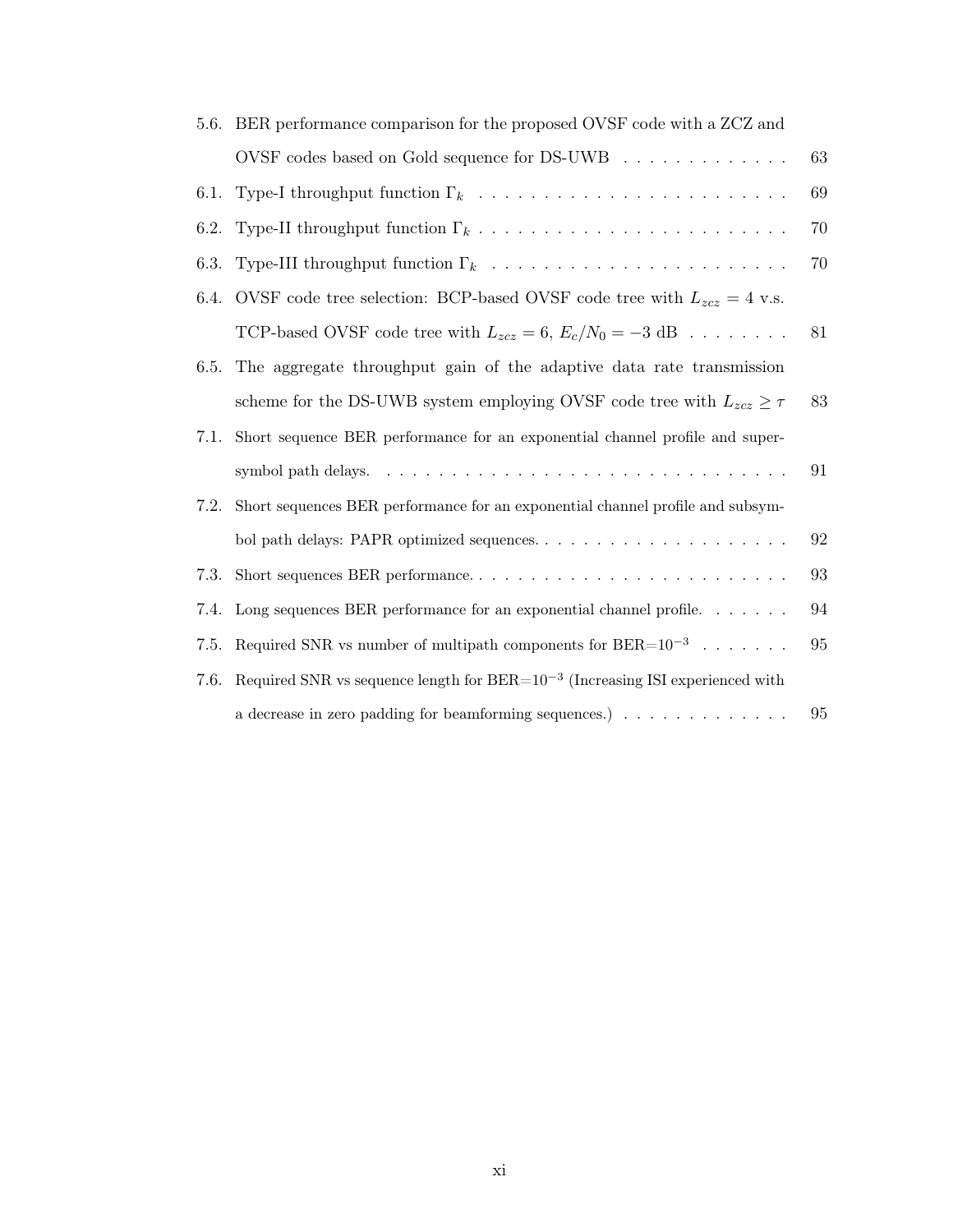# List of Abbreviations

| 1D             | One Dimensional                            |
|----------------|--------------------------------------------|
| 2D             | Two Dimensional                            |
| 3G             | Third Generation                           |
| ACF            | Autocorrelation Function                   |
| <b>BCP</b>     | Binary Complementary Pair                  |
| BKP            | Binary Knapsack Problem                    |
| CCF            | Crosscorrelation Function                  |
| CDMA           | Code Division Multiple Access              |
| DS             | Direct Sequence                            |
| <b>FCC</b>     | Federal Communications Commission          |
| <b>FHSS</b>    | Frequency Hopping Spread Spectrum          |
| IMT            | International Mobile Telecommunication     |
| ISI            | Inter Symbol Interference                  |
| LOS            | Line of Sight                              |
| MAI            | Multiple Access Interference               |
| MC             | Multicarrier                               |
| МF             | Matched Filter                             |
| M <sub>O</sub> | Mutually Orthogonal                        |
| <b>NLOS</b>    | Nonline of Sight                           |
| OFDM           | Orthogonal Frequency Division Multiplexing |
| OVSF           | Orthogonal Variable Spreading Factor       |
| PAPR           | Peak to Average Power Ratio                |
| <b>PHY</b>     | Physical Layer                             |
| QS             | Quasi-Synchronous                          |
| <b>SINR</b>    | Signal to Interference and Noise Ratio     |
| <b>TCP</b>     | Ternary Complementary Pair                 |
| <b>TS</b>      | Ternary Sequence                           |
| <b>UMTS</b>    | Universal Mobile Telecommunications System |
| <b>UWB</b>     | Ultra Wideband                             |
| WCDMA          | Wideband Code Division Multiple Access     |
| <b>WPAN</b>    | Wireless Personal Area Network             |
| ZCZ            | Zero-Correlation Zone                      |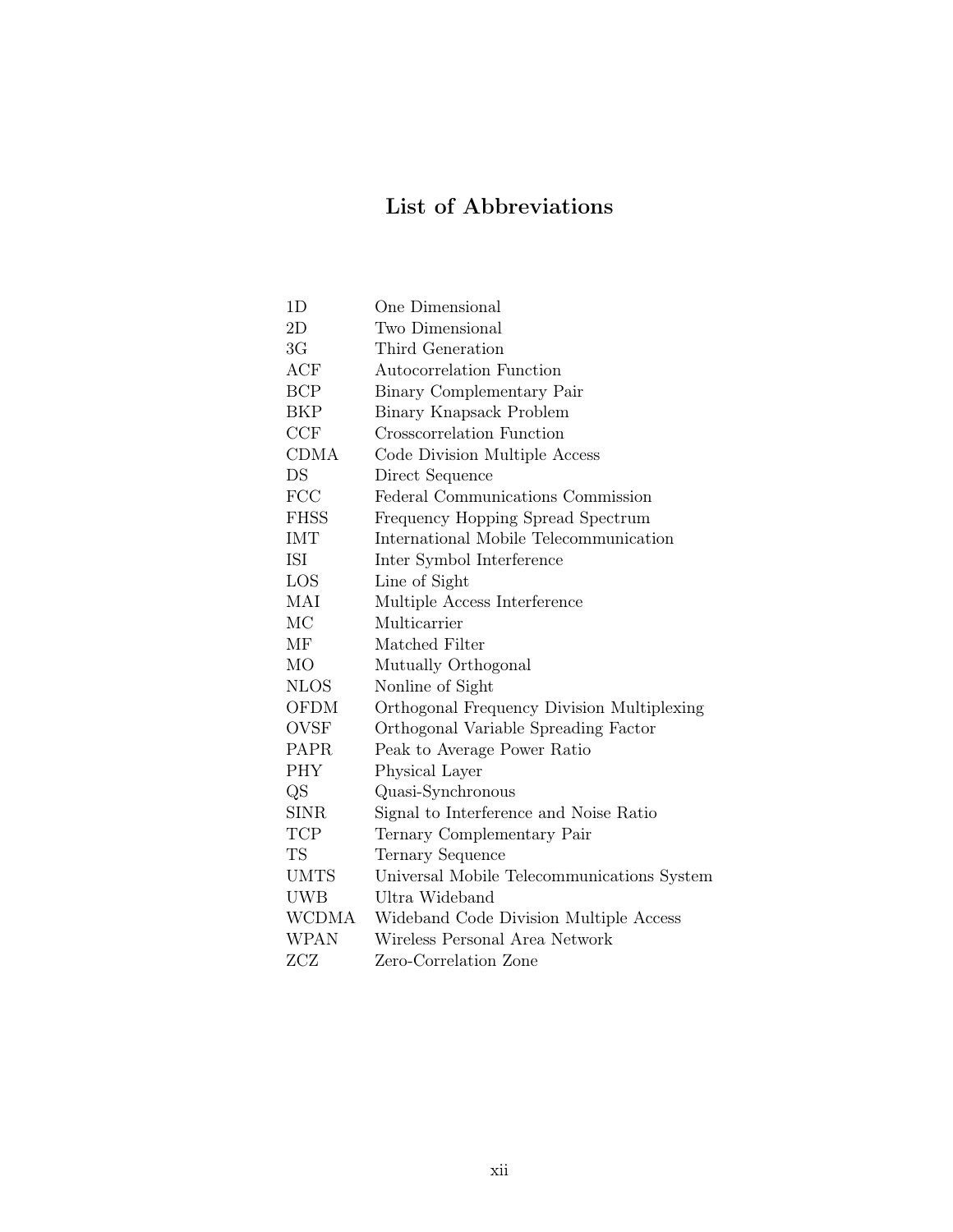# Chapter 1

# Introduction

### 1.1 Background and Motivation

Ultra-wideband (UWB) is defined as any radio technology having a spectrum that occupies a bandwidth greater than 20 percent of the center frequency, or a bandwidth of at least 500 MHz. By its rulemaking proposal in 2002, the Federal Communications Commission (FCC) has mandated that UWB radio transmissions can legally operate in the range from 3.1 GHz up to 10.6 GHz at a low transmit power. To support high data-rate short-range wireless personal area network (WPAN), UWB signaling is selected to provide a higher speed physical layer (PHY) enhancement to IEEE 802.15.3 standard for applications which involve image and multimedia transmission. The large bandwidth of UWB waveforms significantly improve the channel capacity, at the same time, bring the following main challenges and problems in signaling design for direct sequence based UWB (DS-UWB) communications.

- *Interference:* At distances between 4-10 m, the typical nonline-of-sight (NLOS) UWB channel environment has an rms delay spread of 14 ns, while the worst case channel environment has an rms delay spread of 25 ns [1]. The large bandwidth of UWB waveforms increase the ability of the receiver to resolve multipath reflections. Hence, in a UWB dense multipath channel, DS-CDMA UWB signaling suffers from severe multipath and multiple access interference (MAI).
- High Speed: Shorter length spreading sequences can be selected to support higher data rate. However, the inter-symbol interference (ISI) increases and degrades the system performance. Multicode or multicarrier scheme can be an alternate solution. One of the main challenges involved in the design of these types of signaling is the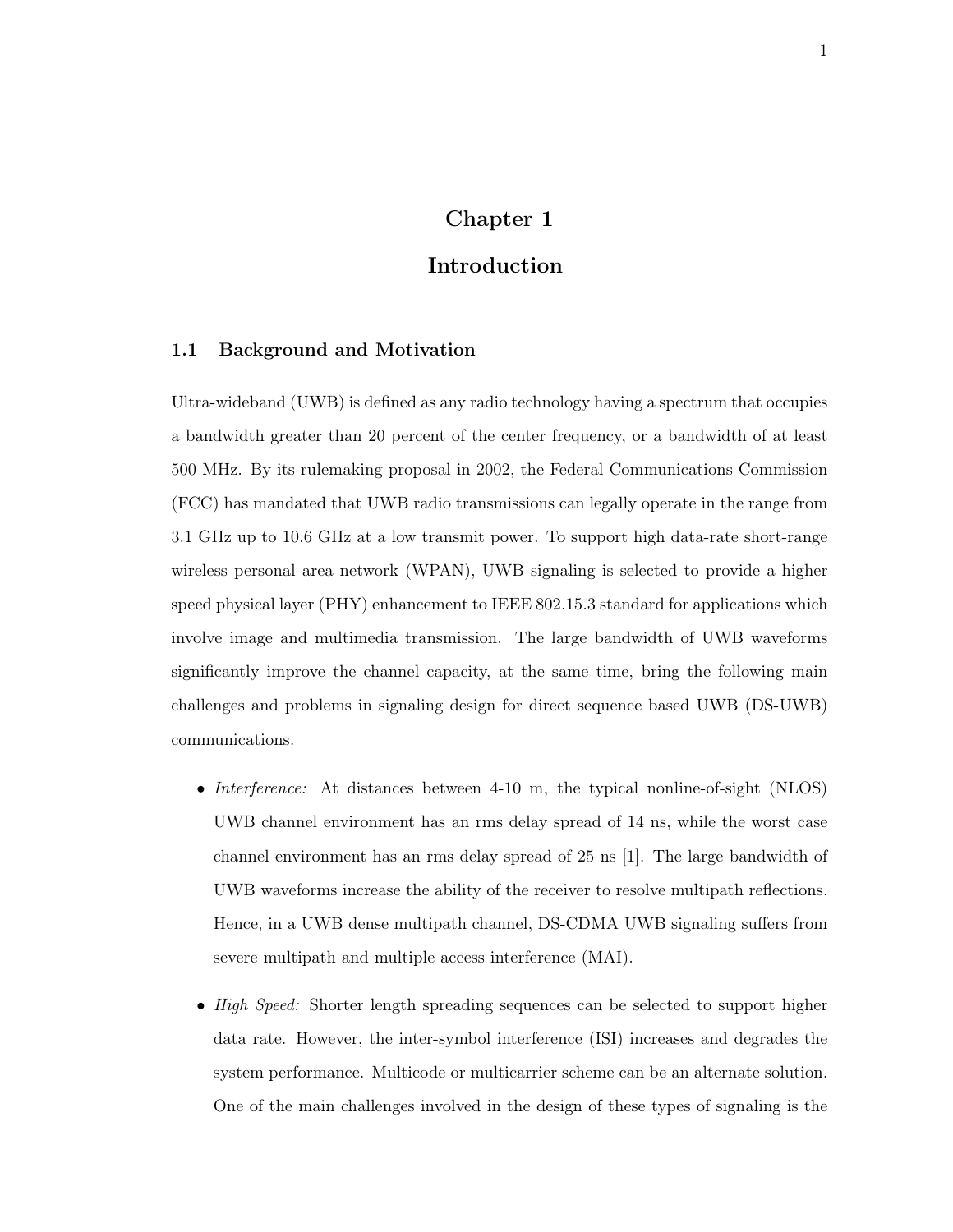peak-to-average power ratio (PAPR) reduction.

• Low Cost: The performance of a DS-UWB system is often determined by the amount of multipath energy that can be collected at the receiver. A large number of RAKE fingers are needed in order to sufficiently capture multipath energy. To mitigate the effect of ISI caused by the time-dispersive nature of UWB channel, an equalizer can be used to improve system performance. However, all these complicate the receiver and raise the cost.

In an attempt to avoid introducing complexities at the receiver, we tackle the above problems from the transmitter side with an emphasis placed on sequence design for improved system performance.

A sequence is a discrete-time complex-valued signal in which the order of its elements is well defined and significant. The order of elements determines correlation functions of the sequence. Communication devices typically employ matched filter (MF) receivers whose output is characterized by the autocorrelation function (ACF) of the target sequence and crosscorrelation functions (CCF) of the target sequence with other sequences forming the input signal. Receiver performance requires that the magnitude of out-of-phase ACF and the magnitude of CCF are as small as possible. Sequences with low out-of-phase ACFs have widespread applications in parameter identification, synchronization, timing estimation, and pulse compression radar system. The direct sequence code-division multiple-access (DS-CDMA) systems and frequency-hopping spread-spectrum (FHSS) systems require sequence sets with small CCF [2, 3]. Signals with good correlation properties are of special importance for high rate and low power UWB communications for several reasons. In particular, synchronization efficiency, multipath resolution, ISI suppression, and multiple access interference suppression can be significantly degraded when the number of chips per symbol and the corresponding correlation sidelobe suppression are reduced.

Motivated by the fact that ternary signaling with epochs of zero (power off) amplitude is easy to implement with impulse radios, we study ternary sequences with elements in  $\{+1, 0, -1\}$  including binary sequences as a special case. We suggest ternary sequence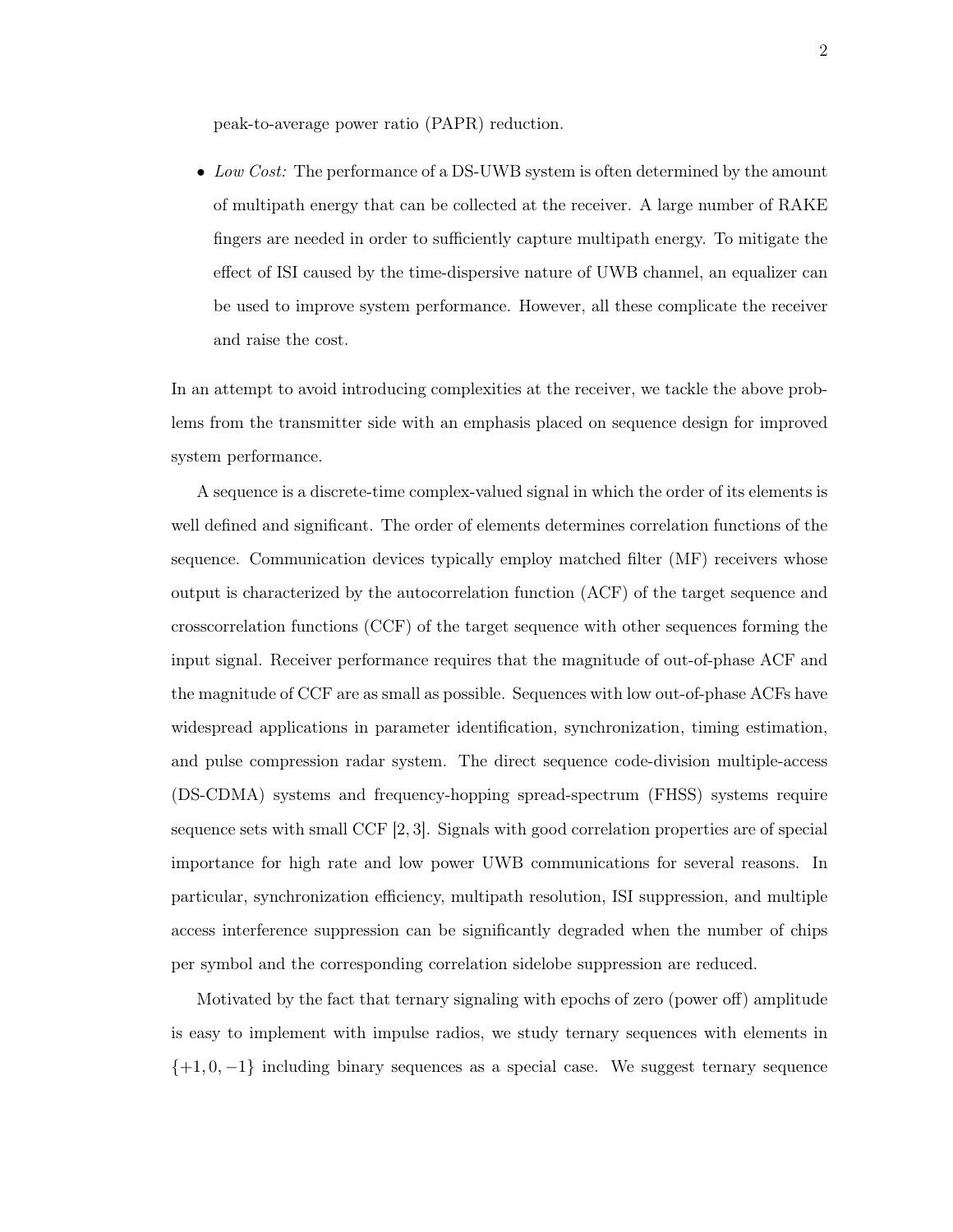3

based UWB (TS-UWB) signaling  $|4-11|$  as a unifying descriptor of a number of impulsebased UWB signaling schemes. Allowing some of the chips to be zero enables significant improvement in the correlation properties of the employed signaling.

We study both ternary complementary sets of sequences  $[6, 8, 9]$  and ternary zerocorrelation zone  $(ZCZ)$  sequences [7, 10, 11]. The former are two-dimensional  $(2D)$  sequences or sequence arrays and the latter are traditional one-dimensional (1D) sequences. Based on the well-known Welch bound [12], a non-trivial 1D sequence set may never satisfy the ideal correlation property [2], i.e., zero out-of-phase ACF and zero CCF values. However, a complementary 2D sequence set can achieve the ideal correlation property. Here, the correlation function is defined based on the sum of correlation functions of all 1D row sequences in the array. Complementary sets can be recursively constructed from a complementary pair [13]. It has been proved that the length of a binary complementary pair (BCP), i.e., a Golay pair [14], can only be  $2^{\alpha}10^{\beta}26^{\gamma}$ , where  $\alpha, \beta, \gamma$  are non-negative integers [2]. In [15], Gavish and Lempel have shown that ternary complementary pairs (TCPs), which include BCPs as a special case, exist for any sequence length. Hence, ternary signaling may not only improve the correlation properties, but also provide more flexibility in choosing sequence lengths in the system design. Similar to multicarrier DS-CDMA signals [16], signaling employing 2D sequences typically suffers from a high PAPR which may limit its application or/and result in performance degradation. We propose the construction of complementary sets with optimum PAPR reduction.

Compared to 2D sequences, although 1D sequences can not achieve ideal correlation properties, their PAPR and hardware generation complexity are both smaller. We design ternary 1D sequence set whose correlation values equal to zero for a contiguous set of delays starting from a single delay. Thus, the proposed ZCZ sequences can suppress both multipath and multiuser interference.

Ternary complementary sets and ZCZ sequence sets provide sequence solutions for DS-UWB systems with no channel state information at the transmitter. Based on limited multipath channel information, we also propose a set of beamforming sequences which can coherently combine the energy at the output of a non-adaptive correlator receiver.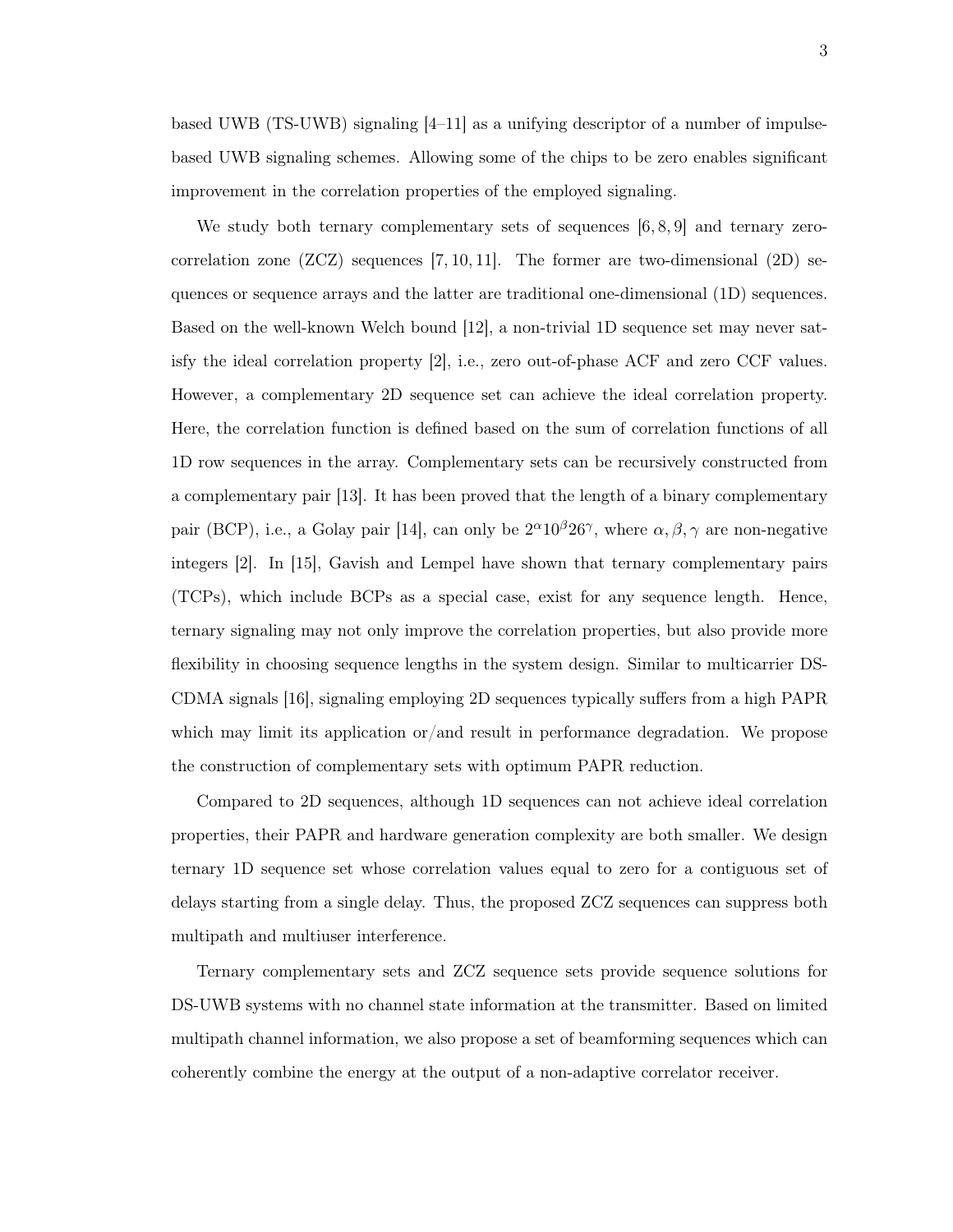

Figure 1.1: Classification of sequences

The sequences that we considered in this thesis are depicted in Figure 1.1. Ternary sequences are our main focus, nevertheless, we also extend our research to multilevel and complex-valued sequences.

### 1.2 Road Map

In this dissertation, we propose several sequence construction methods and attempt to solve sequence related issues for UWB communications.

In Chapter 2, we first define sequence correlations, merits and operations, followed by the introduction of several special sequences, i.e., perfect ternary sequences, ternary ZCZ sequences, OVSF codes and complementary sets. We also present three lemmas which can extend complementary sets from small to large sizes.

In Chapter 3, we propose a technique which employs ternary complementary sets for an orthogonal-pulse based multichannel DS-UWB system. By assigning MO complementary sets to different users, both MAI and multipath interference can be significantly suppressed. We derive an upper bound which shows that the column sequences of the complementary set with small out-off-phase aperiodic ACFs can lower PAPR of the system. Therefore, a construction method is proposed for the design of ternary complementary sets with reduced PAPR.

In Chapter 4, motivated by the problem of reducing PAPR of transmitted signals, we consider a design of complex-valued complementary set matrices whose column sequences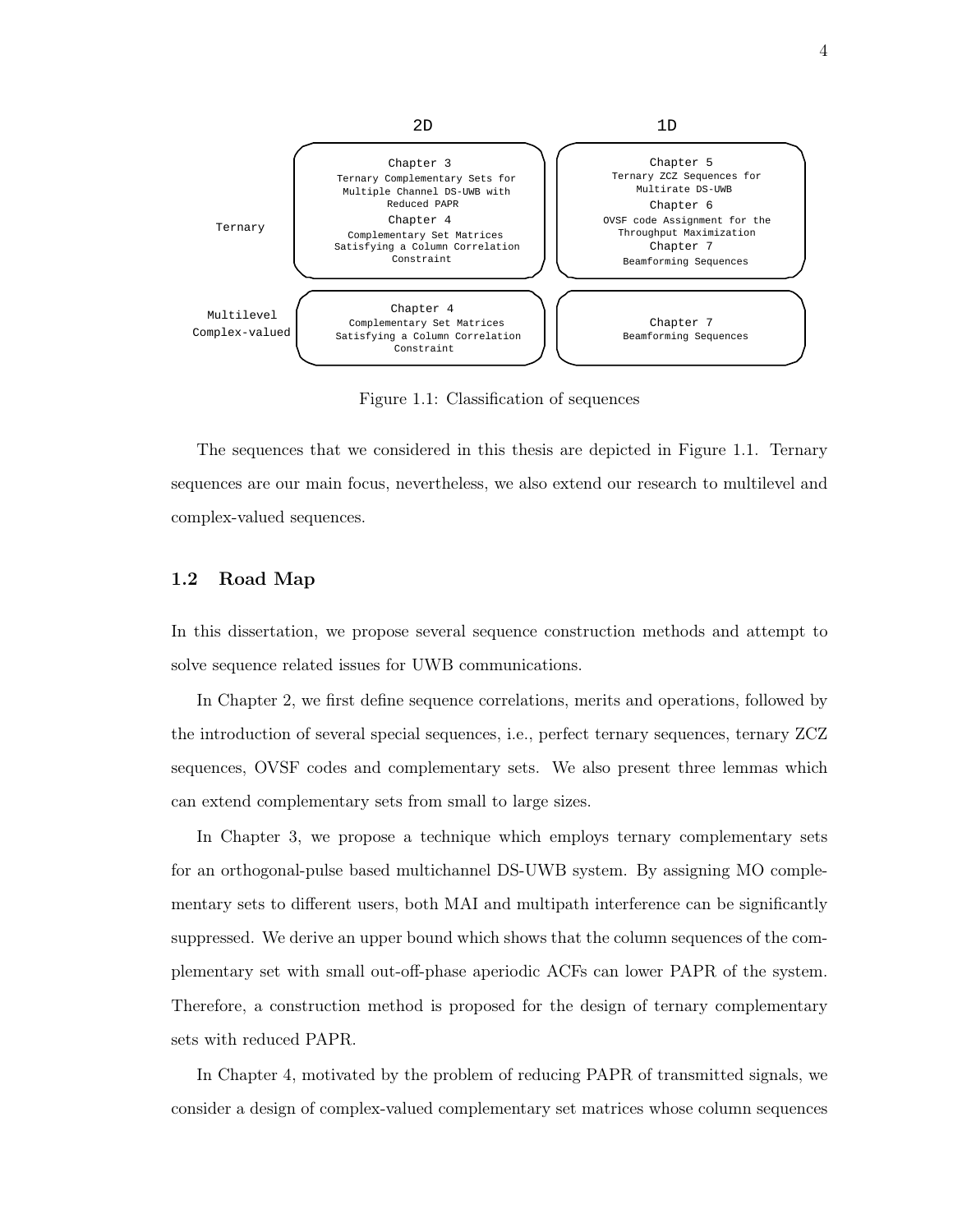satisfy a correlation constraint. The design algorithm recursively builds a collection of MO complementary set matrices starting from a companion pair of sequences. We relate correlation properties of column sequences to that of the companion pair and illustrate how to select an appropriate companion pair to ensure that a given column correlation constraint is satisfied. We also reveal a design of the companion pair which leads to complementary set matrices with Golay column sequences. By exploiting the well-known Welch bound, sufficient conditions for the existence of companion pairs which satisfy a set of column correlation constraints are also given.

In Chapter 5, we construct ternary ZCZ sequence sets with a both periodic and aperiodic ZCZ to suppress the multipath and multiuser interference. We further construct a tree-structure for ternary OVSF codes with a ZCZ of arbitrary lengths. ZCZ sequences have been studied in [17–22]. However, there are no previous studies of trees formed by codes of different spreading factors and a common ZCZ.

In Chapter 6, we focus on the uplink aggregate throughput maximization for a quasisynchronous (QS) TS-UWB system. QS systems [23] may employ GPS receivers at the base station and mobiles to correct for propagation delays [24]. The relative time delay between signals of different users is random but can be maintained within a given interval [25]. We model the relative time delay  $\Delta$  being upper bound as  $|\Delta| \leq \tau$  (e.g., see [26]). Hence, the MAI is zero when the length of the constructed ZCZ is no less than the  $\tau$ . The constructed ternary ZCZ-OVSF codes ensure that the multipath and MAI are zero [4, 7] and thus, improve the system throughput. We also propose an optimal code assignment which can maximize the aggregate throughput by allocating OVSF codes to the active users based on their SINRs.

In Chapter 7, in view of target high data rate applications and corresponding simple receiver design, our approach focuses on signal designs that enhance the performance of a non-adaptive receiver. We propose an adaptive transmission approach which suggests selecting a ternary sequence for a DS-UWB signal based on the signs of the reflection coefficients corresponding to a few strongest paths so that the signal energy at the output of the receiver is enhanced.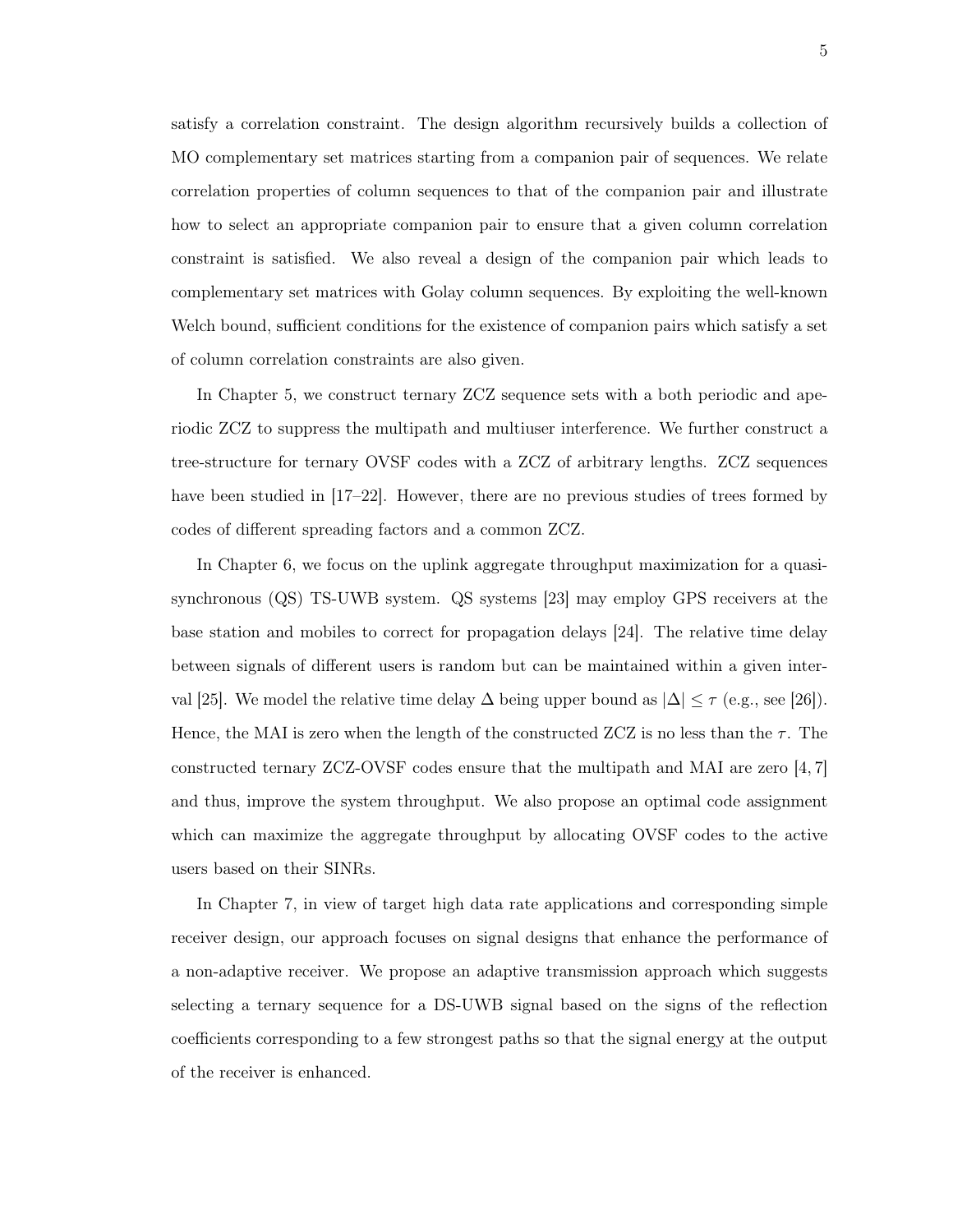# Chapter 2

# Definitions and Preliminaries

Sequences are denoted by boldface lowercase letters (e.g., x), their elements by corresponding lowercase letters with subscripts  $(x_0)$ , boldface uppercase letters denote matrices  $(X)$ , and calligraphic letters denote either sets of numbers or sets of sequences  $(\mathcal{X})$ .



Figure 2.1: Aperiodic ACF and periodic ACF

#### 2.1 Correlation Functions

Let  $\mathbf{a} = (a_0, a_1, ..., a_{n-1})$  denote a sequence of length n with  $a_i \in \mathcal{C}, 0 \leq i \leq n-1$ , where  $\mathcal C$  is the set of complex numbers. As illustrated in Fig. 2.1, the aperiodic and periodic ACFs of a are

$$
A_{\mathbf{a}}(l) = \sum_{i=0}^{n-1-l} a_i a_{i+l}^*, \ \ 0 \le l \le n-1,
$$
\n(2.1)

$$
P_{\mathbf{a}}(l) = \sum_{i=0}^{n-1} a_i a_{i \oplus_n l}^*, \quad 0 \le l \le n-1,
$$
\n(2.2)

where  $a_i^*$  denote the complex conjugate of  $a_i$ , and  $\oplus_n$  denotes modulo-n addition. It follows that

$$
P_{\mathbf{a}}(l) = A_{\mathbf{a}}(l) + A_{\mathbf{a}}(n-l), \quad 0 \le l \le n-1.
$$
 (2.3)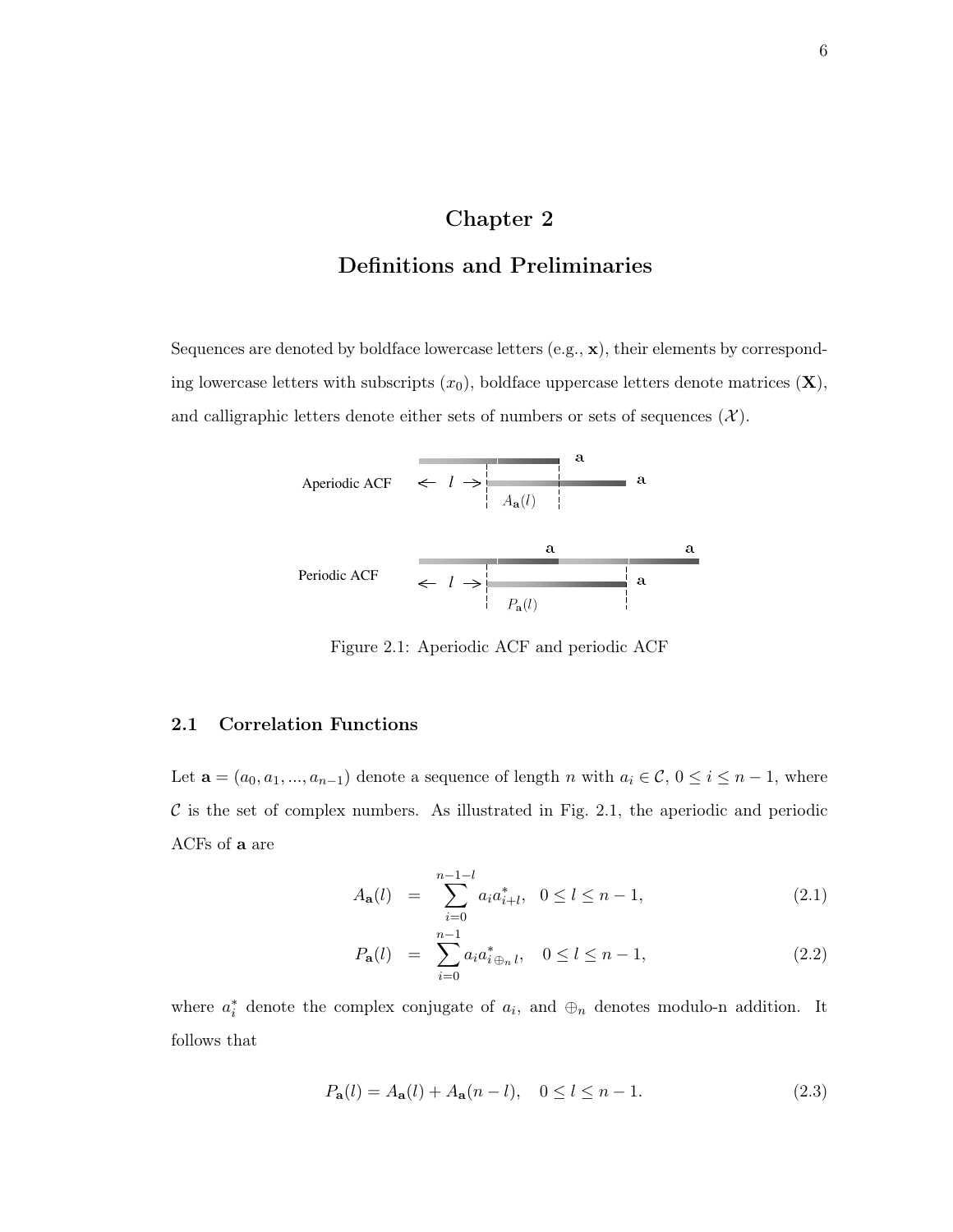

Figure 2.2: Aperiodic CCF and periodic CCF

Let **b** =  $(b_0, b_1, ..., b_{n-1})$ , where  $b_i \in C$ ,  $0 \le i \le n-1$ . As shown in Fig. 2.2, the aperiodic and periodic crosscorrelation functions of a and b are defined, respectively, as,

$$
A_{\mathbf{a},\mathbf{b}}(l) = \begin{cases} \sum_{i=0}^{n-1-l} a_i b_{i+l}^*, & 0 \le l \le n-1\\ \sum_{i=0}^{n-1+l} a_{i-l} b_i^*, & 1-n \le l < 0\\ 0, & |l| \ge n \end{cases}
$$
 (2.4)  

$$
P_{\mathbf{a},\mathbf{b}}(l) = \sum_{i=0}^{n-1} a_i b_{i \oplus_n l}^*, \quad 0 \le l \le n-1.
$$

Table 2.1 lists the correlation function parameters which are commonly used to judge the merits of a sequence design, and are termed *correlation merits.*  $\lambda_{a}^{A}$ ,  $\lambda_{a}^{P}$ ,  $S_{a}^{A}$ , and  $S_{a}^{P}$ are autocorrelation merits, and  $\lambda_{a,b}^A$ ,  $\lambda_{a,b}^P$ ,  $S_{a,b}^A$ , and  $S_{a,b}^P$  are common crosscorrelation merits. For example, it is well known that binary m-sequences satisfy  $\lambda_{a}^{P} = 1$ , and the sequences with  $\lambda_{\mathbf{a}}^A \leq 1$  are called Barker sequences. Furthermore, a small value of  $S_{\mathbf{a}}^A$  can significantly reduce the PAPR of OFDM signals, if the elements of a are assigned across all carriers [9, 27].

Table 2.1: Correlation Merits

|                                         | $=$ | $\max_{l} \{ A_{\mathbf{a}}(l) , 1 \leq l \leq n-1\}$                   |                                 |     | $= \sum_{l=1}^{n-1}  A_{\mathbf{a}}(l) $            |
|-----------------------------------------|-----|-------------------------------------------------------------------------|---------------------------------|-----|-----------------------------------------------------|
| $\lambda_{\mathbf{a}}^P$                |     | $=$ max <sub>l</sub> { $ P_{\bf{a}}(l) $ , $1 \leq l \leq n-1$ }        |                                 | $=$ | $\sum_{l=1}^{n-1}  P_{\bf a}(l) $                   |
| $\lambda_{{\mathbf{a}},{\mathbf{b}}}^A$ |     | $=$ max <sub>l</sub> { $ A_{\mathbf{a},\mathbf{b}}(l) ,  l  \leq n-1$ } | $S_{\mathbf{a},\mathbf{b}}^{A}$ | $=$ | $\sum_{l=1-n}^{n-1}  A_{\mathbf{a},\mathbf{b}}(l) $ |
| $\lambda_{\mathbf{a},\mathbf{b}}^{P}$   | $=$ | $\max_{l} \{ P_{\mathbf{a},\mathbf{b}}(l) , 0 \leq l \leq n-1\}$        |                                 | $=$ | $\sum_{l=0}^{n-1}  P_{\mathbf{a},\mathbf{b}}(l) $   |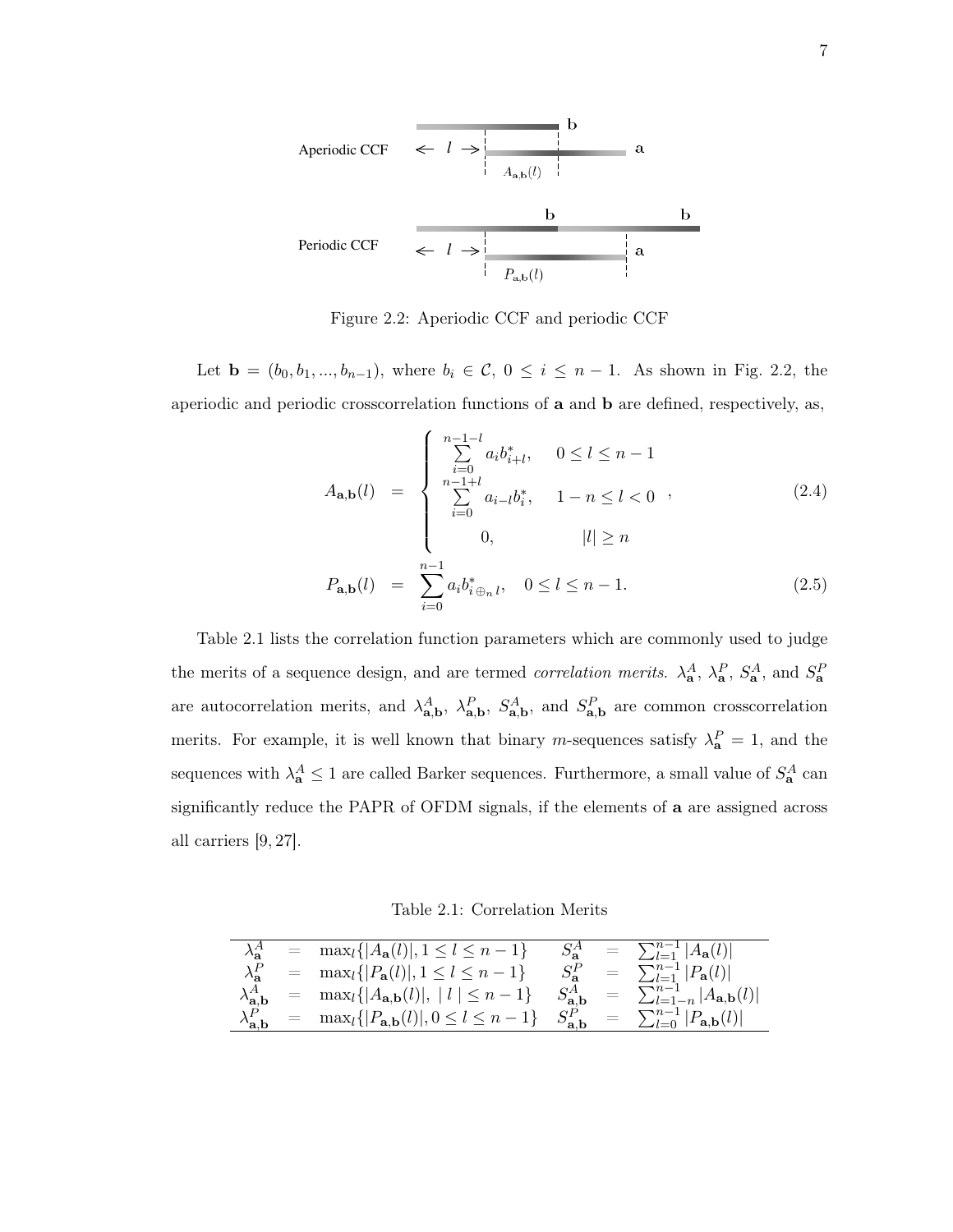Table 2.2: Sequence Operations

| $a^*$               |          | $= (a_0^*, a_1^*, , a_{n-1}^*)$                                                                       |
|---------------------|----------|-------------------------------------------------------------------------------------------------------|
| $-a$                |          | $= (-a_0, -a_1, , -a_{n-1})$                                                                          |
| $\overleftarrow{a}$ |          | $= (a_{n-1}, a_{n-2}, , a_1, a_0)$                                                                    |
| ab                  |          | $= (a_0, a_1, , a_{n-1}, b_0, b_1, , b_{n-1})$                                                        |
| a⊗b                 |          | $= (a_0, b_0, a_1, b_1, , a_{n-1}, b_{n-1})$                                                          |
| a · h               | $=$      | $a_0b_0 + a_1b_1 +  + a_{n-1}b_{n-1}$                                                                 |
| a⊙b                 | $\equiv$ | $(a_0b_0, a_0b_1, , a_0b_{n-1}, a_1b_0, a_1b_1, , a_1b_{n-1}, , a_{n-1}b_{n-1})$                      |
| $f_i(\mathbf{a})$   |          | $= (a_1, -a_0, a_3, -a_2, , a_{n-1}, -a_{n-2})$                                                       |
|                     |          | $f_c(\mathbf{a}) = (a_{\frac{n}{2}}, a_{\frac{n}{2}+1}, , a_{n-1}, -a_0, -a_1, , -a_{\frac{n}{2}-1})$ |

## 2.2 Sequence and Matrix Operations

In Table 2.1, we list the following sequence operations: complex conjugation, negation, reversal, concatenation, interleaving, inner product and Kronecker product. Furthermore, we introduce two sequence reshaping functions  $f_i(\cdot)$  and  $f_c(\cdot)$  defined on sequences of even length.

2D sequence can be represented using a matrix

$$
\mathbf{C} = \begin{bmatrix} \mathbf{r}_1 \\ \mathbf{r}_2 \\ \vdots \\ \mathbf{r}_m \end{bmatrix} = \begin{bmatrix} \mathbf{c}_1^T & \mathbf{c}_1^T & \cdots & \mathbf{c}_{n-1}^T \end{bmatrix} = \begin{bmatrix} c_{1,0} & c_{1,1} & \cdots & c_{1,n-1} \\ c_{2,0} & c_{2,1} & \cdots & c_{2,n-1} \\ \vdots & \vdots & \ddots & \vdots \\ c_{m,0} & c_{m,1} & \cdots & c_{m,n-1} \end{bmatrix}_{m \times n}, \quad (2.6)
$$

where row sequences  $\mathbf{r}_i = (c_{i,0}, c_{i,1}, c_{i,2}, \cdots, c_{i,n-1}), 1 \leq i \leq m$ , and column sequences

$$
\mathbf{c}_j^T = \begin{bmatrix} c_{1,j} \\ c_{2,j} \\ \vdots \\ c_{m,j} \end{bmatrix}, \quad 0 \le j \le n-1.
$$
 (2.7)

Correlation functions and merits of  $c^T$  can be defined as the same as c. Hence, for notation simplicity and without causing any confusion, column sequences are still denoted by a normal row vectors,

$$
\mathbf{c}_{j} = \begin{bmatrix} c_{1,j} & c_{2,j} & \cdots & c_{m,j} \end{bmatrix}, \ 0 \leq j \leq n-1. \tag{2.8}
$$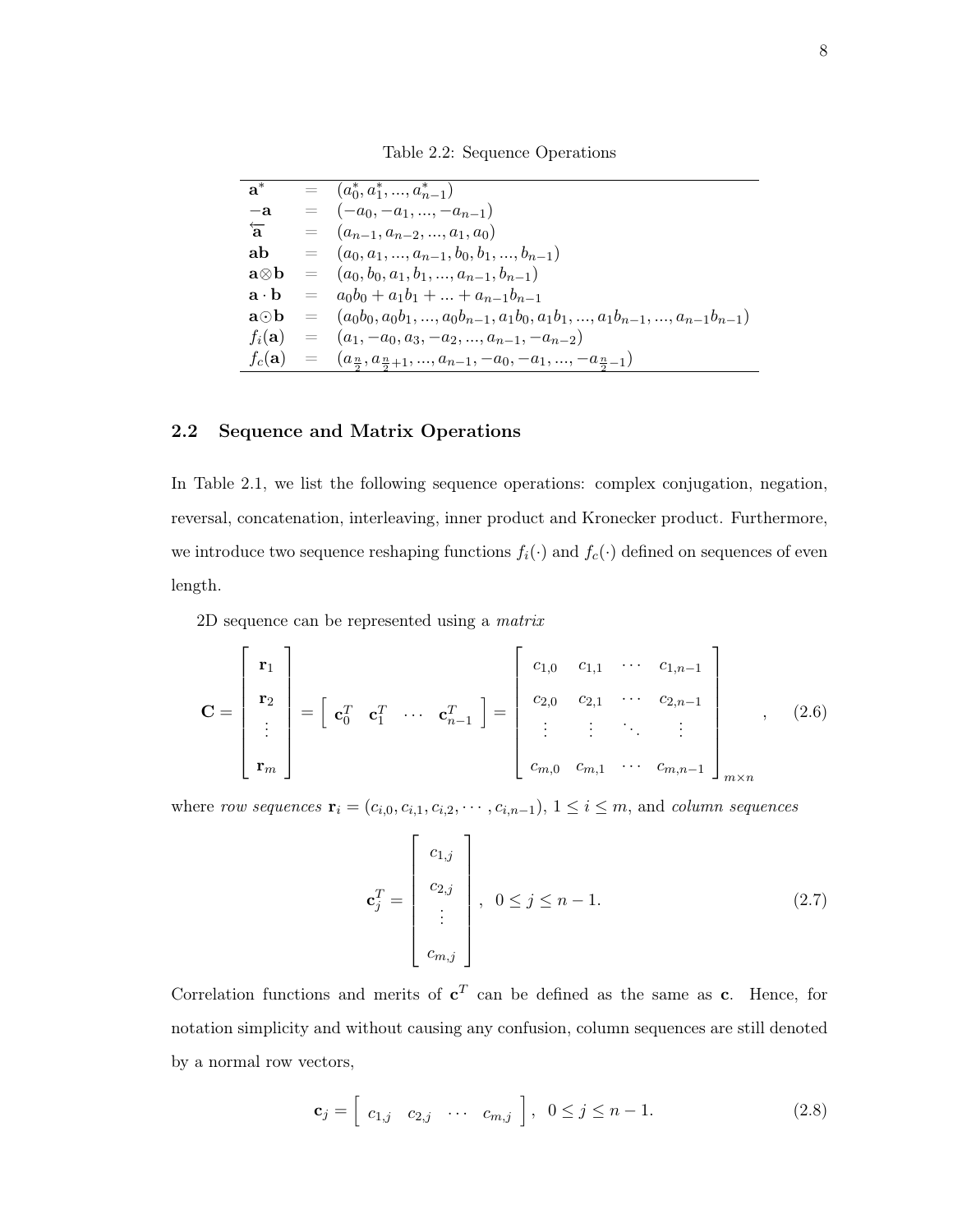$\mathbf{c}_j^T$  only helps to represent a column vector in a matrix.

Let  $\mathbf{C} = [c_{i,j}]$  and  $\mathbf{D} = [d_{i,j}]$  be two matrices of equal dimensions, then  $\mathbf{C}^* = [c^*_{i,j}]$ ,  $-\mathbf{C} = [-c_{i,j}],$  and  $\mathbf{C}^T = [c_{j,i}]. \mathbf{C} \otimes \mathbf{D}$  is the matrix whose *i*th row sequence is obtained by interleaving ith row sequences of  $C$  and  $D$ .  $CD$  denotes the matrix whose ith row sequence is the concatenation of ith row sequences of  $C$  and  $D$ .

### 2.3 Ternary Sequences

 $a = (a_0, a_1, ... a_{n-1})$  is a ternary sequence when  $a_i \in \{1, 0, -1\}$ ,  $0 \le i \le n-1$ . Ternary sequences include binary sequences as a subset. Let  $\lambda_{a} = \delta_{a}/n$  denote the deficiency ratio of a ternary sequence **a** of length n, where  $\delta_{a}$  denotes the number of zero elements in **a**.

### 2.3.1 Perfect Ternary Sequences

A perfect ternary sequence satisfies

$$
P_{\mathbf{a}}(l) = \begin{cases} (1 - \lambda_{\mathbf{a}})n & l = 0 \\ 0 & 1 \le l \le n - 1 \end{cases}
$$
 (2.9)

## 2.3.2 Ternary ZCZ Sequence Set

A set of m ternary sequences  $\{a_1, a_2, ..., a_m\}$  each of length n is said to be a ZCZ sequence set for both periodic and aperiodic correlations, if

$$
A_{\mathbf{a}_i}(l) = P_{\mathbf{a}_i}(l) = \begin{cases} (1 - \lambda_{\mathbf{a}})n, & l = 0 \\ 0, & 1 \le |l| \le L_{zcz} \end{cases}
$$
(2.10)

$$
A_{\mathbf{a}_i, \mathbf{a}_j}(l) = P_{\mathbf{a}_i, \mathbf{a}_j}(l) = 0. \qquad |l| \le L_{zcz} \tag{2.11}
$$

Ternary ZCZ sequence set can be denoted as  $\mathcal{T}(n, m, L_{zcz})$ , where n, m and  $L_{zcz}$  are, respectively, referred to as the length of the sequences, the family size, and the length of the ZCZ.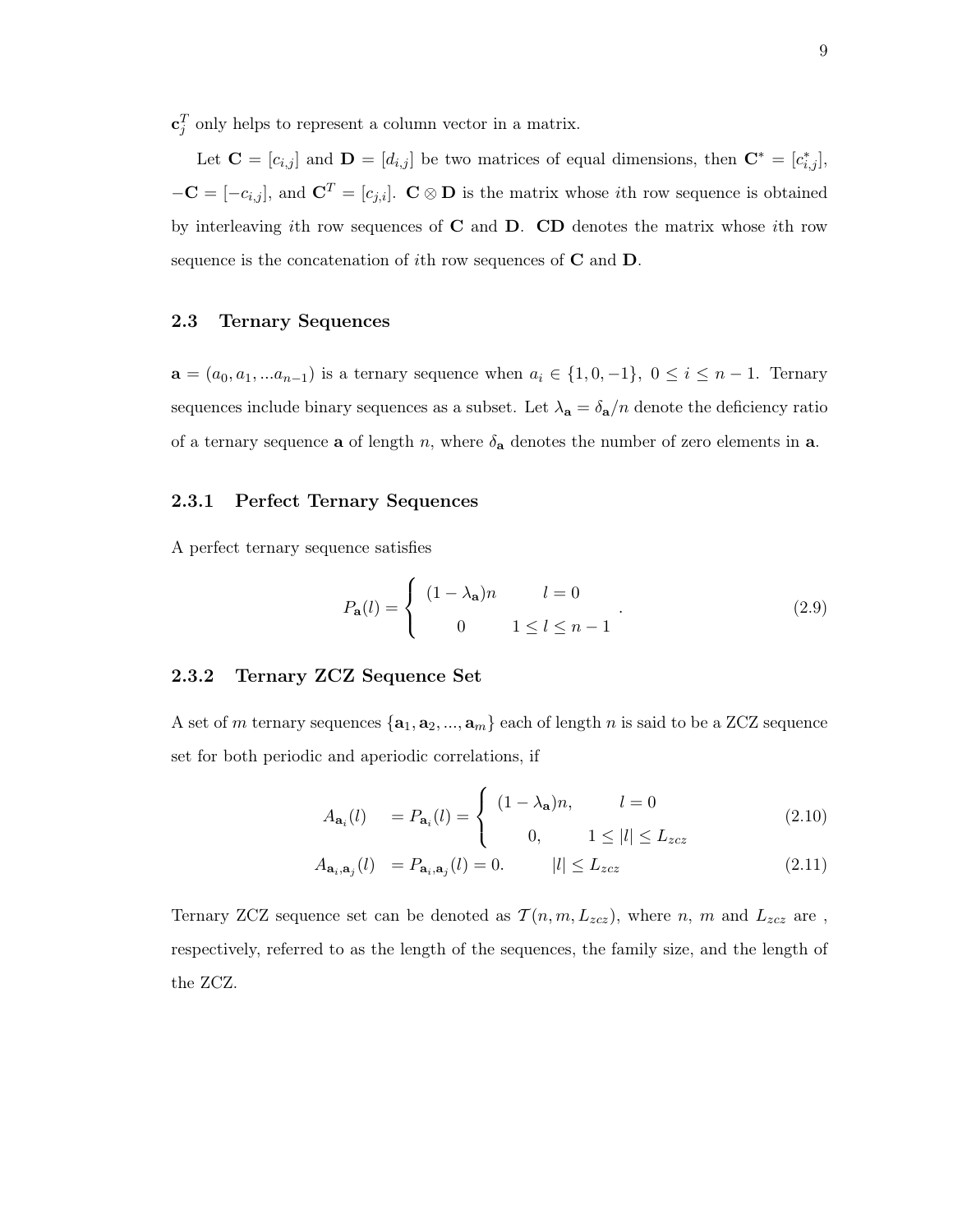

Figure 2.3: OVSF code tree:  $\mathbf{a}_i^{(k)}$  $i^{(k)}$  denotes the *i*<sup>th</sup> code in *k*<sup>th</sup> layer

## 2.4 OVSF Codes

The tree structure of OVSF codes is shown in Fig. 2.3. Let  $\mathbf{a}_i^{(k)}$  $i^{(k)}$  denote the *i*th code in kth layer, where  $i \in [1, 2^k]$ . The  $(k + 1)$ th layer codes can be constructed as follows,

$$
\begin{cases}\n\mathbf{a}_{2i-1}^{(k+1)} = \mathbf{a}_i^{(k)} \mathbf{a}_i^{(k)} \\
\mathbf{a}_{2i}^{(k+1)} = \mathbf{a}_i^{(k)} (-\mathbf{a}_i^{(k)})\n\end{cases} (2.12)
$$

The conventional Walsh code based binary OVSF codes are constructed by  $\mathbf{a}_1^{(1)} = (++)$ and  $\mathbf{a}_2^{(1)} = (+-)$ . Let  $n^{(1)}$  denote the length of the first layer code, then the k<sup>th</sup> layer code of length  $n^{(k)} = 2^{k-1}n^{(1)}$ ,  $k = 1, 2, 3...$ 

The orthogonality of the assigned codes is guaranteed by the fact that none of the parent-child code pairs is simultaneously assigned to the users. For instance, if  $a_2^{(2)}$  $2^{(2)}$  has been assigned, the codes  $\mathbf{a}_3^{(3)}$  $_3^{(3)}$  and  $a_4^{(3)}$  $_4^{(3)}$  are blocked, since  $\mathbf{a}_2^{(2)}$  $\binom{2}{2}$  is a prefix of  $\mathbf{a}_3^{(3)}$  $_3^{(3)}$  and  ${\bf a}_4^{(3)}$  $\frac{1}{4}$ . As a result, the assigned code set has a prefix-free property. Let us assume  $k_i$ th layer code is assigned to the ith user. Based on the Kraft inequality, we have

$$
\sum_{i=1}^{M} 2^{-k_i} \le 1,\tag{2.13}
$$

where M is the total number of active users.

### 2.5 Complementary Sequences

### 2.5.1 Complementary Pairs

A pair of sequences  ${c_1, c_2}$  is called a complementary pair, if

$$
A_{\mathbf{c}_1}(l) + A_{\mathbf{c}_2}(l) = 0, \forall l \neq 0. \tag{2.14}
$$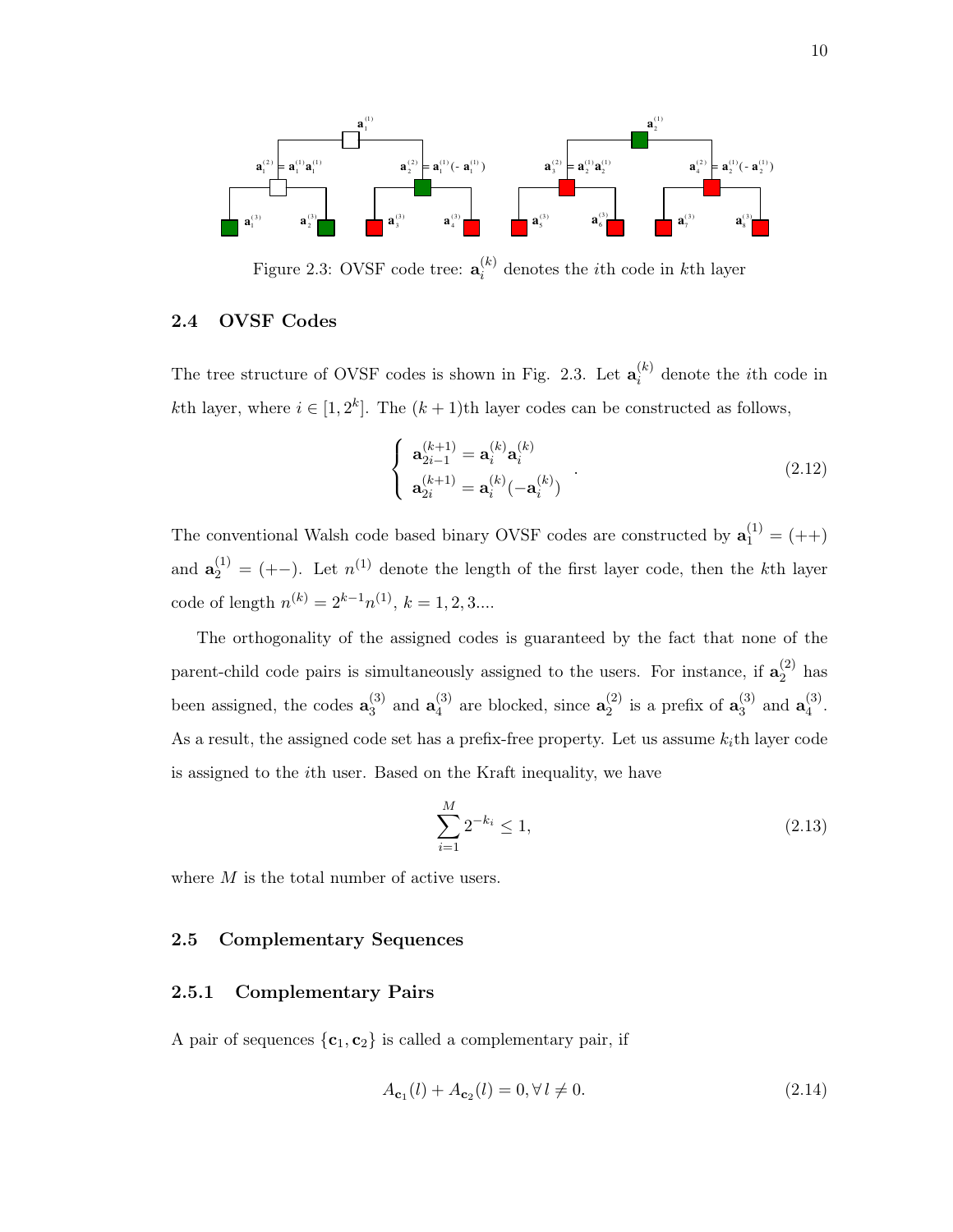Complementary pairs were first introduced by Golay, where the pairs are over the binary alphabet  $\{1, -1\}$ , as known as Golay pairs. It has been proved that the length of a binary complementary pair (BCP) can only be  $2^{\alpha}10^{\beta}26^{\gamma}$ , where  $\alpha, \beta, \gamma$  are non-negative integers [2]. In [15], Gavish and Lempel investigated ternary complementary pairs. The so-called ternary complementary pair (TCP) includes BCP as a special case, and exists for any sequence length.

### 2.5.2 Complementary Sets

A set of m sequences  $\{c_1, c_2, ..., c_m\}$ , each having length n, is called a complementary set if

$$
\sum_{i=1}^{m} A_{\mathbf{c}_i}(l) = 0, \quad 1 \le l \le n - 1.
$$
 (2.15)

A complementary set can be represented using a complementary set matrix

$$
\mathbf{C} = \begin{bmatrix} \mathbf{r}_1 \\ \mathbf{r}_2 \\ \vdots \\ \mathbf{r}_m \end{bmatrix} = \begin{bmatrix} \mathbf{c}_0 \\ \mathbf{c}_1 \\ \vdots \\ \mathbf{c}_{n-1} \end{bmatrix}^T = \begin{bmatrix} c_{1,0} & c_{1,1} & \cdots & c_{1,n-1} \\ c_{2,0} & c_{2,1} & \cdots & c_{2,n-1} \\ \vdots & \vdots & \ddots & \vdots \\ c_{m,0} & c_{m,1} & \cdots & c_{m,n-1} \end{bmatrix}_{m \times n}, \qquad (2.16)
$$

where the row sequences,  $\mathbf{r}_i = (c_{i,0}, c_{i,1}, c_{i,2}, \cdots, c_{i,n-1}), 1 \leq i \leq m$ , are complementary sequences, that is,  $\sum_{i=1}^{m} A_{\mathbf{r}_i}(l) = 0, 1 \le l \le n-1$ .  $\mathbf{c}_j = (c_{1,j}, c_{2,j}, c_{3,j}, \cdots, c_{m,j}), 0 \le j \le n-1$ .  $n-1$ , are *column sequences*.

Complementary sets can be constructed from perfect ternary sequences [28, 29]. Let  $c = (c_0, c_1, ... c_{n-1})$  be a perfect ternary sequence of length n, then all its shift versions form a complementary set as follows,

$$
\mathbf{C} = \begin{bmatrix} c_0 & c_1 & c_2 & \cdots & c_{n-2} & c_{n-1} \\ c_1 & c_2 & c_3 & \cdots & c_{n-1} & c_0 \\ c_2 & c_3 & c_4 & \cdots & c_0 & c_1 \\ \vdots & \vdots & \vdots & \vdots & \vdots & \vdots \\ c_{n-1} & c_0 & c_1 & \cdots & c_{n-3} & c_{n-2} \end{bmatrix} .
$$
 (2.17)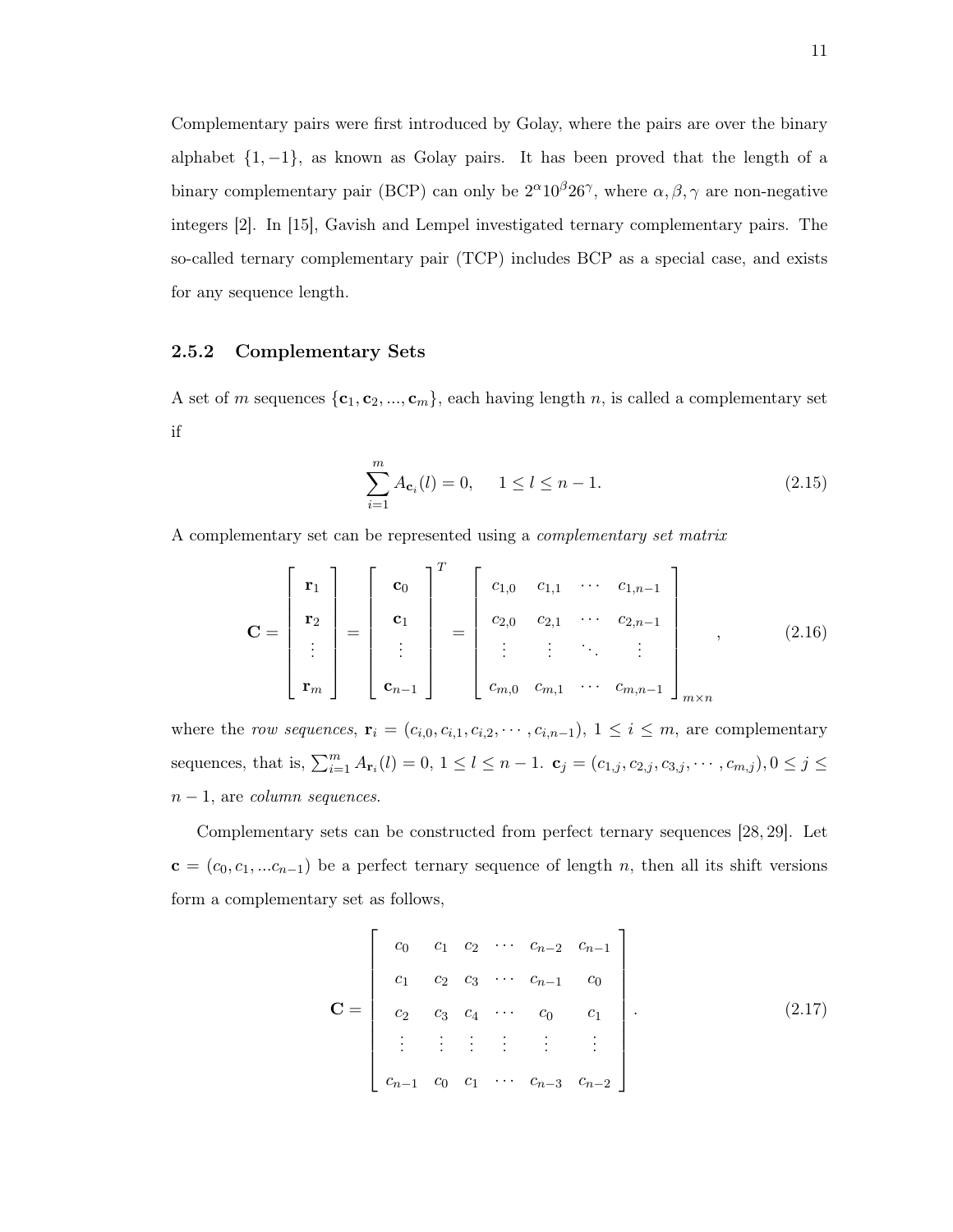#### 2.5.3 Mutually Orthogonal Complementary Sets

Complementary sets  $\{a_1, a_2, ..., a_m\}$  and  $\{b_1, b_2, ..., b_m\}$  are mates if

$$
\sum_{i=1}^{m} A_{\mathbf{a}_i, \mathbf{b}_i}(l) = 0, \quad 1 - n \le l \le n - 1.
$$
 (2.18)

The mutually orthogonal (MO) complementary set is a collection of complementary sets in which any two are mates. Let  $\mathbf{M}_{m,n}^k$  denote the MO complementary set consisting of k complementary sets each having  $m$  complementary sequences of length  $n$ . For binary sequences, k cannot exceed  $m$  [2], that is, the maximum number of mutually orthogonal complementary sets is equal to the number of complementary sequences in a set. Hence,  $\mathbf{M}_{m,n}^{m}$  is called a complete complementary code of order m [30].

A set of k mutually orthogonal complementary sets,  $\{C_1, C_2, ... C_k\}$ , form a MO complementary set matrix

$$
\mathbf{M}_{m,n}^k = \begin{bmatrix} \mathbf{C}_1 & \mathbf{C}_2 & \cdots & \mathbf{C}_k \end{bmatrix}_{m \times kn} \tag{2.19}
$$

and its column sequences are denoted as  $\mathbf{u}_i, 0 \leq i \leq kn-1$ . An upper bound on an autocorrelation merit of column sequences is termed the column correlation constraint. If there exists at least one MO complementary set matrix satisfying a given column correlation constraint, then this constraint is called an achievable column correlation constraint. For example, let

$$
\lambda_{\mathbf{u}}^A = \max \left\{ \lambda_{\mathbf{u}_i}^A, 0 \le i \le kn - 1 \right\},\tag{2.20}
$$

if  $\lambda_{\mathbf{u}}^A \leq \lambda^A$ , then  $\mathbf{M}_{m,n}^k$  is called a MO complementary set matrix satisfying a column correlation constraint  $\lambda^A$ , and  $\lambda^A$  is an achievable column correlation constraint.

#### 2.5.4 Extension Operations

We describe two operations for extending complementary set matrices, namely, *length*extension and size-extension.

**Lemma 2.1** [2]: Let  $\{a, b\}$  be a complementary pair, then  $\{\overleftarrow{b^*}, -\overleftarrow{a^*}\}$  is its mate, and both  $\{a\overline{b^*}, b(-\overline{a^*})\}$  and  $\{a\otimes \overline{b^*}, b\otimes (-\overline{a^*})\}$  are complementary pairs.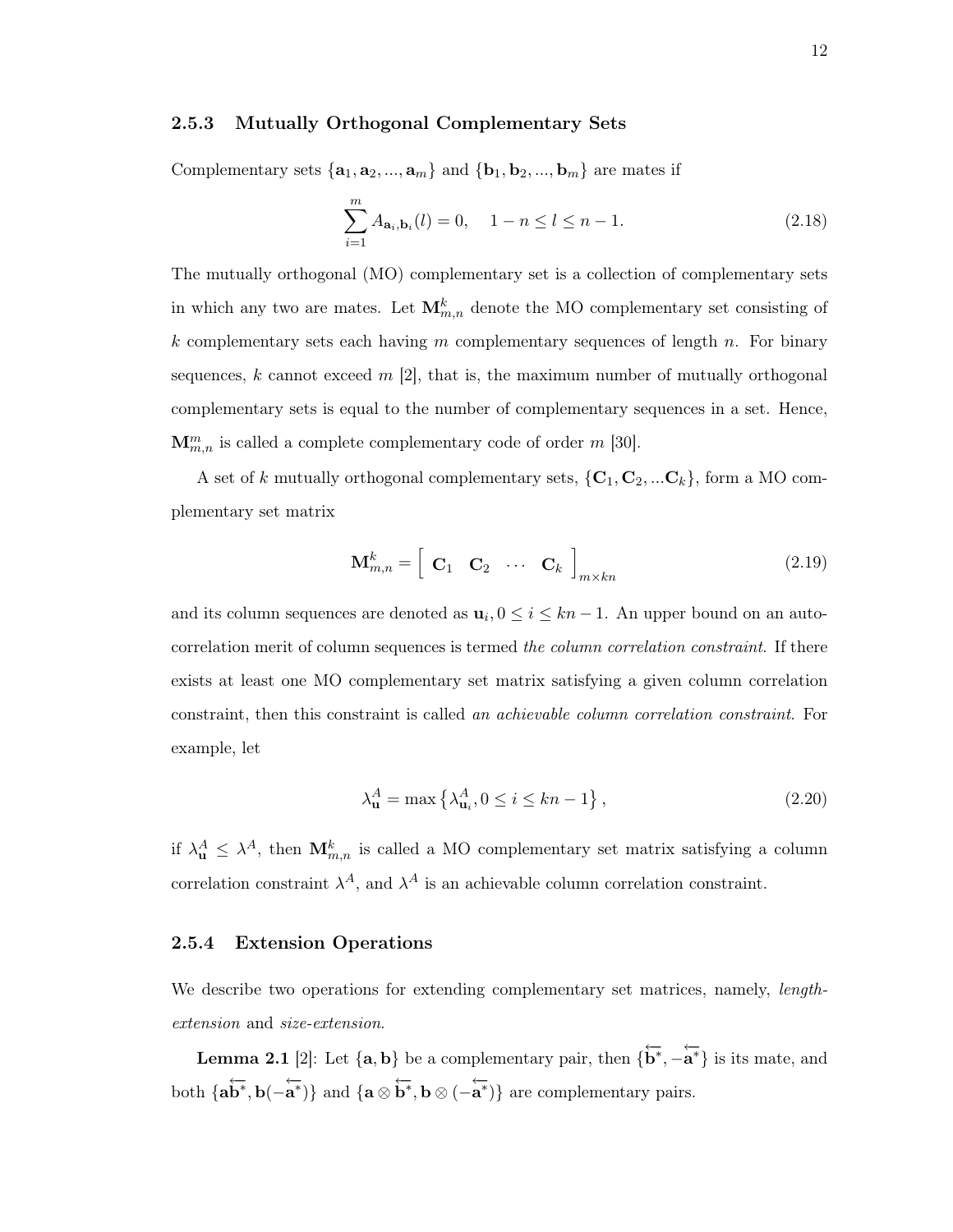*Proof.* Let us first prove that  $\{\overleftarrow{\mathbf{b}^*}, -\overleftarrow{\mathbf{a}^*}\}$  is a mate of  $\{\mathbf{a}, \mathbf{b}\}$ . A proof for binary sequences can be found in Theorem 11 of [13]. For complex-valued sequences, the complementarity of  $\{\overleftarrow{\mathbf{b}}^*, -\overleftarrow{\mathbf{a}}^*\}$  follows from

$$
A_{\overline{\mathbf{b}^*}}(l) + A_{-\overline{\mathbf{a}^*}}(l) = (A_{\overline{\mathbf{b}}}(l))^* + (A_{-\overline{\mathbf{a}}}(l))^*
$$
  

$$
= A_{\mathbf{b}}(l) + A_{-\mathbf{a}}(l)
$$
  

$$
= A_{\mathbf{b}}(l) + A_{\mathbf{a}}(l)
$$
  

$$
= 0
$$

for  $1 \leq l \leq n-1$ , where n denotes the sequence length. We further show that the pair  $\{\overleftarrow{b^*}, -\overleftarrow{a^*}\}$  is orthogonal to  $\{\mathbf{a}, \mathbf{b}\}$  in the complementary sense,

$$
A_{\mathbf{a}, \overleftarrow{\mathbf{b}^*}}(l) + A_{\mathbf{b}, -\overleftarrow{\mathbf{a}^*}}(l) = A_{\mathbf{a}, \overleftarrow{\mathbf{b}^*}}(l) - A_{\mathbf{b}, \overleftarrow{\mathbf{a}^*}}(l)
$$
  

$$
= (A_{\mathbf{a}^*, \overleftarrow{\mathbf{b}}}(l))^* - A_{\mathbf{b}, \overleftarrow{\mathbf{a}^*}}(l)
$$
  

$$
= A_{\mathbf{b}, \overleftarrow{\mathbf{a}^*}}(l) - A_{\mathbf{b}, \overleftarrow{\mathbf{a}^*}}(l)
$$
  

$$
= 0
$$

for every l. Refer to the proofs of Theorem 6 and Theorem 13 from [13]. If  $\{a_1, b_1\}$ is a complementary pair and  $\{a_2, b_2\}$  is one of its mates, then both  $\{a_1a_2, b_1b_2\}$  and  $\{{\bf a}_1\otimes{\bf a}_2, {\bf b}_1\otimes{\bf b}_2\}$  are complementary pairs.  $\Box$ 

**Lemma 2.2**: Let  $\{a_1, b_1\}$ ,  $\{a_2, b_2\}$ , ...,  $\{a_m, b_m\}$  be m complementary pairs of length n. Then,  $\{a_1, b_1, a_2, b_2, ..., a_m, b_m\}$  is a complementary set of  $2m$  complementary sequences.

*Proof.* 
$$
\sum_{i=1}^{m} (A_{\mathbf{a}_i}(l) + A_{\mathbf{b}_i}(l)) = 0, \quad 1 \le l \le n - 1.
$$

Lemmas 2.1-2.2 imply that, if a complementary set consists of  $m/2$  complementary pairs, the sequence length can be recursively doubled as follows. Let

$$
\mathbf{C}^{(p)} = \begin{bmatrix} \mathbf{r}_1^{(p)} \\ \mathbf{r}_2^{(p)} \\ \vdots \\ \mathbf{r}_{m-1}^{(p)} \\ \mathbf{r}_m^{(p)} \end{bmatrix}_{m \times n^{(p)}} \quad \text{and} \quad \mathbf{D}^{(p)} = \begin{bmatrix} \mathbf{\dot{r}}_2^{(p)} \\ -\mathbf{\dot{r}}_1^{(p)} \\ \vdots \\ \mathbf{\dot{r}}_m^{(p)} \\ -\mathbf{\dot{r}}_m^{(p)} \end{bmatrix}_{m \times n^{(p)}}^* \tag{2.21}
$$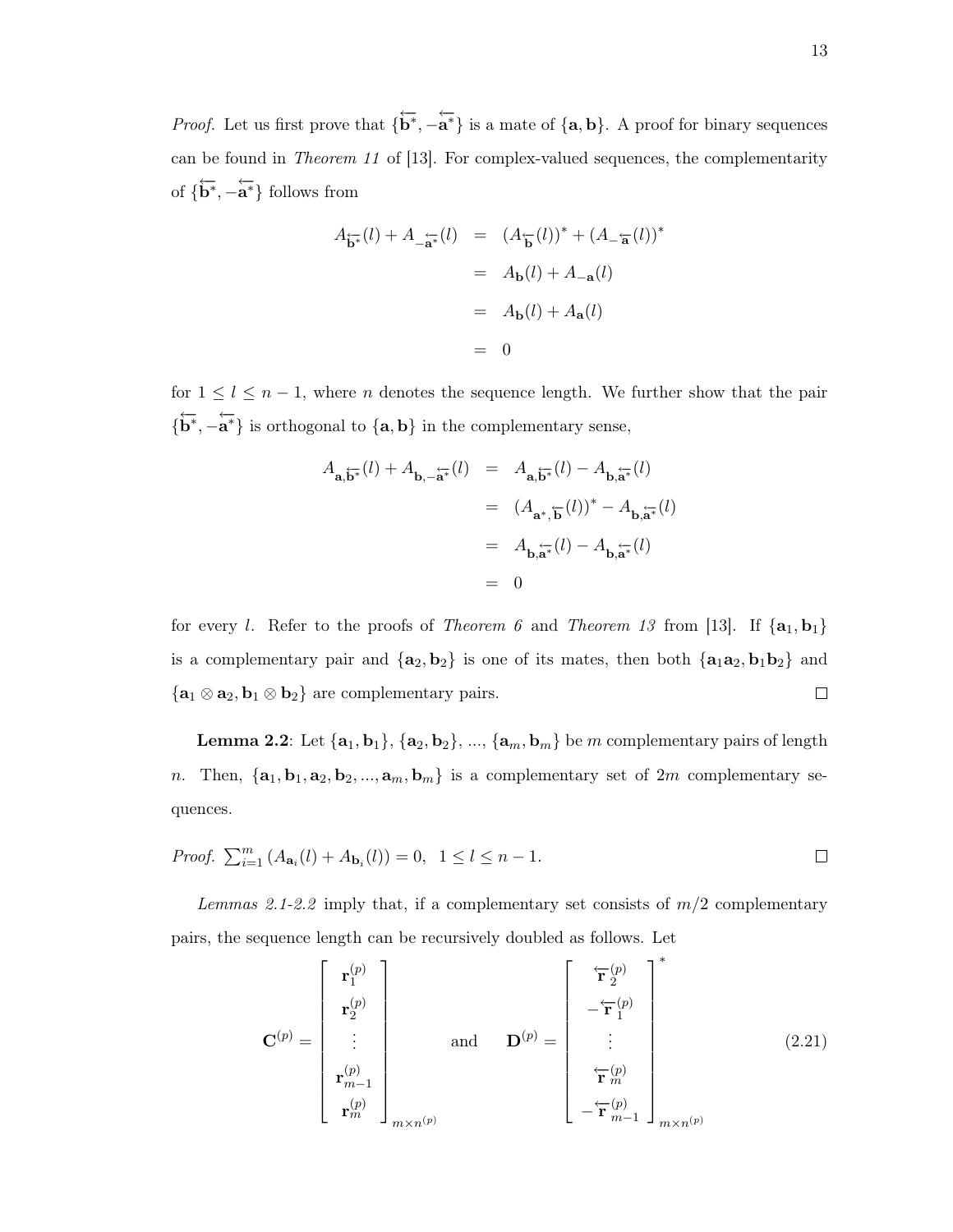14

 $\Box$ 

be, respectively, an m by  $n^{(p)}$  complementary set matrix and its mate, where m is an even number, and  $\{\mathbf{r}_1^{(p)}\}$  $\mathbf{r}_{1}^{(p)},\mathbf{r}_{2}^{(p)}$  $\{{\bf r}_3^{(p)}\},\{{\bf r}_3^{(p)}$  $\mathbf{r}_3^{(p)}, \mathbf{r}_4^{(p)}$  $\{{p \choose 4}\},...{\{{\bf r}^{(p)}_{m-1}\}}$  ${}^{(p)}_{m-1}, \mathbf{r}_{m}^{(p)}$ } are assumed to be complementary pairs. A complementary set matrix  $\mathbf{C}^{(p+1)}$  of dimension m by  $n^{(p+1)} = 2n^{(p)}$  can be constructed recursively as either,

$$
\mathbf{C}^{(p+1)} = \mathbf{C}^{(p)} \mathbf{D}^{(p)} \tag{2.22}
$$

or  $\mathbf{C}^{(p+1)} = \mathbf{C}^{(p)} \otimes \mathbf{D}^{(p)}$ .  $(2.23)$ 

We term  $(2.22)$  and  $(2.23)$  *length-extension operations.* 

**Lemma 2.3** [13]: A MO complementary set matrix  $\mathbf{M}_{2m,2n}^{2k}$  can be constructed recursively as either,

$$
\mathbf{M}_{2m,2n}^{2k} = \begin{bmatrix} \mathbf{M}_{m,n}^{k} \mathbf{M}_{m,n}^{k}, \left( -\mathbf{M}_{m,n}^{k} \right) \mathbf{M}_{m,n}^{k} \\ \left( -\mathbf{M}_{m,n}^{k} \right) \mathbf{M}_{m,n}^{k}, \mathbf{M}_{m,n}^{k} \mathbf{M}_{m,n}^{k} \end{bmatrix}
$$
(2.24)

or

$$
\mathbf{M}_{2m,2n}^{2k} = \begin{bmatrix} \mathbf{M}_{m,n}^{k} \otimes \mathbf{M}_{m,n}^{k}, \left( -\mathbf{M}_{m,n}^{k} \right) \otimes \mathbf{M}_{m,n}^{k} \\ \left( -\mathbf{M}_{m,n}^{k} \right) \otimes \mathbf{M}_{m,n}^{k}, \mathbf{M}_{m,n}^{k} \otimes \mathbf{M}_{m,n}^{k} \end{bmatrix} .
$$
 (2.25)

Proof. Refer to the proof of Theorem 12-13 in [13].

We term  $(2.24)$  and  $(2.25)$  *size-extension operations.*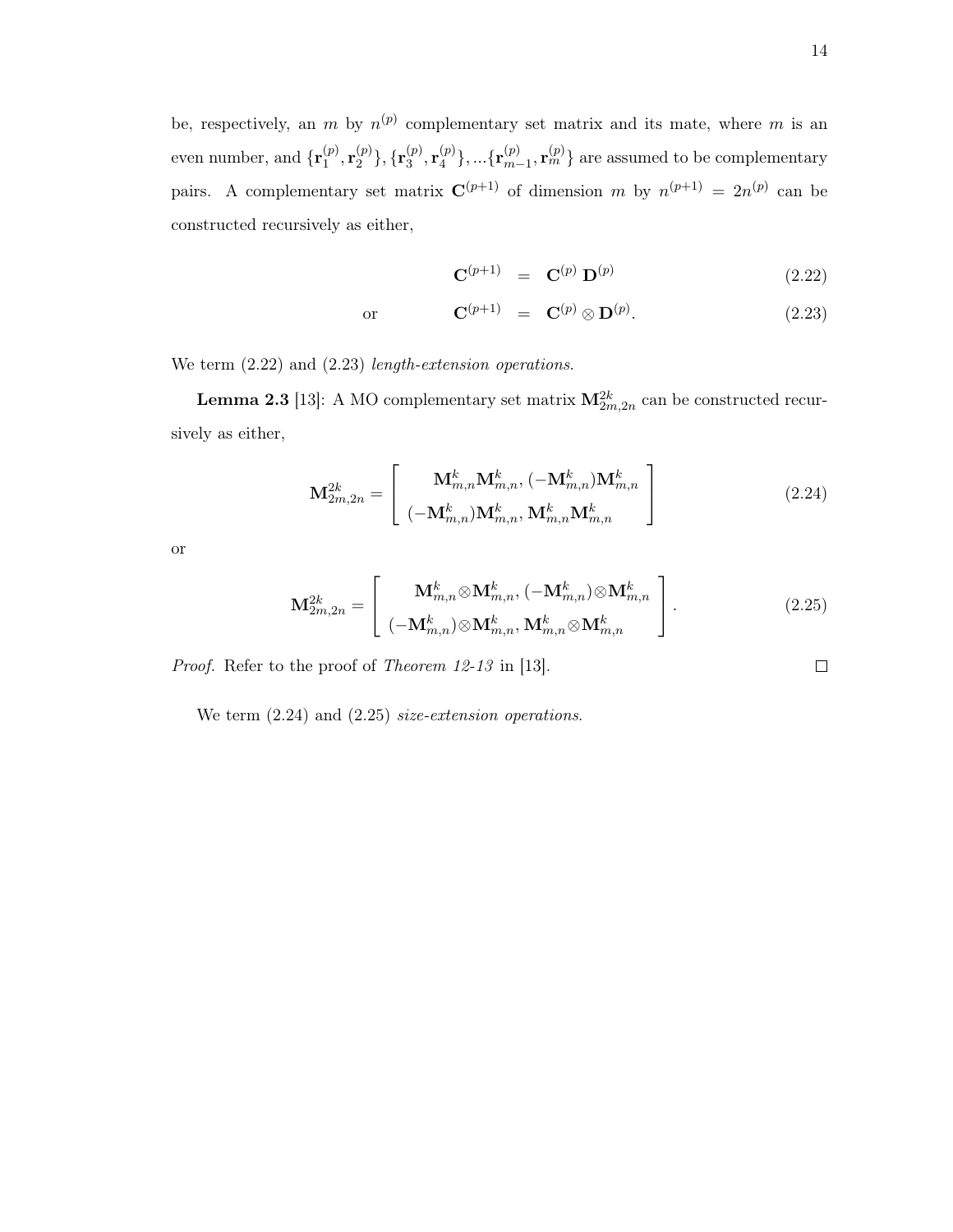# Chapter 3

# Ternary Complementary Sets for Multiple Channel DS-UWB with Reduced PAPR

## 3.1 Introduction

We have proposed a multichannel TS-UWB signaling which transmits orthogonal pulses carrying the same information bit. We demonstrated how, by employing ternary mutually orthogonal (MO) complementary set of sequences as the spreading sequences, the multipath interference and multiple access interference are efficiently suppressed.

Akin to the multicarrier direct-sequence code-division multiple access (MC-DS-CDMA) signaling [16], the transmitted signal of the multichannel UWB system is the sum of the signals from all parallel channels, so its envelope and transmitted power may vary significantly. Hence, such signaling potentially suffers a high PAPR which may limit its application. Great efforts have been devoted to PAPR analysis and reduction in multicarrier modulation systems (see, e.g.,  $[16, 27, 31]$ ). However, to our best knowledge, there is no PAPR analysis for impulse based multichannel UWB signaling in the literature, this being a promising technique for high bit-rate transmission, in particular, for indoor environments where multipath can be significant.

We derive an upper bound on the PAPR for multichannel DS-UWB system using orthogonal pulses. The bound shows that sequence with small out-off-phase aperiodic ACF can lower the PAPR of the system. This result is similar to the bound derived by Tellambura [27] for orthogonal frequency-division multiplexing (OFDM) signaling. We construct the spreading sequence sets which can result in sequences with small aperiodic ACF. The spreading sequence sets preserve the complementarity and orthogonality to mitigate the multipath and multiuser interference.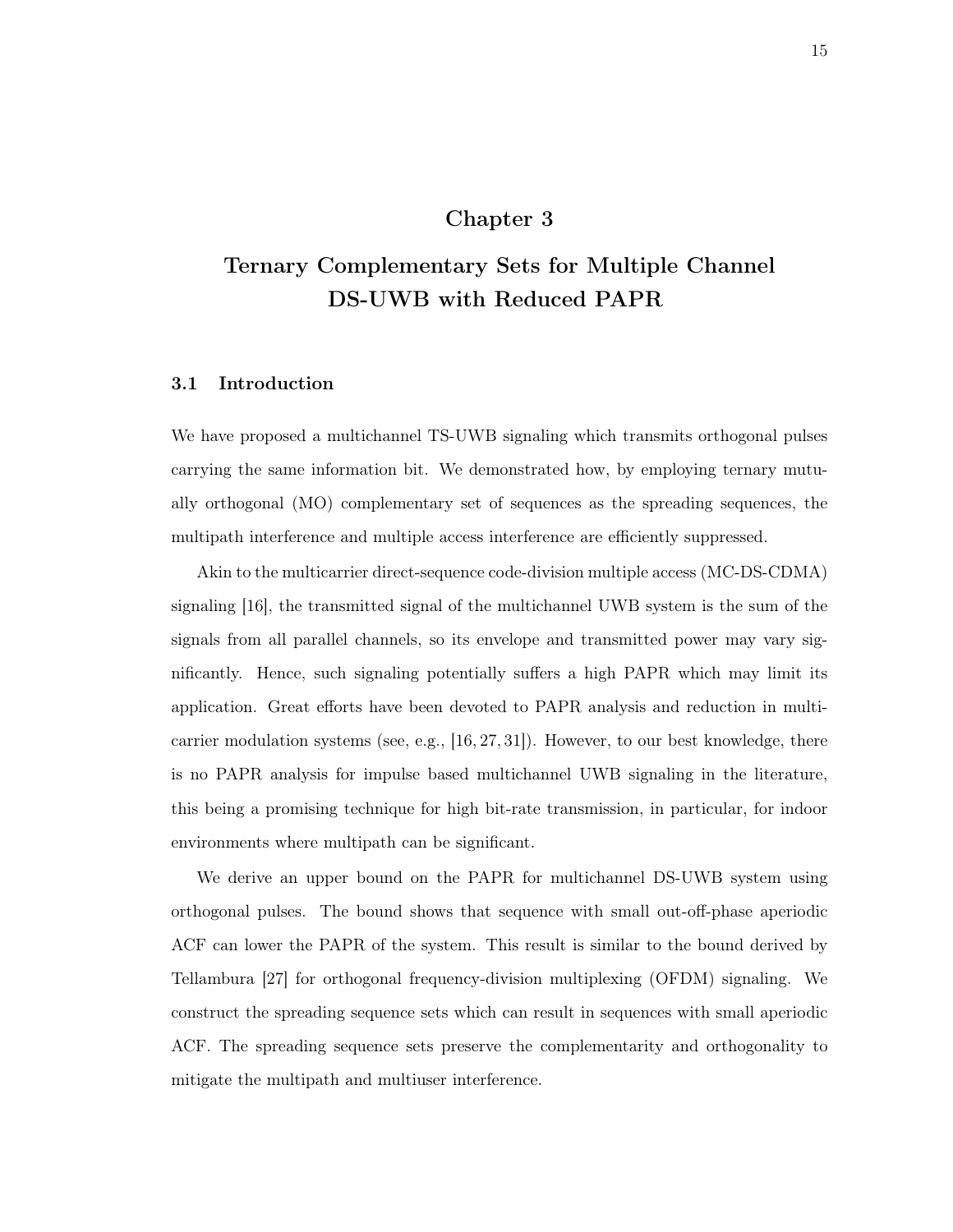### 3.2 Multiple Channel DS-UWB

### 3.2.1 Multipath and Multiuser Interference Cancellation

In this section, we introduce a technique for multichannel DS-UWB systems that employ complementary sets as spreading sequences. Fig. 3.1 demonstrates, in a simple single user multipath environment, how a complementary pair suppress the multipath interference with the aid of orthogonal channels.

At transmitter, the same information bit is spread by two complementary sequences which are respectively assigned to orthogonal channels. The transmitted signal is the summation of signals from two subchannels. Despreading in the receiver is accomplished on a channel-by-channel basis using a set of correlators. The multipath interference at the output of a correlator is the autocorrelation of the sequence assigned on this channel with a time shift l. By adding the output of two correlators, the autocorrelation sidelobes are cancelled by the complementarity of the complementary pair. The MAI can be suppressed in a similar way if mutually orthogonal complementary sets are assigned to different users.



Figure 3.1: Example: multipath interference cancellation by complementary sets and orthogonal pulses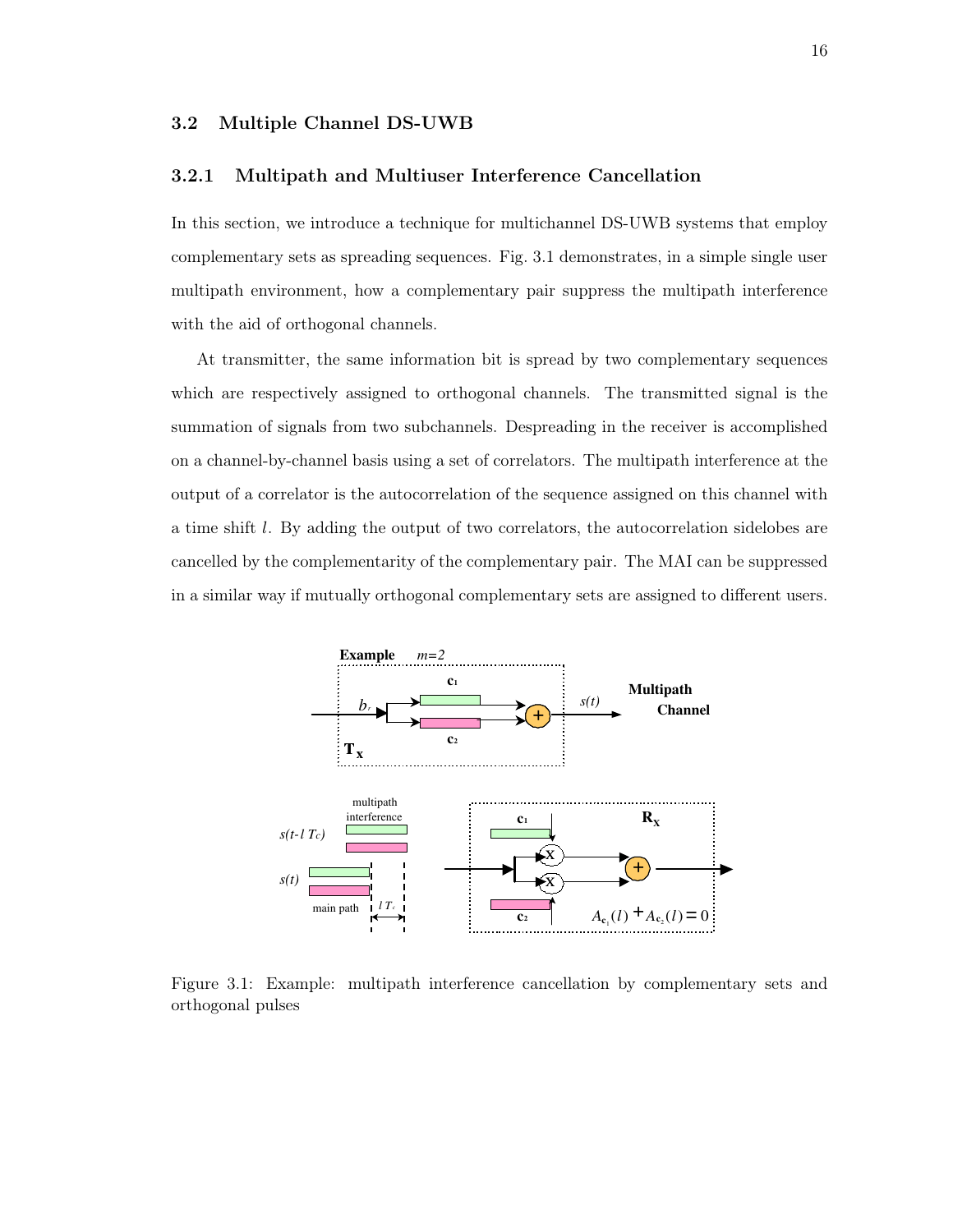#### 3.2.2 System Model

The same information bit is spread over a set of  $m$  parallel channels, each corresponding to one of a set of orthogonal pulses. The transmitted signal is given by

$$
s(t) = \sum_{r} b_r \sum_{i=1}^{m} p_i (t - rT_b),
$$
\n(3.1)

where the pulse train of the *i*th channel is

$$
p_i(t) = \sum_{j=0}^{n-1} c_{i,j} \psi_i(t - jT_c).
$$
 (3.2)

The binary antipodal symbol  $b_r$  is transmitted over m parallel channels and r is its index. The m spreading sequences  $(c_{i,0}, c_{i,1}, \cdots, c_{i,n-1}), i = 1, 2, \ldots m$ , assigned respectively to m parallel channels are ternary sequences of length n.  $T_c$  is the chip duration time and  $T_b = nT_c$  is the bit period.  $\psi_i(t)$  is the signaling pulse chosen from the orthogonal set of pulses and assumed known to the receiver. The impulse response of the UWB channel with L resolvable paths is

$$
h(t) = \sum_{l=0}^{L-1} \alpha_l \delta(t - \tau_l),
$$
\n(3.3)

where  $\alpha_l$  and  $\tau_l$  denote the channel gain and the propagation delay of the  $l_{th}$  path, respectively. When sufficient multipath resolution is available, small changes in the propagation time only affect the path delay and path component distortion can be neglected. Under these assumptions, path coefficients  $\alpha_l$  can be modelled as independent real valued random variables whose sign is a function of the material properties and, generally, depends on the wave polarization, angle of incidence, and the frequency of the propagating wave [32]. We quantize the multipath delay into bins, i.e.  $\tau_l = lT_c$ .

For an asynchronous UWB system with  $K$  users, the corresponding received signal model is:

$$
r(t) = \sum_{k=1}^{K} \sum_{l=0}^{L-1} \alpha_l s^{(k)}(t - lT_c - \tau^{(k)}) + n(t),
$$
\n(3.4)

where the superscript k indicates the parameter of kth user.  $\tau^{(k)}$  accounts for propagation delay and lack of synchronism between transmitters,  $n(t)$  is a white Gaussian noise process. For the system with short sequences, the delay  $\tau^{(k)}$  is assumed to be uniformly distributed in the interval  $[0, nT_c)$ , and here, we quantize it into bins.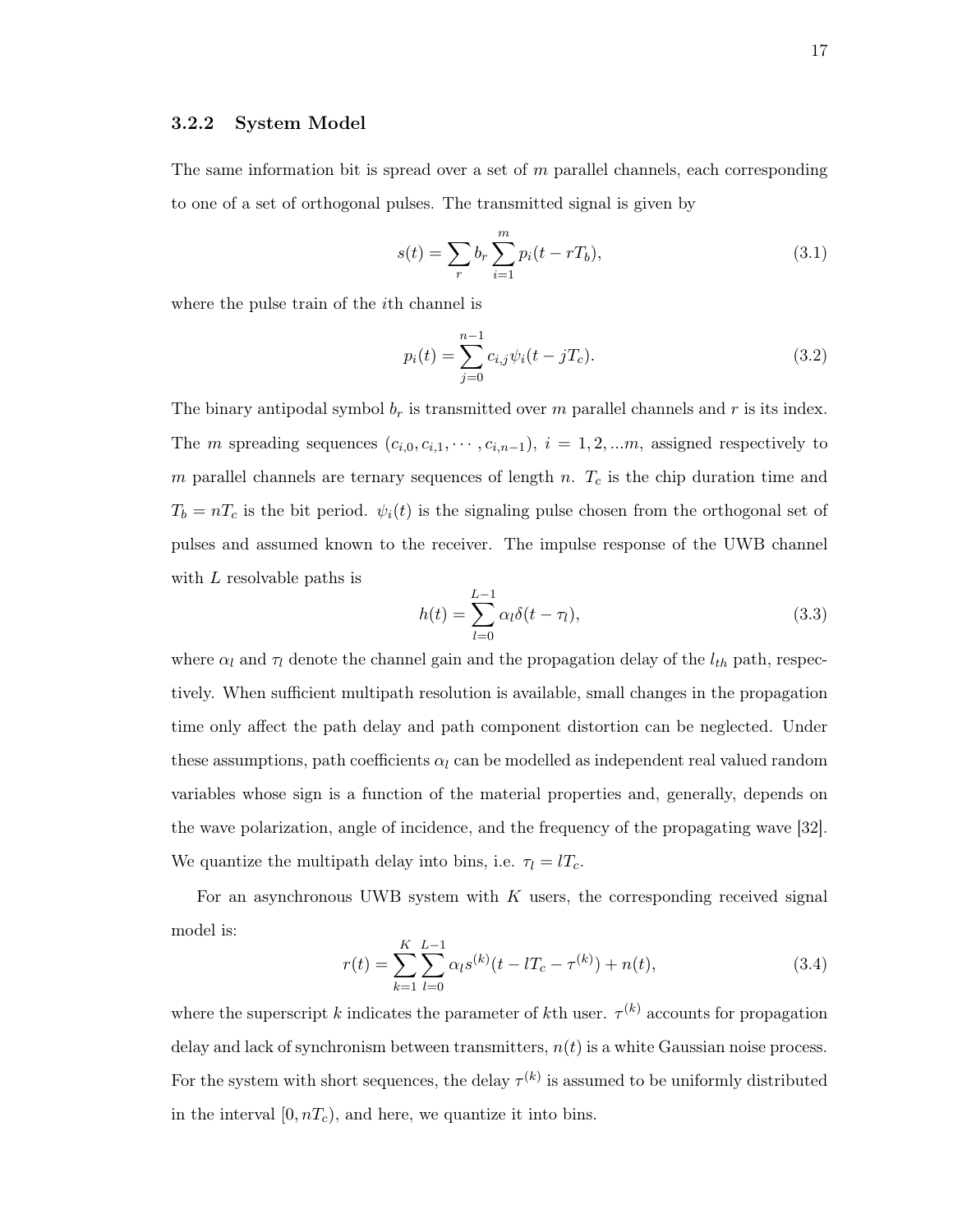

Figure 3.2: Single User: Parallel channel UWB system with TCP versus Single channel UWB system with m- and perfect ternary sequence

#### 3.2.3 BER Performance

We study correlator receiver performances for TCP, m-sequences, and perfect ternary sequences in a single user system. For multiuser system, we compare ternary complementary sets, Walsh codes, Gold-like sequences [2] and preferred m-sequences [33]. Bit energy for all signaling schemes is normalized. The mean power of multipath components are chosen to be equal to the average value given in [34], which is based on the indoor line of sight (LOS) measurements performed in 23 homes. In [34], it is observed that the line of sight component and the first 10 paths account for 33% and 75% of the total power, respectively. The sign of the reflected path coefficient is modelled as a uniformly distributed random variable [35]. The path power is quantized into bins corresponding to a chip duration  $T_c = 0.4$ ns. We assume that each bin contains exactly one multipath component (emulating a dense multipath environment) and the delay spread is assumed to be 4 nanosecond. The effects of interchip interference has been assumed negligible.

In Fig. 3.2, a TCP with length 15 has been assigned to a single user for its two orthogonal channels, i.e.  $[+ + - + + + + + -0 - + -0 +]$  and  $[+ + - + + + + - - -0 +$ − + 0−]. We compare it to a single user single channel UWB system using the same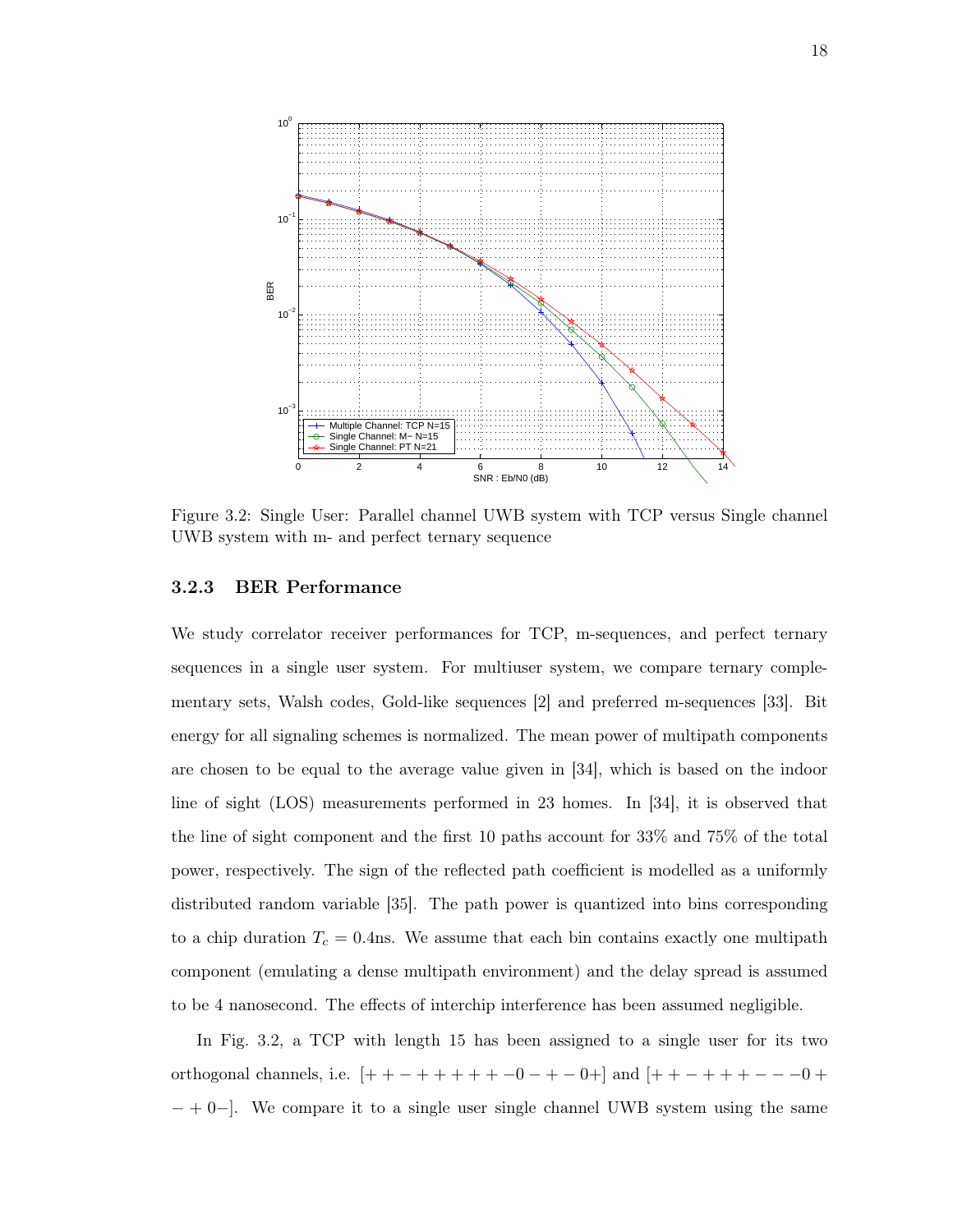

Figure 3.3: Two Users: Parallel channel UWB system with ternary complementary sets versus Single channel UWB system with preferred m-sequences

length m-sequence  $[- - - + - - + + - - + + + + +]$  and perfect ternary sequence  $[ + + + + + - +0 + 0 - + + -00 + -0 - -].$  The results show that UWB signaling employing TCP suffers less multipath interference than the signaling using m-sequence and perfect sequences. At  $SNR = 10^{-3}$ , 1 dB and 2 dB gain can be respectively achieved by employing TCP over m-sequence and perfect ternary sequences.

Figure 3.3 demonstrates BER performances of complementary sets and preferred msequence in a two user scenario. MO complementary sets constructed from binary complementary pair  $\{(+-),(+)\}$  and  $\{(--),(-+)\}$  by using extension methods (see Sec. 2.5.4) are assigned to two users. Based on the approach described in Eq. 2.17, we derive two complementary sets from perfect ternary sequence  $[+ - -0 - 00]$  and  $[+00 - 0 - -]$  and assign them to two users. Note that, by employing MO complementary sets, the multiple access interference is mitigated significantly.

In a dense multipath UWB environment, the spreading sequence with short length commonly suffers sever ISI, while with multiple orthogonal channels, MO ternary complementary set of sequence length 7 has better performance than the preferred m-sequences with length 31. We can observe 2 dB gain at  $SNR = 10^{-3}$ .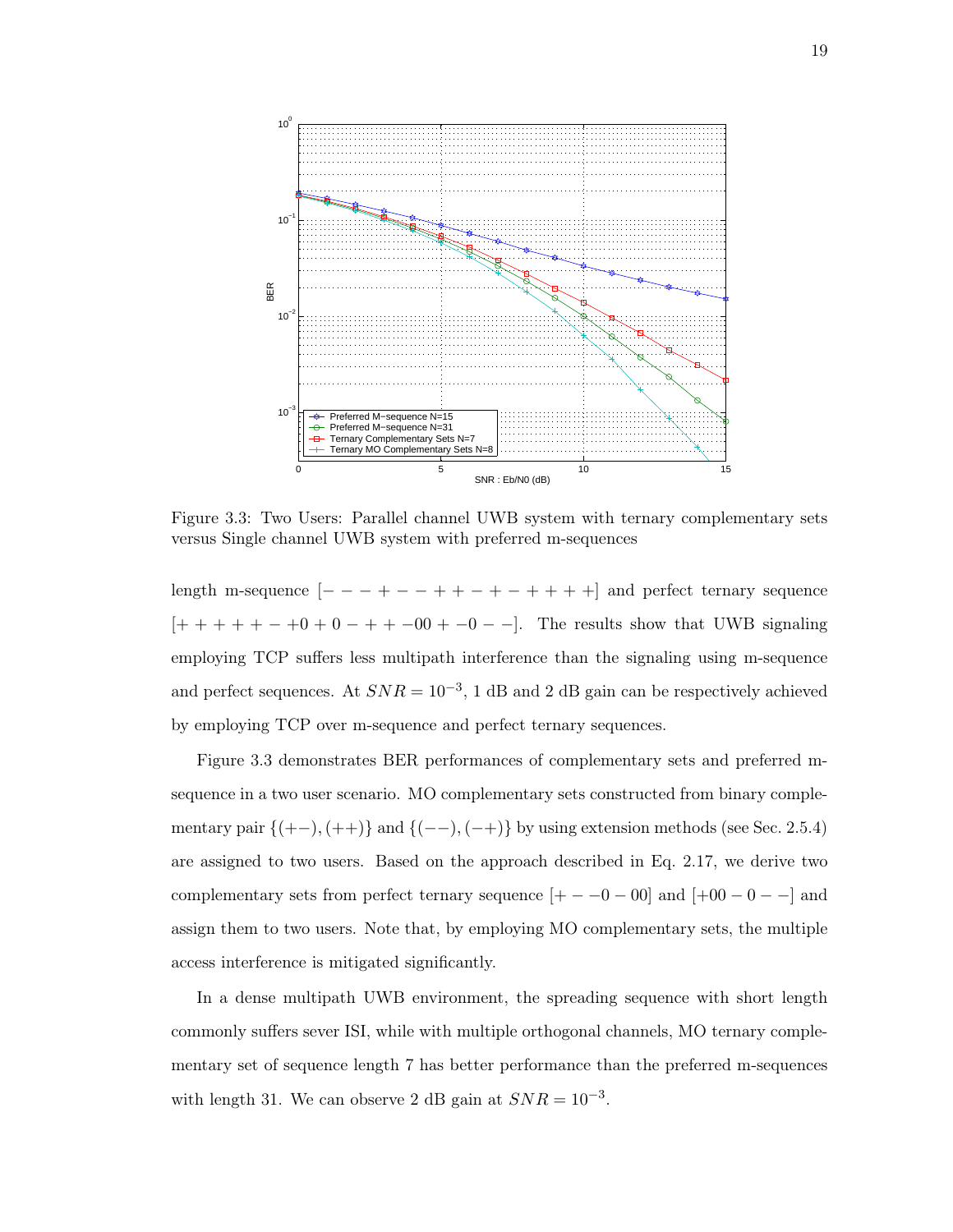

Figure 3.4: Four Users: BER performance for MO ternary complementary sets, Walsh-Hadamard codes and preferred m-sequences

In Figure 3.4, we respectively assign four ternary MO complementary sets to four users. Ternary complementary set of sequences of length 8 can achieve the same BER performance as Gold-like sequences of length 63. Hence, without any loss of the BER performance, in a multiple channel UWB system, we can increase the date rate more than 7 times than the single channel UWB signals employing Gold-like sequences.

We have demonstrated that, when the spreading sequence set  $\{ (c_{i,0}^{(k)} \}$  $\overset{(k)}{\vphantom{\big(}i,0},\vphantom{\big(}\smash{\stackrel{(k)}{\overline{\vphantom{}}}}_{i,1}$  $\binom{(k)}{i,1}, \cdots, c_{i,n}^{(k)}$  $\binom{n}{i,n-1},\$  $i = 1, 2, 3, \ldots m$ , assigned to kth user is a ternary complementary set and ternary complementary sets between any two users are mutually orthogonal, the multipath interference as well as multiple access interference are efficiently suppressed by simply employing a correlator receiver. However, we need solve the potential PAPR problem caused by multiple channels while at the same time maintaining the complementarity and orthogonality of the spreading sequence sets.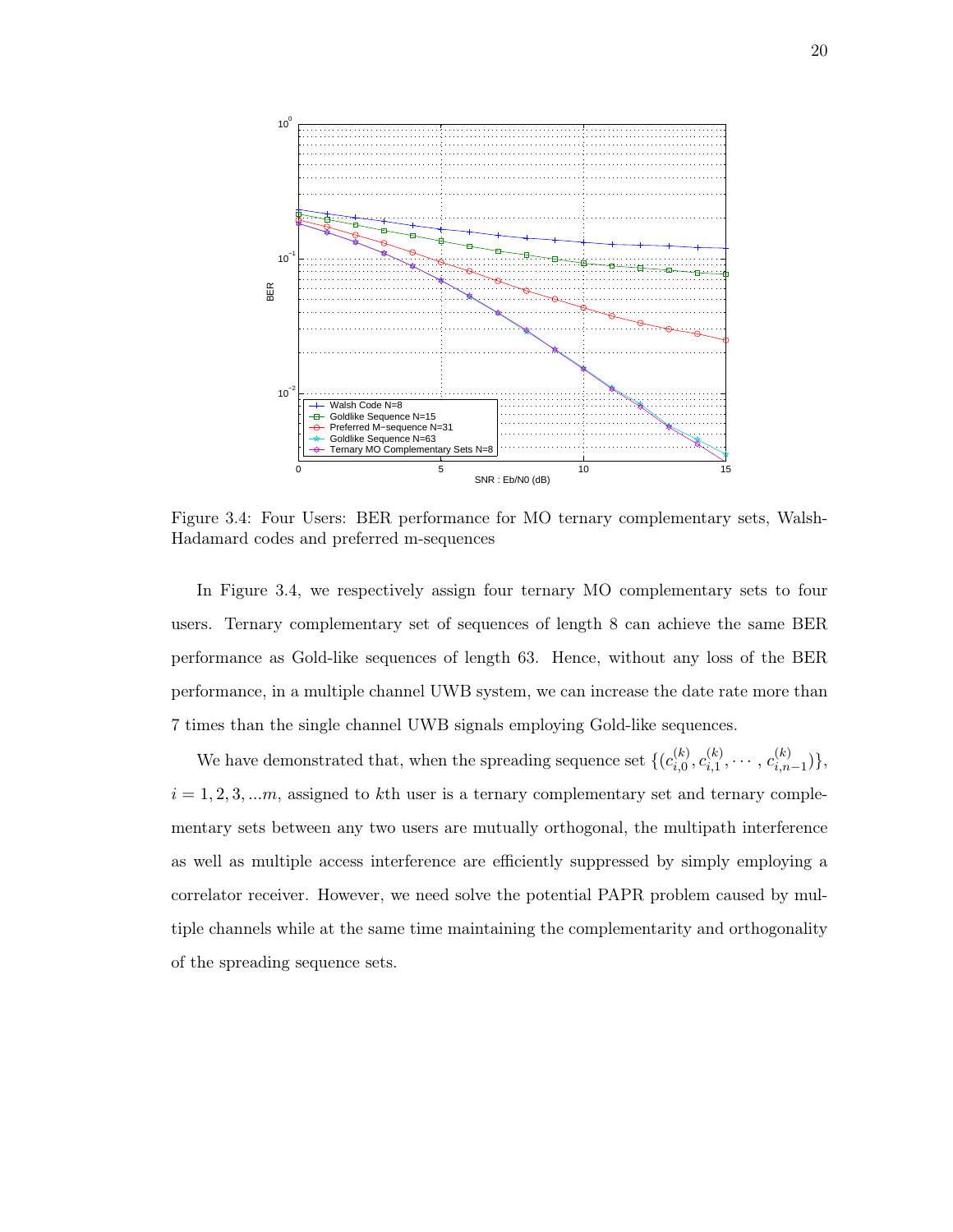#### 3.2.4 PAPR Analysis

Complementary set with  $m$  complementary sequences of length  $n$  can be represented as a matrix,

$$
\mathbf{C} = \begin{bmatrix} \mathbf{c}_0 \\ \mathbf{c}_1 \\ \vdots \\ \mathbf{c}_{n-1} \end{bmatrix}^T = \begin{bmatrix} c_{1,0} & c_{1,1} & c_{1,2} & \cdots & c_{1,n-1} \\ c_{2,0} & c_{2,1} & c_{2,2} & \cdots & c_{2,n-1} \\ \vdots & \vdots & \vdots & \ddots & \vdots \\ c_{m,0} & c_{m,1} & c_{m,2} & \cdots & c_{m,n-1} \end{bmatrix}_{m \times n},
$$
(3.5)

where  $\{c_j, j = 0, 1, \ldots n-1\}$ , are column sequences of the complementary set matrix. Note that the information bits won't affect the instantaneous power of the transmitted signal, since all the parallel channels carry the same information bit at the same time. Thus, in this section, we can analysis the PAPR and derive an upper bound on it by ignoring the information bits.

The corresponding multichannel UWB signal of a single user is given by

$$
s_{\mathbf{c}_j}(t) = \sum_{i=1}^{m} c_{i,j} \psi_i(t - jT_c), \text{ for } j = 0, 1, \dots n - 1.
$$
 (3.6)

where  $j$  is the chip index. The corresponding instantaneous envelope power is,

$$
P_{\mathbf{c}_j}(t) = s_{\mathbf{c}_j}^2(t) = \left(\sum_{i=1}^m c_{i,j} \psi_i(t - jT_c)\right) \left(\sum_{l=1}^m c_{l,j} \psi_l(t - jT_c)\right)
$$
  

$$
= 2 \sum_{l=1}^{m-1} \sum_{i=1}^{m-l} c_{i,j} c_{i+l,j} \psi_i(t - jT_c) \psi_{i+l}(t - jT_c)
$$
  

$$
+ \sum_{i=1}^m c_{i,j}^2 \psi_i^2(t - jT_c).
$$
 (3.7)

We assume that orthogonal pulses have zero amplitude outside the chip interval. Hence, the instantaneous power over symbol period is given by,

$$
P_{\mathbf{c}}(t) = \sum_{j=0}^{n-1} P_{\mathbf{c}_j}(t) U(t - jT_c),
$$
\n(3.8)

where

$$
U(t) = \begin{cases} 1 & t \in [0, T_c) \\ 0 & \text{otherwise} \end{cases}
$$
 (3.9)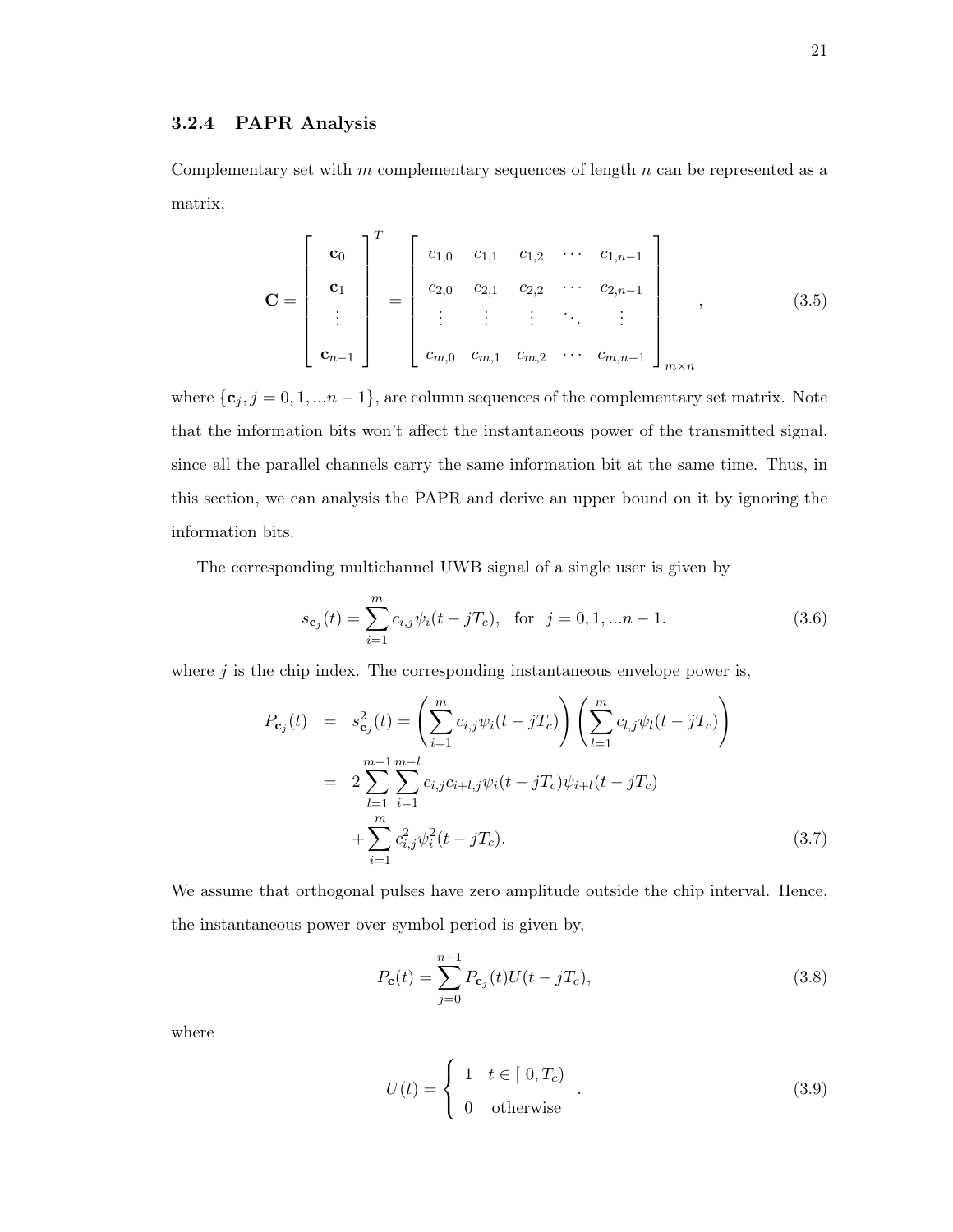The peak amplitude of all the orthogonal pulses may or may not have the same value. We define

$$
\lambda = \max_{i} \left( \sup_{t \in [0, T_c]} |\psi_i(t)| \right) \quad \text{for} \quad i = 1, 2, \dots m,
$$
\n(3.10)

where  $\sup_{t\in[0,T_c]}|\psi_i(t)|$  denotes the peak value of pulse  $|\psi_i(t)|$  over time period  $[0,T_c]$ . Hence, the peak envelope power (PEP) corresponding to the spreading sequence set  $C$  is given by,

$$
\begin{split} \text{PEP}(\mathbf{C}) &= \sup_{t \in [0, T_b]} P_{\mathbf{c}}(t) = \max_{\mathbf{c}_j} \left( \sup_{t \in [jT_c, (j+1)T_c]} P_{\mathbf{c}_j}(t) \right) \\ &\leq \lambda^2 \max_{\mathbf{c}_j} \left( \left| \sum_{i=1}^m c_{i,j}^2 \right| + 2 \left| \sum_{i=1}^{m-1} \sum_{l=i+1}^m c_{i,j} c_{l,j} \right| \right) \\ &\leq \lambda^2 \max_{\mathbf{c}_j} \left( A_{\mathbf{c}_j}(0) + 2 \sum_{l \neq 0} |A_{\mathbf{c}_j}(l)| \right). \end{split} \tag{3.11}
$$

We normalize the information symbol energy over  $m$  channels to be 1. Thus,

$$
\int_0^{T_b} P_c(t)dt = \sum_{i=1}^m \left( \int_0^{T_b} \sum_{j=0}^{n-1} c_{i,j}^2 \psi_i^2(t - jT_c)dt \right) = 1.
$$
 (3.12)

The average power corresponding to the spreading sequence set C over a symbol period  $T_b$  is,

$$
P_{av}(\mathbf{C}) = \frac{1}{T_b} \int_0^{T_b} P_{\mathbf{c}}(t) dt = \frac{1}{T_b}.
$$
 (3.13)

From (3.11) and (3.13), the PAPR of the multichannel UWB system can be upper bounded as follows,

$$
PAPR(\mathbf{C}) = \frac{PEP(\mathbf{C})}{P_{av}(\mathbf{C})} \le \frac{\lambda^2}{T_b} \max_{\mathbf{c}_j} \left( A_{\mathbf{c}_j}(0) + 2 \sum_{l \neq 0} |A_{\mathbf{c}_j}(l)| \right).
$$
 (3.14)

This upper bound highlights the intimate relationship of PAPR with the aperiodic ACF of C's column sequences. In the next section, we construct the ternary complementary set C whose column sequences have reduced aperiodic ACFs, thus lowering the PAPR of a multichannel UWB system.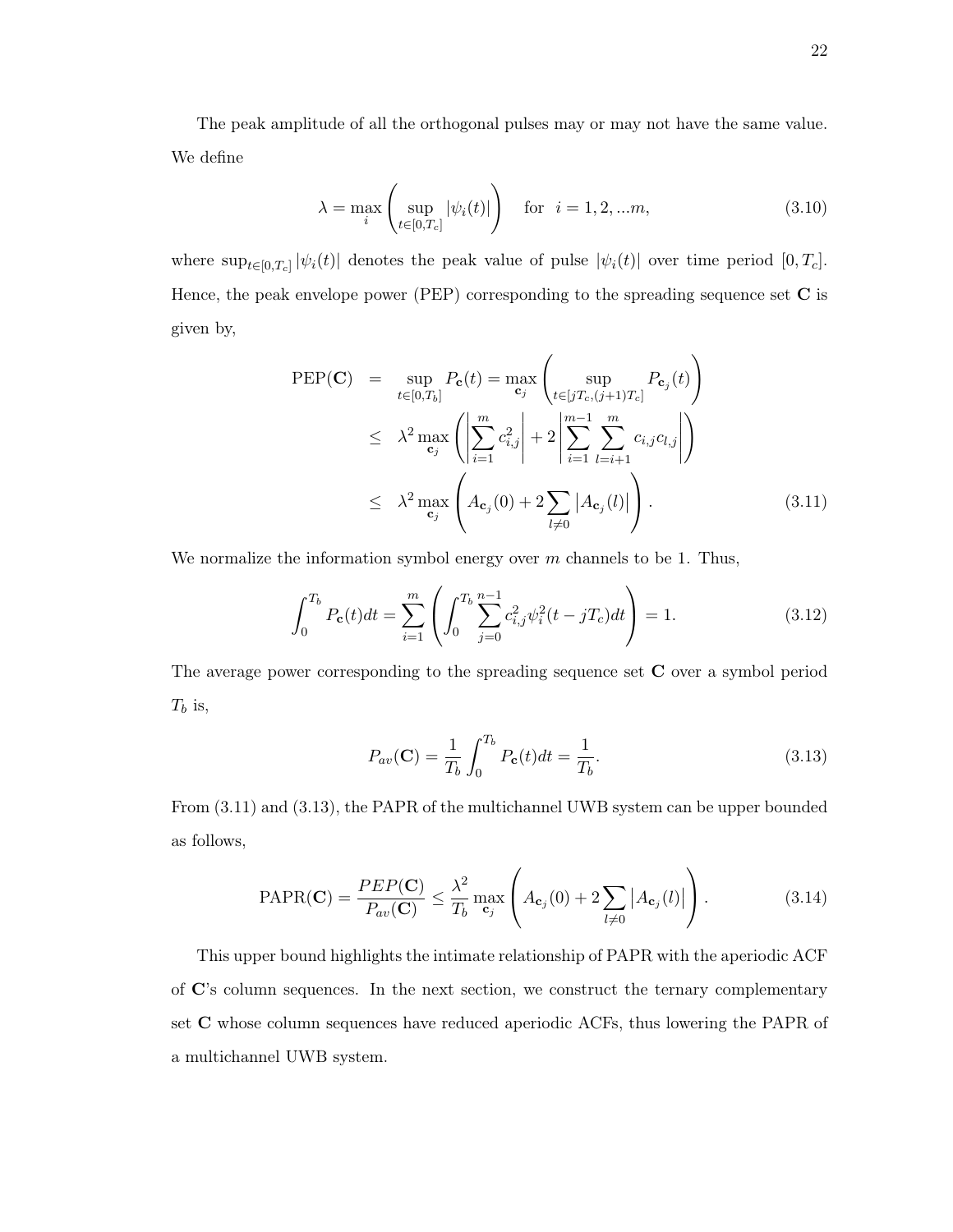### 3.3 Ternary Complementary Sets with Reduced PAPR

Let  $\mathcal{T}(m, \delta, S^A)$  denote a ternary sequence set, in which any sequence **c** of length m with  $\delta$  zero elements satisfies

$$
\sum_{l=1}^{m-1} |A_{\mathbf{c}}(l)| \le S^A. \tag{3.15}
$$

We introduce a stepwise algorithm for the design of the ternary complementary set matrix whose column sequences are in  $\mathcal{T}(m, \delta, S^A)$ , where m is an even number. Based on (3.14), the PAPR of the system is bounded by

$$
PAPR(\mathbf{C}) \le \frac{\lambda^2}{T_b} \left( m - \delta + 2S^A \right). \tag{3.16}
$$

## 3.3.1 Design Algorithm

Step 1: We do the exhaustive search to find seed sequence  $\mathbf{c}_0 = (c_{1,0}, c_{2,0}, ..., c_{m,0}) \in$  $\mathcal{T}(m, \delta, S^A)$ , such that,

$$
\mathbf{c}_1 = f_i(\mathbf{c}_0)
$$
  
=  $(c_{2,0}, -c_{1,0}, c_{4,0}, -c_{3,0}, ..., c_{m,0}, -c_{m-1,0})$   
 $\in \mathcal{T}(m, \delta, S^A).$  (3.17)

**Step 2:** By employing length-extension operations, we can recursively extend

$$
\mathbf{C}^{(0)} = \begin{bmatrix} \mathbf{c}_0 \\ \mathbf{c}_1 \end{bmatrix}^T = \begin{bmatrix} c_{1,0} & c_{2,0} & c_{3,0} & c_{4,0} & \dots & c_{m,0} \\ c_{2,0} & -c_{1,0} & c_{4,0} & -c_{3,0} & \dots & -c_{m-1,0} \end{bmatrix}^T
$$
(3.18)

to be the PAPR reduced ternary complementary set  $\mathbf{C}^{(p)}$  of dimension m by  $2^{p+1}$ .

**Proposition 3.1:**  $C^{(0)}$  is a ternary complementary set with PAPR reduction.

*Proof.* c<sub>0</sub> and c<sub>1</sub> satisfy that  $\{(c_{2i-1,0}, c_{2i-1,1}), (c_{2i,0}, c_{2i,1})\}, i = 1, 2, ...m/2$ , are respectively  $m/2$  ternary complementary pairs. Based on *Lemma 2.1* and *Lemma 2.2*,  $\mathbf{C}^{(0)}$  is a ternary complementary set. On the other hand, both  $\mathbf{c}_0$  and  $\mathbf{c}_1$  are in  $\mathcal{T} (m, \delta, S^A)$ , thus

$$
PAPR(\mathbf{C}^{(0)}) \le \frac{\lambda^2}{T_b} \left( m - \delta + 2S^A \right). \tag{3.19}
$$

 $\Box$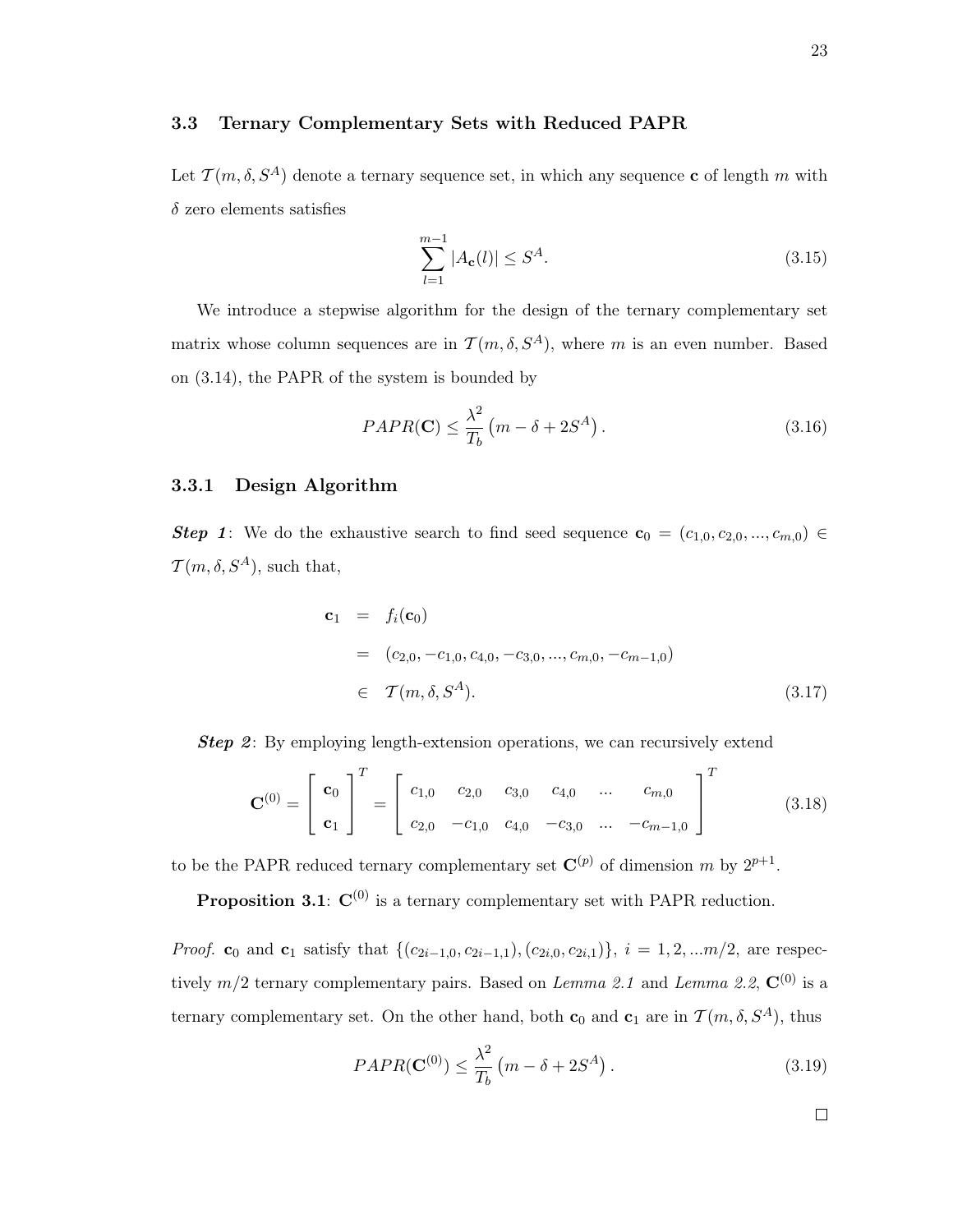**Proposition 3.2**: The extended sequence sets  $\mathbf{C}^{(p)}$ ,  $p = 0, 1, 2, 3...$ , are ternary complementary sets with PAPR reduction.

*Proof.* The complementarity of  $\mathbf{C}^{(p)}$  can be verified by using *Lemmas 3.1-3.2*. The column sequences of  $\mathbf{C}^{(p+1)}$ , i.e.,  $\left\{ \mathbf{c}_0^{(p+1)} \right\}$  ${\mathfrak c}_0^{(p+1)}, {\mathfrak c}_1^{(p+1)}$  ${\mathbf c}^{(p+1)}_{1},...{\mathbf c}^{(p+1)}_{n^{(p+1)}}$  $n^{(p+1)}-1$  $\}$ , can be expressed in terms of the column sequences of  $\mathbf{C}^{(p)}$  as follows

$$
\mathbf{c}_{i}^{(p+1)} = \begin{cases}\n\mathbf{c}_{i}^{(p)} & \text{for } 0 \leq i \leq n^{(p)} - 1 \\
-\mathbf{c}_{i-n^{(p)}}^{(p)} & \text{for } n^{(p)} \leq i \leq \frac{3}{2}n^{(p)} - 1 \\
\mathbf{c}_{i-n^{(p)}}^{(p)} & \text{for } \frac{3}{2}n^{(p)} \leq i \leq 2n^{(p)} - 1\n\end{cases}
$$

where  $n^{(p)} = 2^{p+1}$ . Note that  $\mathbf{c}_0^{(0)}$  $_0^{(0)}$  and  $\mathbf{c}_1^{(0)}$  $_1^{(0)}$ , the column sequences of  $\mathbf{C}^{(0)}$ , are in set  $\mathcal{T}(m, \delta, S^A)$ . Thus, all column sequences of  $\mathbf{C}^{(p)}$ , i.e.  $\mathbf{c}_0^{(p)}$  $_0^{(p)},\ \mathbf{c}_1^{(p)}$  ${\mathbf c}_1^{(p)},...\,\,\, {\mathbf c}_{n^{(p)}}^{(p)}$  $\binom{p}{n(p)}$ <sub>1</sub>,  $p = 0, 1, 2, ...,$ are in the same ternary sequence set  $\mathcal{T}(m, \delta, S^A)$  as well.  $\Box$ 

# 3.3.2 Numerical Results

After exhaustive computer search, we can find  $\mathbf{c}_0 = (+ - - + + + 0 +) \in \mathcal{T}(8, 1, 5)$ . It can be verified that,  $\mathbf{c}_1 = (- - + + + - + 0) \in \mathcal{T}(8, 1, 5)$ . Thus,  $\mathbf{C}^{(0)}$  is given by,

$$
\mathbf{C}^{(0)} = \begin{bmatrix} c_{1,0} & c_{1,1} \\ c_{2,0} & c_{2,1} \\ \vdots & \vdots \\ c_{8,0} & c_{8,1} \end{bmatrix} = \begin{bmatrix} + & - & + & + & 0 & + \\ - & - & + & + & - & + & 0 \end{bmatrix}^T.
$$

By employing length-extension operations, we construct ternary complementary set  $\mathbf{C}^{(1)}$ and  $\mathbf{C}^{(2)}$  from  $\mathbf{C}^{(0)}$  as follows,

$$
\mathbf{C}^{(1)} = \begin{bmatrix} + & - & - & + & + & 0 & + \\ - & - & + & + & - & + & 0 \\ - & - & + & + & - & + & 0 \\ - & + & + & - & - & 0 & - \\ - & - & + & + & + & - & + & 0 \end{bmatrix}^{T},\tag{3.20}
$$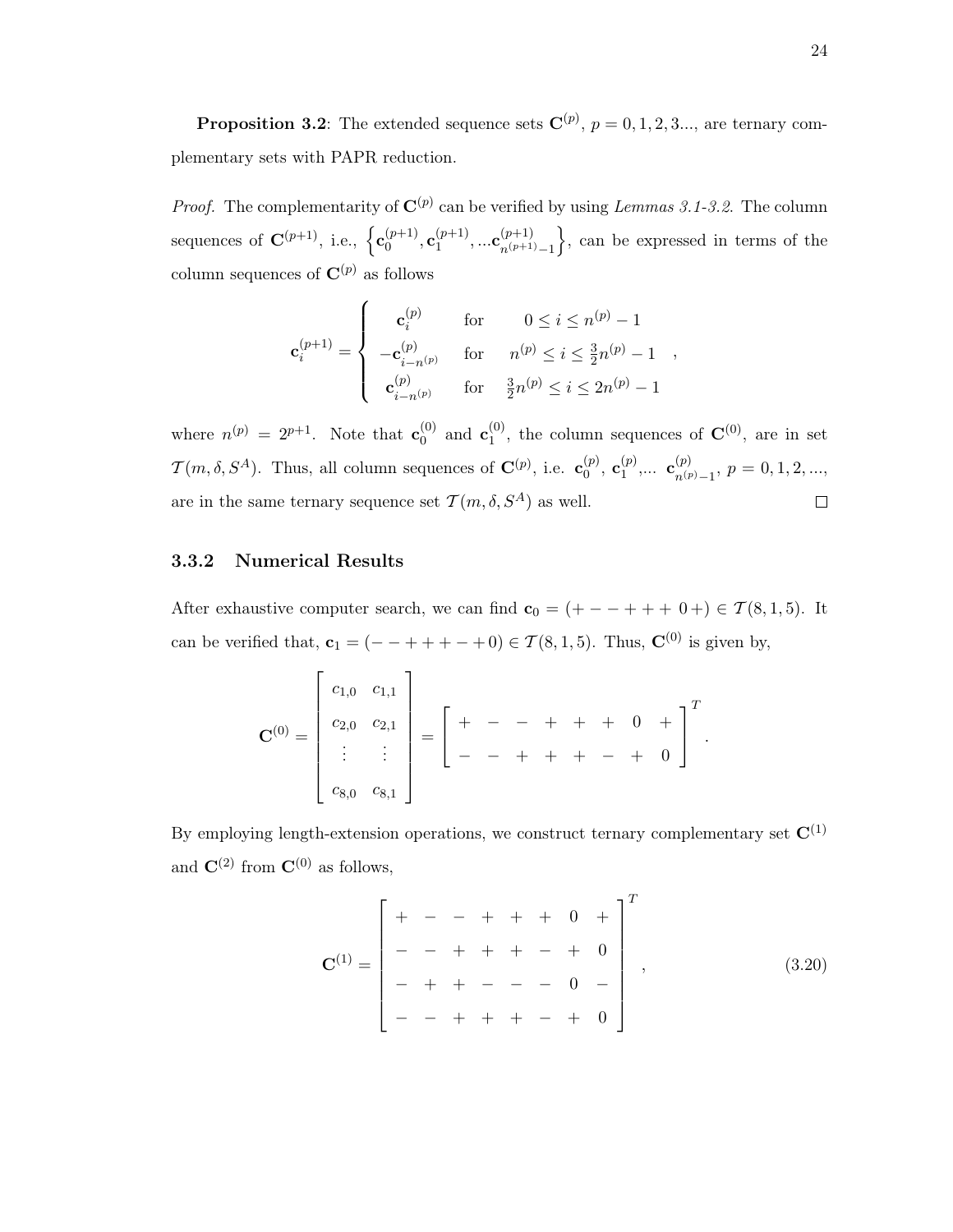

Figure 3.5: Normalized PAPR upper bound of randomly generated complementary sets versus that of proposed PAPR reduced ternary complementary set

and

C (2) = + − − − − + − − − − + − + + + − − + + + + − + + + + − + − − − + + + − + − − − + + − − − − + − − 0 + 0 + 0 − 0 + + 0 − 0 − 0 − 0 8×8

.

We normalize the PAPR upper bound of the 8 by 8 ternary complementary set  $\mathbf{C}^{(2)}$ constructed in the above example. For comparison purpose, we randomly generate complementary sets with the same dimension. Fig. 3.5 demonstrates that the proposed ternary complementary set may lower the PAPR upper bound by 4.5 dB over that of randomly generated complementary sets.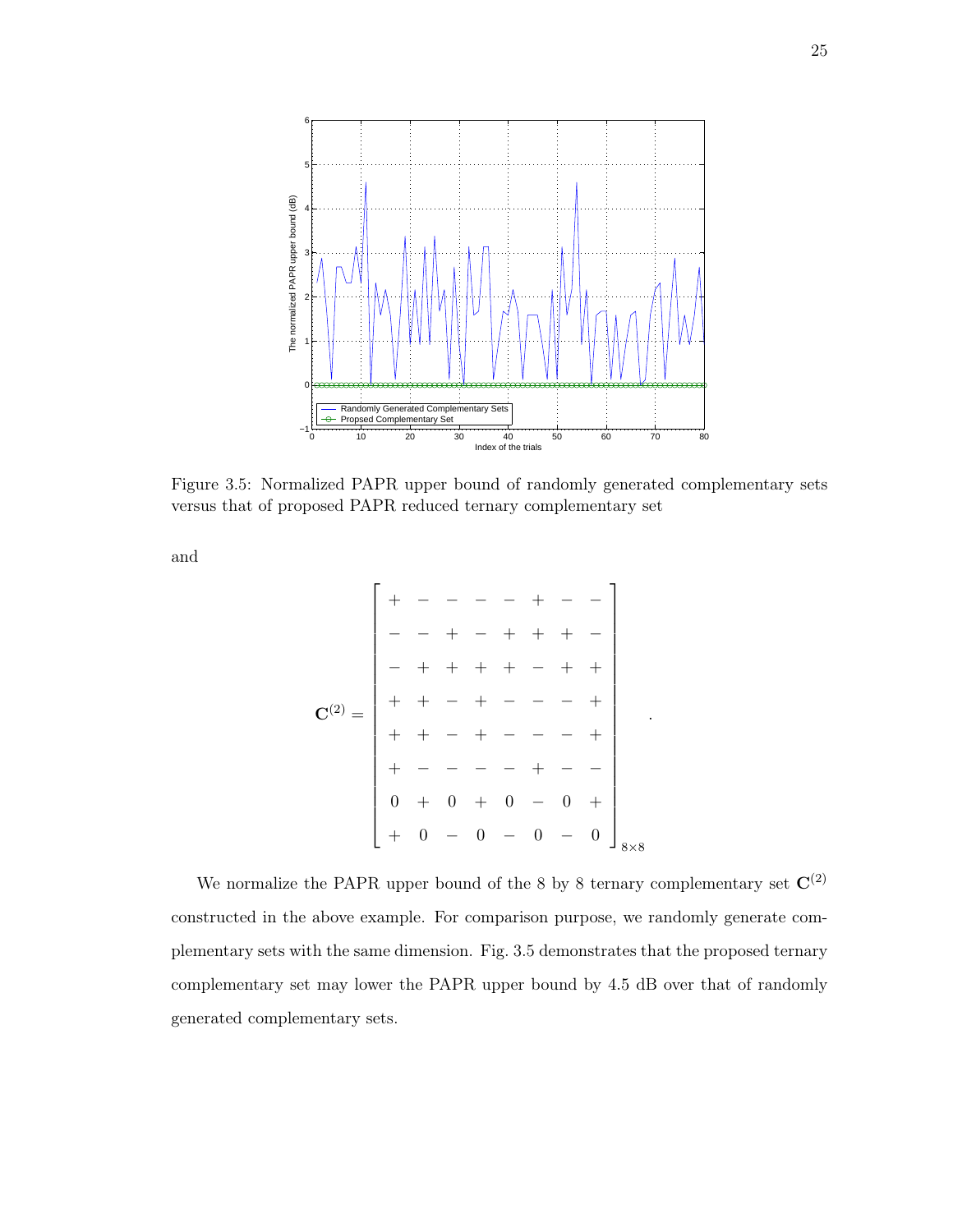# Chapter 4

# Complementary Set Matrices Satisfying a Column Correlation Constraint

# 4.1 Introduction

Complementary sequence sets have been introduced by Golay [14, 36], as a pair of binary sequences with the property that the sum of their aperiodic autocorrelation functions is zero everywhere except at zero shift. Tseng and Liu [13] generalized these ideas to sets of binary sequences of size larger than two. Sivaswamy [37] and Frank [38] investigated the multiphase (polyphase) complementary sequence sets with constant amplitude sequence elements. Gavish and Lemple considered ternary complementary pairs over the alphabet  $\{1,0,-1\}$  [15]. The synthesis of multilevel complementary sequences is described in [39]. These generalizations of a binary alphabet lead to new construction methods for complementary sets having a larger family of lengths and cardinalities. However, all these studies focus either on the set complementarity or on the design of orthogonal families of complementary sets. Correlation properties of column sequences of the complementary set matrix (i.e., the matrix whose row sequences form a complementary set) have not been considered.

In Chapter 3 (see also  $[6, 40, 41]$ ), a technique for a multicarrier direct-sequence codedivision multiple access (MC-DS-CDMA) system [42, 43] that employs complementary sets as spreading sequences has been investigated. Each user assigns different sequences from a complementary set to his subcarriers. By assigning MO complementary sets to different users, both multiple access interference and multipath interference can significantly be suppressed. Similar to conventional multicarrier systems, one of the major impediments to deploying such systems is a high PAPR. We have stressed in the previous chapter that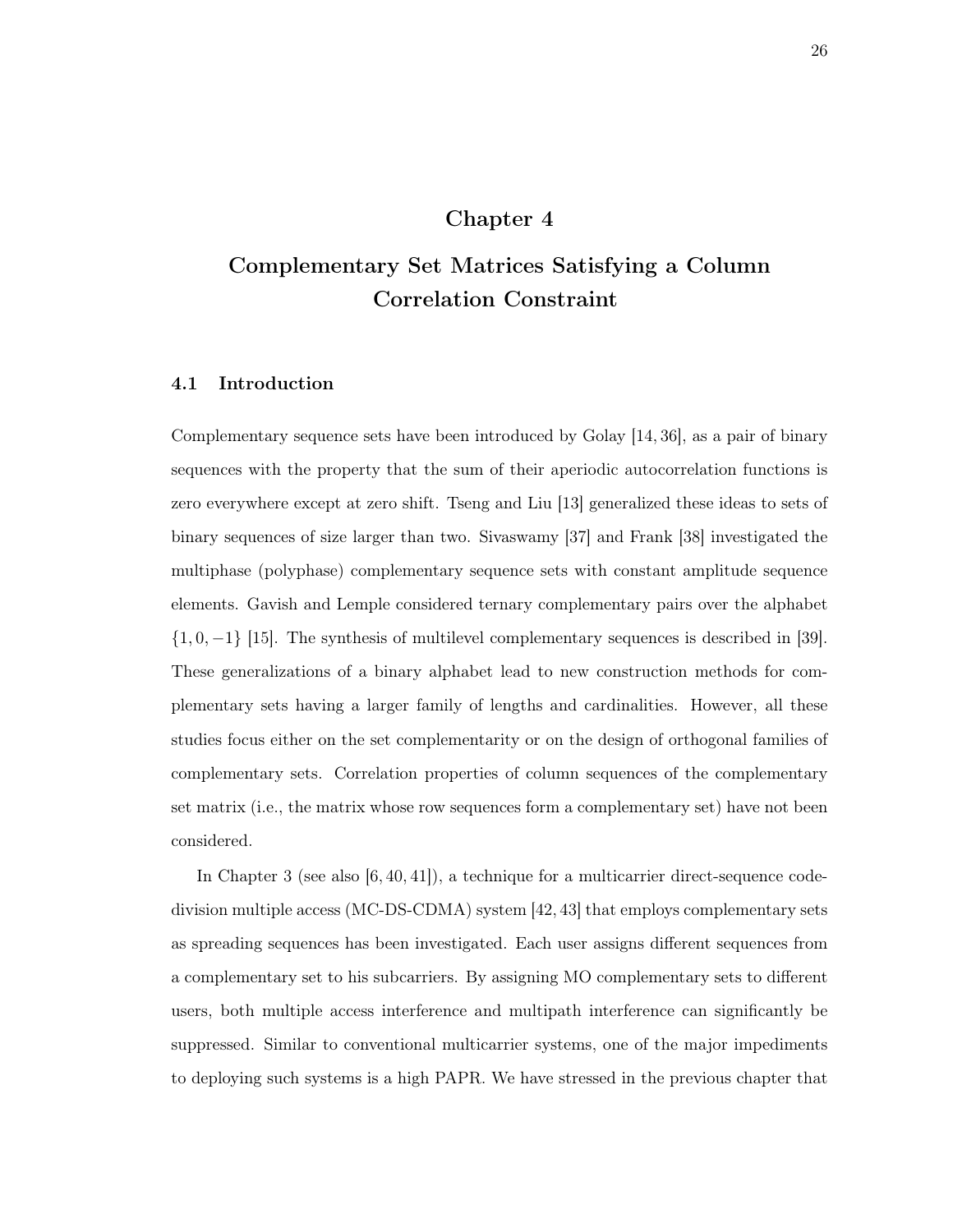the PAPR can be upper bounded by the maximum sum-of-out-of-phase aperiodic autocorrelation magnitude of column sequences of the employed complementary sets. Hence, in this work, we search for ways of constructing sequence sets which are characterized by both their complementarity and a desired column correlation constraint.

By generalizing earlier work of Boyd [44], Popović [45] has demonstrated that PAPR corresponding to any binary Golay sequence (i.e., a sequence having a Golay complementary pair) is at most two. This has motivated Davis and Jedwab to explicitly determine a large class of Golay sequences as a solution to the signal envelope problem [46]. Here, we also consider Golay column complementary sets.

We describe a construction algorithm for the design of  $2^{t+1}$  MO complementary set matrices of size  $2^tm$  by  $2^{t+p+1}$ , where t and p can be any non-negative integer, and  $m$  is an even number. The construction process is based on a set of sequence/matrix operations, starting from a companion sequence pair which can be constructed based on the Quads introduced in [47]. These operations preserve the alphabet (up to the sign) of the companion pair. We illustrate how, by selecting an appropriate companion pair we can ensure that column sequences of the constructed complementary set matrix satisfy a correlation constraint. For  $t = 0$ , companion pair properties directly determine matrix column correlation properties. For  $t \geq 1$ , reducing correlation merits of the companion pair may lead to improved column correlation properties. However, further decrease of the maximum out-of-phase aperiodic autocorrelation of column sequences is not possible once the correlation of the companion pair is less than a threshold determined by  $t$ . We also present a method for constructing the companion pair which leads to the complementary set matrix with Golay column sequences.

We exhaustively search for optimum companion pairs leading to binary complementary sets with a minimum out-of-phase autocorrelation magnitude or a minimum sum-of-outof-phase autocorrelation magnitude for column sequences of length at least up to 28, or leading to optimum complementary sets whose column sequences are ternary sequences with a single zero element of length at least up to 24. However, exhaustive search is infeasible for medium and long sequences. We instead suggest finding companion pairs with a small, if not minimum, column correlation constraint. By exploiting properties of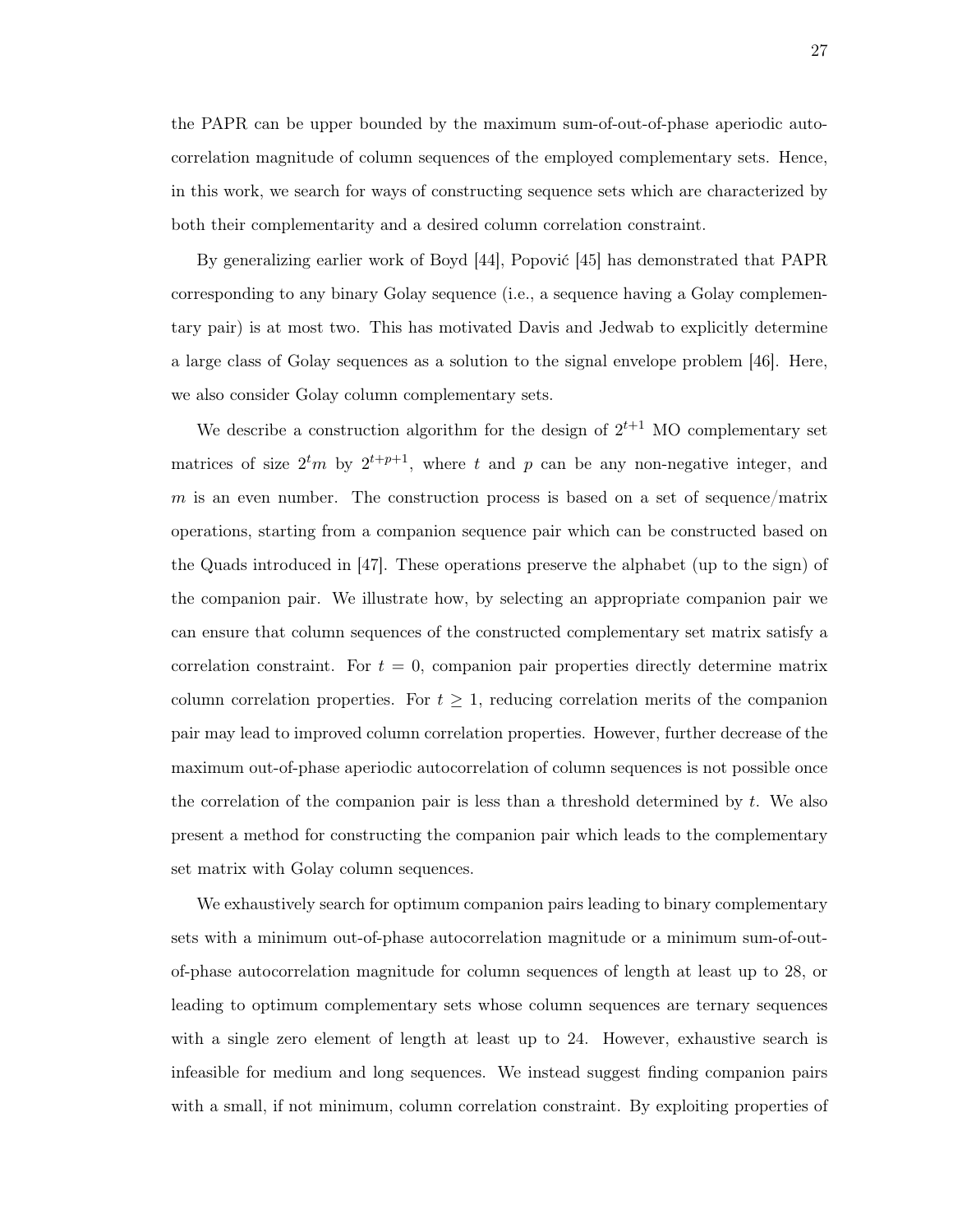the companion pair, we convert the problem into a search for two sequences of length  $m/2$ with low autocorrelation and crosscorrelation merits, a long standing problem in literature (e.g. see [48–51]). We further derive an improved cost function and show how it leads to reduced achievable maximum out-of-phase column correlation constraint. Sufficient conditions for the existence of companion pairs which satisfy various column correlation constraints are also derived.

#### 4.2 Definitions

### 4.2.1 Companion Pair

Let **a** be a sequence of length m, where m is an even number. We define a sequence **b** as a companion of a if

$$
\mathbf{C} = \begin{bmatrix} \mathbf{a} \\ \mathbf{b} \end{bmatrix}^{T} \tag{4.1}
$$

is a complementary set matrix which consists of  $m/2$  complementary pairs.  $\bf{C}$  is called a companion matrix and  $(a, b)$  is called a companion pair.

# 4.2.2 Expanded Sequences Set

Let us also define an expanded sequence set  $\mathcal{R}_{\mathbf{c}}^{(v)}$ , which is a collection of row sequences of matrix  $\mathbf{R}_{\mathbf{c}}^{(v)}$  recursively constructed from a sequence  $\mathbf{c}$ , as follows,

$$
\mathbf{R}_{\mathbf{c}}^{(v)} = \begin{bmatrix} \mathbf{R}_{\mathbf{c}}^{(v-1)} \mathbf{R}_{\mathbf{c}}^{(v-1)} \\ \mathbf{R}_{\mathbf{c}}^{(v-1)} (-\mathbf{R}_{\mathbf{c}}^{(v-1)}) \end{bmatrix}, \ v = 1, 2, 3..., \tag{4.2}
$$

where

$$
\mathbf{R}_{\mathbf{c}}^{(0)} = \begin{bmatrix} \mathbf{c} \\ -\mathbf{c} \end{bmatrix}_{2 \times m}.
$$
 (4.3)

Let  $\mathcal{R}_{\mathbf{c},\mathbf{d}}^{(v)} = \mathcal{R}_{\mathbf{c}}^{(v)} \cup \mathcal{R}_{\mathbf{d}}^{(v)}$  which consists of  $2^{v+2}$  sequences of length  $2^v m$ . For example,  $\mathcal{R}_{\mathbf{c}}^{(0)} = \{\mathbf{c}, \mathbf{-c}\}, \, \mathcal{R}_{\mathbf{d}}^{(0)} = \{\mathbf{d}, \mathbf{-d}\}, \, \text{and} \,\, \mathcal{R}_{\mathbf{c}, \mathbf{d}}^{(0)} = \{\mathbf{c}, \mathbf{d}, \mathbf{-c}, \mathbf{-d}\}.$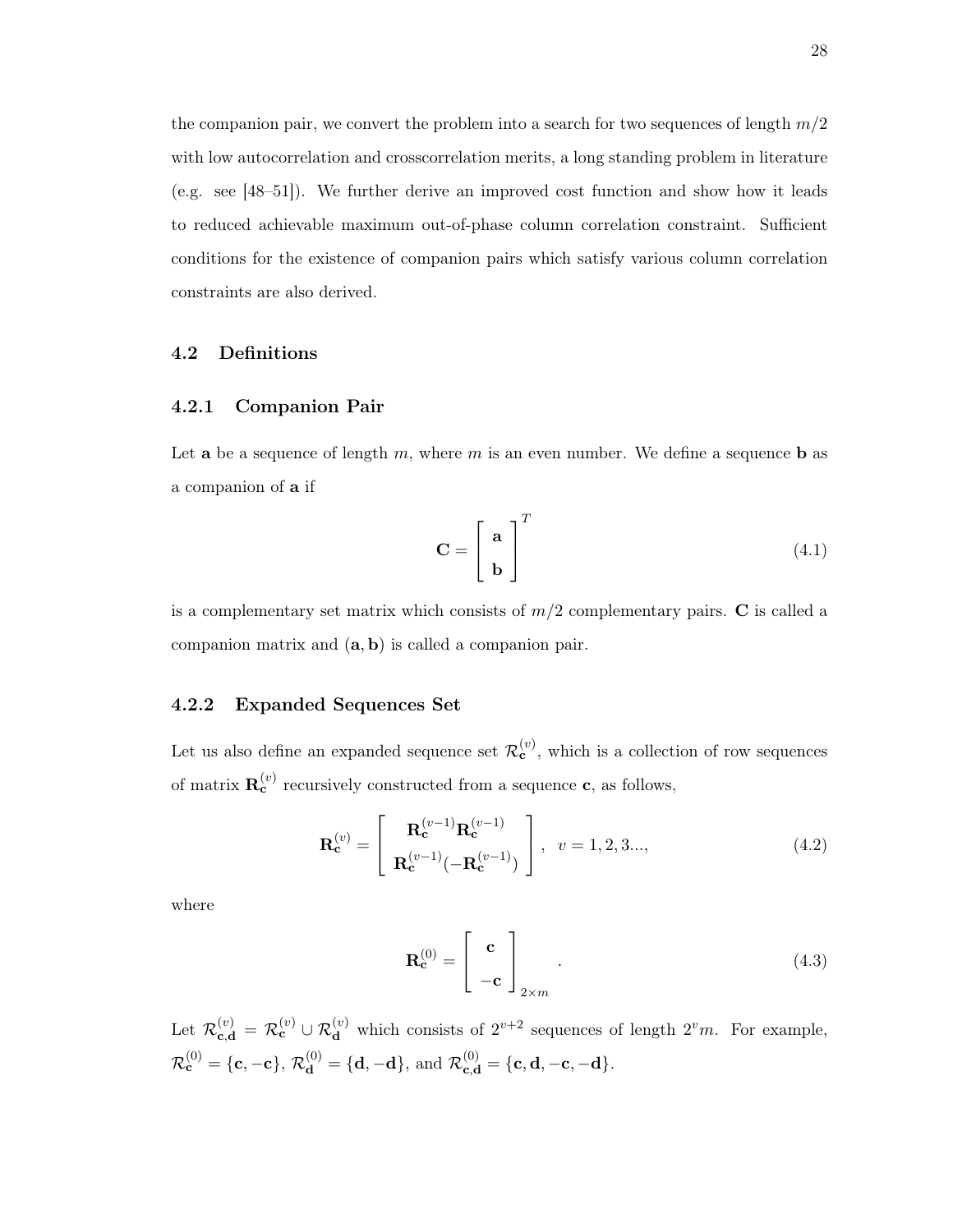# 4.3 Construction of Complementary Set Matrices from a Companion Pair

## 4.3.1 Recursive Construction Algorithm

Let  $\mathcal{X}(m)$  denote a sequence set which consists of all length m sequences whose elements are from the alphabet  $X$ . We summarize a recursive construction of a MO complementary set matrix  $\mathbf{M}^{2^{t+1}}_{\text{atm}}$  $2^{2^{t+1}}_{2^tm,2^tn^{(p)}}$  with elements from X, where  $n^{(p)} = 2^{p+1}$ , m is an even number, and  $t, p = 0, 1, 2, \dots$ 

**Step 1**: The construction starts from a companion pair  $\mathbf{c}_0$  and  $\mathbf{c}_1$  which are in  $\mathcal{X}(m)$ . They form an  $m$  by 2 companion matrix

$$
\mathbf{C}^{(0)} = \begin{bmatrix} \mathbf{c}_0 \\ \mathbf{c}_1 \end{bmatrix}^T
$$
 (4.4)

**Step 2:** By employing the length-extension operation p times, we extend  $\mathbf{C}^{(0)}$  to an m by  $n^{(p)} = 2^{p+1}$  complementary set matrix  $\mathbf{C}^{(p)}$ .  $\mathbf{C}^{(p)}$  and its mate  $\mathbf{D}^{(p)}$  constructed from Eq. (2.21) form a MO complementary set matrix

$$
\mathbf{M}_{m,n^{(p)}}^2 = \begin{bmatrix} \mathbf{C}^{(p)} & \mathbf{D}^{(p)} \end{bmatrix}_{m \times 2^{p+2}} . \tag{4.5}
$$

**Step 3**: Starting with  $\mathbf{M}_{m,n^{(p)}}^2$ , we can construct the MO complementary set matrix  $\mathbf{M}^{2^{t+1}}_{2^{t}m}$  $2^{2^{t+1}}_{2^t m, 2^t n^{(p)}}$  by repeating the size-extension operation t times, where  $p, t = 0, 1, 2, ...$ 

In this chapter, we will alternately use either "the constructed MO complementary set matrix" or, simply,  $\mathbf{M}^{2^{t+1}}_{2tm}$  $2^{2^{r+1}}_{2^tm,2^tn^{(p)}}$  when referring to the above constructed MO complementary set matrix.

### 4.3.2 Companion Pair Design

**Proposition 4.1**: Let us arrange the elements of  $\mathbf{c}_0 = (c_{1,0}, c_{2,0}, ... c_{m,0})$  into  $m/2$  arbitrary pairs, e.g.,  $(c_{x,0}, c_{y,0})$ . Then, its companion sequence  $\mathbf{c}_1 = (c_{1,1}, c_{2,1}, \dots, c_{m,1})$  can be constructed as either

$$
c_{x,1} = c_{y,0}^*, \quad c_{y,1} = -c_{x,0}^* \tag{4.6}
$$

or 
$$
c_{x,1} = -c_{y,0}^*
$$
,  $c_{y,1} = c_{x,0}^*$ . (4.7)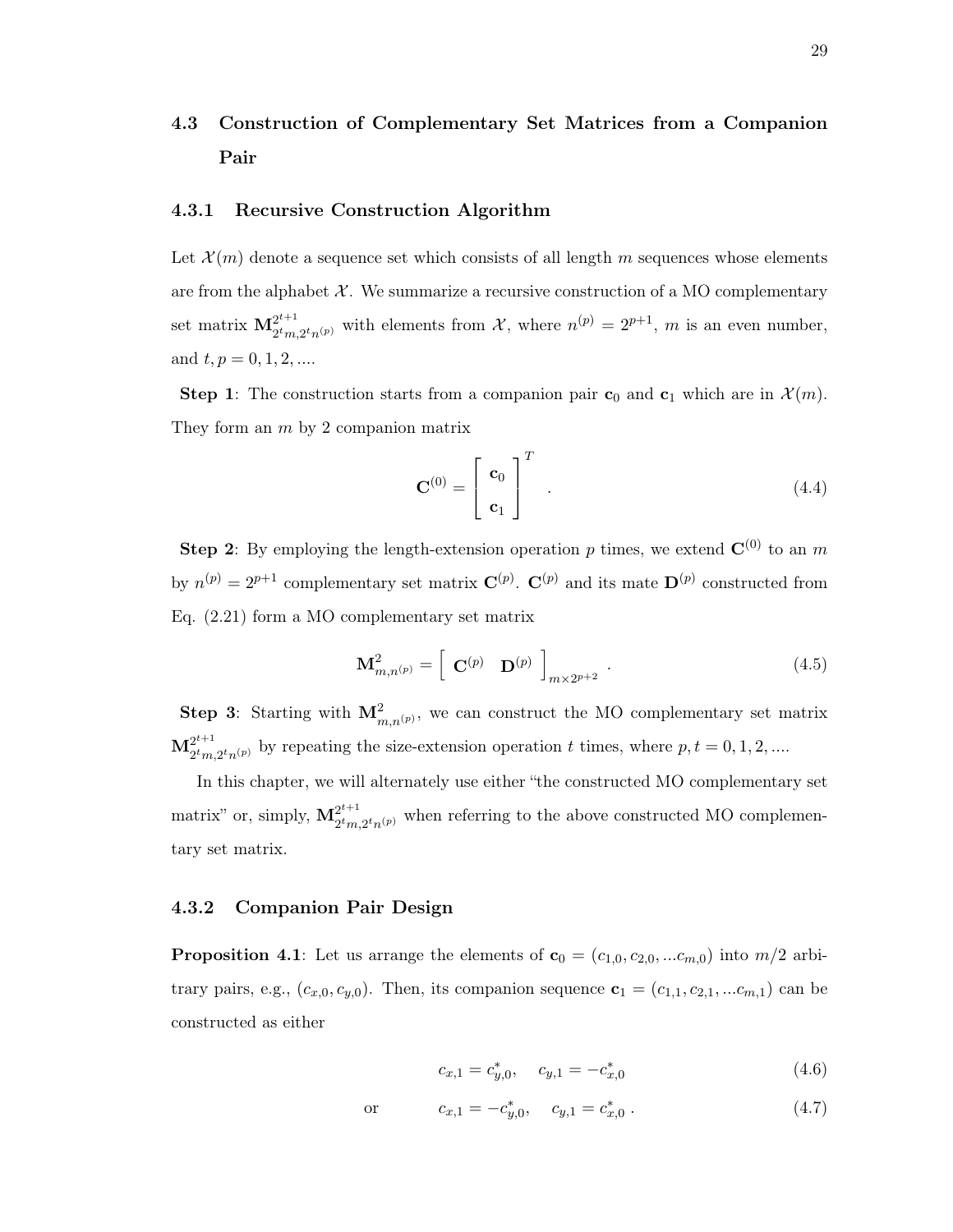*Proof.* Let us assume  $c_1$  is constructed using  $(4.6)$ . In this case,

$$
\mathbf{C}^{(0)} = \begin{bmatrix} \mathbf{c}_0 \\ \mathbf{c}_1 \end{bmatrix}^T = \begin{bmatrix} \dots & c_{x,0} & \dots & c_{y,0} & \dots \\ \dots & c_{y,0}^* & \dots & -c_{x,0}^* & \dots \end{bmatrix}^T
$$
 (4.8)

Here,  $\mathbf{r}_x^{(0)} = (c_{x,0}, c_{y,0}^*)$  and  $\mathbf{r}_y^{(0)} = (c_{y,0}, -c_{x,0}^*)$ , respectively, the xth and the yth row sequence of  $\mathbf{C}^{(0)}$  form a complementary pair, since

$$
A_{\mathbf{r}_x^{(0)}}(l) + A_{\mathbf{r}_y^{(0)}}(l) = 0, \ 1 \le l < 2. \tag{4.9}
$$

Based on Lemma 2.2,  $\mathbf{C}^{(0)}$  is a complementary set matrix consisting of  $m/2$  complementary pairs. Hence,  $c_0$  and  $c_1$  form a companion pair.  $\Box$ 

**Example 4.1**:  $f_i^*(\mathbf{c}_0)$  is a companion of  $\mathbf{c}_0$ , since

$$
\mathbf{C}^{(0)} = \begin{bmatrix} \mathbf{c}_0 \\ f_i^*(\mathbf{c}_0) \end{bmatrix}^T = \begin{bmatrix} c_{1,0} & c_{2,0} & c_{3,0} & c_{4,0} & \dots & c_{m-1,0} & c_{m,0} \\ c_{2,0}^* & -c_{1,0}^* & c_{4,0}^* & -c_{3,0}^* & \dots & c_{m,0}^* & -c_{m-1,0}^* \end{bmatrix}^T
$$
(4.10)

is a companion matrix. It can be verified that  $f_c^*(\mathbf{c}_0)$  is also a companion of  $\mathbf{c}_0$ .

*Remark*: A companion pair of length n consists of  $n/2$  Quads of the following types

$$
\begin{bmatrix} c & d \\ -d^* & c^* \end{bmatrix} \quad \text{or} \quad \begin{bmatrix} c & d \\ d^* & -c^* \end{bmatrix}, \tag{4.11}
$$

where  $c, d \in \mathcal{C}$ . (4.11) is a complex generalization of binary Quads proposed in [47]. Note that binary Golay pair of length n are formed by  $n/2$  binary Quads nested in a special way (e.g., see Proposition 2.1 in [52]). This "nested" condition is not required by companion pairs. Hence, binary Golay pair is a special case of the companion pair.

The companion pair has the following properties,

Property 4.1 (Commutation): If  $\mathbf{c}_0$  is a companion of  $\mathbf{c}_1$ , then  $\mathbf{c}_1$  is also a companion of  $c_0$ .

*Proof.* In Eq.  $(4.1)$ , C is still a companion matrix when the column sequences **a** and **b** are switched.  $\Box$ 

Property 4.2 (Inner product): If  $\mathbf{c}_0$  and  $\mathbf{c}_1$  form a companion pair, then  $\mathbf{c}_0 \cdot \mathbf{c}_1 = 0$ .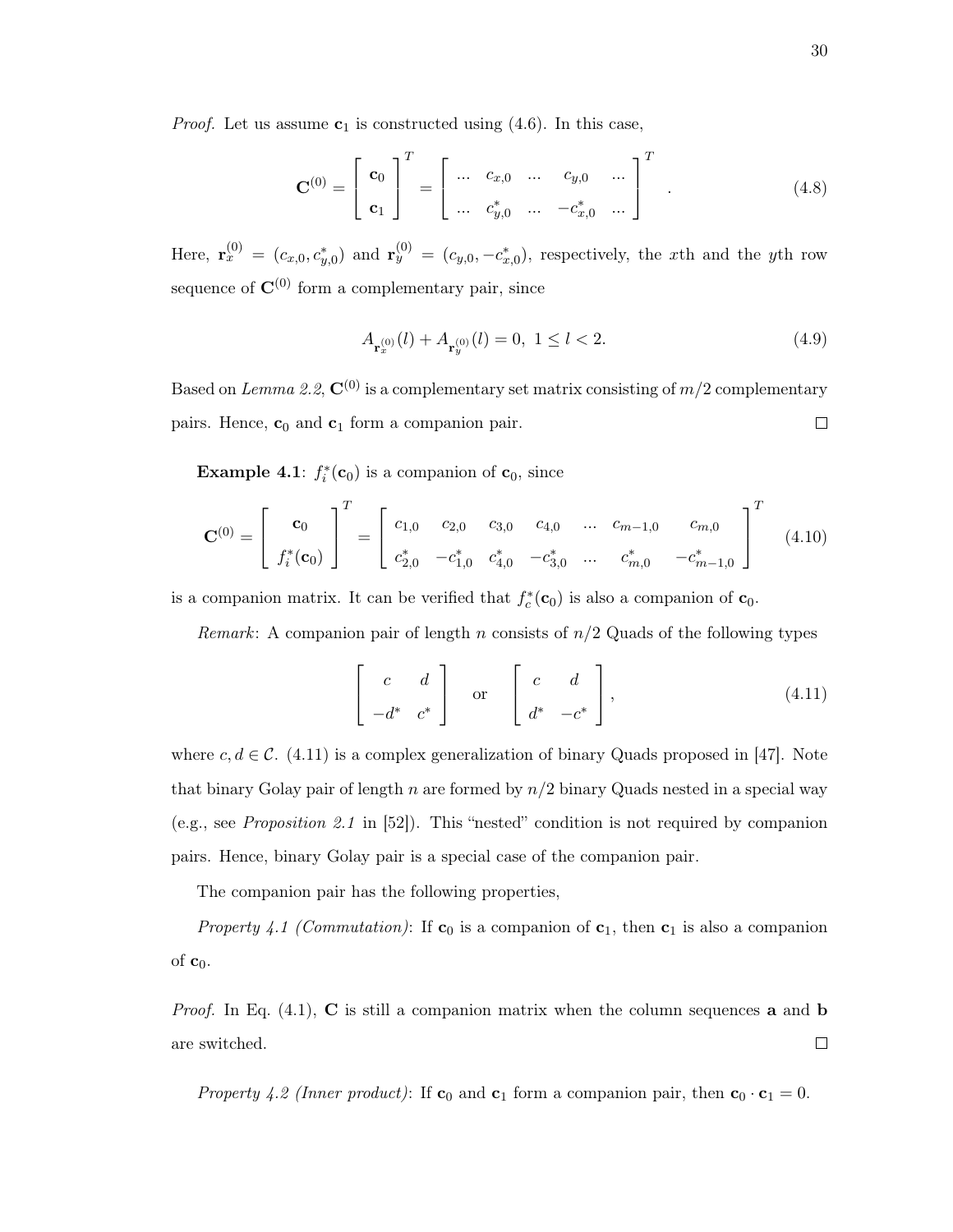*Proof.* Based on Eqs. (4.6) and (4.7), 
$$
\sum_{i=1}^{m} c_{i,0} c_{i,1} = 0
$$
.

Property 4.3 (Negation property): If  $(c_0, c_1)$  forms a companion pair, then  $(-c_0, c_1)$ ,  $(c_0, -c_1)$  and  $(-c_0, -c_1)$  are also companion pairs, and they are considered as the same companion pair.

*Proof.* Based on Eqs. (4.6) and (4.7), 
$$
\pm \sum_{i=1}^{m} c_{i,0} c_{i,1} = 0
$$
.

**Corollary 4.1**: Binary sequences  $c_0$  and  $c_1$  form a companion pair, if and only if  $\mathbf{c}_0 \cdot \mathbf{c}_1 = 0.$ 

*Proof.* From Property 4.2,  $\mathbf{c}_0 \cdot \mathbf{c}_1 = 0$  is for any companion pair. Furthermore, if  $\mathbf{c}_0$  and  $\mathbf{c}_1$ are binary sequences such that  $\mathbf{c}_0 \cdot \mathbf{c}_1 = 0$ , there must exist  $m/2$  pairs of  $(x, y)$  satisfying  $c_{x,0}c_{x,1} + c_{y,0}c_{y,1} = 0$ , where  $1 \le x \le m$  and  $1 \le y \le m$ . Hence, row sequences of  $\mathbb{C}^{(0)}$ can be arranged into  $m/2$  pairs, where each pair  $\mathbf{r}_x^{(0)} = (c_{x,0}, c_{x,1})$  and  $\mathbf{r}_y^{(0)} = (c_{y,0}, c_{y,1})$ satisfies  $A_{\mathbf{r}_x^{(0)}}(l) + A_{\mathbf{r}_y^{(0)}}(l) = 0, 1 \le l < 2$ . Consequently,  $\mathbf{C}^{(0)}$  is a companion matrix.

## 4.3.3 Column Sequence Properties

**Lemma 4.1**: All column sequences of the constructed complementary set matrix  $\mathbf{M}_{m,n^{(p)}}^2 =$  $[\mathbf{C}^{(p)} \ \mathbf{D}^{(p)}]$  are in  $\mathcal{R}_{\mathbf{c}_0,\mathbf{c}_1}^{(0)} = {\pm \mathbf{c}_0, \pm \mathbf{c}_1}$ , where  $(\mathbf{c}_0, \mathbf{c}_1)$  is the companion pair for the construction.

Proof. Let

$$
\mathbf{C}^{(p)} = \begin{bmatrix} \mathbf{c}_0^{(p)} \\ \mathbf{c}_1^{(p)} \\ \vdots \\ \mathbf{c}_{n(p)-1}^{(p)} \end{bmatrix}^T.
$$
 (4.12)

For  $\mathbf{C}^{(p+1)}$  constructed by the length-extension (2.22), we have,

$$
\mathbf{c}_{i}^{(p+1)} = \begin{cases}\n\mathbf{c}_{i}^{(p)} & 0 \leq i \leq n^{(p)} - 1 \\
-\mathbf{c}_{i-n^{(p)}}^{(p)} & n^{(p)} \leq i \leq \frac{3}{2}n^{(p)} - 1 \\
\mathbf{c}_{i-n^{(p)}}^{(p)} & \frac{3}{2}n^{(p)} \leq i \leq 2n^{(p)} - 1\n\end{cases} (4.13)
$$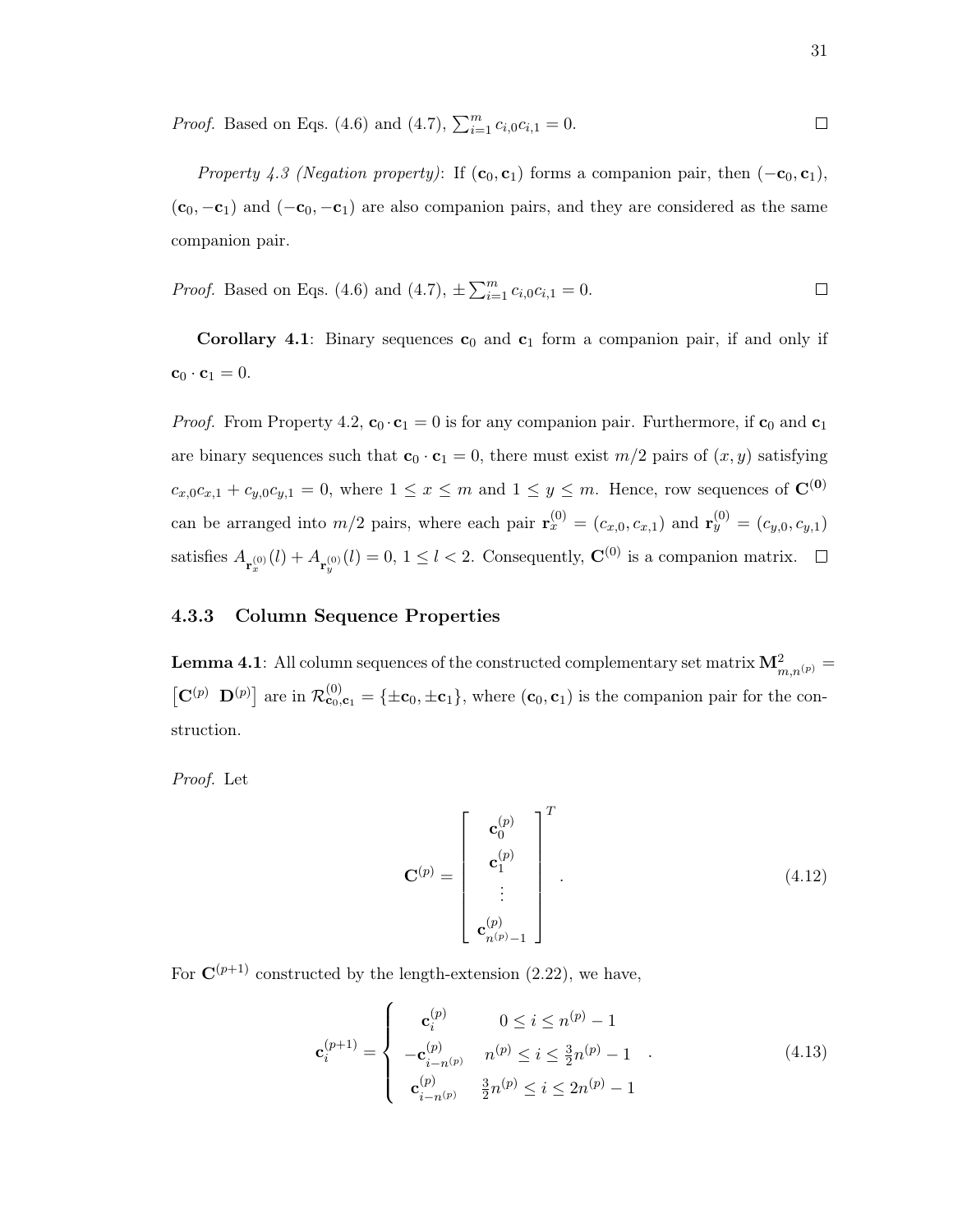It follows that column sequences of  $\mathbf{C}^{(p+1)}$  are equal to, or are a negation of, column sequences of  $\mathbf{C}^{(p)}$ . Since column sequences of  $\mathbf{C}^{(0)}$  are  $\mathbf{c}_0$  and  $\mathbf{c}_1$ , all column sequences of  $\mathbf{C}^{(p)}$ ,  $p = 0, 1, 2, \dots$ , are in  $\mathcal{R}_{\mathbf{c}_0, \mathbf{c}_1}^{(0)}$ . In addition, for  $\mathbf{C}^{(p+1)}$  constructed using the lengthextension (2.23), the interleaving of the corresponding row sequences doesn't change the column sequences and, thus, its column sequences are also in  $\mathcal{R}^{(0)}_{\mathbf{c}_0,\mathbf{c}_1}$ . Any column sequence of  $\mathbf{D}^{(p)}$  can be found in  $\mathbf{C}^{(p+1)}$  and, consequently, it is in  $\mathcal{R}^{(0)}_{\mathbf{c}_0,\mathbf{c}_1}$  as well.  $\Box$ 

Lemma 4.2: All column sequences of the constructed MO complementary set matrix  $\mathbf{M}^{2^{t+1}}_{2^{t}m}$  $2^{t+1}_{2tm,2^tn(p)}$  are in  $\mathcal{R}_{\mathbf{c}_0,\mathbf{c}_1}^{(t)}$ , where  $(\mathbf{c}_0,\mathbf{c}_1)$  is the companion pair and  $t, p = 0, 1, 2, ...$ 

*Proof.* Let  $\{u_i^{(t)}\}$  $i_j^{(t)}, 0 \leq i < r = 2^{2t+1}n^{(p)}\}$  denote column sequences of  $\mathbf{M}_{2^tm}^{2^{t+1}}$  $2^tm,2^tn^{(p)}$ . The size-extension  $(2.24)$  implies,

$$
\begin{cases}\n\mathbf{u}_{i}^{(t+1)} = -\mathbf{u}_{i+2r}^{(t+1)} = \mathbf{u}_{i}^{(t)}(-\mathbf{u}_{i}^{(t)}) \\
\mathbf{u}_{i+r}^{(t+1)} = \mathbf{u}_{i+3r}^{(t+1)} = \mathbf{u}_{i}^{(t)}\mathbf{u}_{i}^{(t)}\n\end{cases},
$$
\n(4.14)

where  $0 \leq i \leq r$ . Based on *Lemma 4.1*,  $\mathbf{u}_i^{(0)}$  $i^{(0)}$ , i.e., column sequences of  ${\bf M}_{m,n^{(p)}}^2 =$  $[\mathbf{C}^{(p)} \mathbf{D}^{(p)}]$ , are in  $\mathcal{R}_{\mathbf{c}_0,\mathbf{c}_1}^{(0)}$ . From (4.2), (4.3), and (4.14), we have that

$$
\mathbf{u}_i^{(t)} \in \mathcal{R}_{\mathbf{c}_0, \mathbf{c}_1}^{(t)}, \ \ t = 0, 1, 2, \dots \tag{4.15}
$$

When  $\mathbf{M}^{2^{t+1}}_{2^tm}$  $2^{2^{t+1}}_{2^t m, 2^t n^{(p)}}$  is constructed using size-extension (2.25), the proof is analogous.  $\Box$ 

# 4.4 Properties of the Constructed Complementary Set Matrix

In this section, column correlation properties of the constructed MO complementary set matrix are related to ACFs of the companion pair. We illustrate how to satisfy a column correlation constraint by selecting an appropriate companion pair. We also construct the companion pair which leads to complementary set matrices with Golay column sequences. Since number of zeros in an energy-normalized sequence can affect its PAPR (see e.g. [6, 15]), we also discuss the number of zeros in column sequences at the end of this section.

# 4.4.1 Column Correlation Properties

**Theorem 4.1**: MO complementary set matrix  $M_{\sigma t_m}^{2^{t+1}}$  $2^{2^{i+1}}$ <br> $2^t m, 2^t n^{(p)}$  satisfies a column correlation constraint, if and only if the companion pair  $(c_0, c_1)$  is selected so that all sequences in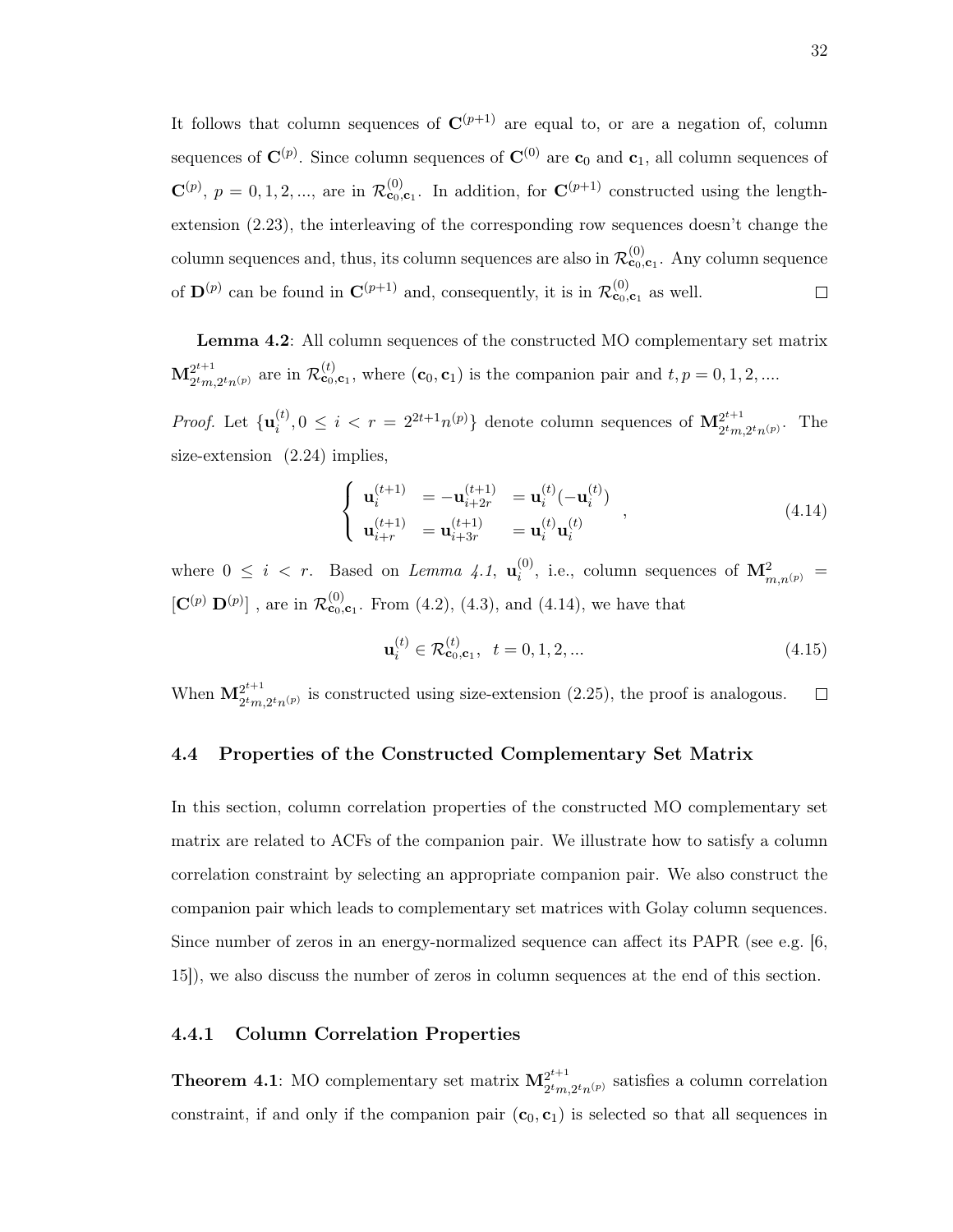$\mathcal{R}^{(t)}_{\mathbf{c}_0,\mathbf{c}_1}$  satisfy the constraint.

Proof. The proof is a direct consequence of Lemma 4.2.  $\Box$ 

**Corollary 4.2**: Complementary set matrices  $\mathbf{C}^{(p)}$  and  $\mathbf{D}^{(p)}$  constructed from a companion pair  $(c_0, c_1)$ , satisfy a column correlation constraint, if and only if  $c_0$  and  $c_1$  satisfy the constraint.

*Proof.* The proof follows by setting  $t = 0$  in Theorem 4.1.  $\Box$ 

The minimum achievable column correlation constraint for the constructed MO complementary set matrix  $\mathbf{M}^{2^{t+1}}_{\text{atm}}$  $2^{2^{r+1}}$ <br> $2^tm,2^tn^{(p)}$  is a function of its size and alphabet and can be expressed as follows,

$$
\lambda_{min}(t,m) = \min \left\{ \max \left\{ \lambda_{\mathbf{c}} : \mathbf{c} \in \mathcal{R}_{\mathbf{c}_0,\mathbf{c}_1}^{(t)} \right\} : (\mathbf{c}_0,\mathbf{c}_1) \text{ is a companion pair}, \mathbf{c}_0, \mathbf{c}_1 \in \mathcal{X}(m) \right\},
$$

where  $\lambda$  is any autocorrelation merit. The following Lemma 4.3 is a key in relating column correlation constraints to the correlation of the companion pair. In particular, it leads to the minimum achievable column correlation constraint  $\lambda_{min}^A(t, m)$ .

**Lemma 4.3**: The ACF of any column sequence  $\mathbf{u}_i^{(t)}$  $\stackrel{(t)}{i}$  of  $\mathbf{M}^{2^{t+1}}_{2^tm}$  $2^{i+1}$ <sub>2</sub><sup>t</sup> $m,2^{i}$ <sub>n</sub> $(p)$  can be expressed in terms of the ACF of  $\mathbf{c}_0$  or  $\mathbf{c}_1$ , recursively, as follows,

$$
A_{\mathbf{u}_{j}^{(v+1)}}(l) = \begin{cases} 2A_{\mathbf{u}_{i}^{(v)}}(l) \pm A_{\mathbf{u}_{i}^{(v)}}(s-l), \ 0 \le l < s; \\ \pm A_{\mathbf{u}_{i}^{(v)}}(l-s), \end{cases} \qquad s \le l < 2s. \tag{4.16}
$$

where '+' holds for  $j = i + r$  or  $j = i + 3r$ , '-' holds for  $j = i$  or  $j = i + 2r$ , when size-extension (2.24) is used; '+' holds for  $j = 2i + 1$ , '-' holds for  $j = 2i$ , when sizeextension (2.25) is employed;  $\mathbf{u}_i^{(0)} \in \{c_0, c_1, -c_0, -c_1\}$ ;  $0 \le i < r = 2^{2v+1}n^{(p)}, s = 2^v m$ , and  $v = 0, 1, 2, ..., t - 1$ .

*Proof.* Eq. (4.16) can be derived based on (4.14). Note that,  $\mathbf{u}_i^{(0)} \in \mathcal{R}_{\mathbf{c}_0, \mathbf{c}_1}^{(0)} = {\mathbf{c}_0, \mathbf{c}_1, -\mathbf{c}_0, -\mathbf{c}_1}$ and the negation of a sequence doesn't change its ACF.  $\Box$ 

Similar recursive equations can be found for periodic ACFs based on Eq. (2.3).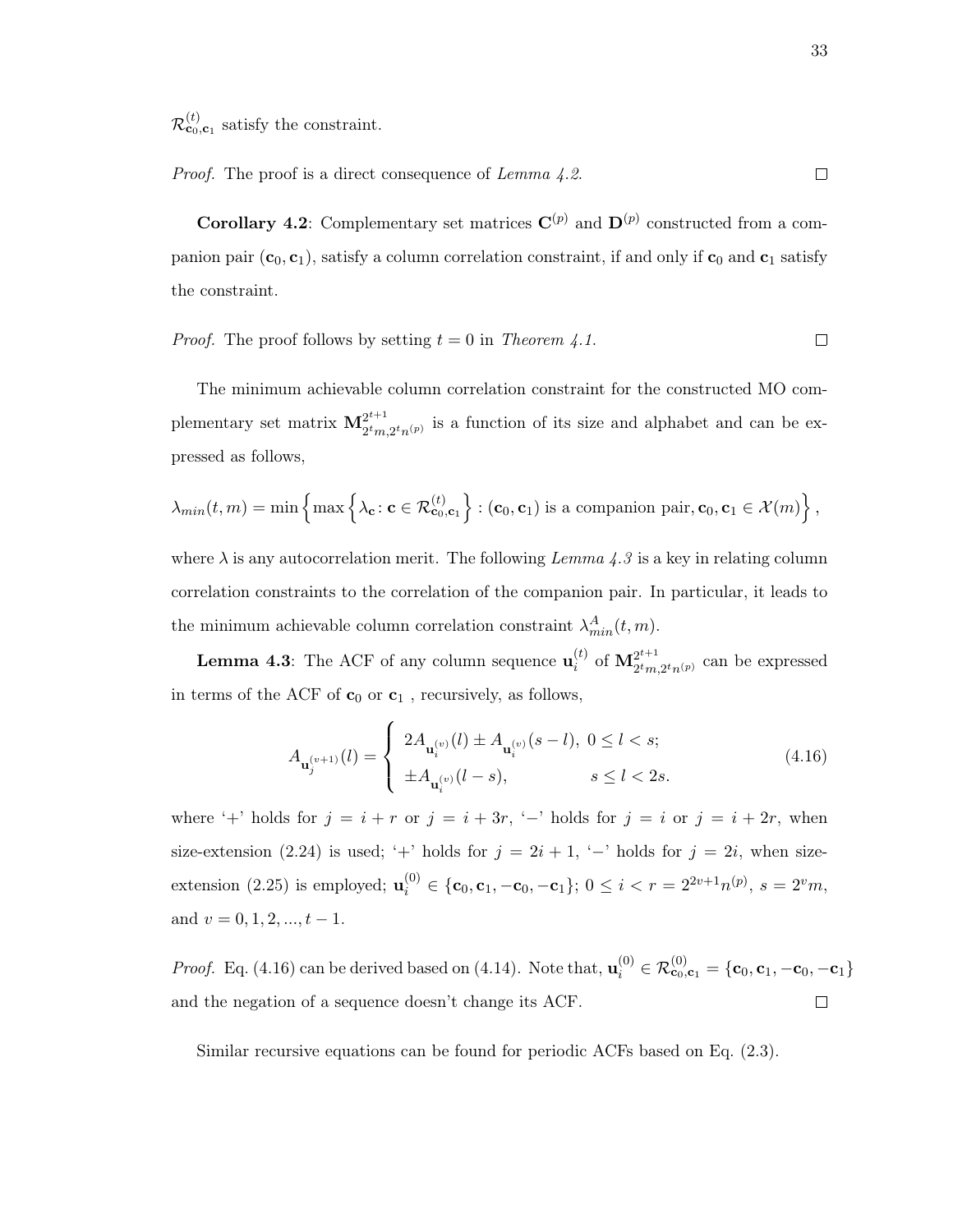**Proposition 4.2** (*A sufficient condition for*  $S^A$ ): Let  $S^A_{\mathbf{c}_0} \leq S^A_0$ ,  $S^A_{\mathbf{c}_1} \leq S^A_0$ , and  $A_{\mathbf{c}_0}(0) = A_{\mathbf{c}_1}(0) = E$ , where  $(\mathbf{c}_0, \mathbf{c}_1)$  is a companion pair. Then, a sufficient condition for  $\mathbf{M}^{2^{t+1}}_{2^{t}m}$  $2^{t+1}_{2^tm,2^tn^{(p)}}$  to satisfy the column correlation constraint  $S_t^A$  is

$$
S_t^A \ge 4^t S_0^A + 2^{t-1} (2^t - 1) E \tag{4.17}
$$

*Proof.* Let  $\{u_i^{(t)}\}$  $i^{(t)}_{i}, 0 \leq i < 2^{2t+1} n^{(p)}$  be the column sequences of  $\mathbf{M}^{2^{t+1}}_{2^t m}$  $\frac{2^{i+1}}{2^tm,2^tn(p)}$ . Clearly,  $\mathbf{u}_i^{(0)} \in \{\mathbf{c}_0, \mathbf{c}_1, -\mathbf{c}_0, -\mathbf{c}_1\}$ . Then, based on (4.16), we have that

$$
S_{\mathbf{u}}^{A} = \max_{i} \left\{ S_{\mathbf{u}_{i}}^{A_{(t)}}, 0 \leq i < 2^{2t+1} n^{(p)} \right\}
$$
  
= 
$$
\max_{i} \left\{ \sum_{l=1}^{2^{t} m - 1} |A_{\mathbf{u}_{i}^{(t)}}(l)|, 0 \leq i < 2^{2t+1} n^{(p)} \right\}
$$
  

$$
\leq 4^{t} S_{0}^{A} + 2^{t-1} (2^{t} - 1) E,
$$
 (4.18)

for  $t = 0, 1, 2, \dots$  Hence, (4.17) is sufficient for  $S_t^A \geq S_u^A$  which proves the proposition.

**Proposition 4.3** (*A sufficient condition for*  $\lambda^A$ ): Let  $\lambda^A_{\mathbf{c}_0} \leq \lambda^A_0$ ,  $\lambda^A_{\mathbf{c}_1} \leq \lambda^A_0$ , and  $A_{\mathbf{c}_0}(0) = A_{\mathbf{c}_1}(0) = E$ , where  $(\mathbf{c}_0, \mathbf{c}_1)$  is a companion pair. Then, a sufficient condition for  $\mathbf{M}^{2^{t+1}}_{2^{t}m}$  $2^{t+1}_{2t_{m},2t_{n}(p)}$  to satisfy the column correlation constraint  $\lambda_t^A$  is

$$
\lambda_t^A \ge \max\left\{ (2^t - 1)E, \ (2^{t+1} - 1)\lambda_0^A \right\}.
$$
 (4.19)

*Proof.* Let  $\{u_i^{(t)}\}$  $\mathbf{M}^{(t)}_{i}, 0 \leq i < 2^{2t+1} n^{(p)}\}$  be the column sequences of  $\mathbf{M}^{2^{t+1}}_{2^tm}$  $2^{i+1}$ <sub>2<sup>t</sup>m,2<sup>t</sup>n<sup>(p)</sup> (4.16) implies</sub>

$$
\lambda_{\mathbf{u}}^{A} = \max_{i} \left\{ \lambda_{\mathbf{u}_{i}}^{A}(i), 0 \leq i < 2^{2t+1} n^{(p)} \right\}
$$
  
\n
$$
= \max_{l,i} \left\{ |A_{\mathbf{u}_{i}}^{(t)}(l)|, 1 \leq l < 2^{t} m, 0 \leq i < 2^{2t+1} n^{(p)} \right\}
$$
  
\n
$$
\leq \max \left\{ (2^{t} - 1) E, (2^{t+1} - 1) \lambda_{0}^{A} \right\}
$$
(4.20)

where  $t = 0, 1, 2, \dots$  Hence, if (4.19) holds, we have  $\lambda_t^A \geq \lambda_{\mathbf{u}}^A$ .  $\Box$ 

**Proposition 4.4** (*A necessary condition for*  $\lambda^A$ ): Let  $A_{\mathbf{c}_0}(0) = A_{\mathbf{c}_1}(0) = E$ , where  $(c_0, c_1)$  is a companion pair. An achievable column correlation constraint  $\lambda_t^A$  of  $\mathbf{M}_{2^tm}^{2^{t+1}}$  $2^tm,2^tn^{(p)}$ must satisfy

$$
\lambda_t^A \ge (2^t - 1)E. \tag{4.21}
$$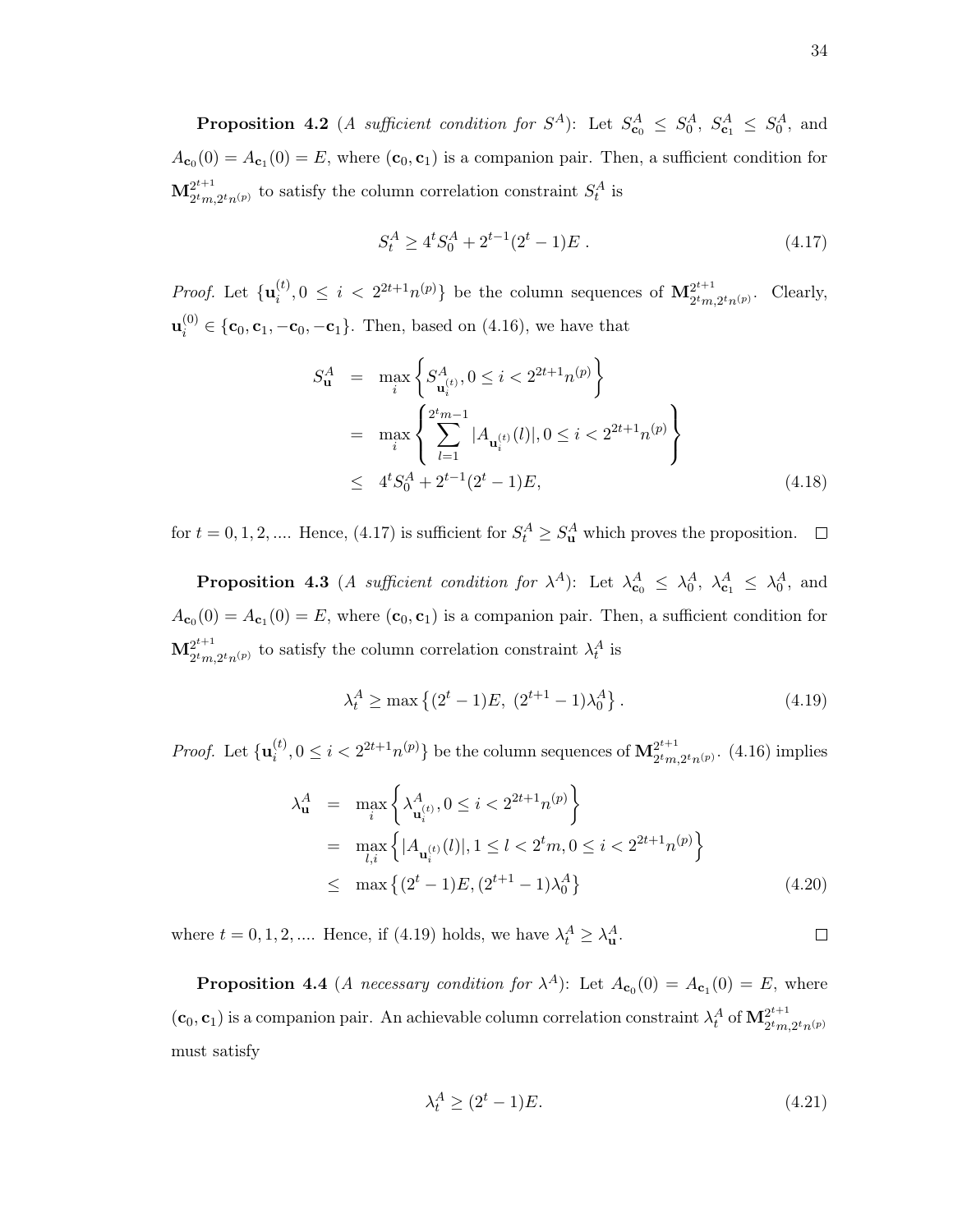*Proof.* (4.16) implies that 
$$
|A_{\mathbf{u}_k^{(t)}}(m)| = (2^t - 1)E
$$
 for  $k = 2^{2t+1}n^{(p)} - 1$ . Hence,  $\lambda_t^A \ge \max_{l,i} \{|A_{\mathbf{u}_i^{(t)}}(l)|, 1 \le l < 2^t m, 0 \le i < 2^{2t+1}n^{(p)}\} \ge (2^t - 1)E$ .

**Corollary 4.3**: Let  $A_{\mathbf{c}_0}(0) = A_{\mathbf{c}_1}(0) = E$  and  $\lambda_0^A = \max\{\lambda_{\mathbf{c}_0}^A, \lambda_{\mathbf{c}_1}^A\}$ , where  $(\mathbf{c}_0, \mathbf{c}_1)$  is a companion pair. For  $\mathbf{M}^{2^{t+1}}_{\sigma_{tm}}$  $\frac{2^{t+1}}{2^t m, 2^t n^{(p)}}, t \ge 1$ , when

$$
\lambda_0^A \le \frac{2^t - 1}{2^{t+1} - 1} E,\tag{4.22}
$$

the minimum column correlation constraint

$$
\lambda_{min}^A(t, m) = (2^t - 1)E\tag{4.23}
$$

is achievable.

*Proof.* If (4.22) holds, based on *Proposition 4.3*,  $\mathbf{M}_{\text{atm}}^{2^{t+1}}$  $2^{2^{r+1}}$ <br> $2^tm,2^tn^{(p)}$  satisfies the column correlation constraint  $\lambda_t^A = (2^t - 1)E$ . On the other hand, *Proposition 4.4* states that  $\lambda_t^A \geq (2^t - 1)E$  must hold.  $\Box$ 

**Example 4.2:** To construct the complex-valued complementary set matrices  $\mathbf{C}^{(p)}$ and  $\mathbf{D}^{(p)}$  with a column correlation constraint  $\lambda^A = 1$ , we can choose a companion pair  $\mathbf{c}_0 = (+, j, -, j)$  and  $\mathbf{c}_1 = f_i^*(\mathbf{c}_0) = (\bar{j}, -, \bar{j}, +)$ , where + denotes 1, - denotes -1,  $j = \sqrt{-1}$  denotes the imaginary unit and  $\overline{j}$  denotes  $-j$ , which satisfy  $\lambda_{\mathbf{c}_i}^A \leq 1$ ,  $i = 0, 1$ . Then, the companion matrix is

$$
\mathbf{C}^{(0)} = \begin{bmatrix} + & j & - & j \\ \frac{\overline{j}}{2} & - & \frac{\overline{j}}{2} & + \end{bmatrix}^{T}.
$$
 (4.25)

| $M_{8.8}^4 =$ | $\left\lceil \begin{array}{c c} +\overline{j}-\overline{j}-j-\overline{j} & +\overline{j}-\overline{j}-j-\overline{j} & -j+j+\overline{j}+j & +\overline{j}-j-j-j \end{array} \right\rceil$<br>$j - \bar{j} - \bar{j} + \bar{j} -  j - \bar{j} - \bar{j} + \bar{j} -  \bar{j} + j + j - j +  j - \bar{j} - \bar{j} + \bar{j} -$<br>$-\overline{j}+\overline{j}+j+\overline{j}$ $-\overline{j}+\overline{j}+j+\overline{j}$ $+j-\overline{j}-j$ $-\overline{j}+j+\overline{j}+j+\overline{j}$<br>$j + \overline{j} + \overline{j} - \overline{j} + j$ $j + \overline{j} + \overline{j} - \overline{j} + j$ $\overline{j} - j - j + j - j$ $j + \overline{j} + \overline{j} - \overline{j} + j$<br>$-j+j+\overline{j}+j +\overline{j}-\overline{j}-j-\overline{j} +\overline{j}-\overline{j}-j-\overline{j} +\overline{j}-\overline{j}-j-\overline{j}$<br>$\overline{j}+j+j-j+\left j-\overline{j}-\overline{j}+\overline{j}-\right j-\overline{j}-\overline{j}+\overline{j}-\left j-\overline{j}-\overline{j}+\overline{j}-\right $<br>$+j-j-\overline{j}-j\left[-\overline{j}+\overline{j}+j+\overline{j}\right]-\overline{j}+\overline{j}+j+\overline{j}\left[-\overline{j}+\overline{j}+j+\overline{j}\right]$<br>$\left[\begin{array}{c c} \overline{j}-j-j+j-\end{array}\right]j+\overline{j}+\overline{j}-\overline{j}+\end{array} \left[\begin{array}{c c} j+\overline{j}+\overline{j}-\overline{j}+\end{array}\right]j+\overline{j}+\overline{j}-\overline{j}+\end{array} \right]_{8\times32}$ |  |  | (4.24) |
|---------------|-------------------------------------------------------------------------------------------------------------------------------------------------------------------------------------------------------------------------------------------------------------------------------------------------------------------------------------------------------------------------------------------------------------------------------------------------------------------------------------------------------------------------------------------------------------------------------------------------------------------------------------------------------------------------------------------------------------------------------------------------------------------------------------------------------------------------------------------------------------------------------------------------------------------------------------------------------------------------------------------------------------------------------------------------------------------------------------------------------------------------------------------------------------------------------------------------------------------------------------------------------------------------------------------------------------------------------------------------------------------------------------------------------------------------------------------------------------------------------------------------------|--|--|--------|
|---------------|-------------------------------------------------------------------------------------------------------------------------------------------------------------------------------------------------------------------------------------------------------------------------------------------------------------------------------------------------------------------------------------------------------------------------------------------------------------------------------------------------------------------------------------------------------------------------------------------------------------------------------------------------------------------------------------------------------------------------------------------------------------------------------------------------------------------------------------------------------------------------------------------------------------------------------------------------------------------------------------------------------------------------------------------------------------------------------------------------------------------------------------------------------------------------------------------------------------------------------------------------------------------------------------------------------------------------------------------------------------------------------------------------------------------------------------------------------------------------------------------------------|--|--|--------|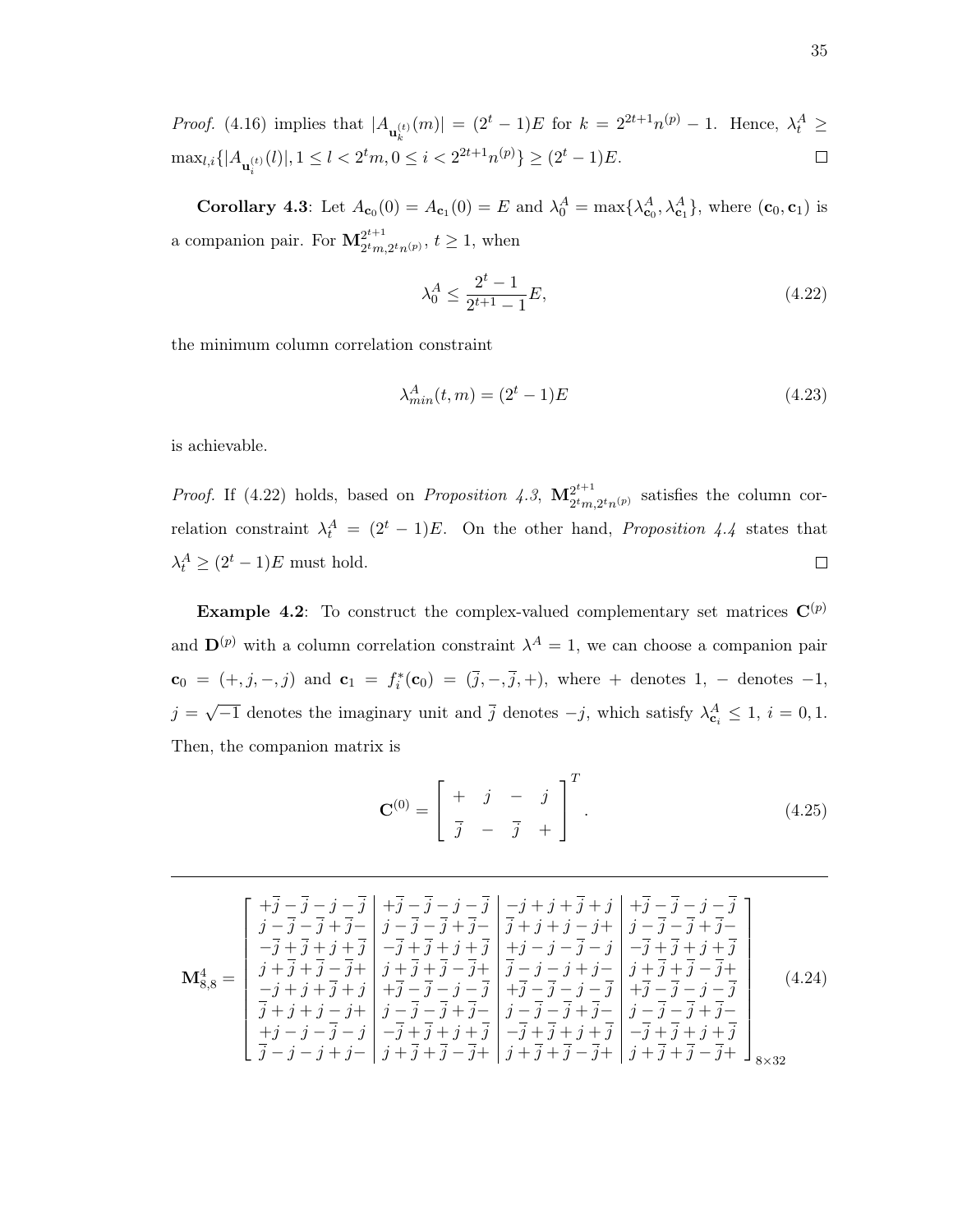By employing length-extension (2.22), the complementary set matrix  $\mathbf{C}^{(1)}$  and its mate  $\mathbf{D}^{(1)}$  can be obtained as

$$
\mathbf{C}^{(1)} = \begin{bmatrix} + & \overline{j} & - & \overline{j} \\ \overline{j} & - & \overline{j} & - \\ - & \overline{j} & + & \overline{j} \\ \overline{j} & + & \overline{j} & + \end{bmatrix}_{4 \times 4}, \quad \mathbf{D}^{(1)} = \begin{bmatrix} - & \overline{j} & - & \overline{j} \\ \overline{j} & + & \overline{j} & - \\ + & \overline{j} & + & \overline{j} \\ \overline{j} & - & \overline{j} & + \end{bmatrix}_{4 \times 4}
$$
(4.26)

Based on Corollary 4.2,  $\mathbf{C}^{(1)}$  and  $\mathbf{D}^{(1)}$  are complementary set matrices with a column correlation constraint  $\lambda^A = 1$ .

**Example 4.3**: Let again  $\mathbf{c}_0 = (+, j, -, j)$  and  $\mathbf{c}_1 = f_i^*(\mathbf{c}_0) = (\overline{j}, -, \overline{j}, +)$ , then, any sequence **c** in  $\mathcal{R}^{(1)}_{\mathbf{c}_0,\mathbf{c}_1}$  satisfies  $\lambda_{\mathbf{c}}^A \leq \lambda^A = 4$ . Starting with  $\mathbf{M}_{4,4}^2 = [\mathbf{C}^{(1)} \mathbf{D}^{(1)}]$  constructed in Example 4.2 and applying the size-extension (2.24), we obtain  $\mathbf{M}_{8,8}^4$  as shown in (4.24). Based on Theorem 4.1,  $\mathbf{M}_{8,8}^4$  satisfies a column correlation constraint  $\lambda^A = 4$ . On the other hand, Corollary 4.3 implies that  $\mathbf{M}_{8,8}^4$  achieves its lower bound  $\lambda_1^A = E = 4$ , since  $\lambda_0^A = 1 \leq \frac{E}{3}$  $\frac{E}{3}$ .

**Example 4.4**: Let us consider how to construct  $\mathbf{M}_{8,8}^4$  satisfying a column correlation constraint  $S^A = 12$ . Since  $t = 1$  and  $m = 4$ , based on *Proposition 4.2*, a sufficient condition for  $S_1^A = 12$  is  $S_0^A \leq 2$ , for  $E = 4$ . The companion pair  $(c_0, c_1)$  in *Examples* 4.2-4.3 satisfies  $S_{\mathbf{c}_i}^A \leq S_0^A = 2$ , for  $i = 0, 1$ . Thus,  $\mathbf{M}_{8,8}^4$  in (4.24) must also satisfy a column correlation constraint  $S^A = 12$ . Let  $\{ \mathbf{u}_i^{(1)} \}$  $i^{(1)}$ ,  $0 \leq i \leq 31$  denote column sequences of  $\mathbf{M}_{8,8}^4$  in (4.24), we can verify that max  $\begin{cases} S_A^A \end{cases}$  $\{u_i^{(1)}, 0 \leq i \leq 31\} = 12.$ 

**Remark:** For the case  $t = 0$ , Corollary 4.2 implies that the correlation constraint for the companion pair is also the column correlation constraint of  $\mathbf{M}^2_{m,n^{(p)}} = [\mathbf{C}^{(p)} \ \mathbf{D}^{(p)}]$ . For  $t \geq 1$ , based on *Proposition 4.2*, small  $S_0^A$  may also help in reducing the column correlation constraint  $S_t^A$ . However, *Corollary 4.3* implies that it is not necessary to search for the companion pair with smaller  $\lambda_0^A$ , once the lower bound  $\lambda_{min}^A(t,m) = (2^t - 1)E$  has been achieved.

## 4.4.2 Golay Column Sequences

**Theorem 4.2**: Column sequences of complementary set matrices  $\mathbf{C}^{(p)}$  and  $\mathbf{D}^{(p)}$  are Golay sequences, if and only if the companion sequences  $c_0$  and  $c_1$  are both Golay.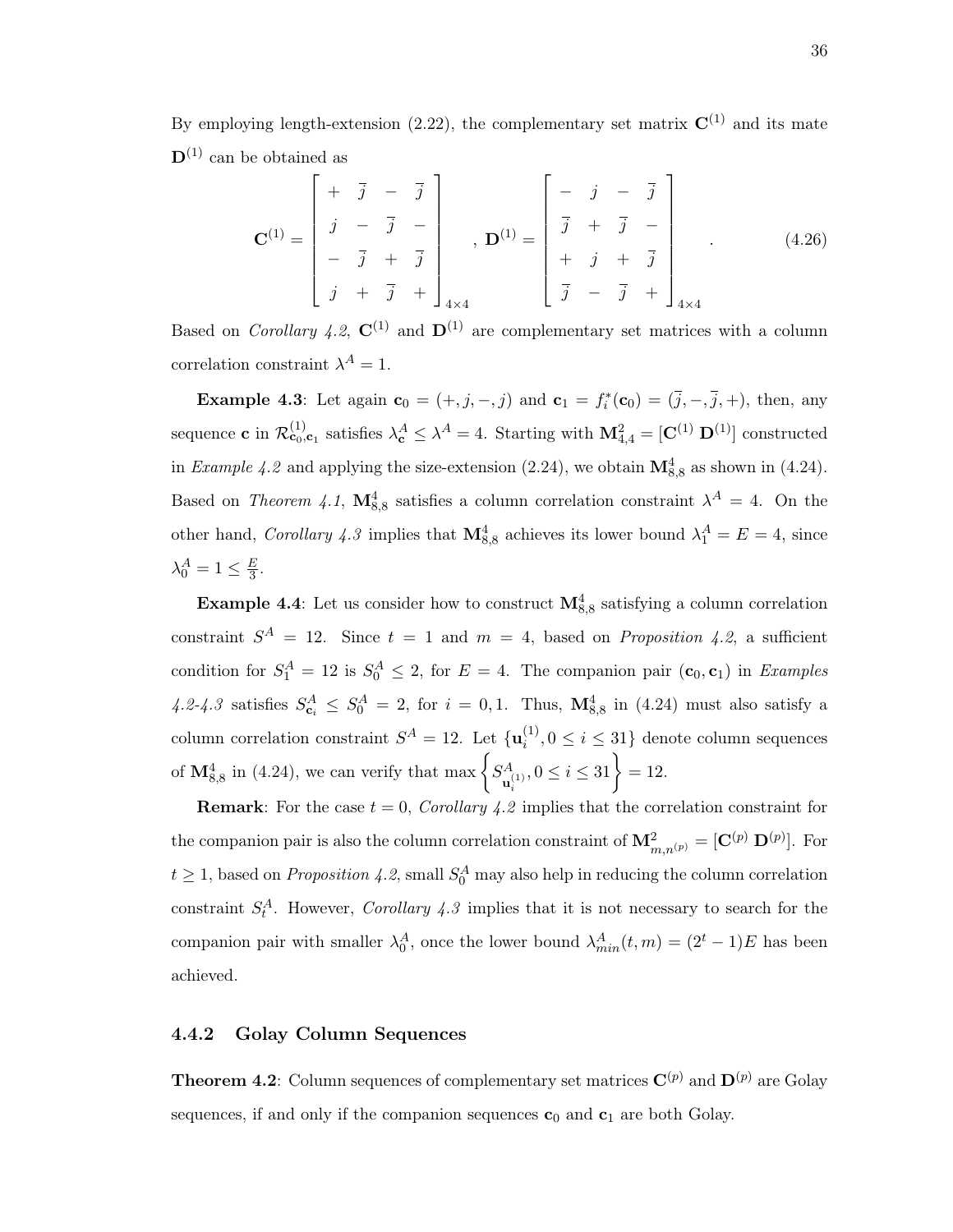We present a constructive method to obtain the companion pair from which an  $m$ by  $n$  complementary set matrix with Golay column sequences can be constructed, where  $m = 2^{q+1}, n = 2^{p+1}, p, q = 0, 1, 2...$ 

Theorem 4.3: Let

$$
\mathbf{H}_{i}^{(q)} = \begin{bmatrix} \mathbf{h}_{i,0}^{(q)} \\ \mathbf{h}_{i,1}^{(q)} \end{bmatrix}_{2 \times 2^{q}} = \begin{bmatrix} \mathbf{h}_{i,0}^{(q-1)} \mathbf{\hat{h}}_{i,1}^{(q-1)} \\ \mathbf{h}_{i,1}^{(q-1)} (-\mathbf{\hat{h}}_{i,0}^{(q-1)}) \end{bmatrix},
$$
(4.27)

where  $\mathbf{h}_{i,0}^{(q)}$  $\mathbf{h}_{i,0}^{(q)}$  and  $\mathbf{h}_{i,1}^{(q)}$  $\mathbf{H}_{i,1}^{(q)}$  are two row sequences of  $\mathbf{H}_{i}^{(q)}$  $i^{(q)}$ ,  $i = 0, 1$ . The initial matrices are

$$
\mathbf{H}_0^{(0)} = \begin{bmatrix} + & + \\ + & - \end{bmatrix}_{2 \times 2}, \quad \mathbf{H}_1^{(0)} = \begin{bmatrix} + & - \\ + & + \end{bmatrix}_{2 \times 2} . \tag{4.28}
$$

Then,  $\{h_{0,0}^{(q)}\}$  $\mathbf{h}_{0,0}^{\left(q\right)}, \mathbf{h}_{0,1}^{\left(q\right)}$  $\mathbf{h}_{0,1}^{(q)}\}$  and  $\{ \mathbf{h}_{1,0}^{(q)}$  $\mathbf{h}_{1,0}^{\left(q\right)}, \mathbf{h}_{1,1}^{\left(q\right)}$  $\{q_{1,1}\}$  are respectively Golay complementary pairs and, furthermore,  $f_i(\mathbf{h}_{0,0}^{(q)})$  $\mathbf{h}_{0,0}^{\left(q\right)})=\mathbf{h}_{1,0}^{\left(q\right)}$  $_{1,0}^{\left( q\right) }$  and  $f_{i}(\mathbf{h}_{0,1}^{\left( q\right) }$  $\mathbf{h}_{0,1}^{(q)} \mathbf{)} = -\mathbf{h}_{1,1}^{(q)}$  $_{1,1}^{(q)}$ , for  $q=0,1,2...$ 

Proof. See Appendix.

**Example 4.5**: Let  $q = 2$ , then  $\mathbf{c}_0 = \mathbf{h}_{0,0}^{(2)} = (+ + - + - - +)$  and  $\mathbf{c}_1 = \mathbf{h}_{1,0}^{(2)} =$  $(+-++-+++)$ . Based on *Theorem 4.3*, { $$  $_{0,1}^{(2)}\}$  and  $\{ {\bf c}_{1}, {\bf h}_{1,1}^{(2)}$  $_{1,1}^{(2)}$ } are, respectively, Golay complementary pairs, where  $\mathbf{h}_{0,1}^{(2)} = (+---+--)$  and  $\mathbf{h}_{1,1}^{(2)} = (+++---+-)$ . Thus, the companion sequences  $\mathbf{c}_0$  and  $\mathbf{c}_1$  are Golay sequences. The length-extension (2.23) for  $p = 2$  allows for constructing the following complementary set matrix

C(2) = + − − − + − + + + − − − − + − − − + + + + − + + + − − − + − + + − + + + − + − − − + + + + − + + − + + + + − + + + − − − + − + + 8×8 (4.29)

$$
\Box
$$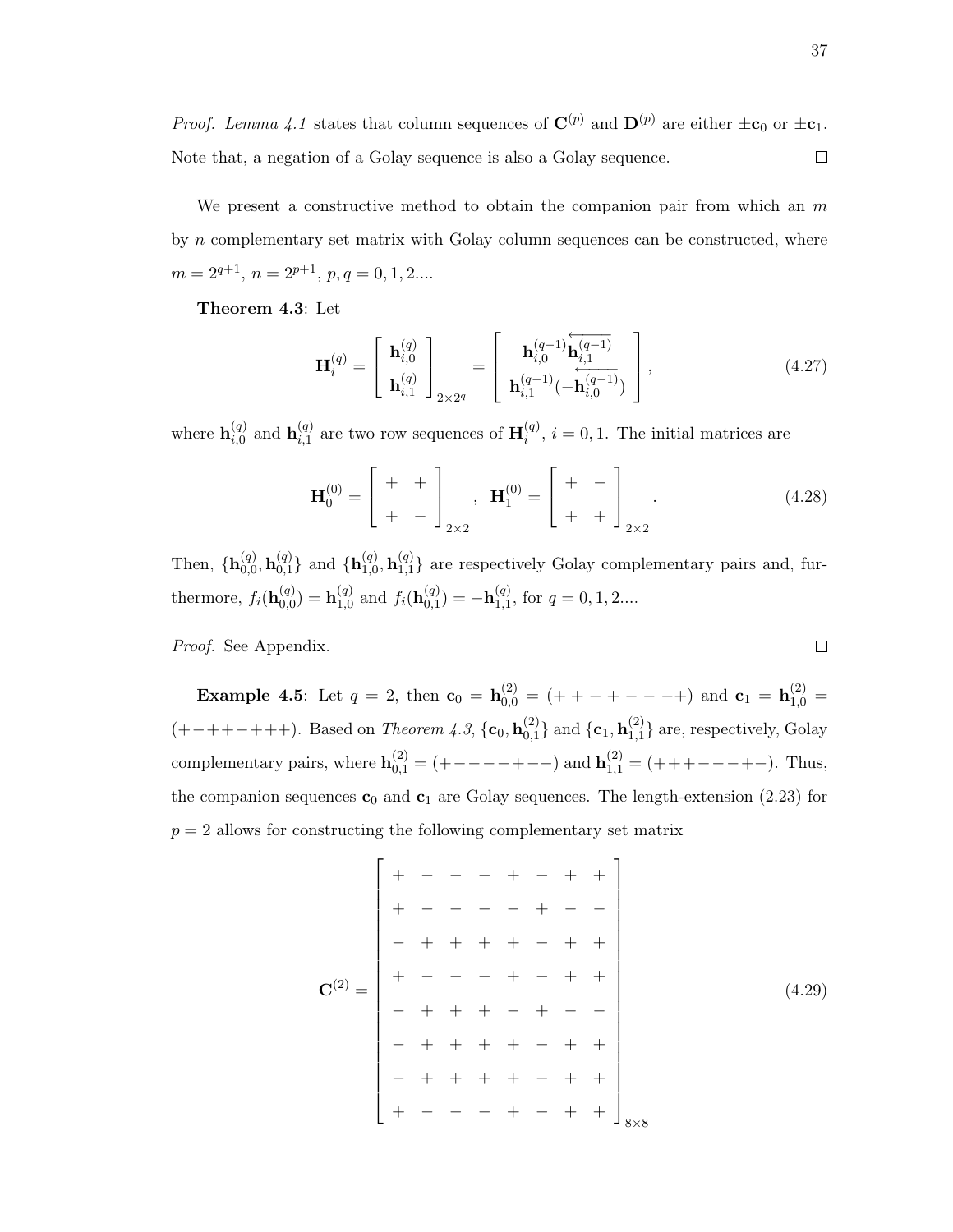whose column sequences are Golay. Hence, the PAPR of all column sequences of  $\mathbf{C}^{(2)}$  is at most two [46].

## 4.4.3 Number of Zeros of Ternary Complementary Sets

**Proposition 4.5**: Let the companion sequence  $c_0$  be a length m sequence with z zeros, then, any column sequence of  $\mathbf{M}^{2^{t+1}}_{2^{t}}$  $2^{t+1}$ <sub>2</sub>t<sub>m</sub>, 2<sup>t</sup><sub>n</sub>(p)</sub> contains  $2^t z$  zeros.

*Proof.* Based on Eqs. (4.6) and (4.7),  $\mathbf{c}_0$  and its companion  $\mathbf{c}_1$  have the same number of zeros. The number of zeros in each column sequence does not change after each length-extension operation. Each size-extension operation doubles the length of column sequences, as well as the number of zeros.  $\Box$ 

Example 4.6: In this example, we consider a ternary complementary set matrix and its mate with a column correlation constraint  $S^A = 5$ . Let us set  $m = 8$  and  $z = 1$ . We can find the companion pair  $\mathbf{c}_0 = (+ - - + + + 0 +)$  and  $\mathbf{c}_1 = f_i(\mathbf{c}_0) = (- - + + + - + 0)$ which satisfy  $S_{\mathbf{c}_i}^A \leq 5$ ,  $i = 0, 1$ . The companion matrix is

$$
\mathbf{C}^{(0)} = \begin{bmatrix} + - - + + + & 0 + \\ - - + + + - + & 0 \end{bmatrix}^{T}.
$$
 (4.30)

Using length-extension (2.22), we extend  $\mathbf{C}^{(0)}$  as

|                                               |                                             |         |     |                               |                          |                |     |                           | $+$                               |       |                |                          |                |                          |                          |     |             |
|-----------------------------------------------|---------------------------------------------|---------|-----|-------------------------------|--------------------------|----------------|-----|---------------------------|-----------------------------------|-------|----------------|--------------------------|----------------|--------------------------|--------------------------|-----|-------------|
|                                               | $\overline{\phantom{m}}$                    | $+$ $+$ |     |                               |                          |                | $+$ |                           |                                   |       |                |                          |                |                          |                          |     |             |
| ${\bf C}^{(2)}=\begin{pmatrix} \end{pmatrix}$ |                                             |         |     |                               |                          |                |     | ${\bf D}^{(2)} =$         |                                   |       |                |                          |                |                          |                          |     | (4.31)      |
|                                               | $\pm$                                       |         |     |                               |                          |                |     |                           |                                   |       |                |                          |                |                          |                          |     |             |
|                                               |                                             |         |     |                               |                          |                |     |                           |                                   |       |                |                          |                |                          |                          |     |             |
|                                               | $\begin{array}{cccc} 0 & + & 0 \end{array}$ |         | $+$ | $\begin{matrix}0\end{matrix}$ |                          | $\overline{0}$ | $+$ |                           | $\begin{bmatrix} 0 \end{bmatrix}$ |       | $\overline{0}$ |                          | $\overline{0}$ |                          |                          | $+$ |             |
|                                               | $  +$                                       | $0 - 0$ |     | $\overline{\phantom{m}}$      | $\overline{\phantom{0}}$ |                |     | $- 0$ $\int_{8 \times 8}$ | $\lfloor - \rfloor$               | $0 +$ |                | $\overline{\phantom{0}}$ |                | $\overline{\phantom{0}}$ | $\overline{\phantom{m}}$ |     | $18\times8$ |

Based on Theorem 4.1, complementary set matrices  $\mathbf{C}^{(2)}$  and  $\mathbf{D}^{(2)}$  satisfy the column correlation constraint  $S^A = 5$ . Furthermore, by setting  $t = 0$  in *Proposition 4.5*, we have that any column sequence of  $\mathbf{C}^{(p)}$  and  $\mathbf{D}^{(p)}$  has only one zero.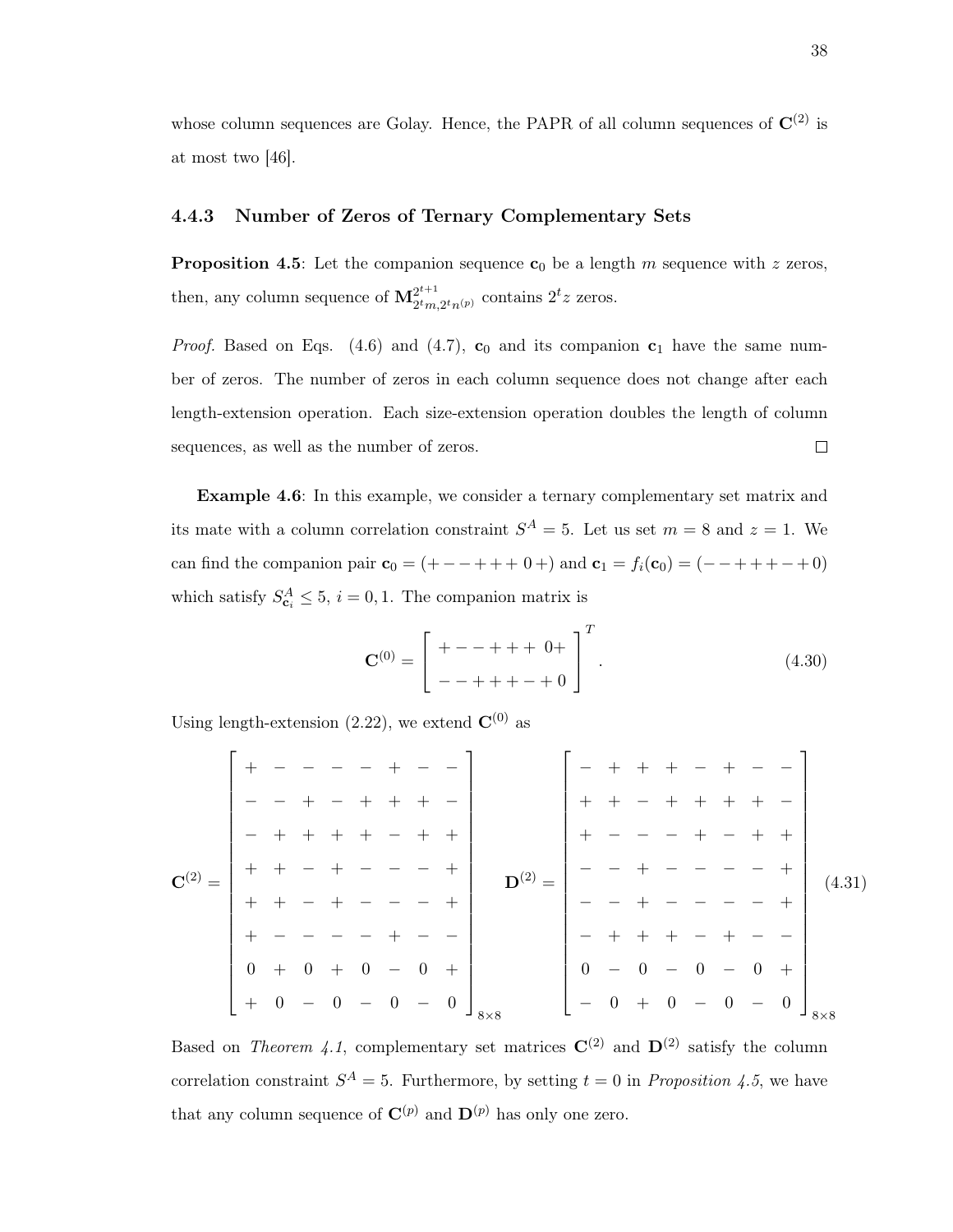## 4.5 Search for Companion Pairs

## 4.5.1 Exhaustive Search Algorithm

Let  $\mathcal{X}(n,\lambda)$  denote a subset of all sequences of  $\mathcal{X}(n)$  which satisfy the correlation constraint λ. For example, let  $\mathcal{B}(2^tm) = \{c \mid c_i \in \mathcal{B}, 1 \le i \le 2^tm\}$ , then  $\mathcal{B}(2^tm, S^A) = \{c \mid c \in \mathcal{B}, 1 \le i \le 2^tm\}$  $\mathcal{B}(2^tm), S^A_{\mathbf{c}} \leq S^A$ , where  $\mathcal{B} = \{+1, -1\}$ . Clearly, all column sequences of binary MO complementary set matrix  $\mathbf{M}_{2tm}^{2^{t+1}}$  $2^{t+1}_{2^tm,2^tn(p)}$  with a column correlation constraint  $S^A$  can be found in  $\mathcal{B}(2^t m, S^A)$ . Hence, to construct a MO complementary set matrix  $\mathbf{M}_{2^t m}^{2^{t+1}}$  $2^tm,2^tn^{(p)}$ whose column sequences are in  $\mathcal{X}(n,\lambda)$ , we need to find a companion pair  $(c_0, c_1)$  such that  $\mathcal{R}^{(t)}_{\mathbf{c}_0,\mathbf{c}_1} \subseteq \mathcal{X}(n,\lambda)$  (see Lemma 4.2).

Let us index all  $K = |\mathcal{X}(m)|$  sequences as  $\mathbf{x}_i$ , for  $1 \leq i \leq K$ . When a column correlation constraint  $\lambda$  is given, desired companion pairs can be obtained by exhaustive computer search over  $\mathcal{X}(m)$ , as described in Table 4.1.

|  | Table 4.1: Exhaustive Search Algorithm |  |  |
|--|----------------------------------------|--|--|
|--|----------------------------------------|--|--|

| $i=0$                                                                        |
|------------------------------------------------------------------------------|
| for $i = 1, 2, 3, , K$ loop                                                  |
| if $\mathcal{R}_{\mathbf{x}_i}^{(t)} \subseteq \mathcal{X}(2^t m, \lambda),$ |
| $j = j + 1;$ $y_j = x_i;$                                                    |
| for $l = j - 1, j - 2,  1,$                                                  |
| check if $(\mathbf{y}_i, \mathbf{y}_l)$ is a companion pair;                 |
| end                                                                          |
| end                                                                          |
| end<br>loops                                                                 |

Note that the ACFs of sequences in  $\mathcal{R}_{\mathbf{x}_i}^{(t)}$  can be computed recursively using (4.16). For binary sequences, we can simply check if  $\mathbf{x} \cdot \mathbf{y} = 0$  to determine the companion pair.

# 4.5.2 Minimum Achievable Column Correlation Constraint

The exhaustive search algorithm can be easily modified to search for the companion pair with a minimum achievable column correlation constraint. However, the computing load is heavy, especially for large m and t. Let  $t = 0$  in (4.16), the companion pair for the construction of  ${\bf M}_{m,n^{(p)}}^2 = [C^{(p)} D^{(p)}]$  with a minimum achievable column correlation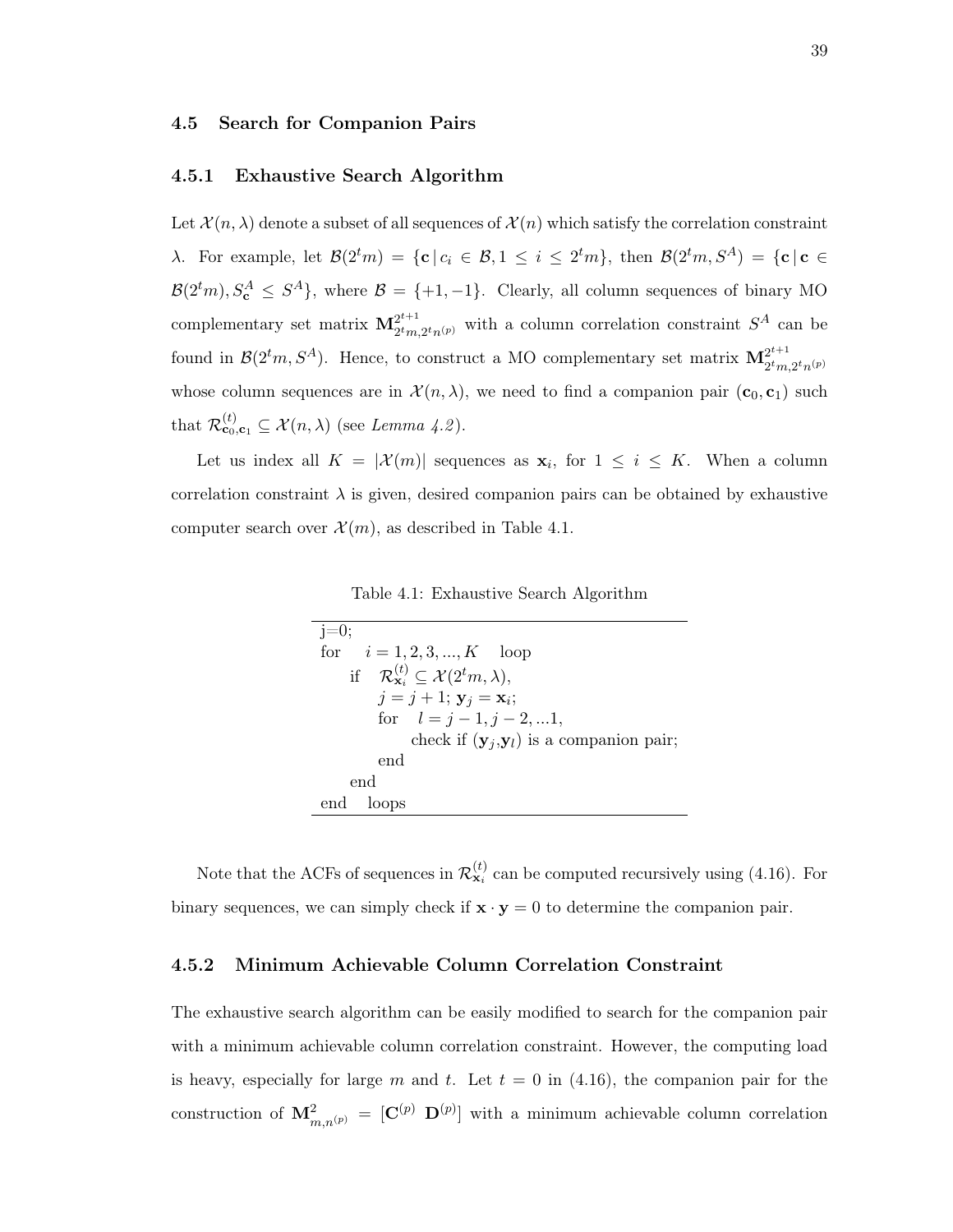constraint is

$$
(\mathbf{c}_0, \mathbf{c}_1) = \arg\min_{(\mathbf{x}, \mathbf{y})} \{ \max \{ \lambda_{\mathbf{x}}, \lambda_{\mathbf{y}} \} : \\ (\mathbf{x}, \mathbf{y}) \text{ is a companion pair and } \mathbf{x}, \mathbf{y} \in \mathcal{X}(m) \}.
$$
 (4.32)

Based on Propositions 4.2-4.4, the above companion pair may also lead to MO complementary set matrix  ${\bf M}_{atm}^{2^{t+1}}$  $2^{2^{t+1}}_{2^tm,2^tn^{(p)}}$  with a reduced column correlation constraint for  $t \geq 1$ . Hence, in the following, we consider companion pairs leading to an achievable or a minimum achievable column correlation constraint  $\lambda_{min}(m) = \lambda_{min}(t = 0, m)$  for the case  $t = 0$  only.

In Table 4.2,  $\lambda^A$  and  $S^A$  denote the minimum autocorrelation constraints for arbitrary binary sequences.  $\lambda_{min}^A$  and  $S_{min}^A$  denote the minimum achievable column correlation constraints for binary companion pairs.  $N_u$ , counted up to the commutative property 4.1 and the negation property 4.3, denotes the number of corresponding companion pairs. It can be observed that, for lengths up to 28, the companion pairs can achieve the minimum autocorrelation constraints of binary sequences. Hence, the proposed companion pair based construction method can build optimum binary complementary sets (and their mates) with a minimum  $\lambda^A$  or  $S^A$  for column sequences of length at least up to 28. In Table 4.3, a similar conclusion can be drawn for ternary sequences with a single zero element of length at least up to 24. We also can observe that most of these optimum companion pairs can achieve  $\lambda_{min}^A$  and  $S_{min}^A$  simultaneously.

When  $m$  is large, the exhaustive computer search is infeasible. Hence, the existence of a companion pair satisfying a correlation constraint is an important problem considered in the next section.

#### 4.6 The Existence of Companion Pairs

The existence of a sequence of a desired correlation constraint has been studied in literature. For example, binary sequences with  $\lambda^A = 1$  exist only for lengths 2, 3, 4, 5, 7, 11 and 13, and are called binary Barker sequences; binary m-sequences [2] with  $\lambda^P = 1$  exist for length  $m = 2^l - 1$ ,  $l = 2, 3, 4...$  In this section, we exploit the correlation properties of companion pairs and analyze their existence for correlation constraints  $\lambda^A$  and  $\lambda^P$ .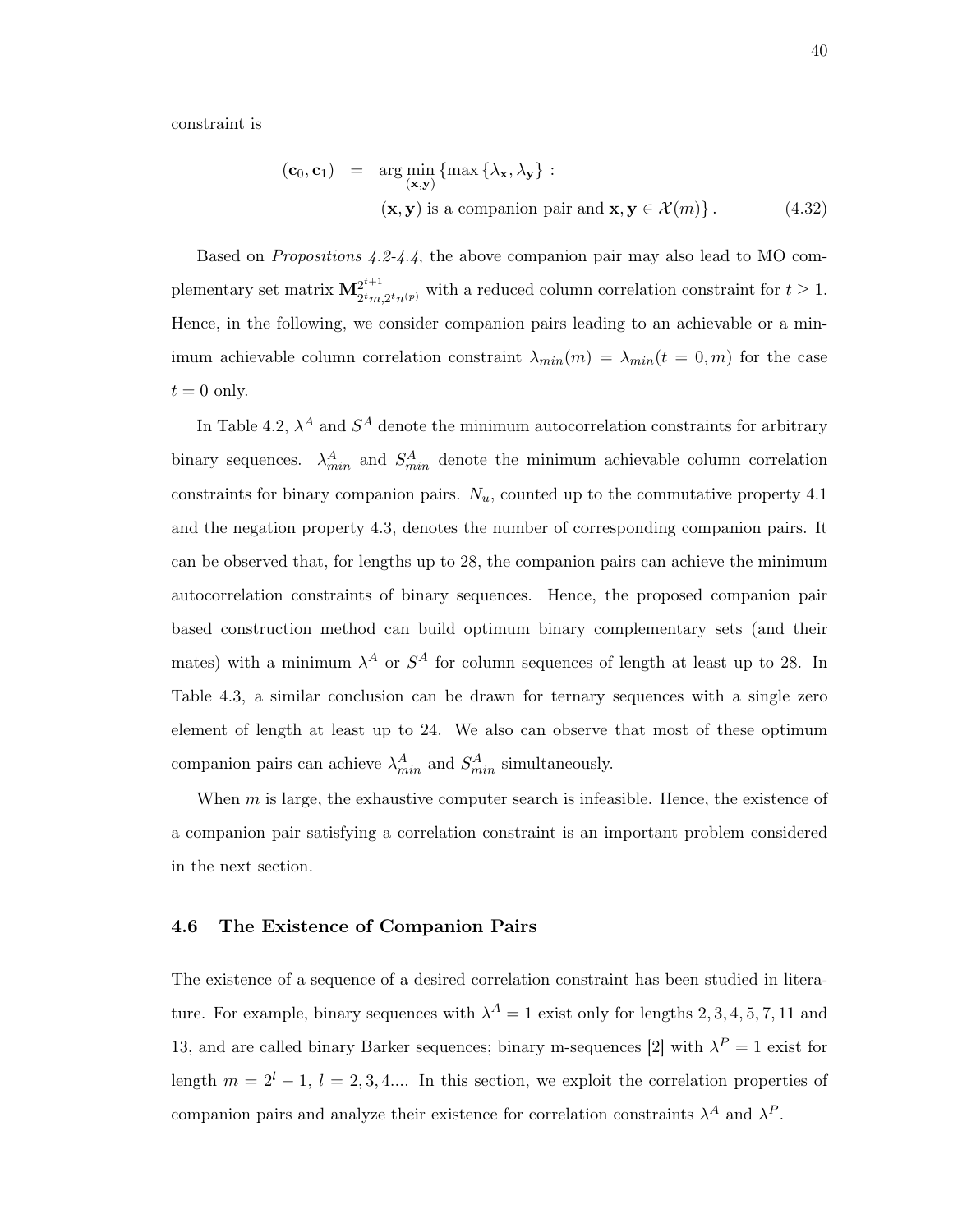## 4.6.1 The Companion Pair Constructed Using Two Arbitrary Sequences

In the following Cases 1 and 2, we illustrate how a companion pair of length  $m$  can be formed using two arbitrary sequences  $s_0$  and  $s_1$  of length  $m/2$ . We study the correlation properties of the companion pair  $(c_0, c_1)$  constructed from  $s_0$  and  $s_1$ .

*Case 1*: Let  $\mathbf{c}_0 = \mathbf{s}_0 \otimes \mathbf{s}_1$  and  $\mathbf{c}_1 = \mathbf{s}_1^* \otimes (-\mathbf{s}_0^*)$ . Then  $\mathbf{c}_1$  is a companion of  $\mathbf{c}_0$  since  $\mathbf{c}_1 = f_i^*(\mathbf{c}_0)$ . The ACFs of the companion pair can be expressed in terms of the ACFs of  $s_0$  and  $s_1$  and their crosscorrelation functions,

$$
A_{\mathbf{c}_0}(l) = \begin{cases} A_{\mathbf{s}_0, \mathbf{s}_1}(\frac{l-1}{2}) + A_{\mathbf{s}_0, \mathbf{s}_1}(\frac{-l-1}{2}), & l \in \text{odd} \\ A_{\mathbf{s}_0}(\frac{l}{2}) + A_{\mathbf{s}_1}(\frac{l}{2}), & l \in \text{even} \end{cases}
$$
(4.33)

$$
A_{\mathbf{c}_{1}^{*}}(l) = \begin{cases} -A_{\mathbf{s}_{0},\mathbf{s}_{1}}(\frac{l+1}{2}) - A_{\mathbf{s}_{0},\mathbf{s}_{1}}(\frac{-l+1}{2}), & l \in \text{odd} \\ A_{\mathbf{s}_{0}}(\frac{l}{2}) + A_{\mathbf{s}_{1}}(\frac{l}{2}), & l \in \text{even} \end{cases}
$$
(4.34)

$$
P_{\mathbf{c}_0}(l) = \begin{cases} P_{\mathbf{s}_0, \mathbf{s}_1}(\frac{l-1}{2}) + P_{\mathbf{s}_0, \mathbf{s}_1}(\frac{m-l-1}{2}), & l \in \text{odd} \\ P_{\mathbf{s}_0}(\frac{l}{2}) + P_{\mathbf{s}_1}(\frac{l}{2}), & l \in \text{even} \end{cases}
$$
(4.35)

$$
P_{\mathbf{c}_1^*}(l) = \begin{cases} -P_{\mathbf{s}_0, \mathbf{s}_1}(\frac{l+1}{2}) - P_{\mathbf{s}_0, \mathbf{s}_1}(\frac{m-l+1}{2}), l \in \text{odd} \\ P_{\mathbf{s}_0}(\frac{l}{2}) + P_{\mathbf{s}_1}(\frac{l}{2}), & l \in \text{even} \end{cases}
$$
(4.36)

where  $0 \leq l \leq m-1$ .

**Lemma 4.4**: Let  $\mathbf{c}_0 = \mathbf{s}_0 \otimes \mathbf{s}_1$  and  $\mathbf{c}_1^* = \mathbf{s}_1 \otimes (-\mathbf{s}_0)$ , then

$$
\begin{cases} \lambda_{\mathbf{c}_i}^A \le \max\{\lambda_{\mathbf{s}_0}^A + \lambda_{\mathbf{s}_1}^A, 2\lambda_{\mathbf{s}_0, \mathbf{s}_1}^A\} \\ \lambda_{\mathbf{c}_i}^P \le \max\{\lambda_{\mathbf{s}_0}^P + \lambda_{\mathbf{s}_1}^P, 2\lambda_{\mathbf{s}_0, \mathbf{s}_1}^P\} \end{cases} \tag{4.37}
$$

and

$$
\begin{cases}\nS_{\mathbf{c}_i}^A \leq S_{\mathbf{s}_0}^A + S_{\mathbf{s}_1}^A + S_{\mathbf{s}_0, \mathbf{s}_1}^A \\
S_{\mathbf{c}_i}^P \leq S_{\mathbf{s}_0}^P + S_{\mathbf{s}_1}^P + 2S_{\mathbf{s}_0, \mathbf{s}_1}^P\n\end{cases},
$$
\n(4.38)

where  $i = 0, 1$ .

Proof. See Appendix.

*Case 2:* Let  $\mathbf{c}_0 = \mathbf{s}_0 \mathbf{s}_1$  and  $\mathbf{c}_1 = \mathbf{s}_1^*(-\mathbf{s}_0^*)$ . Then  $\mathbf{c}_1$  is a companion of  $\mathbf{c}_0$  since

 $\Box$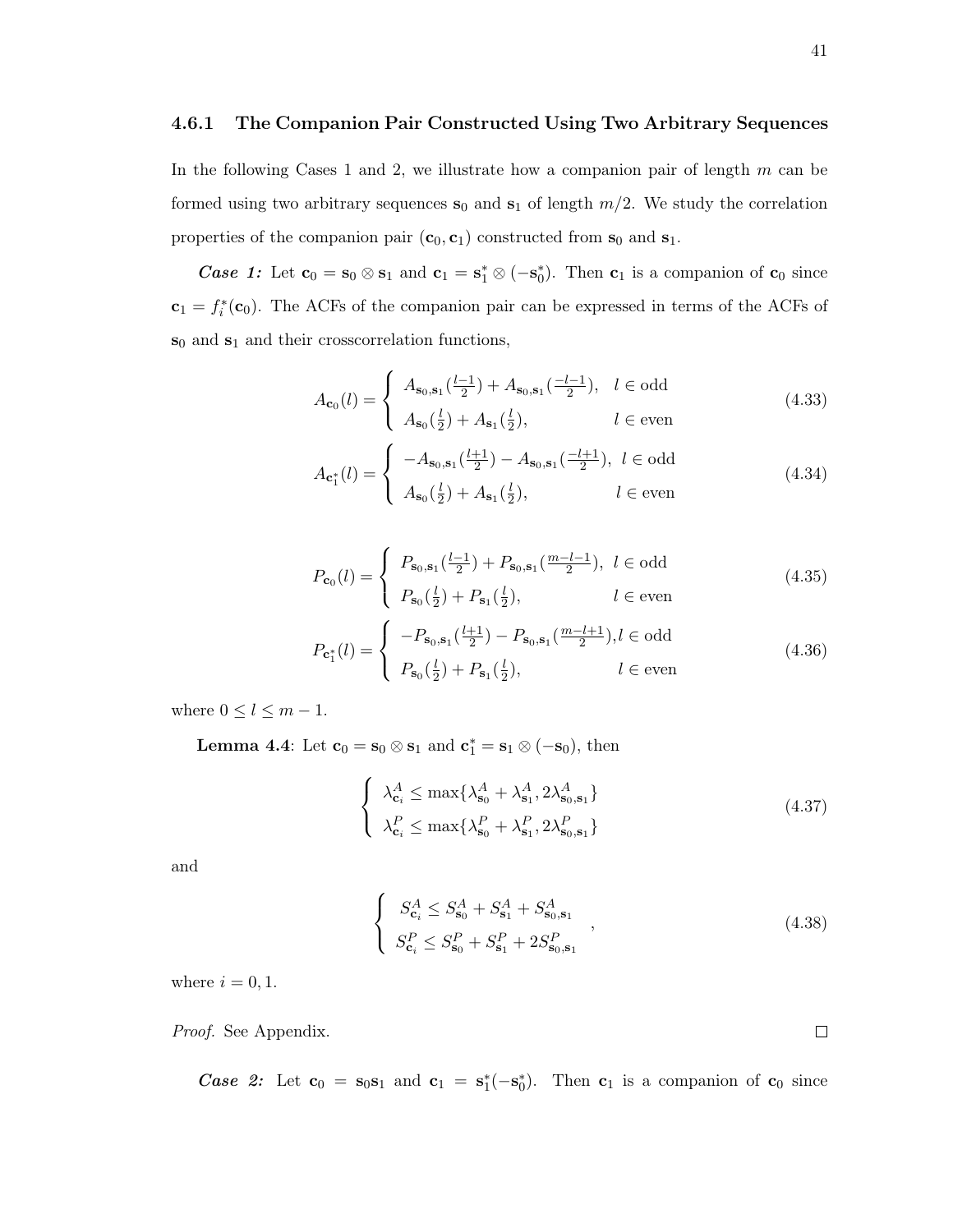$\mathbf{c}_1 = f_c^*(\mathbf{c}_0)$ . The aperiodic ACFs of the companion pair can be expressed as

$$
A_{\mathbf{c}_0}(l) = \begin{cases} A_{\mathbf{s}_0}(l) + A_{\mathbf{s}_1}(l) + A_{\mathbf{s}_0, \mathbf{s}_1}(l - \frac{m}{2}), & 0 \le l < \frac{m}{2} \\ A_{\mathbf{s}_0, \mathbf{s}_1}(l - \frac{m}{2}) & \frac{m}{2} \le l < m \end{cases}
$$
(4.39)

$$
A_{\mathbf{c}_1}(l) = \begin{cases} A_{\mathbf{s}_0}(l) + A_{\mathbf{s}_1}(l) - A_{\mathbf{s}_0, \mathbf{s}_1}(\frac{m}{2} - l), & 0 \le l < \frac{m}{2} \\ -A_{\mathbf{s}_0, \mathbf{s}_1}(\frac{m}{2} - l) & \frac{m}{2} \le l < m \end{cases}
$$
 (4.40)

**Lemma 4.5**: Let  $\mathbf{c}_0 = \mathbf{s}_0 \mathbf{s}_1$  and  $\mathbf{c}_1^* = \mathbf{s}_1(-\mathbf{s}_0)$ , then

$$
\lambda_{c_i}^A \le \lambda_{s_0}^A + \lambda_{s_1}^A + \lambda_{s_0, s_1}^A, \quad i = 0, 1.
$$
\n(4.41)

Proof. The proof is along the lines of the proof of Lemma 4.4.

## 4.6.2 Existence

Without loss of generality, we assume that  $s_i$  are complex-valued sequences of length  $m/2$ and  $A_{\mathbf{s}_i}(0) = P_{\mathbf{s}_i}(0) = m/2, i = 0, 1.$ 

**Lemma 4.6** (Welch bound [12]): Let  $\{s_i, i = 0, 1, ..., K - 1\}$ , denote a set of K complex-valued sequences of length N. If  $A_{s_i}(0) = P_{s_i}(0) = N$  for all i, then,

$$
P_{max} \geq N \sqrt{\frac{K-1}{NK-1}} \tag{4.42}
$$

$$
A_{max} \geq N \sqrt{\frac{K-1}{2NK-K-1}} \tag{4.43}
$$

where

$$
P_{max} = \max_{0 \le i,j \le K, i \ne j} \{ \lambda_{\mathbf{s}_i}^P, \lambda_{\mathbf{s}_i, \mathbf{s}_j}^P \}
$$
(4.44)

$$
A_{max} = \max_{0 \le i,j \le K, i \ne j} \{ \lambda_{\mathbf{s}_i}^A, \lambda_{\mathbf{s}_i, \mathbf{s}_j}^A \}.
$$
 (4.45)

*Proof.* The proof can be found in [12].

The following Theorems 4.4-4.5 restate the companion pair existence conditions from Theorems 4.1-4.2 in terms of the  $\{s_0, s_1\}$  pair existence conditions from Lemmas 4.4-4.5.

**Theorem 4.4**: MO complementary set matrix  $\mathbf{M}_{m,n^{(p)}}^2$  with a column correlation constraint  $\lambda^A$  exists if there exists a sequence pair  $\{s_0, s_1\}$  with  $A_{max} = \frac{1}{2}$  $\frac{1}{2}\lambda^A$ .

 $\Box$ 

 $\Box$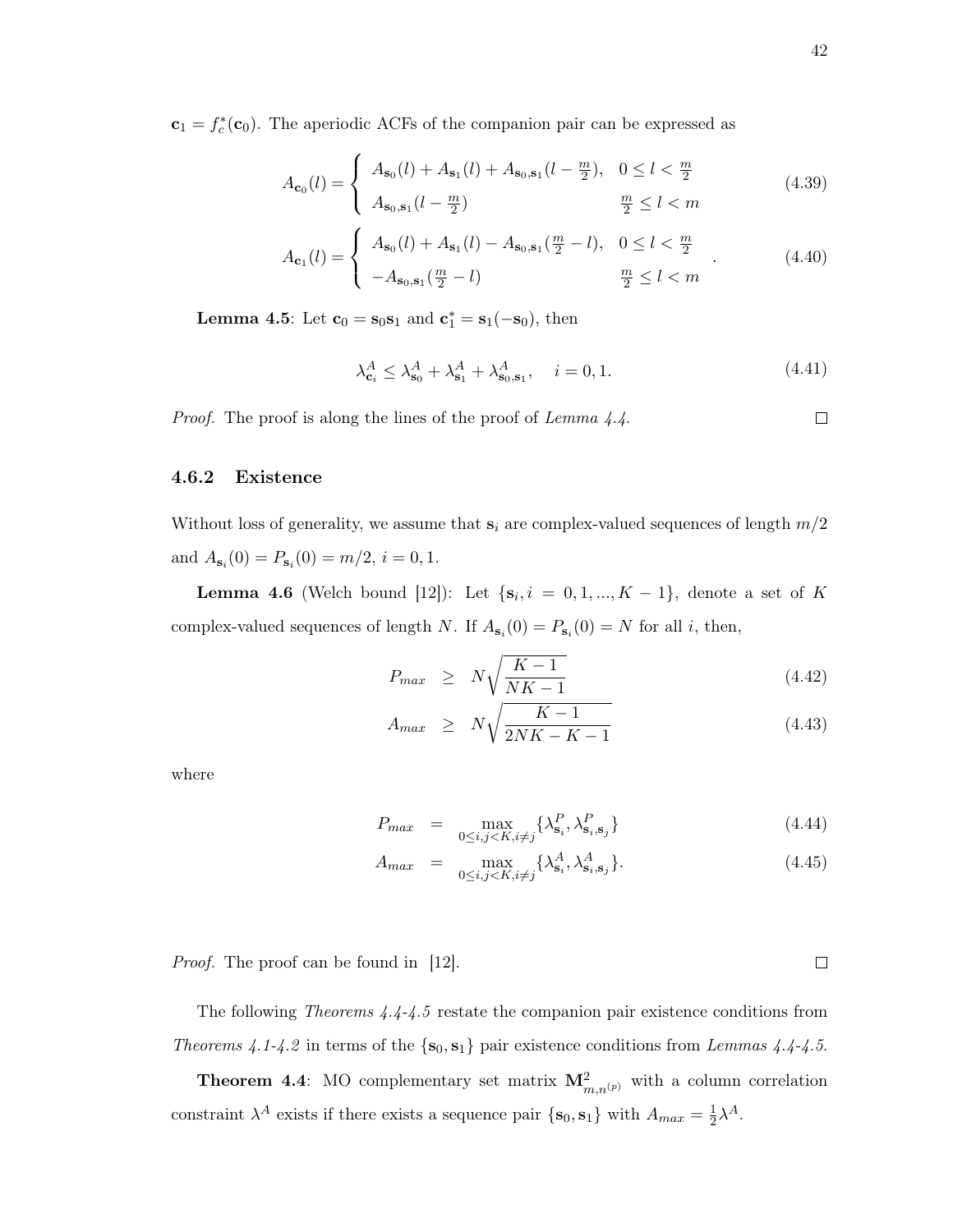*Proof. Theorem 4.1* states that MO complementary set matrix  $\mathbf{M}_{m,n^{(p)}}^2$  satisfying the column correlation constraint  $\lambda^A$  exists, if and only if we can find a companion pair  $(c_0, c_1)$ , such that,

$$
\lambda_{\mathbf{c}_i}^A \le \lambda^A, \quad i = 0, 1. \tag{4.46}
$$

Based on (4.37), a sufficient condition for (4.46) is,

$$
\lambda_{\mathbf{s}_i}^A \le \frac{\lambda^A}{2}, \ i = 0, 1 \ \text{and} \ \lambda_{\mathbf{s}_0, \mathbf{s}_1}^A \le \frac{\lambda^A}{2}.\tag{4.47}
$$

Based on  $(4.41)$ ,

$$
\lambda_{s_i}^A \le \frac{\lambda^A}{3}, \ i = 0, 1 \text{ and } \lambda_{s_0, s_1}^A \le \frac{\lambda^A}{3}.
$$
\n(4.48)

Hence, by comparing (4.47) and (4.48), we can set  $A_{max} = \frac{1}{2}$  $\frac{1}{2}\lambda^A$ .  $\Box$ 

**Proposition 4.6**: Sequence pair  $\{s_0, s_1\}$  of length  $\frac{m}{2}$  with  $A_{max} = \frac{1}{2}$  $\frac{1}{2}\lambda^A$  exists only if

$$
\lambda^A \ge \frac{m}{\sqrt{2m-3}}.\tag{4.49}
$$

*Proof.* Let  $A_{max} = \frac{1}{2}$  $\frac{1}{2}\lambda^A$ ,  $K = 2$ , and  $N = \frac{m}{2}$  $\frac{m}{2}$  in (4.43) of *Lemma 4.6*, then (4.49)  $\Box$ follows.

Corollary 4.4: Let  $c_0 = s_0 \otimes s_1$  and  $c_1 = s_1 \otimes (-s_0)$  be a binary companion pair of length m, and  $\mathbf{u}_i$  denote column sequences of the constructed  $\mathbf{M}_{m,n^{(p)}}^2$ ,  $0 \leq i < 2n^{(p)}$ . Then,  $\lambda_W^A \leq \lambda_{\mathbf{u}}^A \leq \lambda_B^A$ , where

$$
\lambda_{\mathbf{u}}^A = \max_i \left\{ \lambda_{\mathbf{u}_i^{(t)}}^A, 0 \le i < 2n^{(p)} \right\},\tag{4.50}
$$

$$
\lambda_B^A = \max \left\{ \lambda_{\mathbf{s}_0}^A + \lambda_{\mathbf{s}_1}^A, 2\lambda_{\mathbf{s}_0, \mathbf{s}_1}^A \right\},\tag{4.51}
$$

$$
\lambda_W^A = \left[ \frac{m}{\sqrt{2m - 3}} \right]. \tag{4.52}
$$

*Proof.*  $\lambda_W^A$  is derived from *Theorem 4.4* and (4.49) by noting that  $\lambda_u^A$  is an integer for binary sequences.  $\lambda_B^A$  follows from Lemma 4.4.  $\Box$ 

**Theorem 4.5**: MO complementary set matrix  $\mathbf{M}_{m,n^{(p)}}^2$  with a column correlation constraint  $\lambda^P$  exists, if there exists  $\{s_0, s_1\}$  of length  $m/2$  with  $P_{max} = \frac{1}{2}$  $\frac{1}{2}\lambda^P$ .

Proof. The proof follows along the lines of the proof of Theorem 4.4 and is omitted.  $\Box$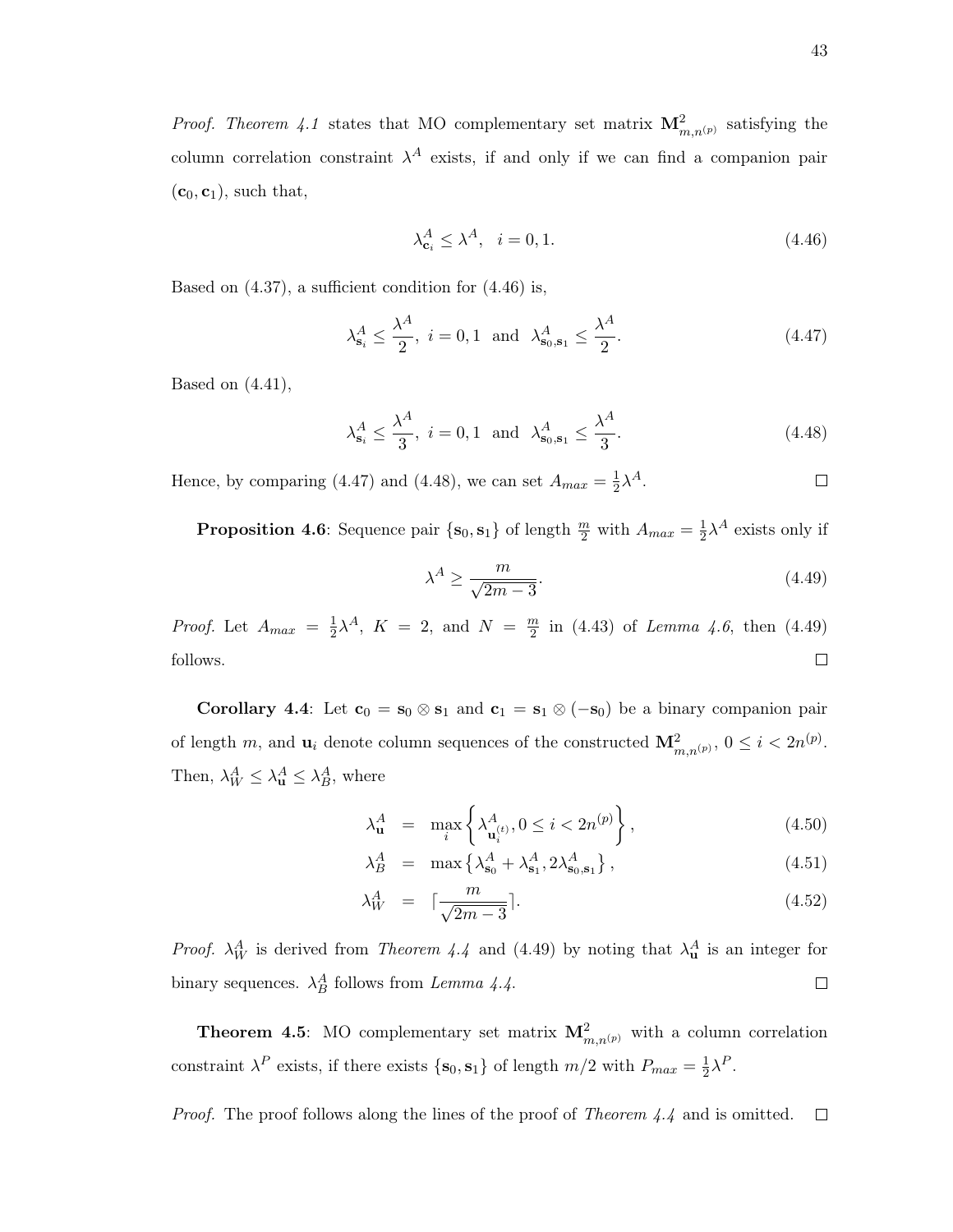**Proposition 4.7**: A length  $m/2$  sequence pair  $\{s_0, s_1\}$  with  $P_{max} = \frac{1}{2}$  $\frac{1}{2}\lambda^P$  exists only if,

$$
\lambda^P \ge \frac{m}{\sqrt{m-1}}.\tag{4.53}
$$

*Proof.* Setting  $P_{max} = \frac{1}{2}$  $\frac{1}{2}\lambda^P$ ,  $K=2$  and  $N=\frac{m}{2}$  $\frac{m}{2}$  in (4.42) leads to (4.53).  $\Box$ 

# 4.6.3 Achievable Column Correlation Constraints

Theorems 4.4-4.5 suggest searching for sequences  $s_0$  and  $s_1$  of length  $m/2$  with good autocorrelation and crosscorrelation merits to form a companion pair with a small achievable column correlation constraint. Former is a long standing problem (e.g. see [48–51]). In [50], good binary sequence pairs with small  $\lambda_{s_0}^A$ ,  $\lambda_{s_1}^A$  and  $\lambda_{s_0,s_1}^A$  were found by using simulated annealing search algorithm, and were listed in Tables I and II. Based on *Corollary* 4.4, we present  $\lambda_W^A$  and  $\lambda_B^A$  of their corresponding binary companion pairs in Table 4.4, where the reference [50] indicates that data is obtained by using sequences from this reference. However, the cost function for the simulated annealing in [50] is not optimal in our case. We instead minimize the cost function

$$
f(\mathbf{s}_0, \mathbf{s}_1) = \max \left\{ \lambda_{\mathbf{s}_0}^A + \lambda_{\mathbf{s}_1}^A, 2\lambda_{\mathbf{s}_0, \mathbf{s}_1}^A \right\} \tag{4.54}
$$

to obtain an improved  $\lambda_B^A$ .

In Table 4.5, sequence pairs  $\{s_0, s_1\}$  of length  $m/2 = 63, 84$  and 100 obtained using simulated annealing based on (4.54) are presented. The corresponding ACF merit  $\lambda_{\mathbf{u}}^A$  is calculated and compared to that of the sequence pairs from [50]. The proposed sequence pairs lead to companion pairs with an improved autocorrelation correlation merit.

## 4.7 Conclusion

We have considered a construction algorithm for MO complementary set matrices satisfying a column correlation constraint. The algorithm recursively constructs the MO complementary set matrix, starting from a companion pair. We relate correlation properties of column sequences to that of the companion pair and illustrate how to select an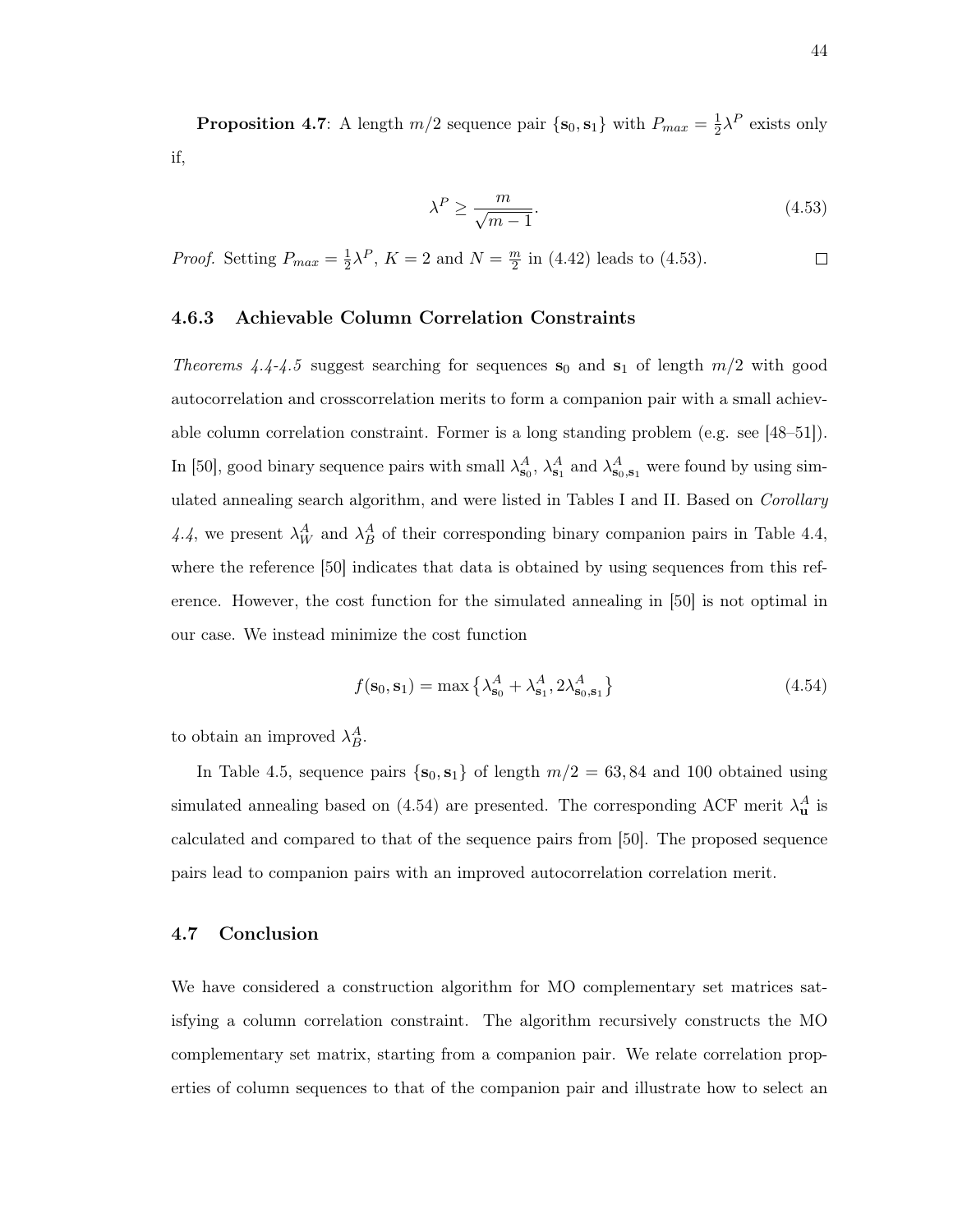appropriate companion pair to satisfy a given column correlation constraint. We also reveal a method to construct the Golay companion pair which leads to the complementary set matrix with Golay column sequences. An exhaustive computer search algorithm is described which helps in searching for companion pairs. Based on exhaustive search results, the companion pair based construction algorithm leads to optimum binary complementary sets (and their mates) with a minimum column correlation constraint  $\lambda^A$  or  $S^A$  for column sequences of length at least up to 28, or leads to optimum ternary complementary sets whose column sequences are ternary sequences with a single zero element of length at least up to 24. Exhaustive search is infeasible for relatively long sequences. Hence, we instead suggest a strategy for finding companion pairs with a small, if not minimum, column correlation constraint. Based on properties of the companion pair, the strategy suggests a search for any two shorter sequences by minimizing a cost function in terms of their autocorrelation and crosscorrelation merits, from which the desired companion pair can be formed. An improved cost function is derived to further reduce the achievable column correlation constraint  $\lambda^A$ . By exploiting the well-known Welch bound, sufficient conditions for the existence of companion pairs are also derived for column correlation constraints  $\lambda^A$  and  $\lambda^P$ .

We have left the general problem of finding MO complementary set matrices with a minimum column correlation constraint as an open question. An important step towards solving the general problem is to find new construction approaches for MO complementary set matrices. A design algorithm based on N-shift cross-orthogonal sequences can be found in [30]. However, their column correlation properties can be evaluated only on a case by case basis.

## 4.8 Appendix

#### 4.8.1 Proof of Theorem 4.3

$$
\mathbf{H}_{0}^{(0)} = \begin{bmatrix} \mathbf{h}_{0,0}^{(0)} \\ \mathbf{h}_{0,1}^{(0)} \end{bmatrix} = \begin{bmatrix} + & + \\ + & - \end{bmatrix}_{2 \times 2}
$$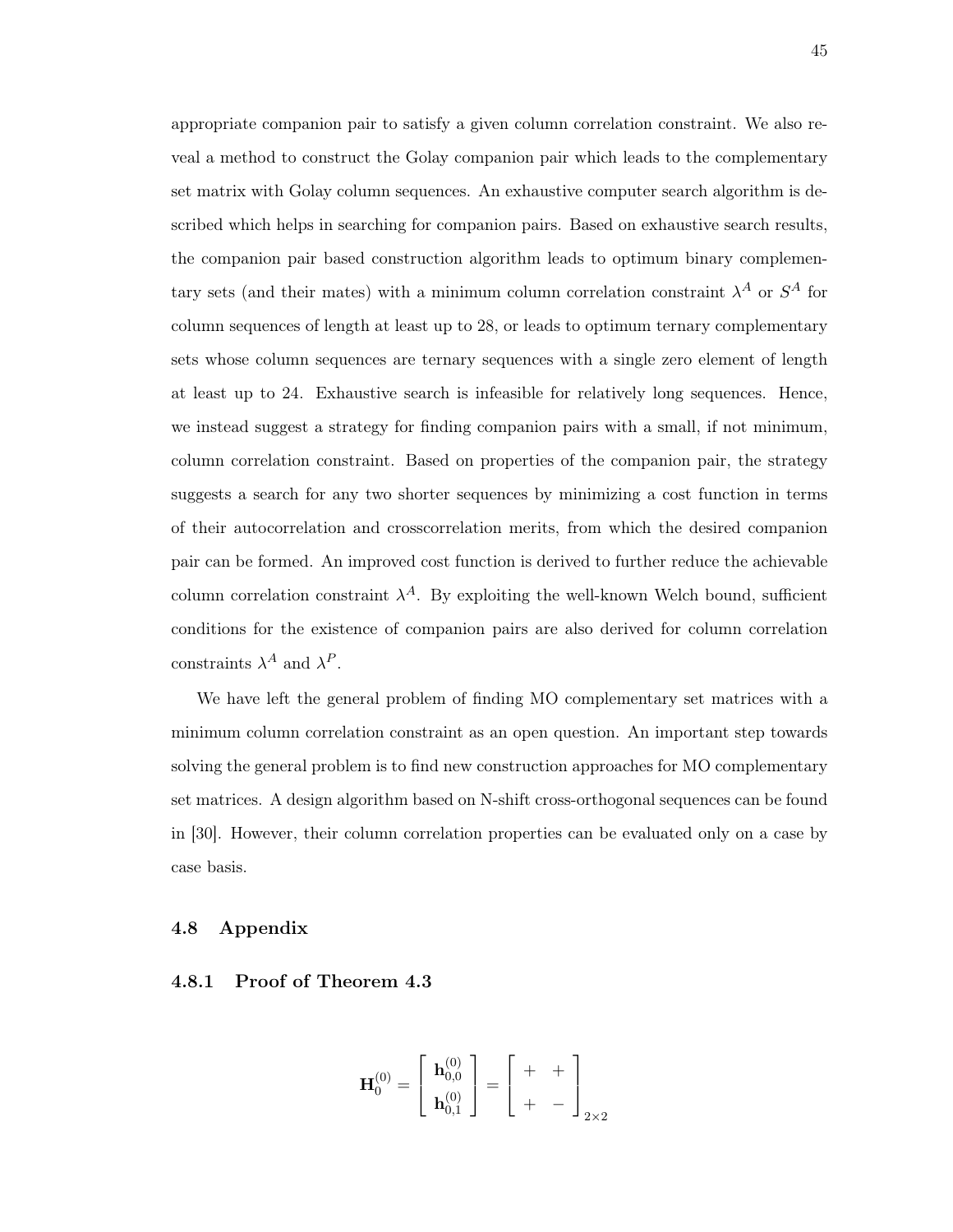and

$$
\mathbf{H}_{1}^{(0)} = \left[ \begin{array}{c} \mathbf{h}_{1,0}^{(0)} \\ \mathbf{h}_{1,1}^{(0)} \end{array} \right] = \left[ \begin{array}{cc} + & - \\ + & + \end{array} \right]_{2 \times 2}.
$$

It can be verified that  $\{\mathbf{h}_{0,0}^{(0)}\}$  $\mathbf{h}_{0,0}^{\left(0\right)}, \mathbf{h}_{0,1}^{\left(0\right)}$  $\mathbf{h}_{0,1}^{(0)}$ } and  $\{\mathbf{h}_{1,0}^{(0)}$  $\mathbf{h}_{1,0}^{\left(0\right)}, \mathbf{h}_{1,1}^{\left(0\right)}$  $_{1,1}^{(0)}$ } are respectively Golay complementary pairs. Based on Lemma 2.1,  $\{h_{0,0}^{(q)}\}$  $\mathbf{h}_{0,0}^{\left(q\right)}, \mathbf{h}_{0,1}^{\left(q\right)}$  $\mathbf{h}_{0,1}^{(q)}\}$  and  $\{\mathbf{h}_{1,0}^{(q)}$  $\mathbf{h}_{1,0}^{\left(q\right)}, \mathbf{h}_{1,1}^{\left(q\right)}$  ${q \choose 1,1}, q = 1, 2, 3...,$  constructed from (4.27) are guaranteed to be Golay complementary pairs.

We observe that  $f_i(\mathbf{h}_{0,0}^{(0)})$  $\mathbf{h}_{0,0}^{(0)})=\mathbf{h}_{1,0}^{(0)}$  $_{1,0}^{(0)}$  and  $f_i(\mathbf{h}_{0,1}^{(0)})$  $\mathbf{b}_{0,1}^{(0)}) = -\mathbf{h}_{1,1}^{(0)}$  $_{1,1}^{(0)}$ . Let  $f_i(\mathbf{h}_{0,0}^{(q)})$  $\mathbf{h}_{0,0}^{\left(q\right)})=\mathbf{h}_{1,0}^{\left(q\right)}$  $_{1,0}^{(q)},\ f_i(\mathbf{h}_{0,1}^{(q)})$  $\binom{(q)}{0,1} =$  $- \mathbf{h}_{1,1}^{(q)}$  $_{1,1}^{(q)}$ , then,

$$
f_i(\mathbf{h}_{0,0}^{(q+1)}) = f_i(\mathbf{h}_{0,0}^{(q)} \stackrel{\leftarrow}{\mathbf{h}_{0,1}^{(q)}}) = f_i(\mathbf{h}_{0,0}^{(q)}) \stackrel{\leftarrow}{(-f_i(\mathbf{h}_{0,1}^{(q)}))} = \mathbf{h}_{1,0}^{(q)} \stackrel{\leftarrow}{\mathbf{h}_{1,1}^{(q)}} = \mathbf{h}_{1,0}^{(q+1)}.
$$

In a similar way, we have that  $f_i(\mathbf{h}_{0,1}^{(q+1)})$  $\binom{(q+1)}{0,1} = -\mathbf{h}_{1,1}^{(q+1)}$  $_{1,1}^{(q+1)}$ . This ends the proof.

# 4.8.2 Proof of Lemma 4.4

We give the proof for  $\lambda_{\mathbf{c}_0}^P \le \max\left\{\lambda_{\mathbf{s}_0}^P + \lambda_{\mathbf{s}_1}^P, 2\lambda_{\mathbf{s}_0,\mathbf{s}_1}^P\right\}$  and  $S_{\mathbf{c}_0}^A \le S_{\mathbf{s}_0}^A + S_{\mathbf{s}_1}^A + S_{\mathbf{s}_0,\mathbf{s}_1}^A$ . Other proofs are similar.

$$
\lambda_{\mathbf{c}_0}^P = \max_l \{|P_{\mathbf{c}_0}(l)|, 1 \le l \le m - 1\}
$$
  
\n
$$
= \max_l \{|P_{\mathbf{s}_0}(l) + P_{\mathbf{s}_1}(l)|, 1 \le l \le \frac{m}{2} - 1; |P_{\mathbf{s}_0, \mathbf{s}_1}(l) + P_{\mathbf{s}_0, \mathbf{s}_1}(-l - 1)|, 0 \le l \le \frac{m}{2} - 1\}
$$
  
\n
$$
\le \max_l \{|P_{\mathbf{s}_0}(l)| + |P_{\mathbf{s}_1}(l)|, 1 \le l \le \frac{m}{2} - 1; 2|P_{\mathbf{s}_0, \mathbf{s}_1}(l)|, 0 \le l \le \frac{m}{2} - 1\}
$$
  
\n
$$
= \max_l \{\lambda_{\mathbf{s}_0}^P + \lambda_{\mathbf{s}_1}^P, 2\lambda_{\mathbf{s}_0, \mathbf{s}_1}^P\}
$$

and

$$
S_{\mathbf{c}_0}^A = \sum_{l=1}^{m-1} |A_{\mathbf{c}_0}(l)|
$$
  
\n
$$
= \sum_{l=0}^{\frac{m}{2}-1} |A_{\mathbf{s}_0,\mathbf{s}_1}(l) + A_{\mathbf{s}_0,\mathbf{s}_1}(-l-1)| + \sum_{l=1}^{\frac{m}{2}-1} |A_{\mathbf{s}_0}(l) + A_{\mathbf{s}_1}(l)|
$$
  
\n
$$
\leq \sum_{l=0}^{\frac{m}{2}-1} |A_{\mathbf{s}_0,\mathbf{s}_1}(l)| + \sum_{l=-\frac{m}{2}+1}^{-1} |A_{\mathbf{s}_0,\mathbf{s}_1}(l)| + \sum_{l=1}^{\frac{m}{2}-1} |A_{\mathbf{s}_0}(l)| + \sum_{l=1}^{\frac{m}{2}-1} |A_{\mathbf{s}_1}(l)|
$$
  
\n
$$
= S_{\mathbf{s}_0}^A + S_{\mathbf{s}_1}^A + S_{\mathbf{s}_0,\mathbf{s}_1}^A.
$$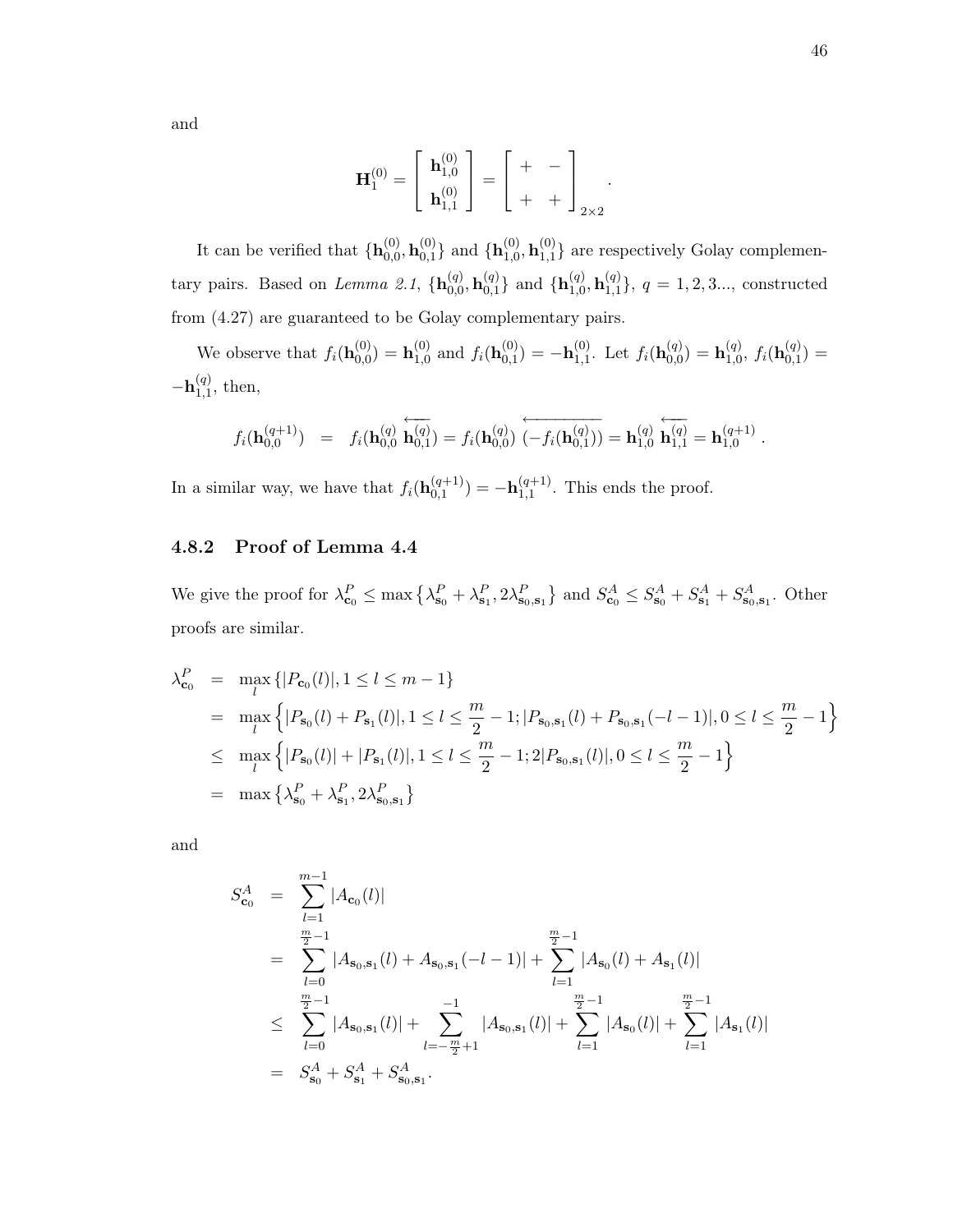| $\,m$          | $\lambda^A$    | $S^A$          | $\lambda_{min}^{A}$ | $S_{min}^A$    | $N_u$           | Example Companion Pair                                                                                 |
|----------------|----------------|----------------|---------------------|----------------|-----------------|--------------------------------------------------------------------------------------------------------|
| $\overline{2}$ | $\mathbf{1}$   | 1              | $\mathbf{1}$        | $\mathbf{1}$   | $\mathbf{1}$    | $-+$<br>$++$                                                                                           |
| 4              | $\mathbf{1}$   | $\overline{2}$ | $\mathbf{1}$        | $\overline{2}$ | 6               | $-- +$<br>$\begin{array}{c c} - + + + & \\ - + - - - + \end{array}$                                    |
| 6              | $\overline{2}$ | $\overline{5}$ | $\overline{2}$      | 5              | 37              | $\frac{- - + - + +}{- + - - - - + +}$                                                                  |
| 8              | $\overline{2}$ | 6              | $\overline{2}$      | 6              | 20              | $+++--+-+$                                                                                             |
| 10             | $\overline{2}$ | 9              | $\overline{2}$      | 9              | 44              | $+ - + + + + + - - +$                                                                                  |
| 12             | $\overline{2}$ | 8              | $\overline{2}$      | 8              | 16              |                                                                                                        |
| 14             | $\overline{2}$ | 13             | $\overline{2}$      | 13             | 180             |                                                                                                        |
| 16             | $\overline{2}$ | 12             | $\overline{2}$      | Ϊ              | 192             | <u>----++--++-+-+</u><br>-+++------+--+-+<br><u>+--++-+-+------+</u>                                   |
| 16             | $\overline{2}$ | 12             | $\diagup$           | 12             | 88              | ++--+++++-+-+--+                                                                                       |
| 18             | $\overline{2}$ | 17             | $\overline{2}$      | 17             | 16              | $- + - + + - + - - - - - + + - - + +$                                                                  |
| 20             | $\overline{2}$ | 14             | $\overline{2}$      | $\diagup$      | 22              | +++++-+++---+-++-+--                                                                                   |
| 20             | $\overline{2}$ | 14             | ∕                   | 14             | $6\phantom{.}6$ | <u>++-++------++---+-+-</u><br>+++++-+---++++---++                                                     |
| 22             | 3              | 23             | 3                   | 23             | 16              | +--+++--+-+++-+-----<br>++++++---++-+-+-++--<br>$+-$<br>+++--+++++++--+--+-+<br>$-+$                   |
| 24             | 3              | 20             | 3                   | 20             | $6\phantom{.}6$ | ___<br>++--+++------+-+-+--<br>$+ - - +$<br>$+ - - + + - + + - + - + - - - - - - +$<br>$++--$          |
| 26             | 3              | 27             | 3                   | 27             | 28              | $- + - - + -$<br>+ + + - - - + + + + + + + - + + - - + -<br>$- + - + - +$                              |
| 28             | $\overline{2}$ | 28             | $\overline{2}$      | ∕              | 12              | +++--+++------+-+-+-<br>$- + - - + - - +$<br>$++-++-+--+---+---+--$<br>-++++---<br>++++++-+--+-+---+++ |
| 28             | $\overline{2}$ | 28             |                     | 28             | 6               | $- - + - - + + -$<br>+ + - - + + + - + + - + + - + + + + + -<br>$--++-+-+$                             |

Table 4.2: Binary Companion Pairs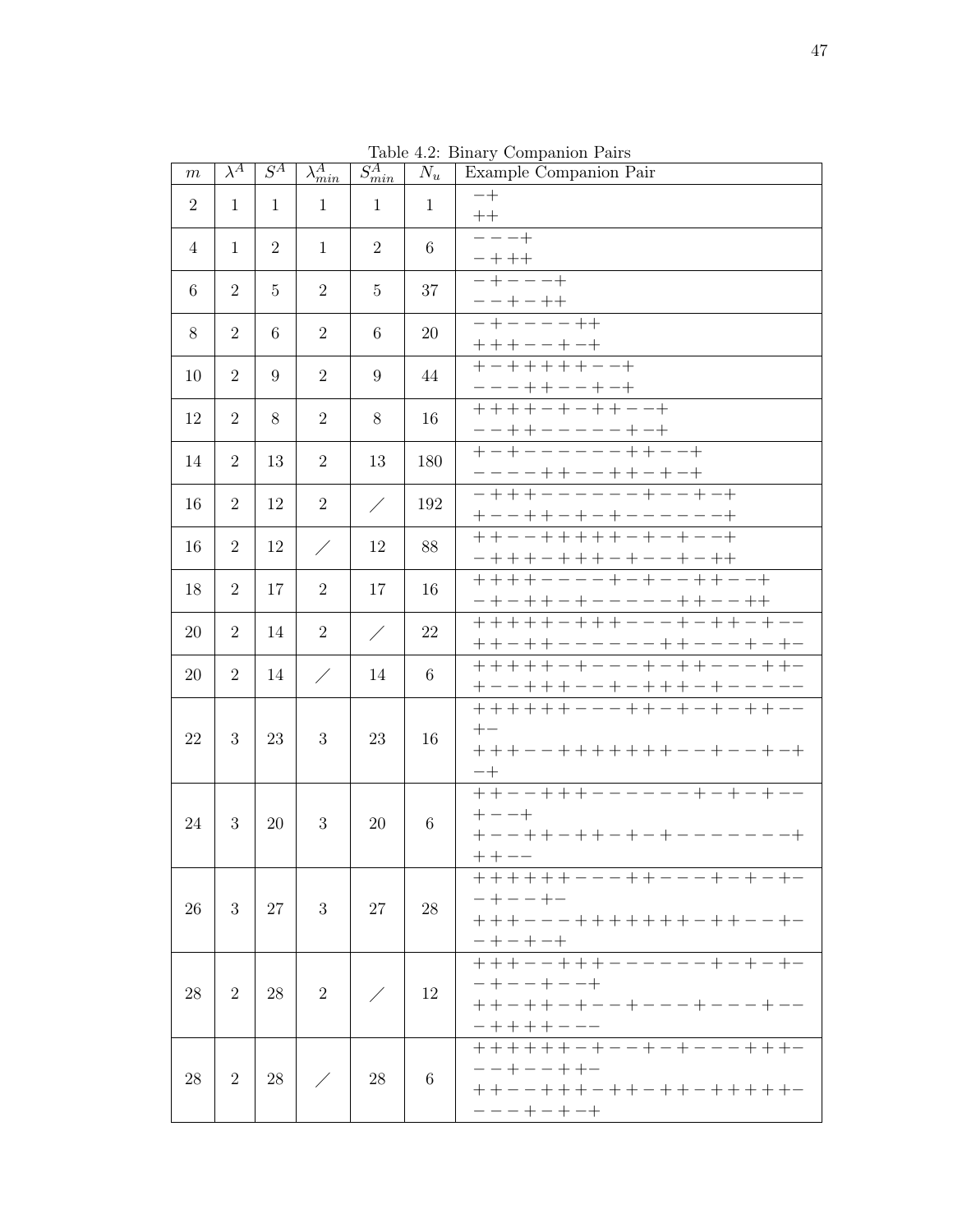| m              | $\lambda^A$    | $S^A$          | $\lambda_{min}^{A}$ | $S_{min}^{A}$  | $N_u$          | Example Companion Pair                                                                                      |
|----------------|----------------|----------------|---------------------|----------------|----------------|-------------------------------------------------------------------------------------------------------------|
| $\overline{2}$ | $\overline{0}$ | $\Omega$       | $\theta$            | $\overline{0}$ | $\mathbf{1}$   | $0+$<br>$+0$                                                                                                |
| $\overline{4}$ | $\mathbf{1}$   | $\mathbf{1}$   | 1                   | 1              | 2              | $0 + + -$<br>$++-0$                                                                                         |
| 6              | 1              | $\overline{2}$ | 1                   | $\overline{2}$ | 16             | $+ + + 0 - +$<br>$+$ + 0 - + -                                                                              |
| 8              | 1              | 3              | 1                   | 3              | $\overline{2}$ | $+++--+-0$<br>++0 +-+--++                                                                                   |
| 10             | $\overline{2}$ | 6              | $\overline{2}$      | 6              | 10             |                                                                                                             |
| 12             | $\mathbf{1}$   | 5              | $\mathbf{1}$        | 5              | $\overline{2}$ | $+ + + - 0 - + - - +$<br>0 + + + - - - + - - + -                                                            |
| 14             | $\mathbf{1}$   | 6              | $\mathbf{1}$        | 6              | $\overline{2}$ | $++++--++--+-++$                                                                                            |
| 16             | $\overline{2}$ | 9              | $\overline{2}$      | $\diagup$      | 25232          | $+++++++--++-++-$<br>$+ + + 0 + + + - - - + - + + - +$                                                      |
| 16             | $\overline{2}$ | 9              | $\diagup$           | 9              | 4              | $0$ + + + + + - - + + - - + - + -                                                                           |
| 18             | $\overline{2}$ | 14             | $\overline{2}$      | 14             | 8              | +++++--++--+-+-0<br>+++0 ----+-+--++--+<br>++--++-----+-+ 0 -+-<br>+0 +++++-+---+-+++--                     |
| 20             | $\overline{2}$ | 15             | $\overline{2}$      |                | 1274           | $++$<br>$++++-+--+-0++--++$<br>$+-$                                                                         |
| 20             | $\overline{2}$ | 15             | ∕                   | 15             | 58             | +++++---++--+--+-+<br>$-0$<br>$+++-0--+-++-+++-++$<br>$+-$                                                  |
| 22             | 2              | 14             | $\overline{2}$      |                | 1012           | $++++--+++-++--$<br>$+-+-$<br>+ + + + + - - + + + - - + - - + - +<br>$0 + - +$                              |
| 22             | $\overline{2}$ | 14             |                     | 14             | $\overline{4}$ | ++-------++--+-+-+<br>$- - + 0$<br>$0 + - - + - + - + - - + + - - - - -$<br>$- - + +$                       |
| 24             | $\overline{2}$ | 19             | $\overline{2}$      |                | 94             | $- - 0 - + +$<br>$+ + + + - + - - + - - + - - + - -$<br>$-$ + + 0 - -<br>++ + + + - + - 0 - + - + + - + - - |
| 24             | $\overline{2}$ | 19             |                     | 19             | 52             | $+++--+$<br>+ + + - - - - + + + - + + + - + + -<br>$+ - - + - 0$                                            |

Table 4.3: Ternary Companion Pairs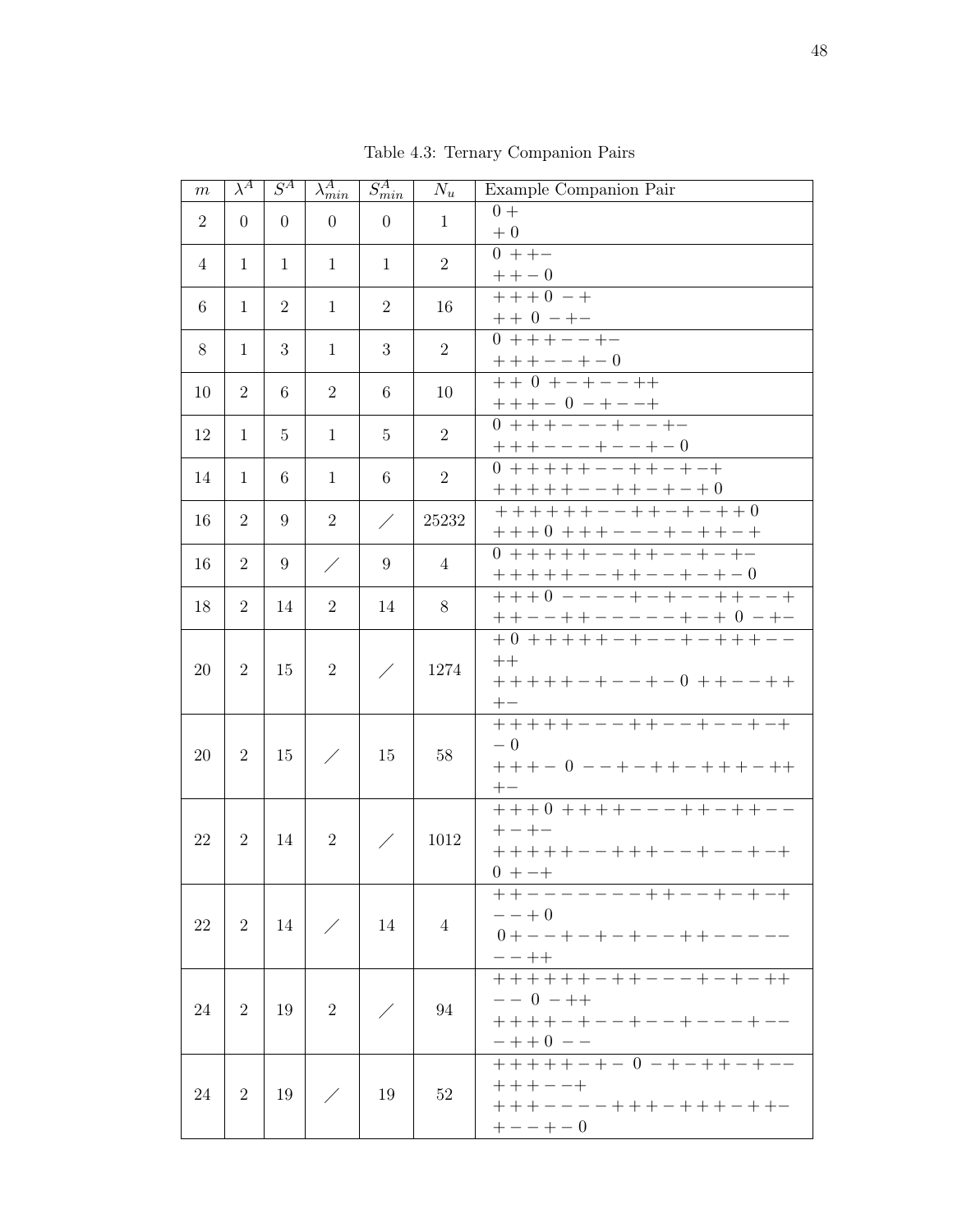| m                     | 62     | 74  | 82  | 106 | 118 | 122 | 126 | 134 |
|-----------------------|--------|-----|-----|-----|-----|-----|-----|-----|
| $\lambda_W^A$         | 6      | 7   | 7   | 8   | 8   | 8   | 8   | 9   |
| $\lambda^A_B$<br>[50] | 16     | 18  | 16  | 18  | 20  | 22  | 22  | 22  |
| $\lambda^A_B$         | 13     | 15  | 15  | 18  | 18  | 18  | 19  | 20  |
|                       |        |     |     |     |     |     |     |     |
| m                     | 146    | 158 | 168 | 182 | 186 | 200 | 218 | 240 |
| $\lambda_W^A$         | 9      | 9   | 10  | 10  | 10  | 11  | 11  | 11  |
| $\lambda_B^A$<br>[50] | $24\,$ | 24  | 28  | 24  | 24  | 28  | 30  | 28  |
| $\lambda^A_B$         | 22     | 22  | 24  | 24  | 24  | 27  | 28  | 28  |

Table 4.4:  $\lambda_W^A$  and  $\lambda_B^A$  for Long Binary Seed Sequences

Table 4.5: Achievable  $\lambda^A$  for Long Binary Seed Sequences

| m   | merits                                                                                                        | $s_0$ and $(s_1)$                                                                                                                                                                                                                                                                                                                                            |
|-----|---------------------------------------------------------------------------------------------------------------|--------------------------------------------------------------------------------------------------------------------------------------------------------------------------------------------------------------------------------------------------------------------------------------------------------------------------------------------------------------|
| 126 | $\lambda_B^A=19$<br>$\lambda_{\rm u}^A = 17$<br>$\lambda_B^A = 22$ [34]<br>$\lambda_{\rm u}^A = 17$ [34]      | +-+-+--+-+-+++++++---+<br>--+-+++--+---+++---++<br>--++-++----++-+---+++<br>(++-+++-++--++----+-+<br>$++++----+++-+-+-+--+-+)$                                                                                                                                                                                                                               |
| 168 | $\lambda^A_B = 24$<br>$\lambda_{\rm u}^A = 20$<br>$\lambda_B^A = 28 \; [34]$<br>$\lambda_{\rm u}^A = 21$ [34] | +--+--+++++----+-+--<br>+-++--++--++-++---++<br>- + + + - + - + - - - + + + - + + + + - -<br>+-++-+-++------+----<br>(+---+------++---++++<br>--+---++-+++---+-+-++<br>$++-++-+++--++-+--+--)$                                                                                                                                                               |
| 200 | $\lambda^A_B = 27$<br>$\lambda_{\rm u}^A = 23$<br>$\lambda_B^A = 28$ [34]<br>$\lambda_{\rm u}^A = 25$ [34]    | - + + + + + - + + + + + - - - - + - ++<br>+ + - - - + + - + - + - + + - - + - + +<br>$-$ + + + + + - + + - - - + - + + - - + -<br>- + - - + + + + - - - + - + - + - + + +<br>(--+++-++-+---+++--++<br>$+ - + + - - + - + - - + - - + - - - -$<br>-----++--+----+++--+<br>- + + + + + - - - - + + - - + - + + + -<br>$- + + - + - + + - + + - + + + + - - +)$ |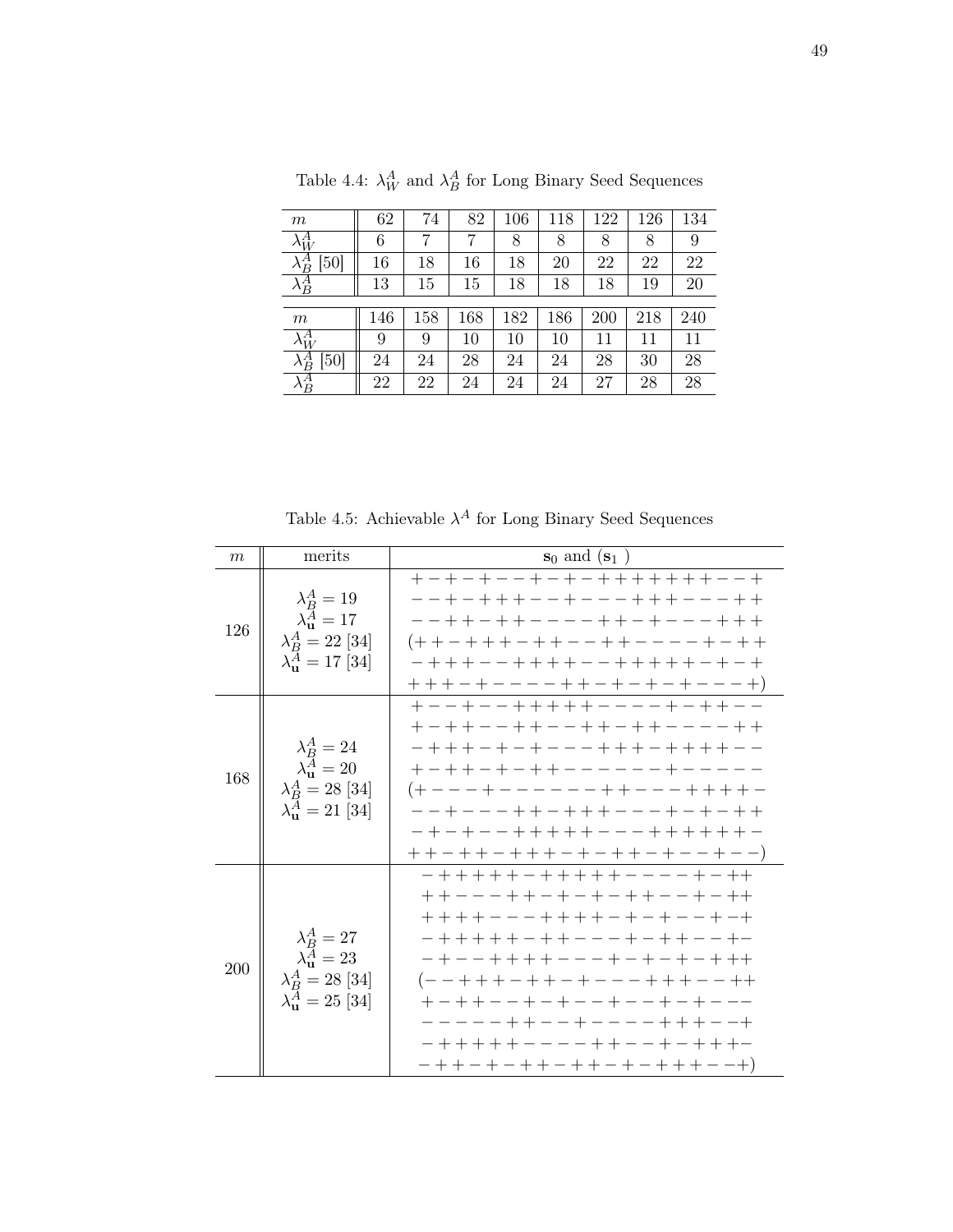# Chapter 5

# Ternary ZCZ Sequences for Multirate DS-UWB

# 5.1 Introduction

A zero correlation zone (ZCZ) sequence set has the periodic and/or aperiodic correlation values equal to zero for a contiguous set of delays starting with a single delay. Thus, it can significantly alleviate the multipath interference and multiple access interference. Recently, there has been a considerable interest in applying the ZCZ sequences in the quasisynchronous CDMA type systems. ZCZ sequence set design was first studied by Suehiro in [53]. Fan [17, 20, 54] proposed binary, quadriphase and polyphase ZCZ sequence sets derived from complementary sets. Torii and Nakamura proposed ZCZ set construction based on perfect sequences and unitary matrices [55]. Cha et al. proposed a ternary ZCZ sequence set constructed by cyclically shifting preferred ternary pairs [19].

We propose ternary ZCZ sequence set construction based on MO complementary sets [13]. Compared with earlier work on ZCZ sets, constructed sets have both periodic and aperiodic zero correlation zone. For example, a binary periodic ZCZ sequence set with  $(n, m, L_{zcz}) = (32, 4, 4)$  can be generated by Fan's method [20], where n is the length of the sequence,  $m$  is the family size (namely, the number of sequences in the set) and  $L_{zcz}$  is the length of the periodic ZCZ. Corresponding constructed sequences allow for an improved system performance relative to Fan's sets due to the fact that the ZCZ is both in the periodic and aperiodic sense.

In the next generation of wireless systems, to access a mixture of multimedia applications, the system must support variable transmission rates for different users. It is possible to support higher data rates in DS-CDMA systems by assigning a multiple of orthogonal constant-spreading-factor codes to a link. This mode of operation is called multicode CDMA (MC-CDMA) [56]. Multicode approach suggests splitting high data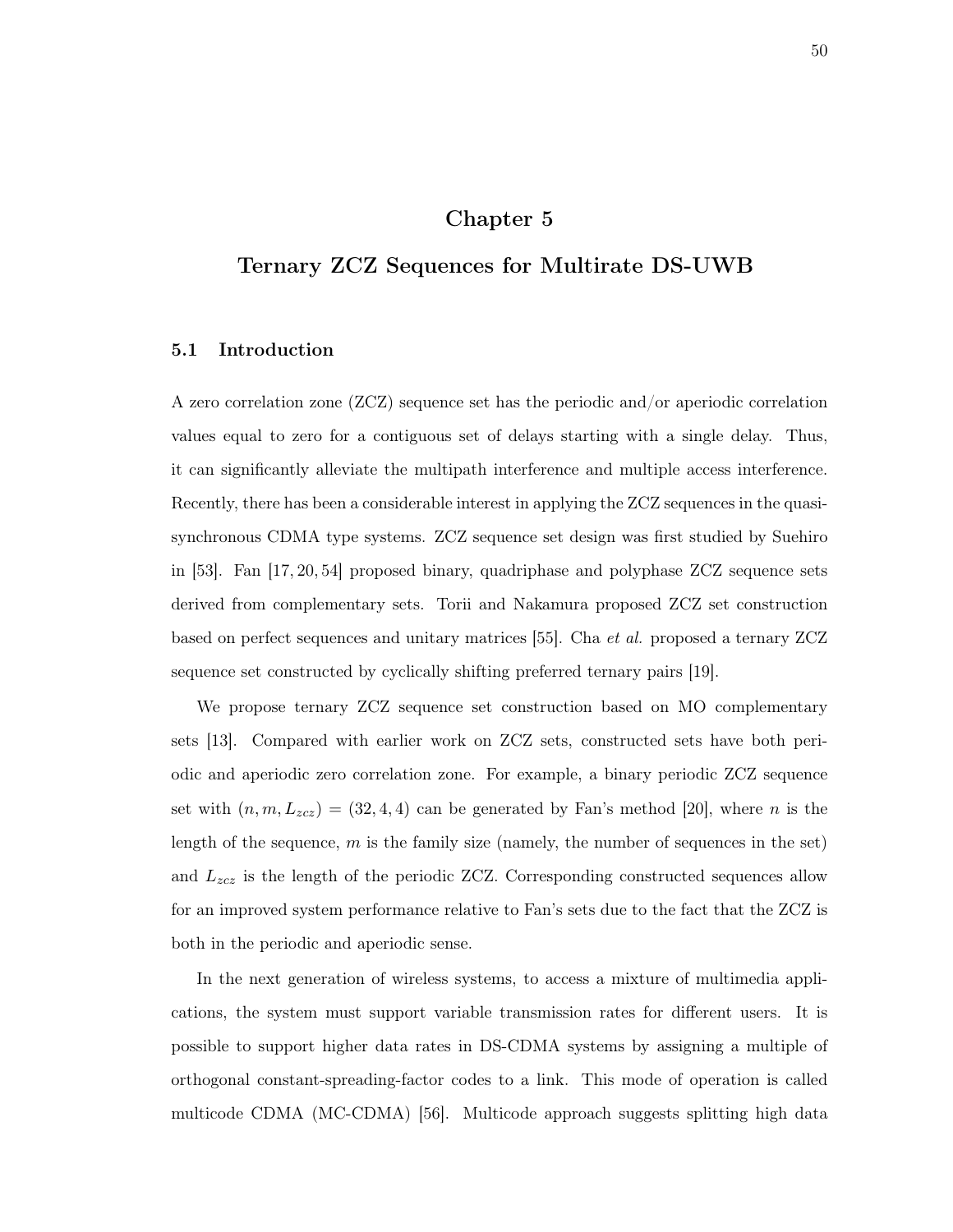rate streams into several low rate data substreams. Each data substream is spread by a sequence and all the substreams are transmitted in parallel using synchronous multicode channels. Since a higher data rate is achieved by increasing the number of parallel code channels, the processing gain can be kept sufficiently large to alleviate the ISI for any particular sequence. Different data rates can be supported by changing the size of the sequence set assigned to a user. Instead of being limited by single sequence ISI, the data rate is limited by the sequence set correlation properties.

We study the BER performance of a multicode TS-UWB system employing the proposed ternary ZCZ set and experiencing a dense multipath [57]. A comparison is given with the performance of a single spreading sequence (with a reduced processing gain per sequence), and with comparable examples employing Fan's [20] and Cha's [19] ZCZ sets.

In an alternative scheme (also known as OVSF-CDMA), each user is assigned a single orthogonal variable-spreading-factor (OVSF) code [58]. A higher data rate access is possible by using a lower spreading factor. Both MC-CDMA and OVSF-CDMA have been proposed in UMTS/IMT-2000 [58] for supporting variable data rates. OVSF codes are commonly adopted in the forward link of synchronous DS-CDMA systems as channelization codes to accommodate multiple users with different transmission rates. In the precious work [59], OVSF codes with a tree structure are constructed based on Walsh codes. In this case, the orthogonality is easily lost when the synchronism is lacking or in a multipath scenario. Thus, the conventional OVSF codes are not suitable for UWB systems which usually suffer in a dense multipath environment [57].

In [6], we propose the two-dimensional (2D) OVSF sequence set (matrix) with ideal correlation properties (i.e. zero autocorrelation sidelobes and zero cross-correlation functions), which significantly improve the interference-rejection capability of the multicarrier DS-CDMA or multichannel DS-UWB systems. In such a system, each user applies a unique 2D OVSF sequence set (i.e. an  $m$  by  $n$  matrix, where  $m$  is the number of multichannels and  $n$  is the sequence length). The same information bit is spread by different sequences within the set and parallel transmitted over  $m$  multiple orthogonal channels. Despreading in the receiver is accomplished on a channel-by-channel basis using a set of  $m$ correlators matched to the spreading sequences for respective channels. However, the ideal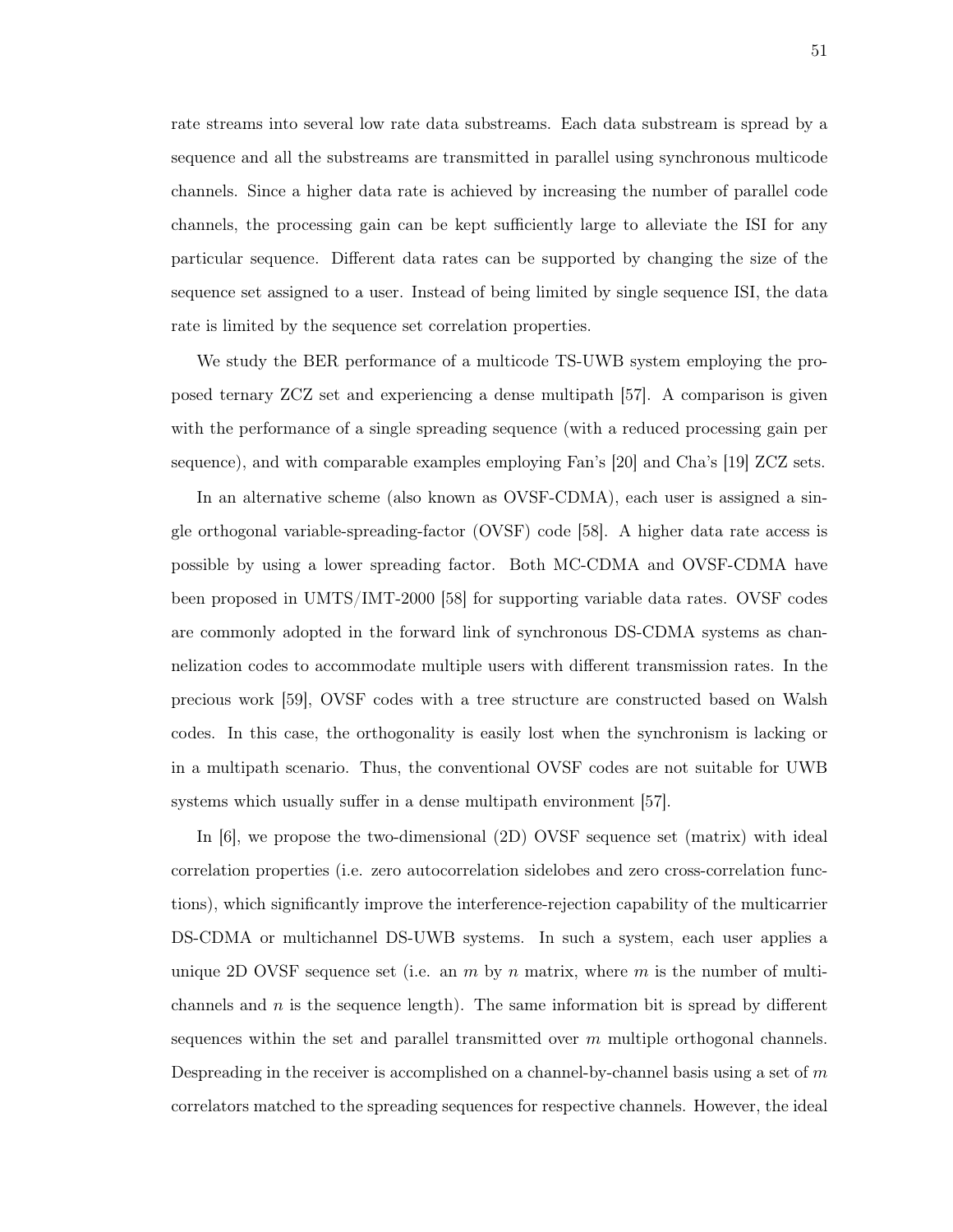correlation properties are easily lost when m channels undergo different fadings  $|6|$ . On the other hand, the same information bits transmit over  $m$  channels, resulting in higher complexities on transceiver design compared with that in a single channel scheme. The multichannel scheme also potentially suffers a high peak-to-average power ratio (PAPR) because the transmitted signal is the sum of the signals from parallel channels. As the power amplifier has a limited peak output power, an increased PAPR reflects that the average radiated power has to be reduced to avoid the nonlinear distortion of transmitted signal [60]. Hence, it is necessary to construct a class of one-dimensional (1D) OVSF codes which has better correlation properties than Walsh code based OVSF codes to support multirate users in DS-UWB systems.

It is known that 1D spreading sequences with ideal correlation properties don't exist [54]. However, we can construct zero-correlation zone (ZCZ) sequence sets whose periodic and aperiodic correlation values equal to zero for a contiguous set of delays starting with a single delay [7]. In this chapter, we also propose a stepwise algorithm for the construction of 1D OVSF codes with both periodic and aperiodic ZCZ. The proposed ternary OVSF codes have the same orthogonality as the conventional Walsh code based OVSF codes and can support the same number of multirate users. In addition, the proposed codes present a ZCZ which allows for significant alleviation of multipath and multiuser interference of particular interests for TS-UWB systems.

### 5.2 ZCZ Sequence Set Design

#### 5.2.1 Construction Method 1: Based on Ternary Complementary Pair

Let  $\{c_1, c_2\}$  be any ternary complementary pair (TCP) [15] of length n. Let  $H_{t \times t} = [h_{ij}]$ be a ternary orthogonal matrix, where  $\sum_{j=1}^{t} h_{ij}h_{kj} = 0$ ,  $\forall i \neq k$ . By using Kronecker product  $\odot$ , we construct the 2t by 2nt matrix

$$
\begin{bmatrix}\n\mathbf{H} \odot \mathbf{c}_1 & \mathbf{H} \odot \overleftarrow{\mathbf{c}_2} \\
\mathbf{H} \odot \mathbf{c}_2 & \mathbf{H} \odot (-\overleftarrow{\mathbf{c}_1})\n\end{bmatrix} = \begin{bmatrix}\nh_{11}\mathbf{c}_1 & h_{12}\mathbf{c}_1 & \cdots & h_{1t}\overleftarrow{\mathbf{c}_2} \\
h_{21}\mathbf{c}_1 & h_{22}\mathbf{c}_1 & \cdots & h_{2t}\overleftarrow{\mathbf{c}_2} \\
\vdots & \vdots & \ddots & \vdots \\
h_{t1}\mathbf{c}_2 & h_{t2}\mathbf{c}_2 & \cdots & -h_{tt}\overleftarrow{\mathbf{c}_1}\n\end{bmatrix}.
$$
\n(5.1)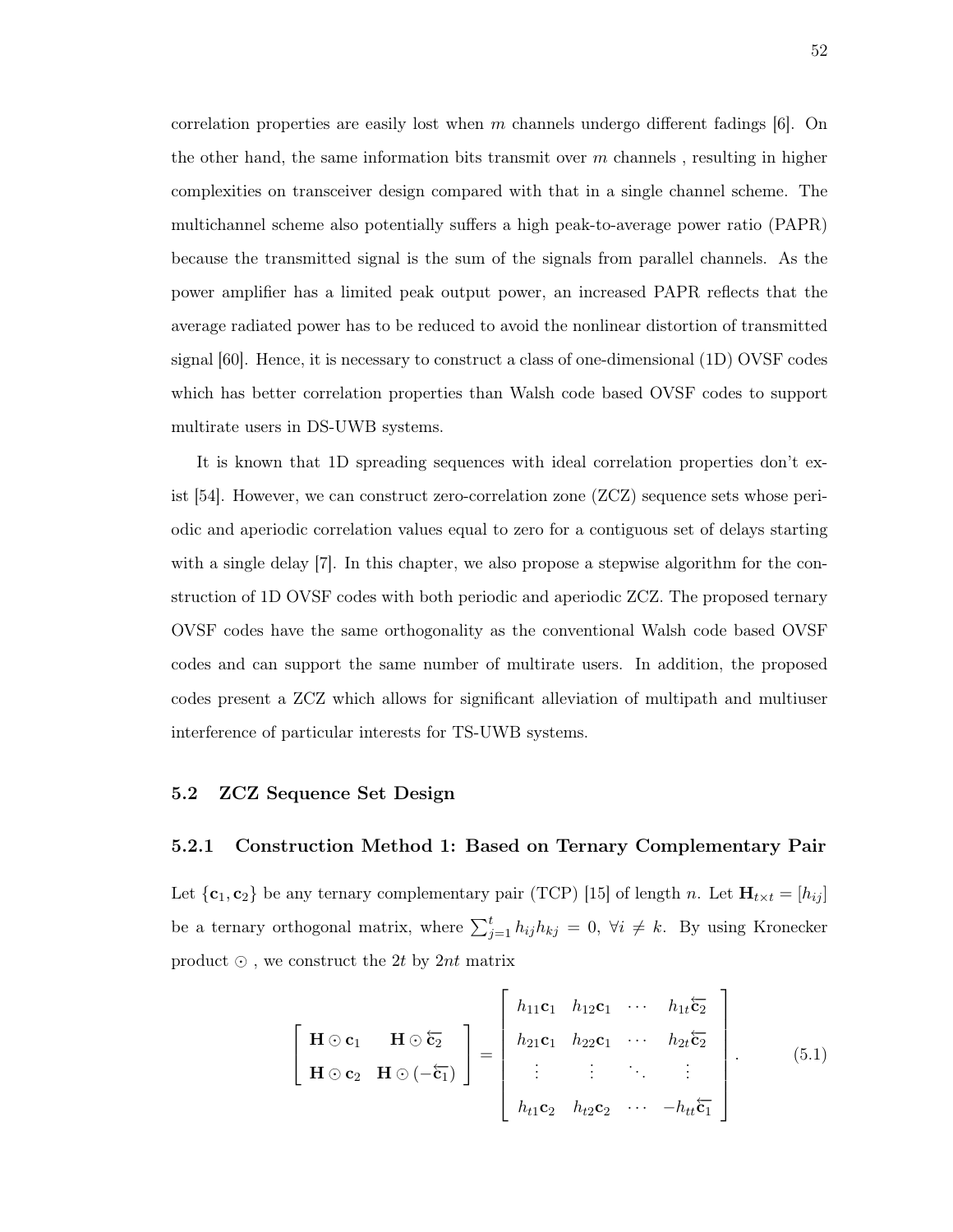The ternary ZCZ sequence set is given by padding n zeros between any two sequence elements in the same row of the above matrix. E.g.  $((h_{11}\mathbf{c}_1)\mathbf{z}_n(h_{12}\mathbf{c}_1)\mathbf{z}_n\cdots\mathbf{z}_n(h_{1,t}\overleftarrow{\mathbf{c}_2})\mathbf{z}_n)$  is one ternary ZCZ sequence in the set  $\mathcal{T}(4nt, 2t, n)$ , where  $\mathbf{z}_n$  denotes the sequence consisting n continuous zero elements.

**Example:** Let  $\{c_1, c_2\} = \{(+ + -), (+0 +)\}$  and

$$
\mathbf{H} = \begin{bmatrix} + & + & 0 \\ + & - & 0 \\ 0 & 0 & + \end{bmatrix}.
$$

Based on construction method 1, one sequence in ZCZ set  $\mathcal{T}{36, 6, 3}$  is  $(++-000++ 000000000 + 0 + 000 + 0 + 000000000$ .

## 5.2.2 Construction Method 2: Based on MO complementary set

Let  $\mathbf{M}_{m,n}^k$  be a MO complementary set matrix where  $\mathbf{c}_{i,j}$  denotes the *i*th sequence in the complementary set  $\mathbf{C}_j$ ,

$$
\mathbf{M}_{m,n}^{k} = [\mathbf{C}_{1} \ \mathbf{C}_{2} \ \dots \ \mathbf{C}_{k}] = \begin{bmatrix} \mathbf{c}_{1,1} & \mathbf{c}_{1,2} & \cdots & \mathbf{c}_{1,k} \\ \mathbf{c}_{2,1} & \mathbf{c}_{2,2} & \cdots & \mathbf{c}_{2,k} \\ \vdots & \vdots & \ddots & \vdots \\ \mathbf{c}_{m,1} & \mathbf{c}_{m,2} & \cdots & \mathbf{c}_{m,k} \end{bmatrix} .
$$
 (5.2)

Ternary ZCZ sequence set  $\mathcal{T}(2mn, k, n)$  can be constructed by padding *n* zeros between adjacent sequences in the same column as follows,

$$
\mathcal{T}(2mn, k, n) = \{ \mathbf{a}_i = \mathbf{c}_{1,i} \mathbf{z}_n \mathbf{c}_{2,i} \mathbf{z}_n \cdots \mathbf{c}_{m,i} \mathbf{z}_n, \ i = 1, 2...k \}.
$$
 (5.3)

Example: Let MO complementary set

$$
\mathbf{M}_{2,3}^2 = \left[ \begin{array}{cccc} + + - & +0 + \\ +0 + & + - - \end{array} \right].
$$

Based on construction method 2, one ZCZ sequence in  $\mathcal{T}{12, 2, 3}$  is  $(++0.00+0+0.00)$ .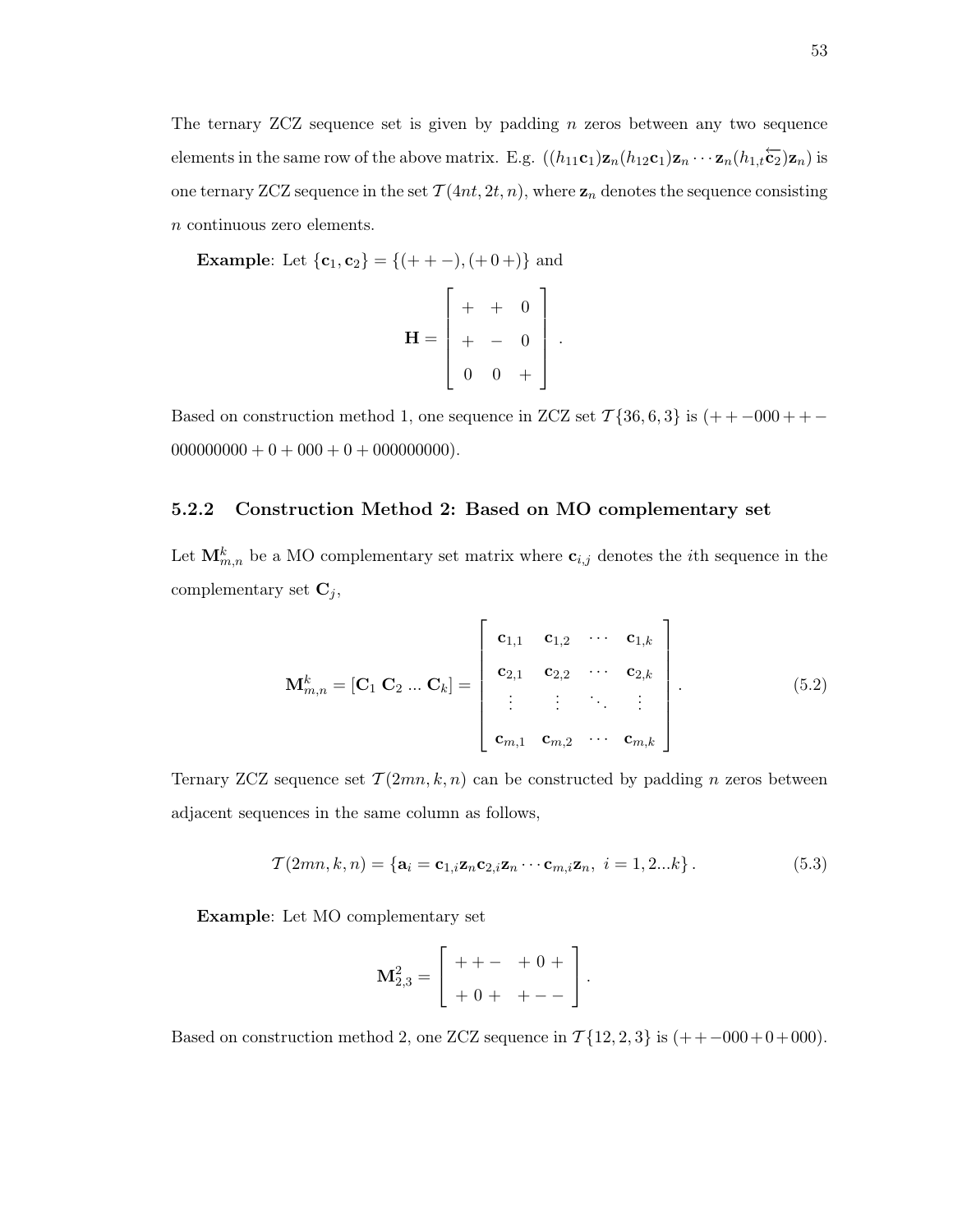## 5.2.3 ZCZ Sequences Comparison

The proposed ternary ZCZ sequence sets have the advantage over that constructed by Fan's [17, 54] and Cha's [19] approaches with regard to available sequence lengths. The length of Cha's ternary ZCZ sequences is of the form  $4 \times 2^p$ ,  $(p = 1, 2, 3...)$  which is a subset of lengths described in method 1. Fan's ZCZ set is constructed from binary MO complementary sets. If  $k = 2$ , binary  $\mathbf{M}_{m,n}^2$  contains two Golay Pairs which lead to binary ZCZ sets  $(2^{2p+1}n, 2^{p-1}n)$ , where Golay length  $n = 2^{\alpha}10^{\beta}26^{\gamma}$ ,  $\alpha, \beta, \gamma$  are nonnegative integers. However, based on the construction method 2, when  $k = 2$ , we can obtain the ternary ZCZ sequence set  $\mathcal{T}(2^{2p+2}n, 2^{p+1}, 2^p n)$ , where n is the length of the TCP which can be any positive integers [15]. Thus, the proposed methods have much more flexibilities in selecting ZCZ sequence length.

In Table 5.1, we compare the family size for various lengths of ZCZ in two cases, namely 128 and 256, which are possible for all the three methods. Note that, the ZCZ in Fan's and Cha's methods is only in a periodic sense, but the proposed method can construct sequences with both periodic and aperiodic ZCZ.

Table 5.1: Family Sizes of ZCZ Sequence Sets

| Sequence Length $N = 128$ |    |    |    |    |    |  |  |  |  |
|---------------------------|----|----|----|----|----|--|--|--|--|
| $L_{zcz}$                 |    |    |    | 16 | 32 |  |  |  |  |
| Fan's                     | 32 | 16 |    |    |    |  |  |  |  |
| Cha's                     | 32 | 18 | 10 |    |    |  |  |  |  |
| Proposed                  | 32 | 16 |    |    |    |  |  |  |  |

Sequence Length  $N = 256$ 

| .        |    |    |    |    |    |  |  |  |
|----------|----|----|----|----|----|--|--|--|
| $_{zcz}$ |    |    |    | 16 | 32 |  |  |  |
| Fan's    |    | 32 | 16 |    |    |  |  |  |
| Cha's    | 64 | 38 | 20 |    |    |  |  |  |
| Proposed | 64 | 32 |    |    |    |  |  |  |

# 5.3 ZCZ OVSF Codes Design

The construction algorithm is described as follows.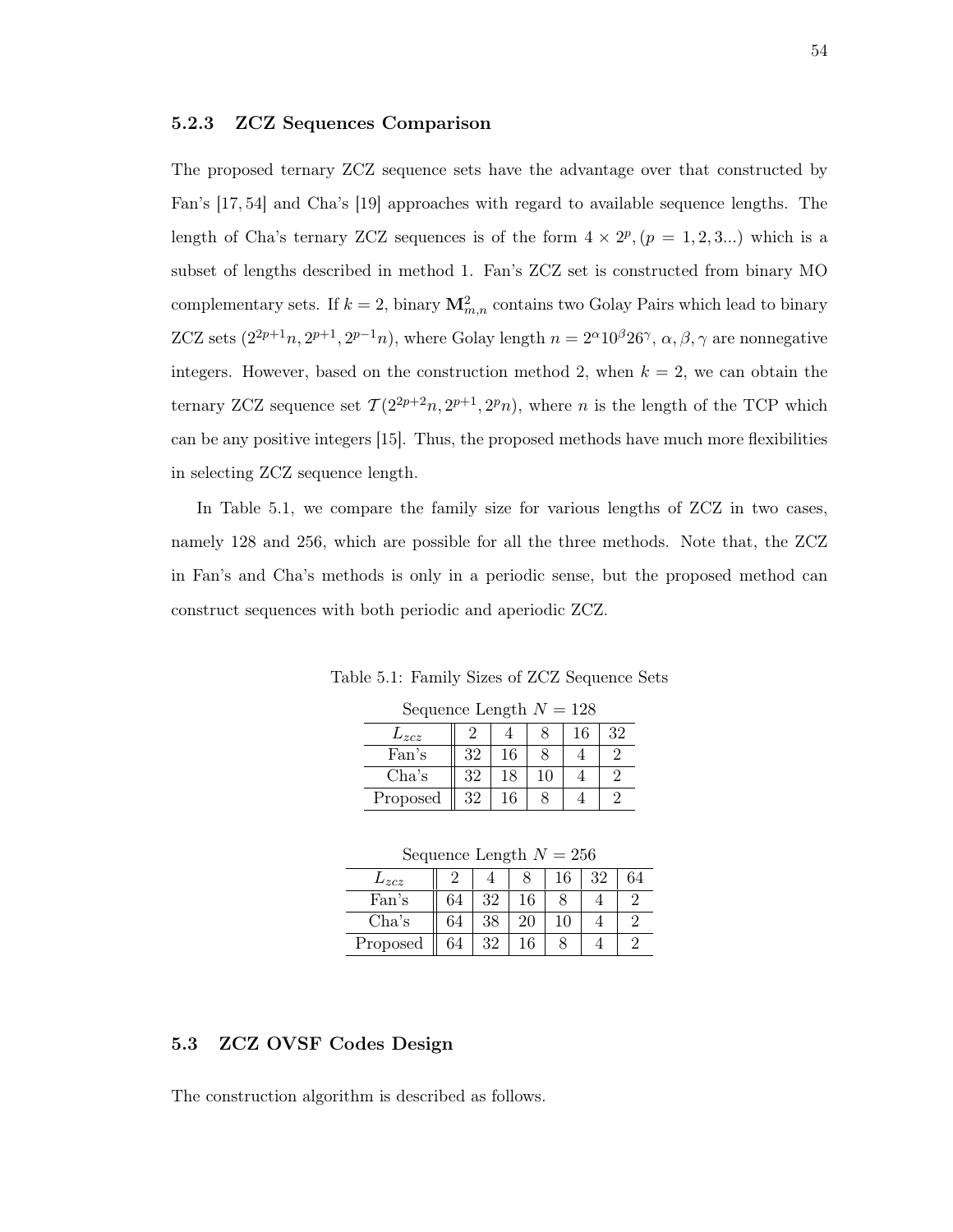**Step 1:** Starting with a TCP  $\{c_1, c_2\}$  of length n, the first layer code can be constructed as follows,

$$
\begin{cases}\n\mathbf{a}_1^{(1)} = \mathbf{c}_1 \mathbf{z}_n \mathbf{c}_2 \mathbf{z}_n \\
\mathbf{a}_2^{(1)} = \overleftarrow{\mathbf{c}_2} \mathbf{z}_n (-\overleftarrow{\mathbf{c}_1}) \mathbf{z}_n\n\end{cases},\n\tag{5.4}
$$

where  $z_n$  denotes the sequence consisting of n zero elements, and  $\overleftarrow{c_1}$  denotes the reverse of  $c_1$ .

**Step 2:** Based on  $(2.12)$ , we can recursively construct the kth layer codes.

**Proposition 5.1**: The constructed set  $\{\mathbf{a}_i^{(k)}\}$  $i^{(k)}$ ,  $i = 1, 2, ..., 2^k, k = 1, 2, ...$ } is an OVSF code set with a periodic and aperiodic ZCZ of length n.

Proof. See Appendix.

Compared with the conventional Walsh code based OVSF codes, the TCP based OVSF codes preserve the orthogonality and, in addition, present a ZCZ in both periodic and aperiodic correlation functions. The parameters of the proposed OVSF codes are listed in Table 5.2, where k and n are, respectively, the layer index and the length of the TCP. Note that, the codes in an OVSF code tree form a ZCZ sequence set of  $L_{zcz} = n$ , as long as any two of them is not a parent-child pair.

Table 5.2: OVSF Codes Constructed from TCP of Length n

| Layer Index     | k.       |
|-----------------|----------|
| Number of Codes | $\gamma$ |
| Code Length     |          |
| $L_{zcz}$       | п.       |

**Property 5.1** (arbitrary length of  $L_{zcz}$ ): The OVSF code set  $\{\mathbf{a}_i^{(k)}\}$  $i^{(k)}$ ,  $i = 1, 2, ..., 2^k, k =$  $1, 2, \ldots$  can be constructed with arbitrary length of  $L_{zcz}$ .

*Proof. Proposition 5.1* states that the  $L_{zcz}$  of the constructed OVSF code set is determined by the length of the TCP. It is known that the TCP exists for arbitrary sequence length [15]. $\Box$ 

 $\Box$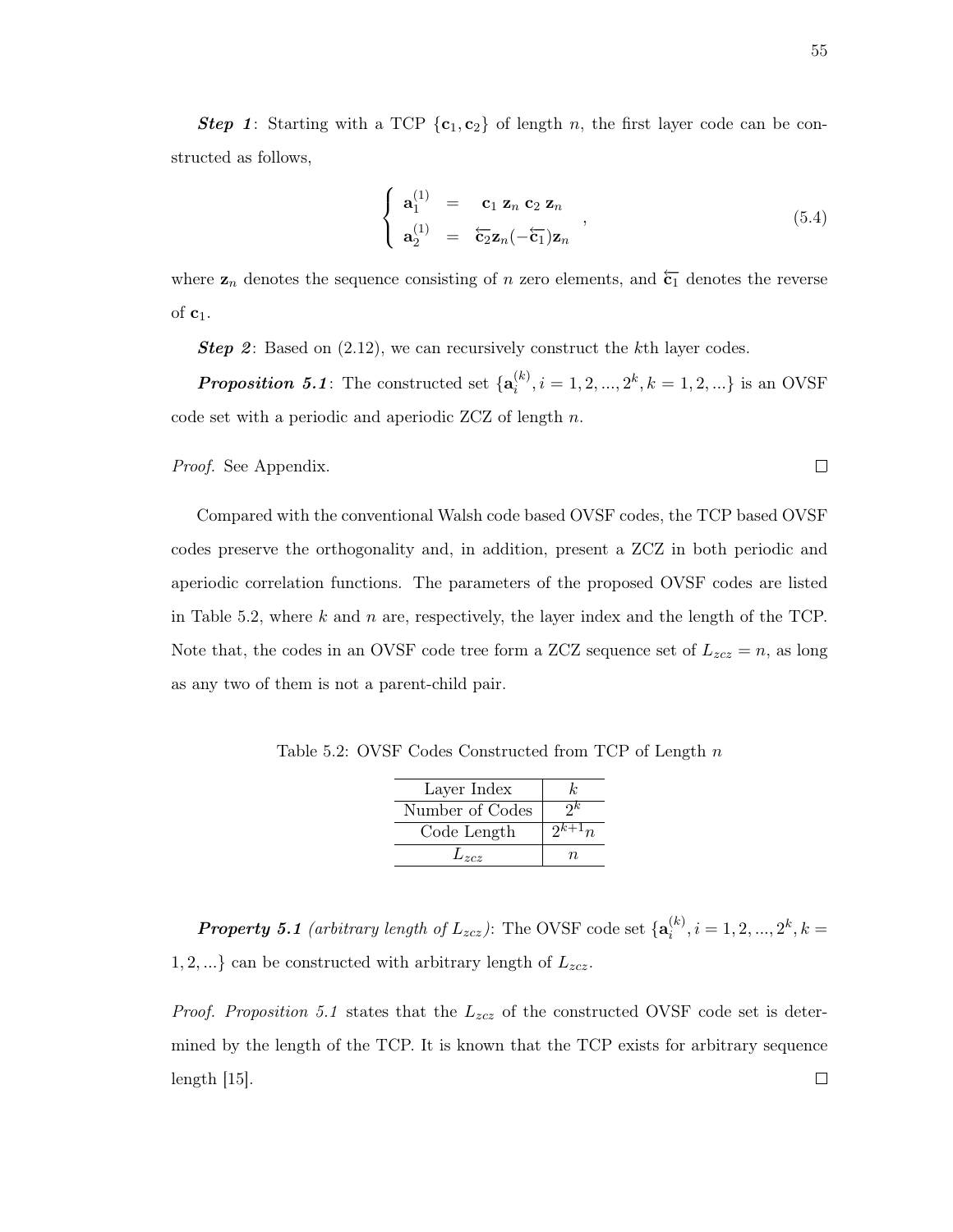**Property 5.2** (constant deficiency ratio): Let  $\lambda_c = \delta_c/n$  denote the deficiency ratio of a ternary sequence **c** of length n, where  $\delta_{\mathbf{c}}$  is the number of zero elements of **c**. The constructed ternary ZCZ sequences in the same OVSF code tree have a constant deficiency ratio

$$
\lambda_{\mathbf{a}_{i}^{(k)}} = \frac{1}{2} + \frac{\delta_{\mathbf{c}_{1}} + \delta_{\mathbf{c}_{2}}}{4n}, \quad i = 1, 2, ..., 2^{k}, k = 1, 2, ... \tag{5.5}
$$

Proof. The proof follows from Eqs.  $(5.4)$  and  $(2.12)$ .

**Property 5.3** (additional zero-correlation duration): Let  $a_i^{(u)}$  $\mathbf{a}_i^{(u)}$  and  $\mathbf{a}_j^{(v)}$  $j^{(v)}$  be any two codes from the constructed OVSF code set  $\{a_i^{(k)}\}$  $i^{(k)}$ ,  $i = 1, 2, ..., 2^k, k = 1, 2, ...$ . Let us assume  $u < v$ .  $\mathbf{a}_{i}^{(u)}$  $i^{(u)}_i$  is the mother code of  $\{a_s^{(v)}, s = 2^{v-u}(i-1)+1, 2^{v-u}(i-1)+2, ..., 2^{v-u}i\}.$ If  $\mathbf{a}_i^{(u)}$  $\mathbf{a}_{i}^{(u)}$  is not the mother code of  $\mathbf{a}_{j}^{(v)}$  $j^{(v)}$ , they have an additional zero-correlation duration as follows,

$$
P_{\mathbf{a}_s^{(v)},\mathbf{a}_j^{(v)}}(l) = 0, \quad 2^{v+1} - n \le l \le 2^{v+1} - 1; \tag{5.6}
$$

$$
A_{\mathbf{a}_s^{(v)},\mathbf{a}_j^{(v)}}(l) = 0, \quad 2^{v+1} - n \le |l| \le 2^{v+1} - 1. \tag{5.7}
$$

*Proof.* It can be proved by noticing the  $n$  ending zeros of all constructed codes.  $\Box$ 



Figure 5.1: Upper plot: the aperiodic cross-correlation of code  $\mathbf{a}_1^{(1)}$  $_1^{(1)}$  and  $a_2^{(1)}$  $2^{(1)}$ ; Lower plot: the aperiodic autocorrelation values of code  $\mathbf{a}_1^{(1)}$  $\frac{1}{1}$ .

 $\Box$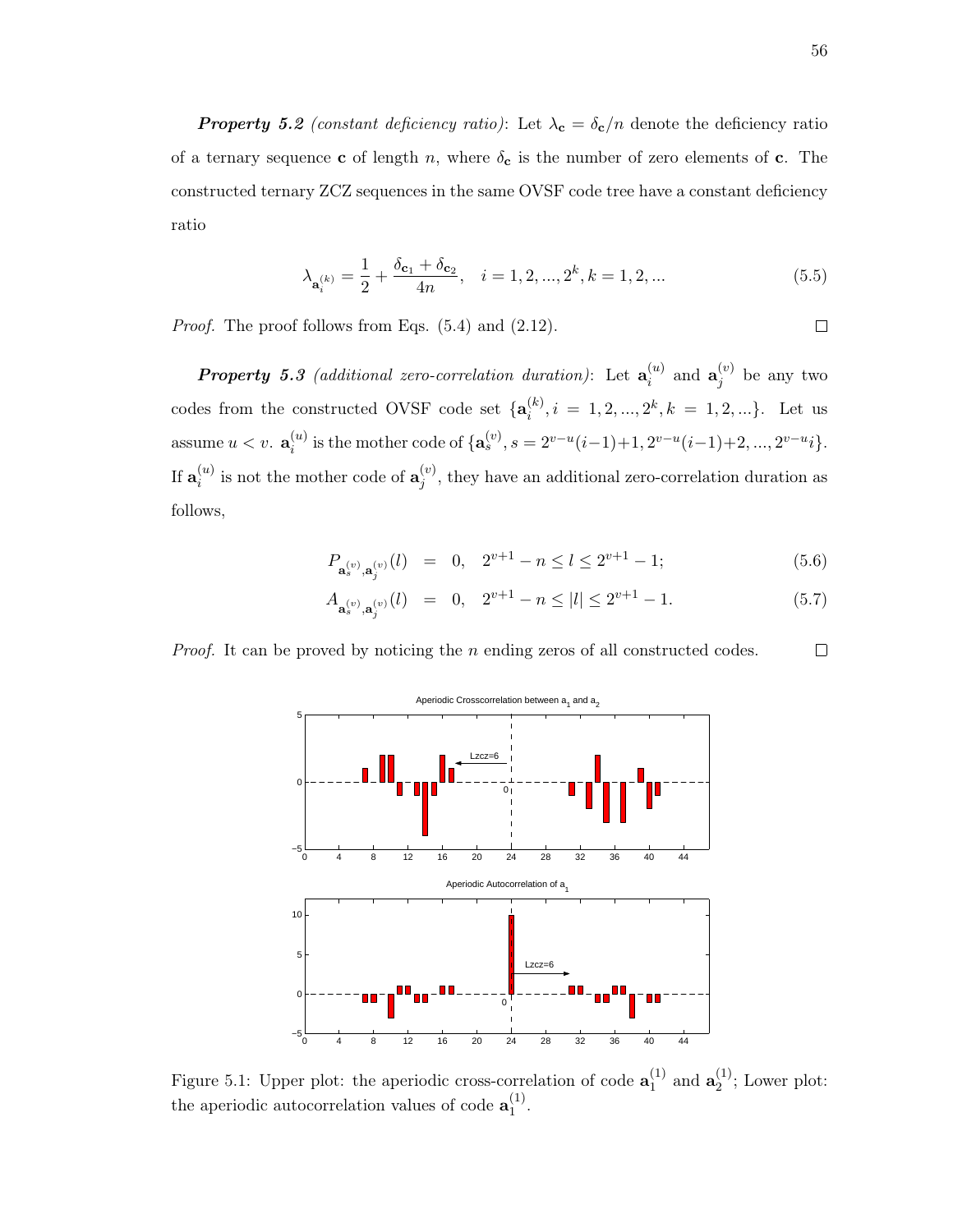**Example:** Based on TCP  ${c_1, c_2} = { + + - + 0 +, + + - - 0 - }$  of length  $n = 6$ , a ZCZ sequence pair with  $L_{zcz} = 6$  can be constructed as,

$$
\mathbf{a}_1^{(1)} = (+ + - + 0 + 000000 + + - -0 - 000000); \tag{5.8}
$$

$$
\mathbf{a}_2^{(1)} = (-0 - + +000000 - 0 - + -000000). \tag{5.9}
$$

The above ZCZ sequence pair forms the first layer OVSF codes. Based on Eq.(2.12), we can generate higher layer OVSF codes. For example,

$$
\mathbf{a}_{1}^{(2)} = \mathbf{a}_{1}^{(1)} \mathbf{a}_{1}^{(1)} = (+ + - + 0 + 000000 + + - -0 - 000000 + + - -0 - 000000)
$$
  
 
$$
+ + - + 0 + 000000 + - -0 - 0000000;
$$
 (5.10)  
\n
$$
\mathbf{a}_{2}^{(2)} = \mathbf{a}_{1}^{(1)}(-\mathbf{a}_{1}^{(1)}) = (+ + - + 0 + 000000 + -0 - 000000 - + -0 - 000000 - + - + -0 - 000000).
$$
 (5.11)

The  $L_{zcz}$  of the OVSF codes is  $n = 6$ . Fig. 5.1 shows the ZCZ of codes  $\mathbf{a}_1^{(1)}$  $a_1^{(1)}$  and  $a_2^{(1)}$  $\frac{(1)}{2}$ .

## 5.4 Ternary ZCZ Sequences for Multicode DS-UWB

## 5.4.1 System Model

A set of m spreading sequences  $\{c_1, c_1, ..., c_m\}$  of length n is assigned to a single user. m consecutive information symbols  ${b_1, b_2, ... b_m}$  are transmitted over m parallel code channels simultaneously. The symbol rate  $R_s = m/T_s$ , where  $T_s$  is the symbol period containing n chips of duration  $T_c$ . By increasing the number of code channels from 1 to m, we can adapt the system data rate from  $1/T_s$  to  $m/T_s$ .

The transmitted baseband signal is given by

$$
s(t) = \sum_{r} \sum_{i=1}^{m} b_{i,r} \sum_{j=0}^{n-1} c_{i,j} \psi(t - jT_c - rT_s),
$$
\n(5.12)

where  $b_{i,r}$  is the rth binary antipodal symbol transmitted using the *i*th multicode sequence;  $\psi(t)$  is the unit energy chip pulse with duration  $T_c$  and assumed known to the receiver. The spreading sequence set  $\{c_1, c_1, ..., c_m\}$  is suggested to be the ternary ZCZ sequence set introduced in the preceding section. The UWB channel with L resolvable paths is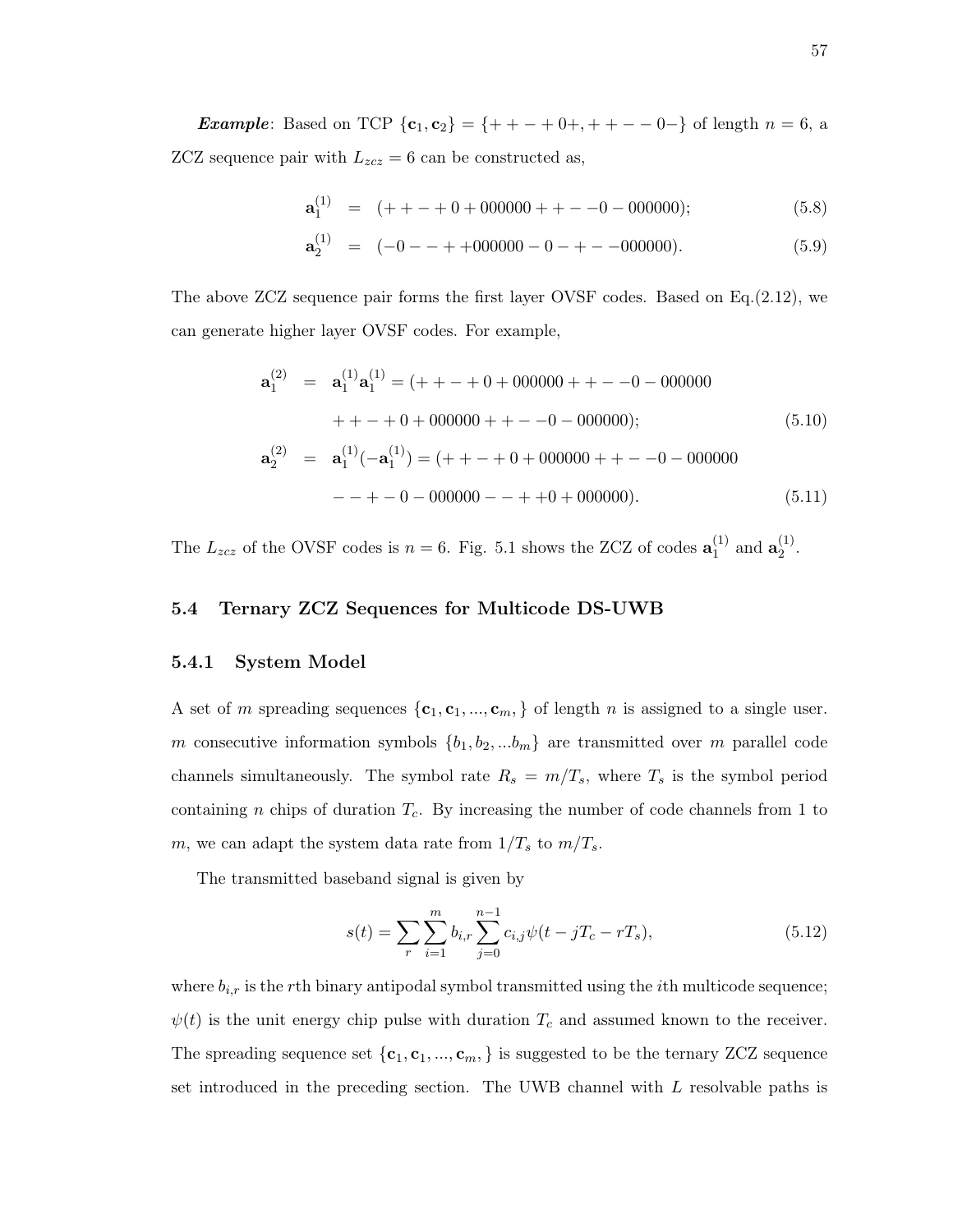modeled as

$$
h(t) = \sum_{l=0}^{L-1} \alpha_l \delta(t - \tau_l),
$$
\n(5.13)

where  $\alpha_l$  and  $\tau_l$  denote the channel gain and the propagation delay of the *l*th path, respectively. When sufficient multipath resolution is available, small changes in the propagation time only affect the path delay and path component distortion can be neglected. Under these assumptions, path coefficients  $\alpha_l$  can be modelled as independent real valued random variables whose sign is a function of the material properties and, generally, depends on the wave polarization, angle of incidence, and the frequency of the propagating wave [32]. For simplicity, we quantize the multipath delay into bins, i.e.  $\tau_l = lT_c$ . For a single user multicode UWB system, the corresponding received signal model is:

$$
r(t) = \sum_{l=0}^{L-1} \alpha_l s(t - lT_c) + n(t),
$$
\n(5.14)

where  $n(t)$  is a white Gaussian noise process with power spectral density  $N_0/2$ .

#### 5.4.2 Numerical Results

We first compare the single user correlator receiver BER performance for multiple and single code systems employing a ternary ZCZ set and an m-sequence, respectively. Two data rates, i.e., Rate A and Rate B are assumed. For Rate A,  $n = 16$  for single code scheme employing an m-sequence of length 15 padded with a zero and  $n = 128$  for the multicode scheme with  $m = 8$ . For Rate B,  $n = 8$  for a single code scheme employing an m-sequence of length 7 padded with one zero and  $n = 32$  for the multicode scheme with  $m = 4$ .

The mean power of the multipath component is selected equal to the average value given in [34], which is based on the indoor line of sight (LOS) measurements performed in 23 homes. In [34], it is observed that the line of sight component and the first 10 multipath bins account for 33% and 75% of the total power, respectively. The sign of the reflected path coefficient is modeled as a uniformly distributed random variable [35]. The path power is quantized into 0.4 nanosecond bins corresponding to a chip duration  $T_c$ . We assume that each bin contains exactly one multipath component (emulating a dense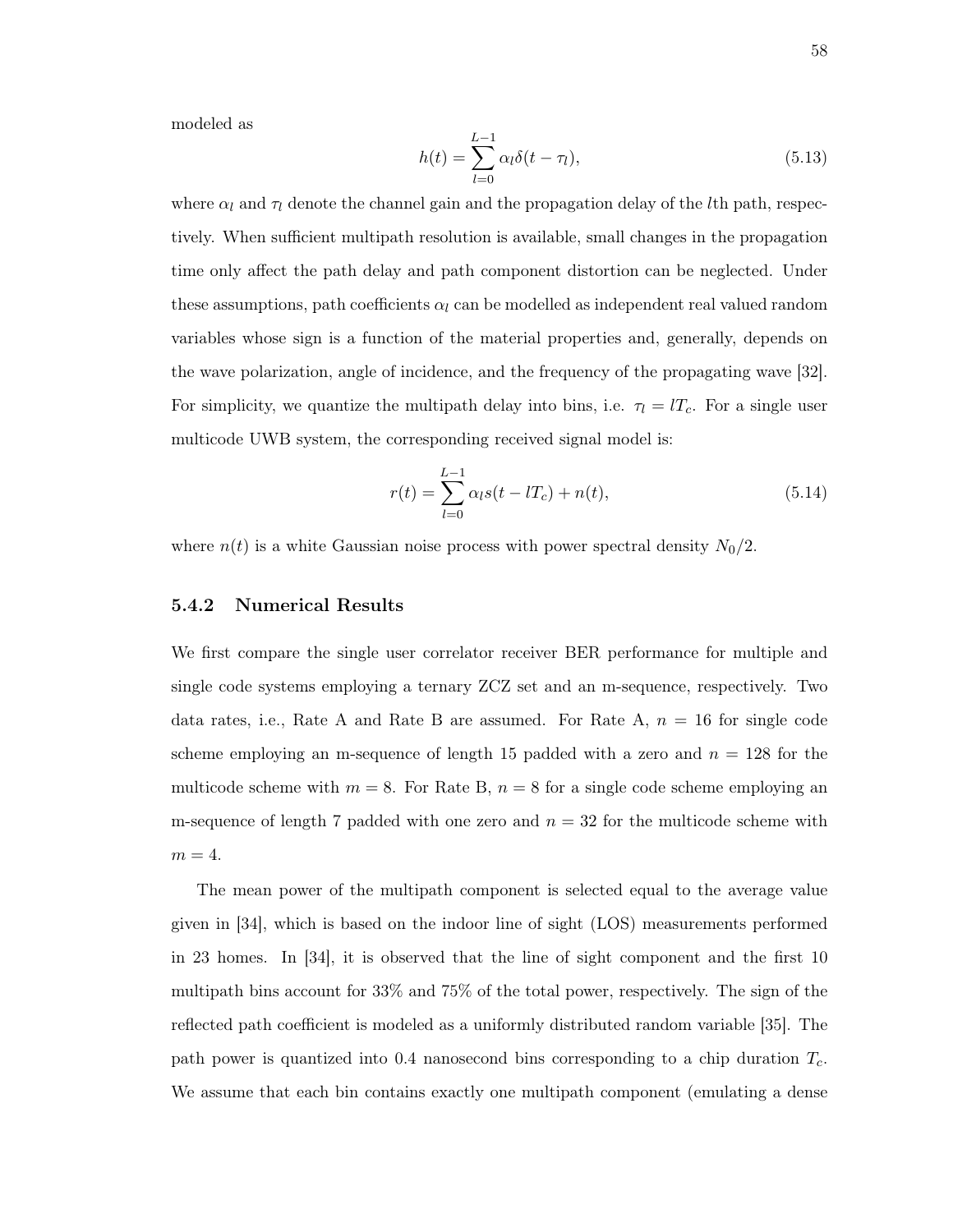

Figure 5.2: BER performance for multicode system using ternary ZCZ sequences versus that of single code system using m-sequence

multipath environment) and that the delay spread is restricted to be 4 nanoseconds. The effect of interchip interference has been assumed negligible.

In Figure 5.2, the average BER is plotted against the SNR per bit. For a multicode system, we employ the ternary ZCZ sequence set constructed from complementary pair  ${+, -+\}$  with parameter  $(n, m, L_{zcz}) = (128, 8, 8)$  and  $(n, m, L_{zcz}) = (32, 4, 4)$  for Rate A and B respectively. For single code scheme, we employ m-sequence with ending zero  $(− - - + - - + + - + - + + + + 0)$  and  $(++ + - + - 0)$  for Rate A and Rate B respectively. BER performance improvement can be observed for both Rate A and Rate B. E.g., larger than 2 dB and 1 dB gains can be achieved by using ternary ZCZ set based multicode scheme over single code scheme when the target BER is 10<sup>-3</sup>.

Figure 5.3 demonstrates that when employing ternary ZCZ set, the BER performance does not change when the data rate is varied by increasing the number of code channels. The ternary ZCZ sequence set parameters are  $(n, m, L_{zcz}) = (128, 8, 8)$ , the number of code channels varies from 1 to 8. The three almost flat BER performance curves lie at  $BER = 10^{-2}, 10^{-3}$  and  $10^{-4}$  for  $SNR = 8, 10$  and 12 dB respectively.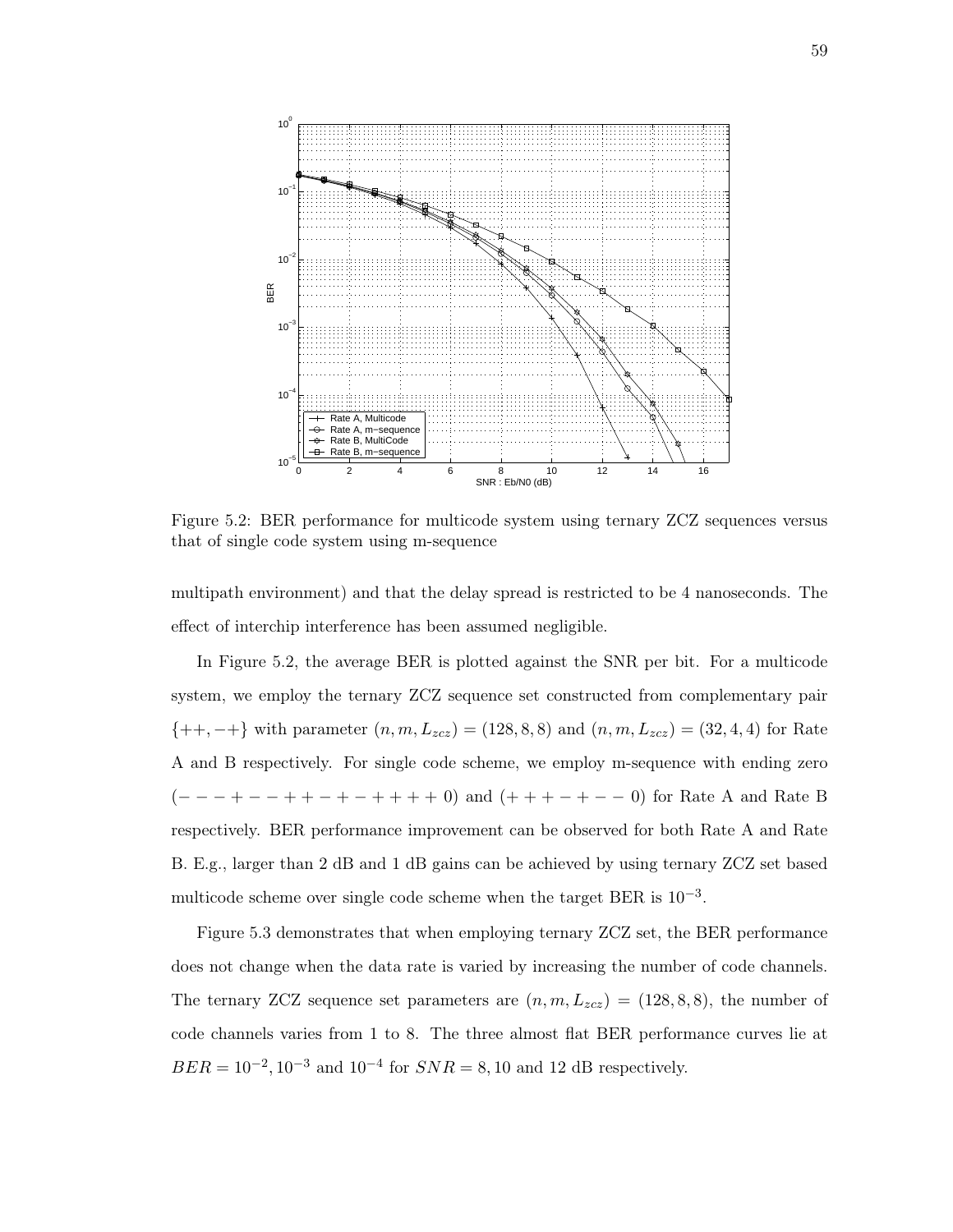

Figure 5.3: BER performance for multicode system using ternary ZCZ sequences vs number of code sequences

In Figure 5.4, we compare the BER performance of the multicode UWB system employing Cha's ternary ZCZ set  $(n, m, L_{zcz}) = (32, 4, 5)$  [19], Fan's binary ZCZ set  $(n, m, L_{zcz}) =$  $(32, 4, 4)$  [20] and the constructed ternary ZCZ set with parameter  $(n, m, L_{zcz}) = (32, 4, 4)$ . At  $BER = 10^{-4}$ , the system employing proposed ternary ZCZ set can achieve 2 dB and 4 dB gains over the system using Fan's binary ZCZ set and Cha's ternary ZCZ set, respectively. This is due to the fact that the proposed ternary sets have a ZCZ in both periodic and aperiodic sense. Note that, the sequences from the proposed ternary set have the same PAPR as that ones proposed by Cha.

## 5.5 OVSF Codes with a ZCZ for Synchronous TS-UWB

#### 5.5.1 System Model

The impulse response of the UWB channel with L resolvable paths is

$$
h(t) = \sum_{l=0}^{L-1} \alpha_l \delta(t - \tau_l),
$$
\n(5.15)

where  $\alpha_l$  and  $\tau_l$  denote the channel gain and the propagation delay of the  $l_{th}$  path, respectively. Path coefficients  $\alpha_l$  are modelled as independent real valued random variables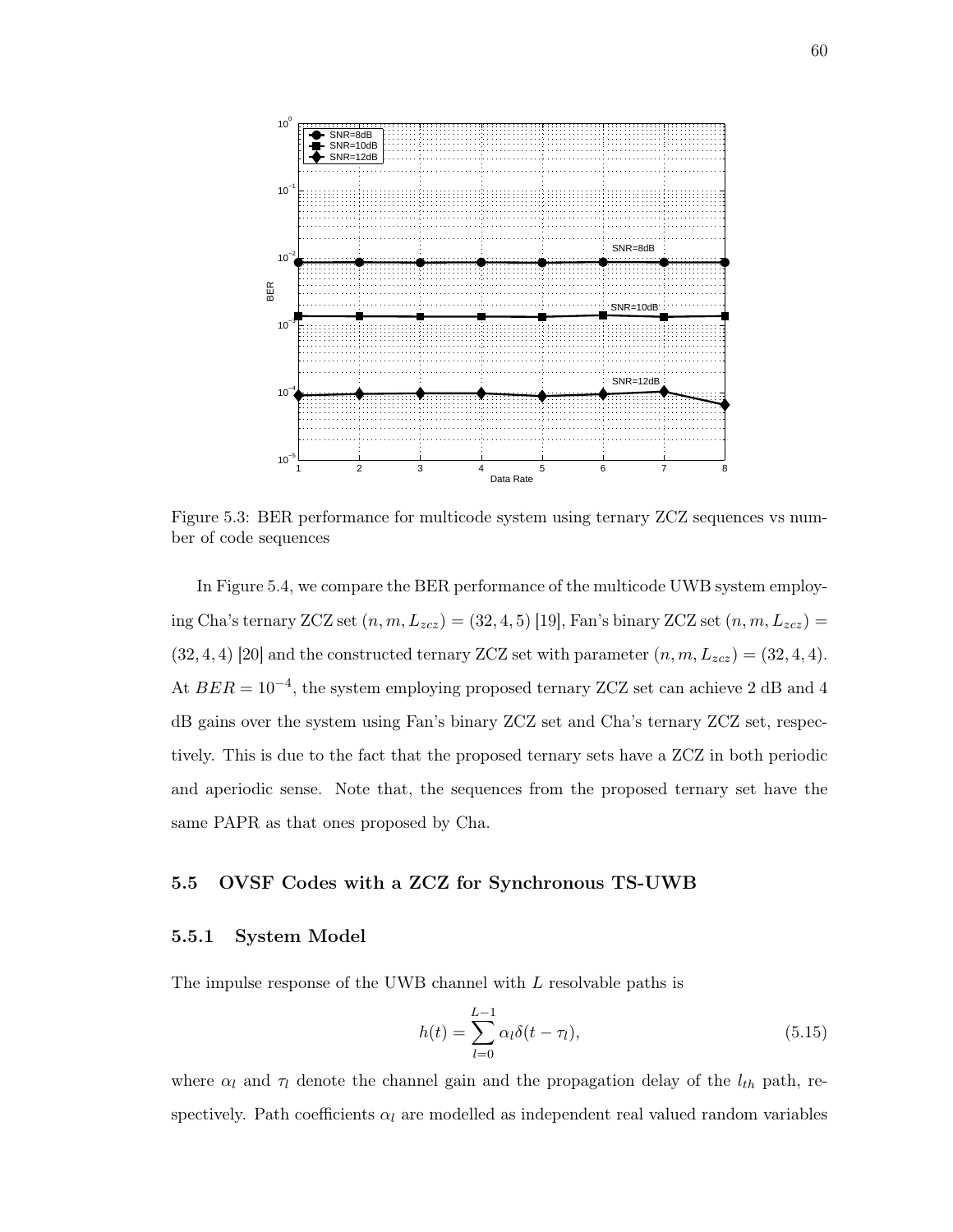

Figure 5.4: BER performance comparison for multicode UWB system for different ZCZ sets

whose sign is a uniformly distributed random variable [35]. The transmitted signal for user  $m$  is given by

$$
s_m(t) = \sum_r b_m, r \sum_{i=0}^{n-1} c_{m,n} \psi(t - rT_s - nT_c),
$$
\n(5.16)

where  $r$  is the index of the information symbols and  $n$  is the length of spreading sequences. The spreading sequence for mth user is the OVSF code chosen from the OVSF code tree.  $b_r$  are binary antipodal symbols,  $T_c$  is the chip duration time and  $T_s = nT_c$  is the symbol period.  $\psi(t)$  is the unit energy signaling pulse and assumed known to the receiver. We consider a synchronous CDMA UWB system in which  $M$  active users share the same physical channel. The corresponding received signal model is:

$$
r(t) = \sum_{m=1}^{M} \sum_{l=0}^{L-1} \alpha_l s_m(t) + n(t),
$$
\n(5.17)

where  $n(t)$  is a white Gaussian noise with zero mean and two-sided power spectral density  $N_0/2$ .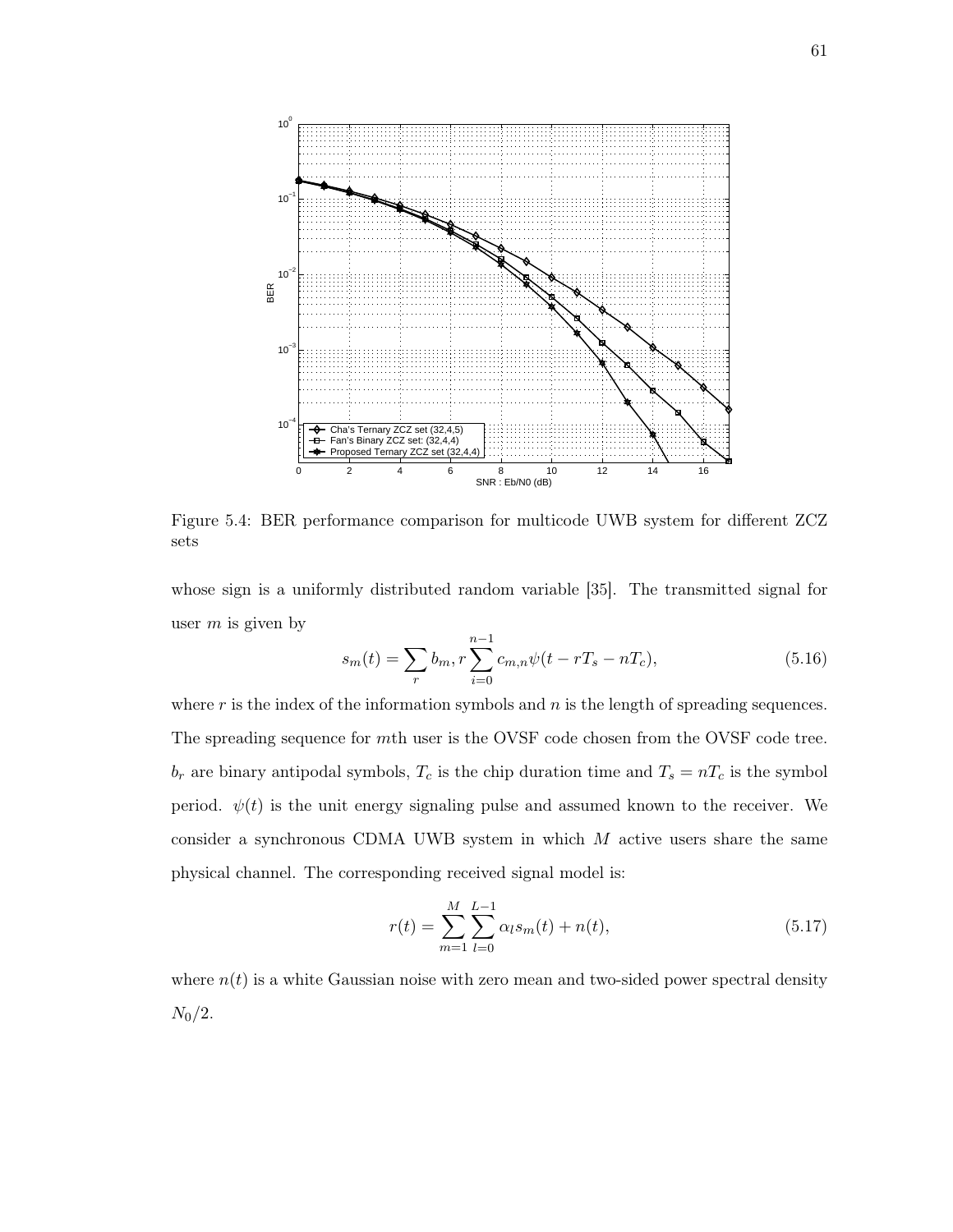

Figure 5.5: Comparison of the BER performances of ZCZ sequence, Gold sequence and Walsh code in a single user DS-UWB system

#### 5.5.2 Numerical Results

We study correlator receiver performance of DS-UWB systems employing different types of OVSF codes. The mean power of multipath components are chosen to be equal to average value given in [34]. The path power is quantized into 0.4 nanosecond bins corresponding to a chip duration  $T_c$ . We assume that each bin contains exactly one multipath component (emulating a dense multipath environment) and the delay spread was restricted to be 4 nanosecond. The effects of interchip interference has been assumed negligible.

In a single user DS-UWB system, we compare the BER performances of the proposed ZCZ sequence to that of Walsh code  $(+ + - - - + + + + + - - - - + + + + + - - - - + + + +$  $++---++$ ) and Gold sequence  $(-----+--+--++-++-++++---+$  $+ - + + + - + - +$ ). For comparison purpose, since both the sequence lengths of Walsh code and Gold sequence are the power of 2. The ZCZ sequence that we employ here is  $(+ + + + 0000 + + - 0000 - + - 0000 - + + -0000)$  which is constructed from binary complementary pair  $\{+, --\}$ . Fig. 5.5 shows that the OVSF code with  $L_{zcz} = 4$ , which may help suppress the multipath interference from the first 4 indirect paths, has the same BER performance as the Gold sequence. However, the user employing a Walsh code has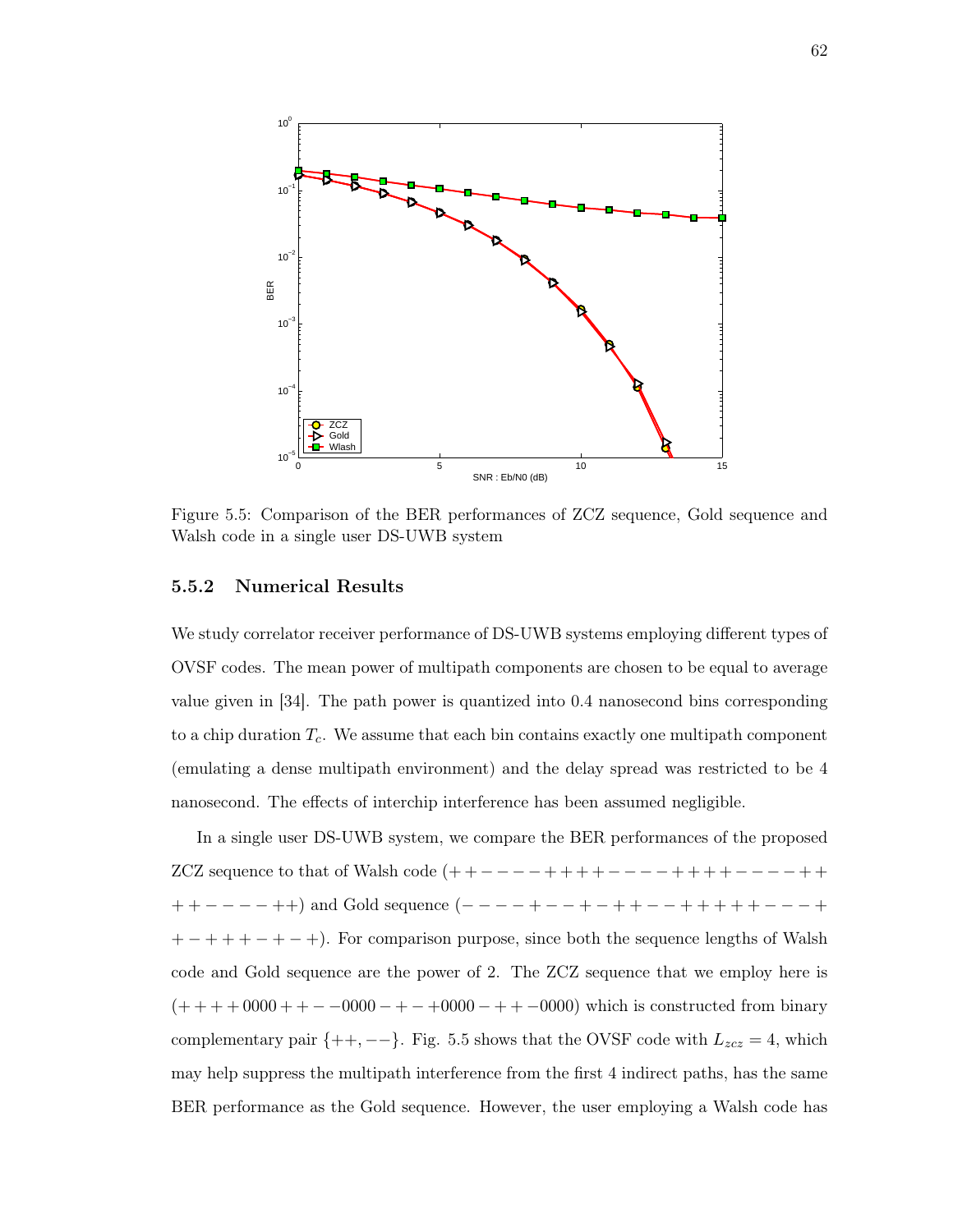

Figure 5.6: BER performance comparison for the proposed OVSF code with a ZCZ and OVSF codes based on Gold sequence for DS-UWB

the worst BER performance.

In Fig. 5.6, we compare the correlator receiver performance of DS-UWB systems employing different types of OVSF codes. For OVSF codes with a ZCZ, we use the tree structure constructed in Sec. 5.3. The four codes assigned to four users are marked in black so that none of the above codes is the mother code of the others. We also construct the OVSF codes based on Gold sequence using the method in (2.12) for comparison purpose. The first layer OVSF codes are chosen from the Gold sequence set with sequence length 31. R and R/4 denote the codes selected from the first and third layer respectively. We observe that, in multiuser scenario, proposed OVSF codes have much better BER performance than Gold sequence based OVSF codes.

## 5.6 Conclusion

We construct ternary ZCZ sequence sets with both periodic and aperiodic ZCZ and a tree structure of ZCZ OVSF codes. Both can be employed in DS-UWB systems for multiple rate purposes. A multicode UWB system using ternary ZCZ sequence set can adapt its data rate by changing the size of the code set to satisfy different data rate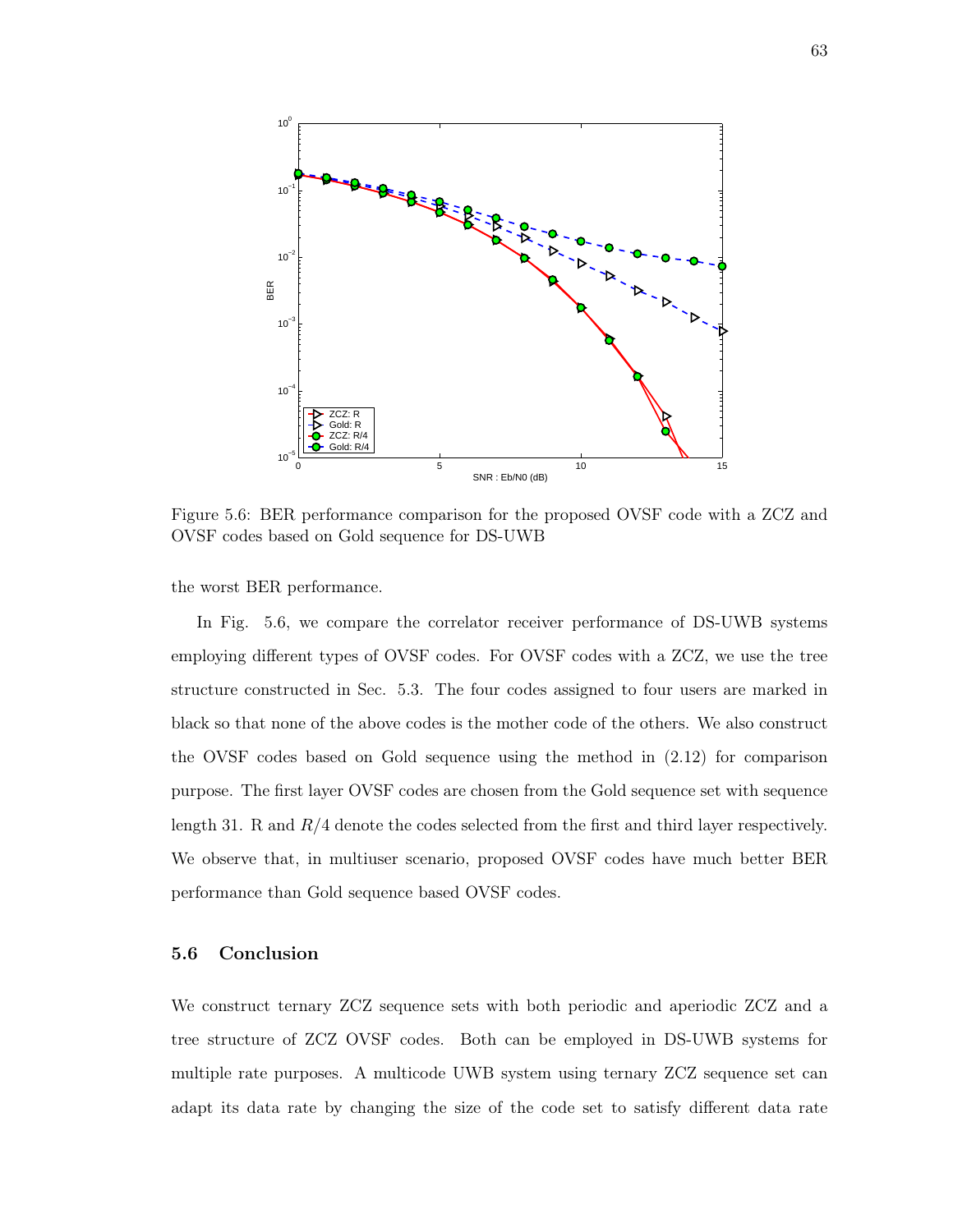requirements without compromising its BER performance. DS-UWB system employing ZCZ OVSF codes can assign the users different length spreading codes and, thus, satisfy different data rate requirements. Multicode and OVSF systems employing the proposed ZCZ sequences have a notably improved BER performance over systems using comparable binary or ternary sequences. We argue that the improvement is due to the unique periodic and aperiodic ZCZ property of proposed sequence sets.

## 5.7 Appendix: Proof of Proposition 5.1

*Lemma 5.1a*: The same layer sequences  $\{a_i^{(k)}\}$  $i^{(k)}$ ,  $i = 1, 2, ..., 2^k$  form a ZCZ sequence set with a periodic and aperiodic ZCZ of length  $L_{zcz} = n$ .

*Proof.* Based on *Theorem 11* in [13], for a complementary pair  $\{c_1, c_2\}$  of length n, we have

$$
A_{\mathbf{c}_1}(l) + A_{\mathbf{c}_2}(l) = 0, \quad 1 \le l \le n - 1; \tag{5.18}
$$

$$
A_{\overleftarrow{\mathbf{c}_2}}(l) + A_{-\overleftarrow{\mathbf{c}_1}}(l) = 0, \quad 1 \le l \le n - 1; \tag{5.19}
$$

$$
A_{\mathbf{c}_1, \overline{\mathbf{c}_2}}(l) + A_{\mathbf{c}_2, -\overline{\mathbf{c}_1}}(l) = 0, \quad 1 - n \le l \le n - 1; \tag{5.20}
$$

Then, Eqs. (5.18), (5.19) and (5.20) imply that,

$$
A_{\mathbf{a}_i^{(1)}}(l) = P_{\mathbf{a}_i^{(1)}}(l) = 0, \ \ 1 \le l \le n, \ \ i = 1, 2. \tag{5.21}
$$

$$
A_{\mathbf{a}_1^{(1)},\mathbf{a}_2^{(1)}}(l) = P_{\mathbf{a}_1^{(1)},\mathbf{a}_2^{(1)}}(l) = 0, -n \le l \le n.
$$
 (5.22)

Thus,  $\{a_1^{(1)}\}$  $\overset{(1)}{1},\textbf{a}_2^{(1)}$  $\{a_i^{(1)}\}$  is a ZCZ sequence set with  $L_{zcz} = n$ . If we assume  $\{a_i^{(k-1)}\}$  $i^{(\kappa-1)}$ ,  $i =$  $1, 2, ..., 2^{k-1}$  is a ZCZ sequence set of  $L_{zcz} = n$ , then for  $\{a_i^{(k)}\}$  $i^{(k)}$ ,  $i = 1, 2, ..., 2^{k}$  we have

$$
A_{\mathbf{a}_i^{(k)}}(l) = 2A_{\mathbf{a}_r^{(k-1)}}(l) \pm A_{\mathbf{a}_r^{(k-1)}}(2^k n - l) = 0, \ \ 1 \le l \le n,\tag{5.23}
$$

$$
P_{\mathbf{a}_i^{(k)}}(l) = 2A_{\mathbf{a}_r^{(k-1)}}(l) \pm 2A_{\mathbf{a}_r^{(k-1)}}(2^k n - l) = 0, \ \ 1 \le l \le n,\tag{5.24}
$$

where  $r = \lceil \frac{i}{2} \rceil$  $\frac{i}{2}$  and  $i = 1, 2, ... 2^k$ . Let  $s = \lceil \frac{j}{2} \rceil$  $(\frac{j}{2}), j = 1, 2, ..., 2^k, \text{ and } i \neq j. \text{ When } r = s, \text{ we}$ have

$$
A_{\mathbf{a}_{i}^{(k)},\mathbf{a}_{j}^{(k)}}(l) = A_{\mathbf{a}_{r}^{(k-1)}}(l) - A_{\mathbf{a}_{r}^{(k-1)}}(l) + A_{\mathbf{a}_{r}^{(k-1)}}(2^{k}n - l) = 0,
$$
(5.25)  
\n
$$
P_{\mathbf{a}_{i}^{(k)},\mathbf{a}_{j}^{(k)}}(l) = A_{\mathbf{a}_{r}^{(k-1)}}(l) - A_{\mathbf{a}_{r}^{(k-1)}}(l) + A_{\mathbf{a}_{r}^{(k-1)}}(2^{k}n - l) - A_{\mathbf{a}_{r}^{(k-1)}}(2^{k}n - l)
$$
\n
$$
= 0.
$$
(5.26)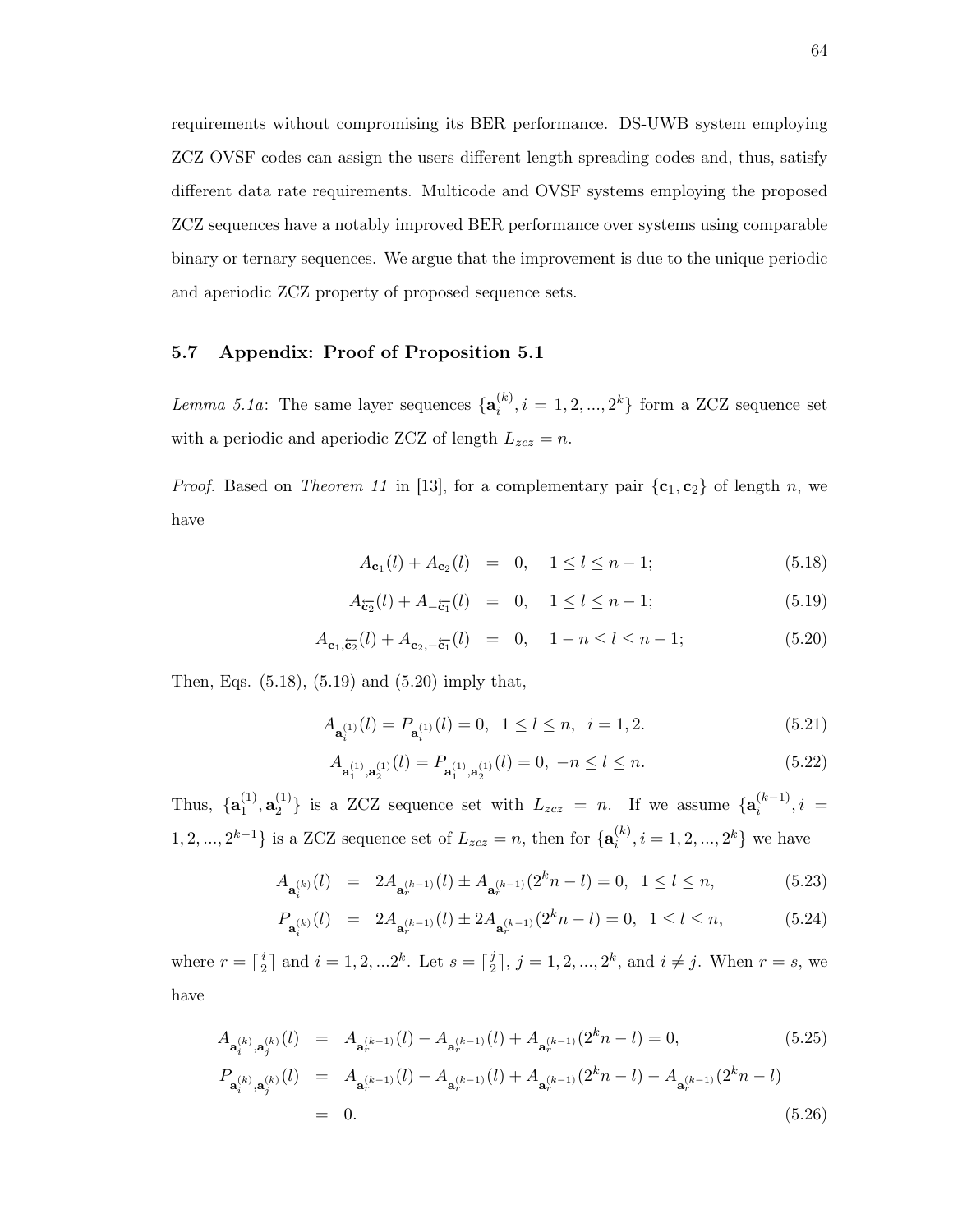When  $r \neq s$ ,

$$
A_{\mathbf{a}_{i}^{(k)},\mathbf{a}_{j}^{(k)}}(l) = A_{\mathbf{a}_{r}^{(k-1)},\mathbf{a}_{s}^{(k-1)}}(l) \pm A_{\mathbf{a}_{r}^{(k-1)},\mathbf{a}_{s}^{(k-1)}}(l) \pm A_{\mathbf{a}_{r}^{(k-1)},\mathbf{a}_{s}^{(k-1)}}(2^{k}n-l)
$$
\n
$$
= 0, \qquad (5.27)
$$
\n
$$
P_{\mathbf{a}_{i}^{(k)},\mathbf{a}_{j}^{(k)}}(l) = A_{\mathbf{a}_{r}^{(k-1)},\mathbf{a}_{s}^{(k-1)}}(l) \pm A_{\mathbf{a}_{r}^{(k-1)},\mathbf{a}_{s}^{(k-1)}}(l) \pm A_{\mathbf{a}_{r}^{(k-1)},\mathbf{a}_{s}^{(k-1)}}(2^{k}n-l)
$$
\n
$$
\pm A_{\mathbf{a}_{r}^{(k-1)},\mathbf{a}_{s}^{(k-1)}}(2^{k}n-l) = 0, \qquad (5.28)
$$

where  $-n \leq l \leq n$ .

Lemma 5.1b: Any two sequences from different layers  $\mathbf{a}_i^{(u)}$  $\mathbf{a}_i^{(u)}$  and  $\mathbf{a}_j^{(k)}$  $j^{(k)}$ , where  $u \neq k$ , have a periodic and aperiodic ZCZ of length  $L_{zcz} = n$ , if no one is the mother code of the other. *Proof.* Let us assume  $u < k$ .  $\mathbf{a}_{i}^{(u)}$  $i^{(u)}$  is the mother code of  $\{a_v^{(k)}, v = 2^{k-u}(i-1) + 1, 2^{k-u}(i-1)\}$  $1) + 2, ..., 2^{k-u}i$ . Since  $j \neq v$ , based on Eqs. (5.25)-(5.28),  $\mathbf{a}_i^{(u)}$  $a_i^{(u)}$  and  $\mathbf{a}_j^{(k)}$  $j^{(\kappa)}$  have a periodic and aperiodic ZCZ of length  $L_{zcz} = n$ .  $\Box$ 

Lemmas 5.1a-b imply that the constructed set  $\{a_i^{(k)}\}$  $i^{(k)}, i = 1, 2, ..., 2^k, k = 1, 2, ...\}$  is an OVSF code set with a periodic and aperiodic ZCZ of length n.

 $\Box$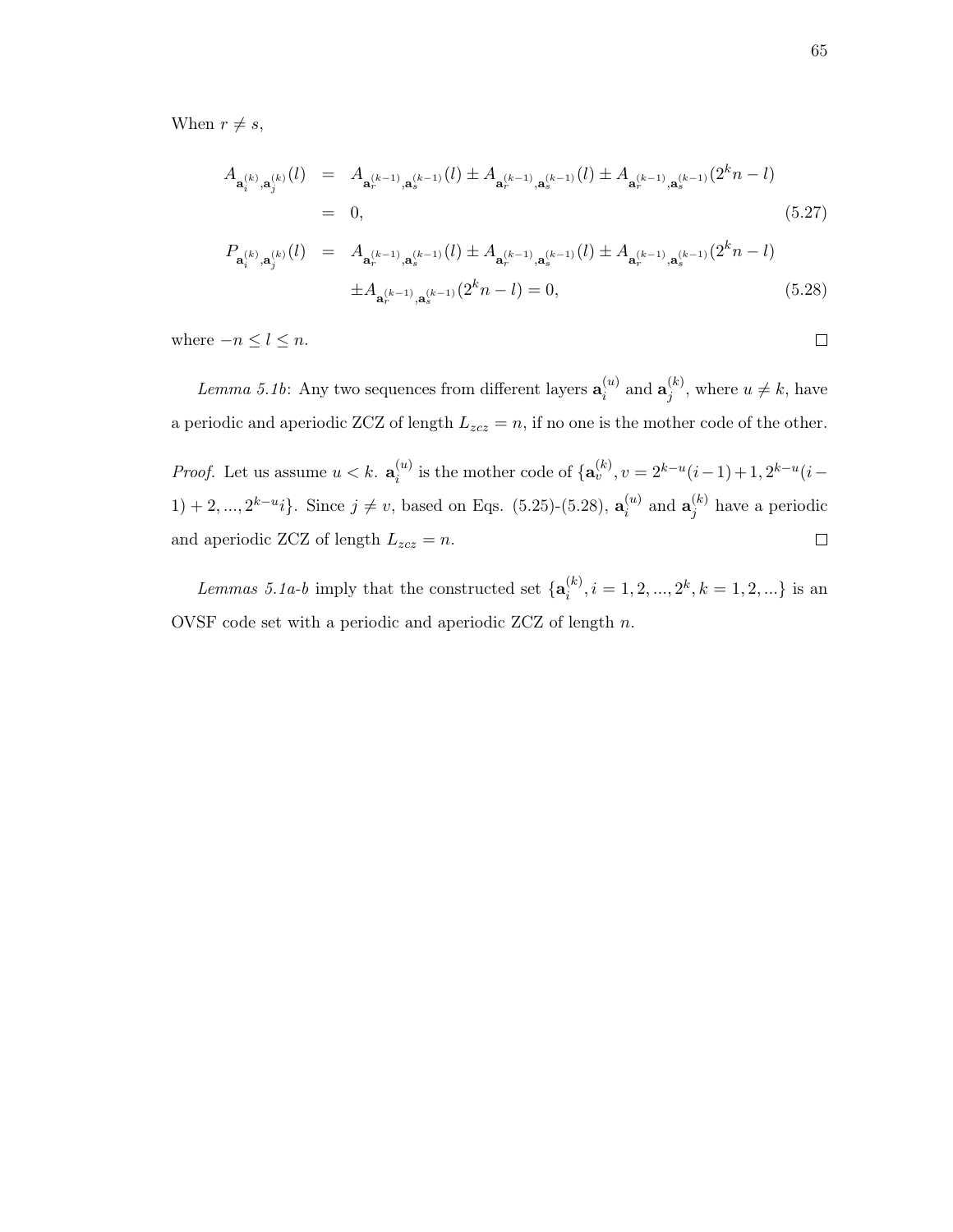## Chapter 6

# OVSF Code Assignment for Throughput Maximization

## 6.1 Introduction

To support high-speed and multirate data services in third-generation (3G) mobile communication systems, orthogonal variable-spreading-factor (OVSF) codes are being used in Universal Mobile Telecommunications System (UMTS)/ International Mobile Telecommunication 2000 (IMT-2000) with wideband code-division multiple access (WCDMA) technology [58, 61–64]. OVSF codes can be represented as a binary code tree [59, 65], in which the codes at lower layer are of shorter spreading factor and can be used for a higher data rate access. The code orthogonality is preserved if none parent-and-child pair has been assigned to any two active users. This prefix-free condition imposes a constraint on the OVSF code assignment, which can be described by the well-known Kraft inequality [66].

Recent studies of CDMA systems employing OVSF codes focus on dynamic code assignment schemes and attempt to solve the code placement and code replacement problems (e.g., see [67–69]). The former addresses how to place a new call to avoid the code tree becoming too fragmented and, thus, it may have significant impact on the OVSF codes utilization. The latter addresses, when a new call arrives, how to relocate codes to reduce code blocking.

We study the adaptive code assignment scheme which allocates the OVSF codes to active users based on their SINRs such that the aggregate throughput of the system is maximized. Different layer codes on the OVSF code tree lead to different throughput. Hence, throughput is a function of the spreading sequence length and the SINR. The kth layer OVSF codes are of length  $2^{k-1}n^{(1)}$ ,  $k = 1, 2, 3, ...$ , where  $n^{(1)}$  denotes the length of the first layer codes. Hence, the aggregate throughput maximization becomes a discrete optimization problem. In a set of OVSF codes, each user chooses a single code with a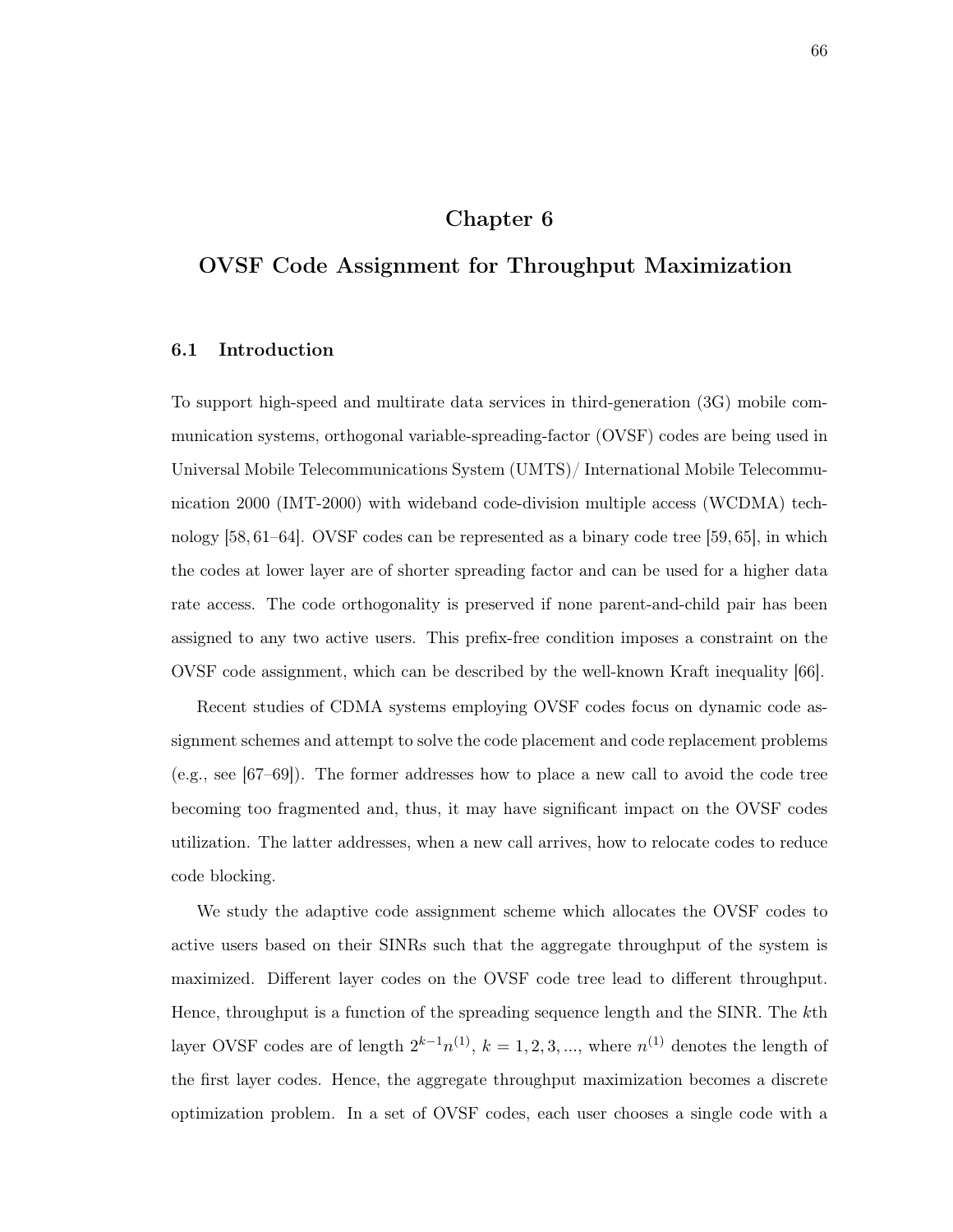corresponding throughput and a cost associated with the Kraft inequality constraint. The objective is to maximize the overall throughput. This is similar to the classical binary Knapsack problem (BKP) [70], in which a hitch-hiker has to fill his knapsack by selecting from among various possible objects with specific volume and comfort to maximize his total comfort. The BKP is NP-complete so that it can not be solved by simple algorithms. Our problem is more complex in that the code set has infinite number of items (the OVSF code tree potentially has infinite number of layers).

The throughput maximization problem associated with OVSF codes has been studied in [71]. However, throughput functions may vary for different system setups and, thus, the OVSF code assignment algorithm which is optimal for a system setup may not be optimal for other systems. We describe three types of throughput functions which include throughput functions in [71] as a special case. Based on the properties of throughput functions, an optimal OVSF code assignment algorithm is proposed.

The optimality of the code assignment is verified in a quasi-synchronous ternary sequence based UWB (QS TS-UWB) system [4–11]. QS [23] operation is obtained, for example, by using GPS receivers at the base station and mobiles to correct for propagation delays and obtain a universal clock [24]. However, due to synchronization errors, the relative time delay between the signals of different users is random, but can be maintained in a certain time range [25]. We model the relative time delay  $\Delta$  being upper bound as  $|\Delta| \leq \tau$  (e.g., see [26]).

We construct ternary OVSF codes with a ZCZ of arbitrary length  $L_{zcz}$ , and apply these to a QS TS-UWB system. ZCZ sequences have been intensively studied in the literature (e.g., see [17–19, 21, 22]). However, all these studies focus on ZCZ sequence sets in which all sequences are of a fixed length. The analysis in [26] demonstrates that the multiple access interference (MAI) of the QS-CDMA system is determined by the crosscorrelation between spreading codes around the origin. As a result, the MAI is cancelled when  $\tau \leq L_{zcz}$ .

Based on the knowledge of relative time delay parameter  $\tau$ , we demonstrate how to select an ZCZ-OVSF code tree to increase the aggregate throughput of the system. Once the OVSF code tree is selected, the optimal code assignment can further maximize the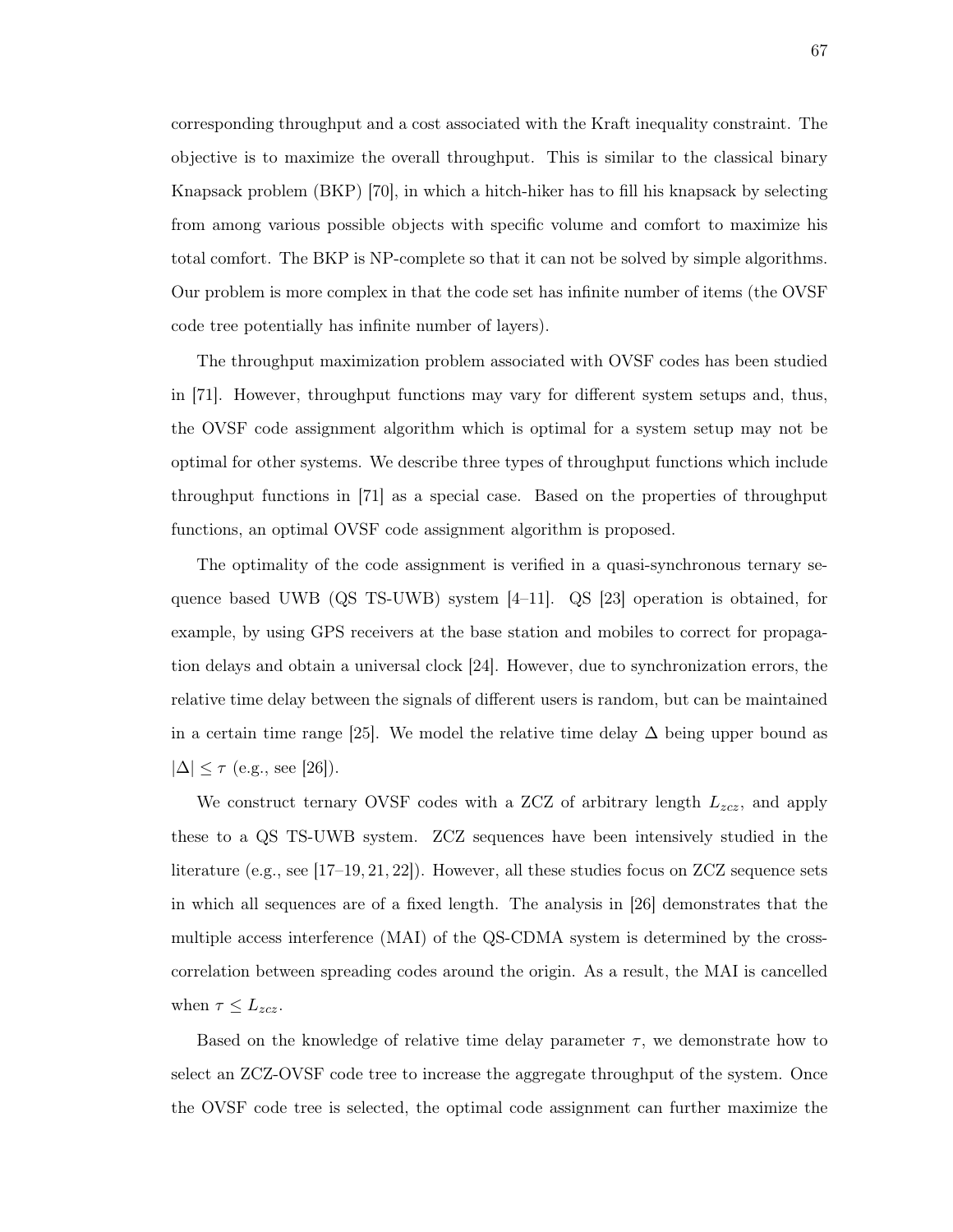aggregate throughput by allocating OVSF codes to the active users based on their SINRs.

#### 6.2 Throughput Analysis

#### 6.2.1 System Model

The information bit stream is organized in packets, each containing J information bits. With channel coding, the total size of each packet is  $L \geq J$  bits. The packet needs to be retransmitted when at least one error has been detected. The probability of a successful packet transmission  $q(\gamma)$  depends on the SINR  $\gamma$  at the receiver of the desired user. If all transmissions are statistically independent, the number of necessary transmissions to receive a packet correctly is a geometric random variable with an expected value  $1/q$ . The throughput of a user can be interpreted as the number of information bits correctly received per second. Thus, when a kth layer OVSF code of length  $n^{(k)}$  is assigned to a user, its throughput can be expressed as follows,

$$
\Gamma_k(\gamma) = \frac{\alpha}{2^k} q(k, \gamma), \quad k = 1, 2, 3, ..., \tag{6.1}
$$

where  $\alpha = 2J/LT_c n^{(1)}$ , and  $T_c$  is the chip duration.

**Property 6.1** (monotonic non-decreasing): If  $\gamma_1 \geq \gamma_2$ , then

$$
\Gamma_k(\gamma_1) \ge \Gamma_k(\gamma_2), k = 1, 2, 3, \dots \tag{6.2}
$$

*Proof.* It follows from the fact that  $q(\gamma)$  is a monotonic non-decreasing function.  $\Box$ 

Property 6.2 (throughput at high SINR):

$$
\lim_{\gamma \to +\infty} \Gamma_k(\gamma) = \frac{\alpha}{2^k}, k = 1, 2, 3, \dots
$$
\n(6.3)

*Proof.* It can be proved by noticing that  $\lim_{\gamma \to +\infty} q(\gamma) = 1$ .  $\Box$ 

Property 6.3 (throughput at low SINR):

$$
\lim_{\gamma \to 0} \Gamma_k(\gamma) = c \cdot \frac{\alpha}{2^k}, k = 1, 2, 3, \dots
$$
\n(6.4)

where  $c$  is a non-negative constant.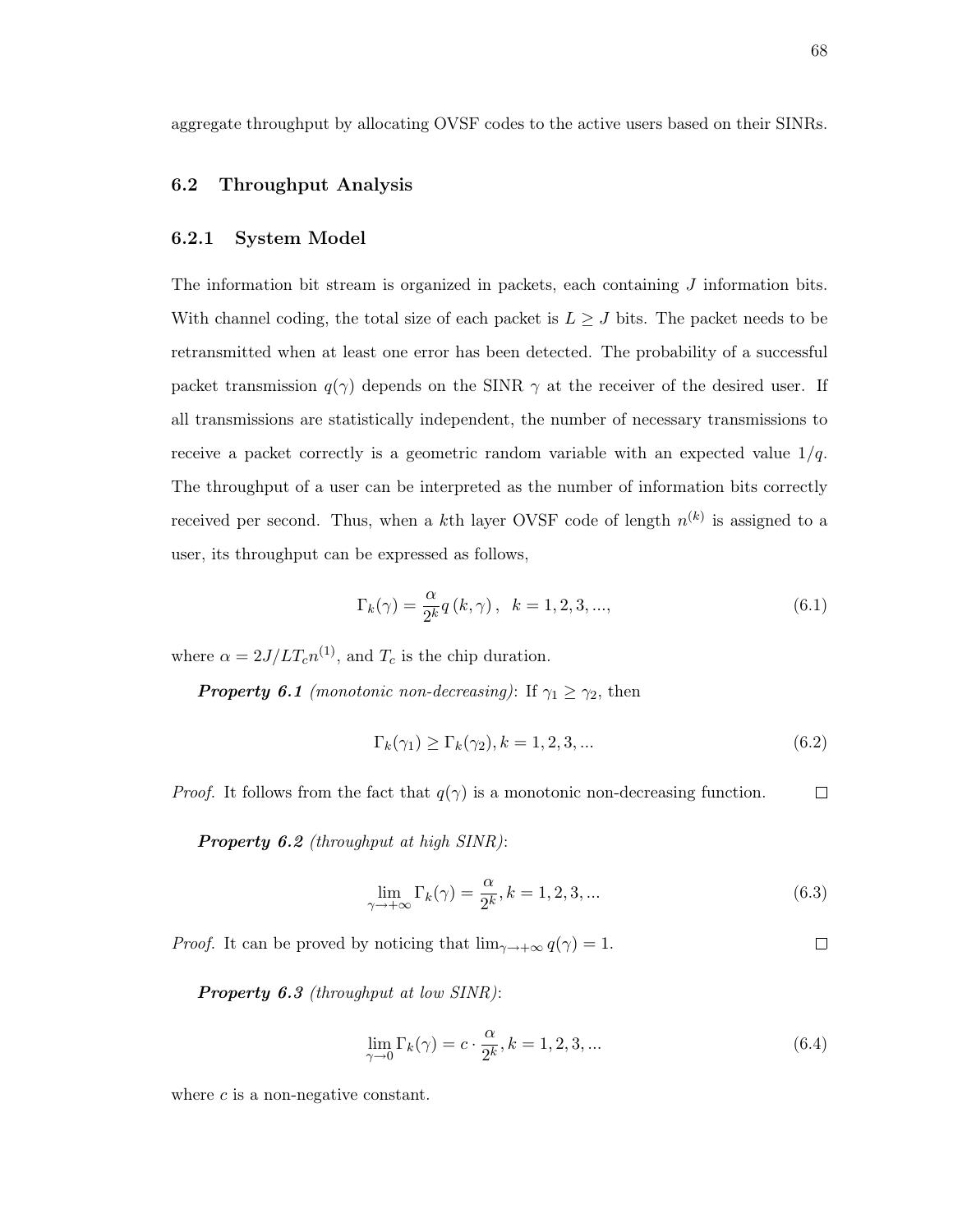*Proof.* It can be proved by noticing that  $\lim_{\gamma \to 0} q(\gamma) = c$ , where c is a non-negative  $\Box$ constant.

Proposition 6.1 (upper bound): Let the throughput functions be

$$
\Gamma_k = \frac{\alpha}{2^k} q(k, \gamma) \quad k = 1, 2, 3, \dots
$$
\n(6.5)

The aggregate throughput of the system employing OVSF codes is bounded by

$$
\sum_{i=1}^{M} \Gamma_{k_i}(\gamma_i) \le \alpha.
$$
\n(6.6)

Proof. Based on Properties 6.1-6.2,

$$
\sum_{i=1}^{M} \Gamma_{k_i}(\gamma_i) \le \sum_{i=1}^{M} \frac{\alpha}{2^{k_i}} = \alpha \sum_{i=1}^{M} 2^{-k_i} \le \alpha.
$$
 (6.7)

## 6.2.2 Throughput Functions

Let us introduce three types of  $\Gamma_k$  which satisfy the *Properties 6.1-6.3*.



Figure 6.1: Type-I throughput function  $\Gamma_k$ 

Type-I $\Gamma_k$  as shown in Fig. 6.1

$$
\Gamma_k(\gamma) = \begin{cases} \alpha/2^k, & \gamma \ge \gamma_k^* \\ 0, & \text{otherwise} \end{cases}
$$
 (6.8)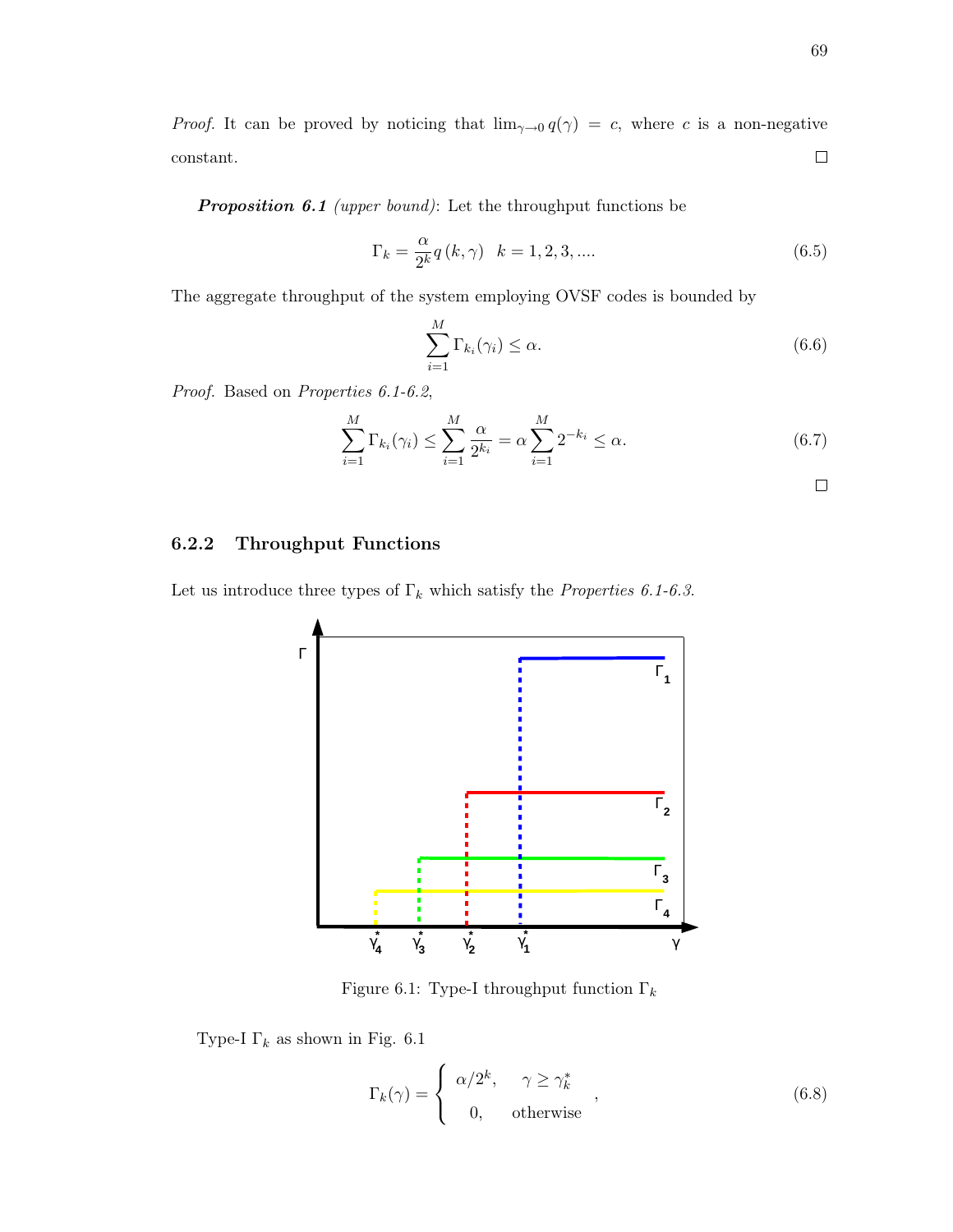

Figure 6.2: Type-II throughput function  $\Gamma_k$ 

where  $\gamma_k^* \geq \gamma_{k+1}^*, k = 1, 2, 3, ...$ 

Type-II $\Gamma_k$  as shown in Fig. 6.2 A set of Type-II throughput functions is characterized by the fact that there is no intersection between any two of them.



Figure 6.3: Type-III throughput function  $\Gamma_k$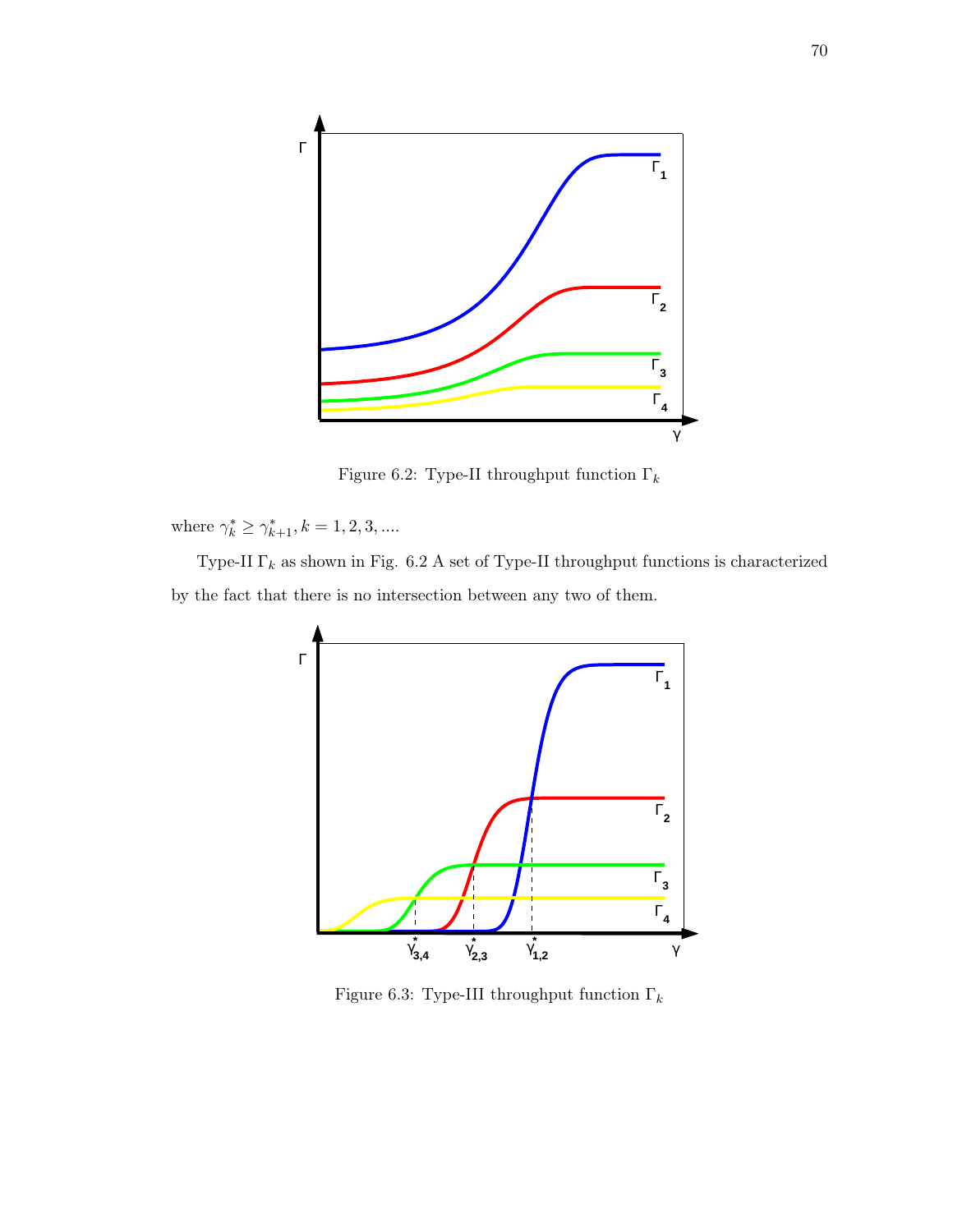Type-III  $\Gamma_k$  as illustrated in Fig. 6.3 Let  $k < j$ ,

$$
\left(\Gamma_{k} - \Gamma_{j}\right)(\gamma)\begin{cases} > 0, \quad \gamma > \gamma_{k,j}^{*} \\ &= 0, \quad \gamma = \gamma_{k,j}^{*} \\ &< 0, \quad \gamma < \gamma_{k,j}^{*} \end{cases},\tag{6.9}
$$

where  $(\Gamma_k - \Gamma_j)(\gamma) = \Gamma_k(\gamma) - \Gamma_j(\gamma)$  and  $\gamma_{k,k+1}^* \ge \gamma_{k+1,k+2}^*$ ,  $k, j = 1, 2, 3, ...$ 

**Property 6.4** (maximum  $\Gamma_k$ ): Let  $\gamma_{0,1}^* = +\infty$ . When  $\gamma_{k-1,k}^* \geq \gamma \geq \gamma_{k,k+1}^*, k =$ 1, 2, 3, ..., then

$$
\left(\Gamma_k - \Gamma_j\right)(\gamma) \ge 0, \qquad \forall j \ne k \quad \text{and} \quad j = 1, 2, 3, \dots \tag{6.10}
$$

*Proof.* If  $j > k$ , then  $\gamma \geq \gamma_{k,k+1}^* \geq \gamma_{k+1,k+2}^* \geq \ldots \geq \gamma_{j-1,j}^*$ . Thus,

$$
\Gamma_k(\gamma) \ge \Gamma_{k+1}(\gamma) \ge \dots \ge \Gamma_{j-1}(\gamma) \ge \Gamma_j(\gamma). \tag{6.11}
$$

If  $j < k$ , then  $\gamma \leq \gamma_{k-1,k}^* \leq \gamma_{k-2,k-1}^* \leq ... \leq \gamma_{j,j+1}^*$ ,

$$
\Gamma_k(\gamma) \ge \Gamma_{k-1}(\gamma) \ge \dots \ge \Gamma_{j+1}(\gamma) \ge \Gamma_j(\gamma). \tag{6.12}
$$

 $\Box$ 

#### 6.2.3 Examples of Throughput Functions

For example, let us assume a single user uncoded BPSK system in an AWGN channel with two-sided spectral density  $N_0/2$ . J information bits are transmitted in a packet. The packet needs to be retransmitted if one or more than one errors have been detected. The transmitted power is  $P_t$  and the link gain is h. Let  $\gamma = n^{(1)}T_cP_th/2N_0$ , thus,

$$
\Gamma_k(\gamma) = \frac{\alpha}{2^k} \left[ 1 - \frac{1}{2} \text{erfc}\left(\sqrt{2^k \gamma}\right) \right]^J, \quad k = 1, 2, 3, \dots,
$$
\n(6.13)

where erfc(·) is the complementary error function and  $\alpha = 2/n^{(1)}T_c$ . When J is relative small, the  ${\{\Gamma_k, k = 1, 2, 3, ...\}$  are Type-II throughput functions. Type-III throughput functions are those in  $(6.13)$  with relative large J. Type-I throughput models an ideal situation where  $q(k, \gamma) = 1$  if the SNR  $2^k \gamma \ge \gamma_0$  in (6.1). Thus,  $\gamma_k^* = \gamma_0 2^{-k}$  in (6.8).

However, if we fix the transmit bit energy  $E_t$  instead of the constant transmit power  $P_t$ , the throughput function

$$
\Gamma_k(\gamma) = \frac{\alpha}{2^k} \left[ 1 - \frac{1}{2} \text{erfc}\left(\sqrt{\gamma}\right) \right]^J, \ \ k = 1, 2, 3, ..., \tag{6.14}
$$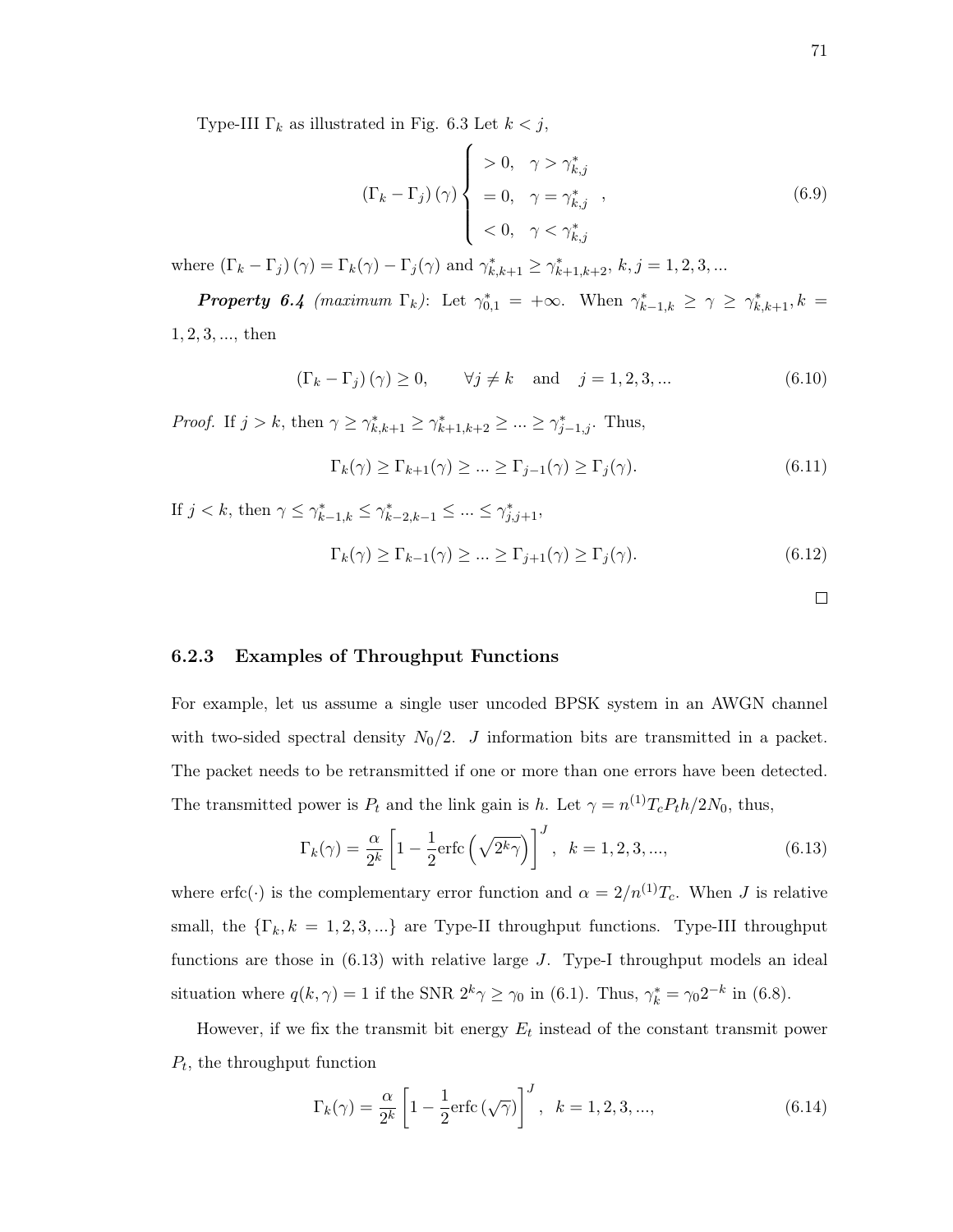where  $\gamma = E_t h/N_0$ , is another example of a Type-II throughput function.

The examples for coded systems can be the ones from [72], where the throughput performance of binary IR HARQ (incremental redundancy Hybrid ARQ) schemes based on turbo codes over block-fading channels are studied. In general, the throughput function presents either a step or a continuous nondecreasing behavior. We consider Type-I, Type-II, and Type-III functions as shown in Figs. 6.1-6.3.

### 6.2.4 Aggregate Throughput

In a non-adaptive case, the OVSF codes can be assigned to the M active users as follows,

$$
k_i = \begin{cases} p, & 1 \le i \le 2^{p+1} - M \\ p+1, & 2^{p+1} - M + 1 \le i \le M \end{cases}
$$
 (6.15)

where  $p = \log_2 M$ . The codes on the pth or  $(p + 1)$ th layer arbitrarily assigned to the M users as long as none of parent-child pairs is assigned. However, if the SINR  $\gamma$  of the users are periodically estimated, then we can accordingly assign the active users the OVSF codes other than on the pth or  $(p+1)$ th layer to maximize the overall throughput of the system, i.e.,

$$
\max_{\{k_i\}} \left\{ \sum_{i=1}^{M} \Gamma_{k_i}(\gamma_i) = \sum_{i=1}^{M} \frac{\alpha}{2^{k_i}} q(k_i, \gamma_i) \right\}
$$
(6.16.a)

subject to: 
$$
\sum_{i=1}^{M} 2^{-k_i} \le 1, \qquad k_i \in \{1, 2, 3, ...\}.
$$
 (6.16.b)

For simplicity, throughout this chapter, we assume that assigning a different layer code to the ith user may not change the SINR of other users. An example can be the downlink of a synchronous CDMA system in a frequency-flat channel. The orthogonality of the OVSF codes remains unchanged when a user select codes from a different layer. Another example is the uplink of a QS-CDMA system employing OVSF codes with a ZCZ which we will discuss in details in Section 6.3.

The problem stated in (6.16) can be considered as an extended binary Knapsack problem (BKP) [70]. BKP belongs to a discrete optimization problem and is NP-complete so that it can not be solved with polynomial complexity. In BKP, a hitch-hiker has to fill up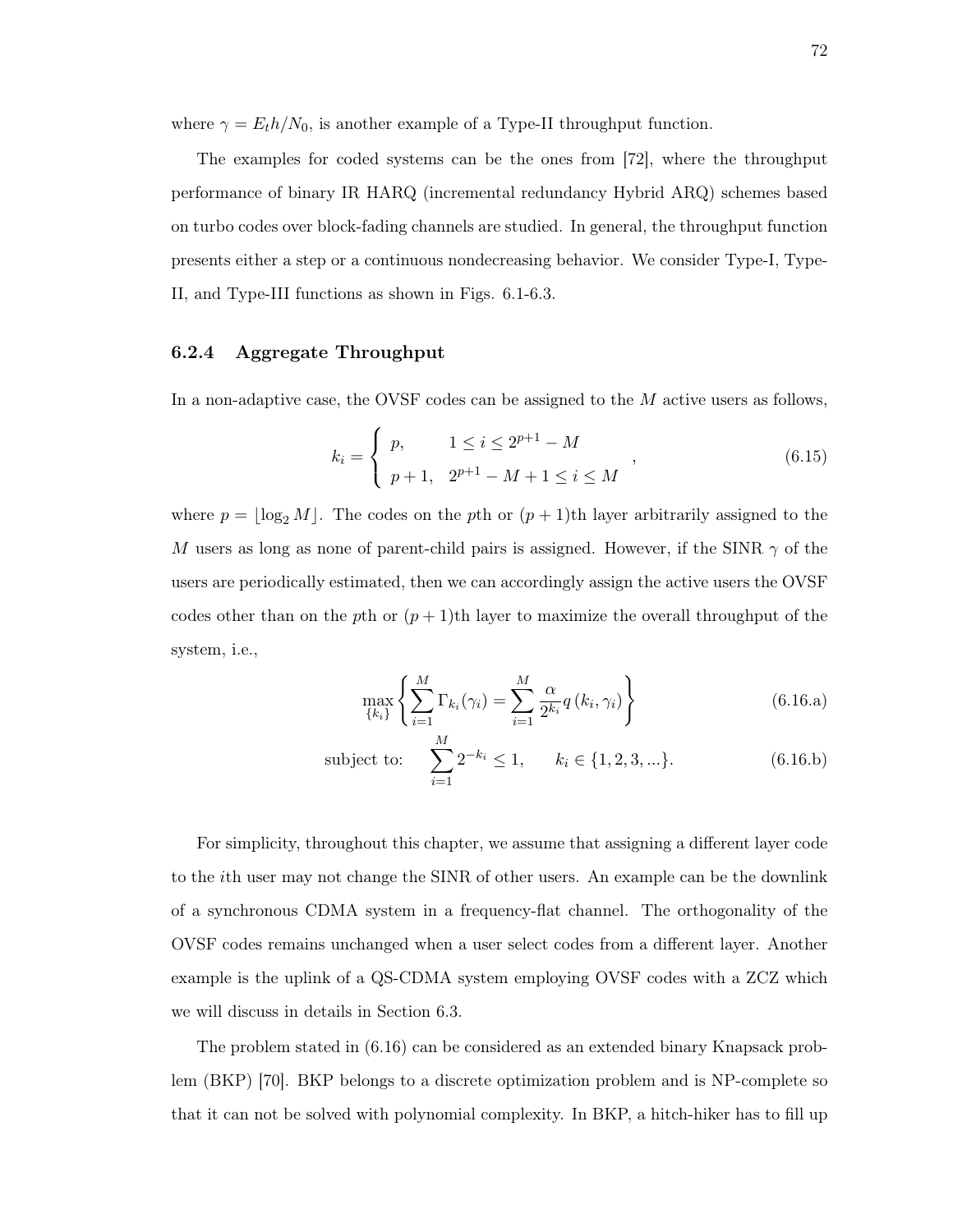his knapsack of capacity v by selecting from among various possible objects with volume  $v_i$  and comfort  $c_i$  to maximize his total comfort. Formally,

$$
\max \sum_{i=1}^{m} c_i x_i \tag{6.17.a}
$$

subject to: 
$$
\sum_{i=1}^{m} v_i x_i \le v
$$
 (6.17.b)

where

$$
x_i = \begin{cases} 1, & \text{if object} \quad i \quad \text{is selected} \\ 0, & \text{otherwise} \end{cases} . \tag{6.18}
$$

In the problem stated in (6.16), for each  $\gamma_i$ , we have a set of infinite codes each having a value  $\Gamma_k(\gamma_i)$  and a cost  $2^{-k}$ ,  $k = 1, 2, 3, ...$  Our goal is selecting one code in each set to maximize the total value under a total cost 1.

#### 6.3 OVSF Codes Assignment

#### 6.3.1 Self Maximization and Group Maximization

**Definition 6.1** (self maximization): The self maximization is defined as a code assignment which maximizes a single user throughput and satisfies a constraint  $k_a$ , that is,

$$
S(k_a, \gamma) = \arg\max_k \left\{ \Gamma_k(\gamma), k \ge k_a \right\}.
$$
\n(6.19)

**Definition 6.2** (group maximization): Let  $\overrightarrow{\gamma} = {\gamma_1, \gamma_2, ..., \gamma_m}$ , where  $\gamma_1 \geq \gamma_2 \geq$ ...  $\geq \gamma_m$ , and  $v \leq 1$ . Then, the group maximization is defined as a code assignment which maximizes the overall throughput of m users under the constraint v and  $k_a$ ,

$$
\mathcal{G}\left(v,k_a,\overrightarrow{\gamma},m\right) = \arg\max_{\{k_i\}} \left\{ \sum_{i=1}^m \Gamma_{k_i}(\gamma_i) : \sum_{i=1}^m 2^{-k_i} \le v, \forall k_i \ge k_a \right\},\tag{6.20.a}
$$

$$
\Gamma_{\max}(v, k_a, \overrightarrow{\gamma}, m) = \max_{\{k_i\}} \left\{ \sum_{i=1}^m \Gamma_{k_i}(\gamma_i) : \sum_{i=1}^m 2^{-k_i} \le v, \forall k_i \ge k_a \right\}.
$$
 (6.20.b)

**Theorem 6.1** (self maximization): For the ith user of  $\gamma_i$ , then

1) for Type-I  $\Gamma_k$ ,

$$
S(k_a, \gamma_i) = \begin{cases} k_a, & \gamma_i \ge \gamma_{k_a}^* \\ k, & \gamma_k^* \le \gamma_i < \gamma_{k-1}^* \le \gamma_{k_a}^*. \end{cases} \tag{6.21}
$$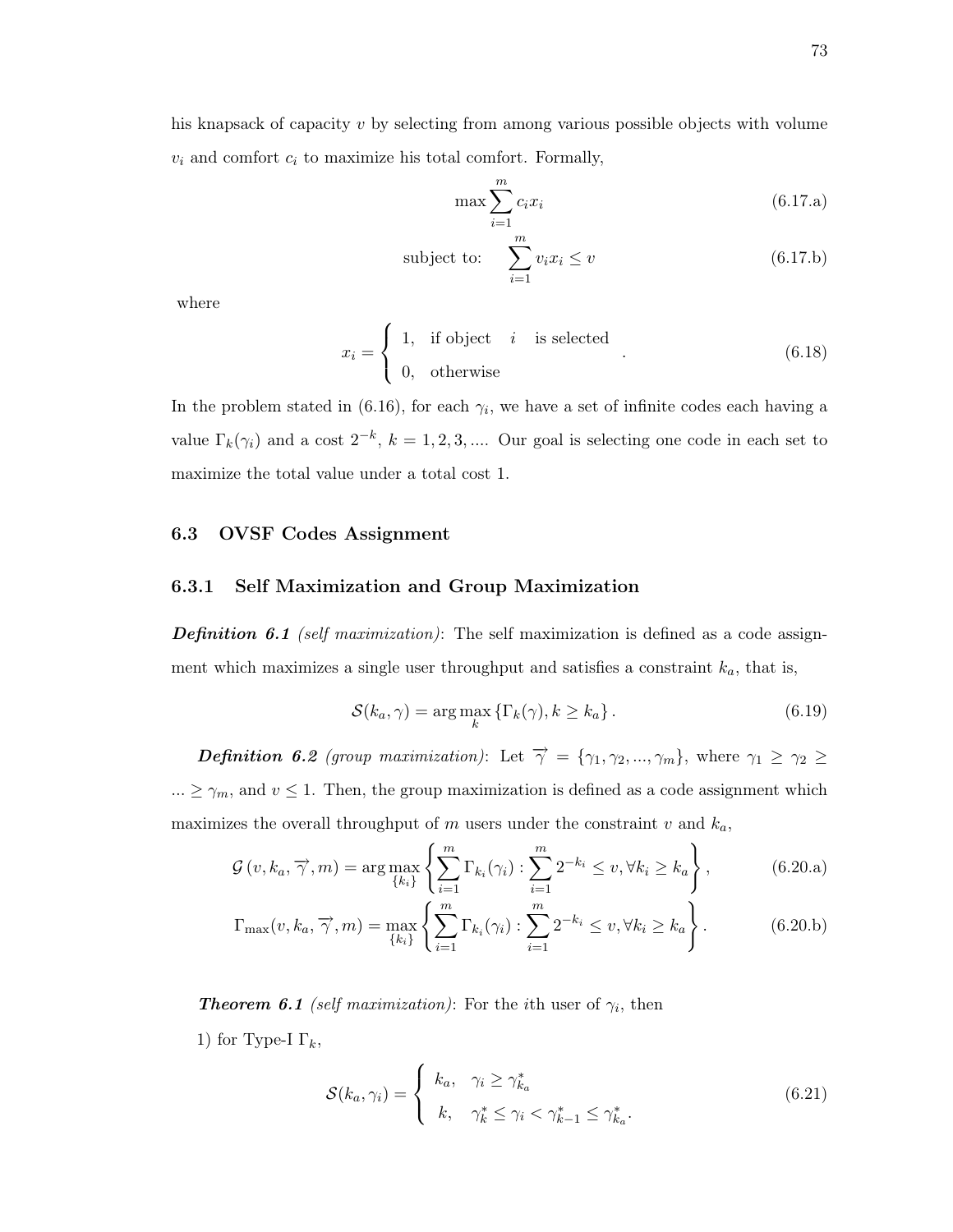2) for Type-II  $\Gamma_k$ ,

$$
\mathcal{S}(k_a, \gamma_i) = k_a. \tag{6.22}
$$

3) for Type-III  $\Gamma_k$ ,

$$
S(k_a, \gamma_i) = \begin{cases} k_a, & \gamma_i \ge \gamma_{k_a, k_a + 1}^* \\ k, & \gamma_{k, k+1}^* \le \gamma_i < \gamma_{k-1, k}^* \end{cases} \tag{6.23}
$$

*Proof.* If a  $k_a$ th layer code is available, then all its child codes with layer index  $k > k_a$  are also available. The proofs for Type-I and Type-II  $\Gamma_k$  are straightforward. The result for Type-III  $\Gamma_k$  can be proved by using *Property 6.4*.  $\Box$ 

**Lemma 6.1** (priority of users): If  $\mathcal{S}(k_a, \gamma_i) = k_i$ ,  $\mathcal{S}(k_a, \gamma_j) = k_j$ , and  $\gamma_i \geq \gamma_j$ , then  $k_i \leq k_j$  and  $\Gamma_{k_i}(\gamma_i) \geq \Gamma_{k_j}(\gamma_j)$ .

Proof. The proof follows the fact that throughput functions are monotonic non-decreasing functions.  $\Box$ 

**Lemma 6.2** (priority of codes): If  $\mathcal{S}(k_a, \gamma_i) = k_i$ ,  $\mathcal{S}(k_b, \gamma_i) = k'_i$  $i<sub>i</sub>$ , and  $k_a \leq k_b$ , then  $k_i \leq k^{'}_i$  $\Gamma_i$  and  $\Gamma_{k_i}(\gamma_i) \geq \Gamma_{k'_i}(\gamma_i)$ .

Proof. It can be proved based on (6.21)-(6.23).

**Lemma 6.3** (pair maximization): Let  $\gamma_i \geq \gamma_j$ ,

$$
S(k_a, \gamma_i) = k_i; \quad S(k_b, \gamma_j) = k_j \tag{6.24}
$$

$$
\mathcal{S}(k_b, \gamma_i) = k_i'; \quad \mathcal{S}(k_a, \gamma_j) = k_j' \tag{6.25}
$$

If  $k_a \leq k_b$ , then  $\Gamma_{k_i}(\gamma_i) + \Gamma_{k_j}(\gamma_j) \geq \Gamma_{k'_i}(\gamma_i) + \Gamma_{k'_j}(\gamma_j)$ , for

- 1) Type-I Γ<sub>k</sub>;
- 2) Type-II  $\Gamma_k$  satisfying  $\frac{d(\Gamma_k-\Gamma_j)(\gamma)}{d\gamma}\geq 0$ ,  $\forall \gamma\geq 0, k\leq j$ . 3) Type-III  $\Gamma_k$  satisfying  $\frac{d(\Gamma_k-\Gamma_{k+1})(\gamma)}{d\gamma}\geq 0$ ,  $\forall \gamma\geq \gamma^*_{k,k+1}, k=1,2,3,...$

Proof. See Appendix.

 $\Box$ 

 $\Box$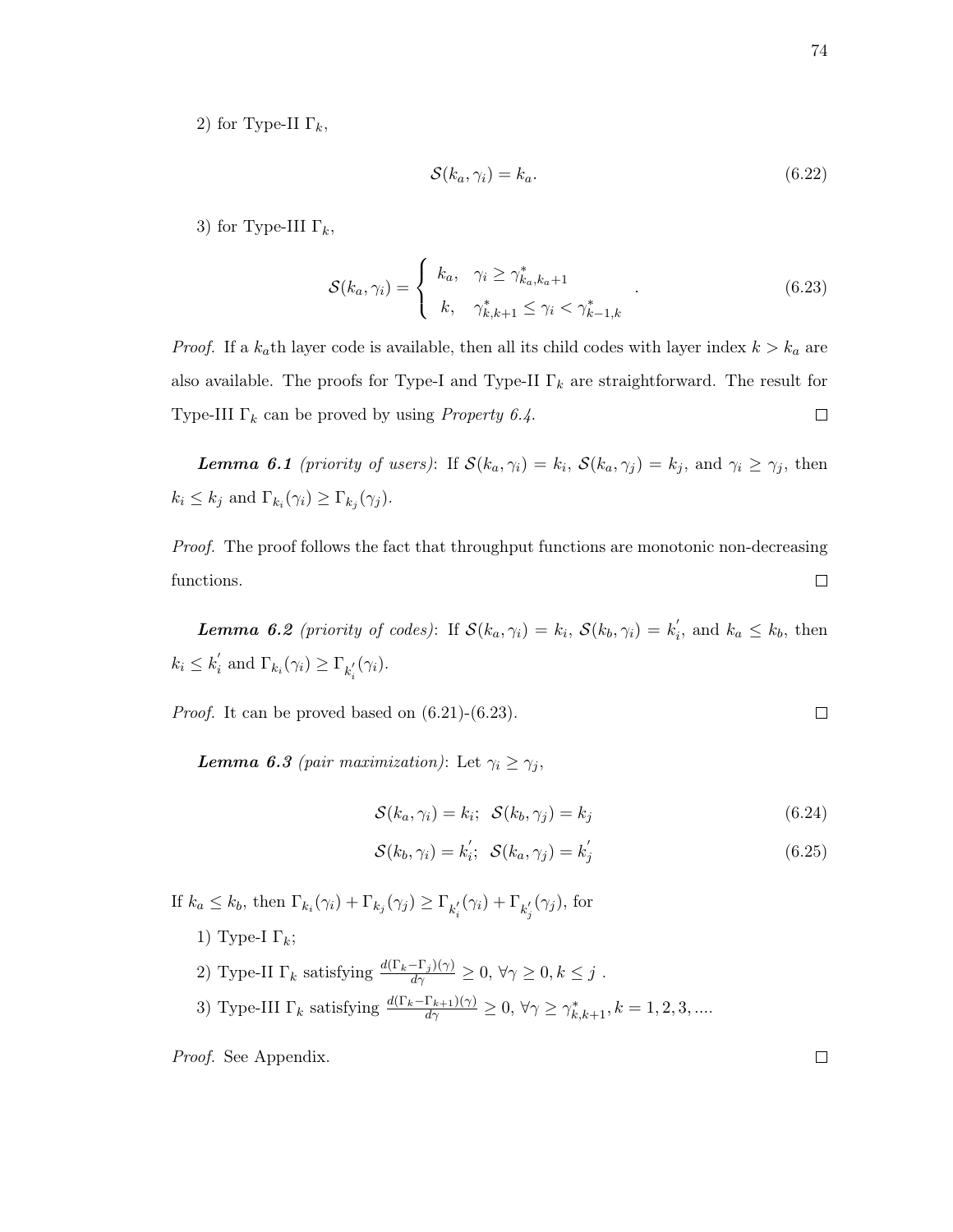In the following, we focus on the throughput functions with a constraint on  $q$  functions as described in Lemma 6.3.

**Theorem 6.2** (initial assignment): Let  $\gamma_1 \geq \gamma_2 \geq ... \geq \gamma_M$ , and  $v \leq 1$ . The OVSF codes can be assigned to M active users as follows,

$$
S(K_i, \gamma_i) = k_i, \quad i = 1, 2, \dots M,
$$
\n(6.26.a)

 $where$ 

$$
K_{i} = \begin{cases} 1 + \lfloor -\log_{2}(v) \rfloor, & i = 1 \\ 1 + \lfloor -\log_{2}\left(v - \sum_{j=1}^{i-1} 2^{-k_{j}}\right) \rfloor, & 1 < i < M \\ \left[ -\log_{2}\left(v - \sum_{j=1}^{M-1} 2^{-k_{j}}\right) \right], & i = M \end{cases}
$$
(6.26.b)

Then, if  $i \leq j$ , the resulting code assignment  $\{k_i, 1 \leq i \leq M\}$  satisfies

 $\sqrt{ }$ 

$$
\sum_{i=1}^{M} 2^{-k_i} \le v,\tag{6.27.a}
$$

$$
\Gamma_{k_i}(\gamma_i) \ge \Gamma_{k_j}(\gamma_j),\tag{6.27.b}
$$

$$
k_i \le k_j,\tag{6.27.c}
$$

$$
\Gamma_{k_i}(\gamma_i) + \Gamma_{k_j}(\gamma_j) \ge \Gamma_{k_j}(\gamma_i) + \Gamma_{k_i}(\gamma_j). \tag{6.27.d}
$$

Proof. See Appendix.

**Lemma 6.4** (stopping criteria): Let  $\gamma_1 \geq \gamma_2 \geq \ldots \geq \gamma_m$  and  $\overrightarrow{\gamma}_{i+1} = {\gamma_{i+1}, \gamma_{i+2}, \ldots, \gamma_m}.$ Let  $\{k_i, 1 \leq i \leq m\}$  denote the initial code assignment and, thus,  $v_i = v - \sum_{j=1}^{i-1} 2^{-k_j}$ , then  $\forall t \geq t_0$ ,

$$
\Gamma_{\max}\left(v_i - 2^{-k_i - t_0}, k_i + t_0, \overrightarrow{\gamma}_{i+1}, m - i\right) \ge
$$
\n
$$
\Gamma_{\max}\left(v_i - 2^{-k_i - t}, k_i + t, \overrightarrow{\gamma}_{i+1}, m - i\right),
$$
\n(6.28)

where

$$
t_0 = \left\lceil \log_2 \left( \frac{m - i + 1}{2^{k_i} v_i} \right) \right\rceil. \tag{6.29}
$$

*Proof.* When the *i*th user increase its initial code from the  $k_i$ th layer to  $(k_i + t)$ th layer, then

$$
v'_{i+1} = v - \sum_{j=1}^{i-1} 2^{-k_j} - 2^{-k_i - t} = v_i - 2^{-k_i - t}.
$$
 (6.30)

$$
\Box
$$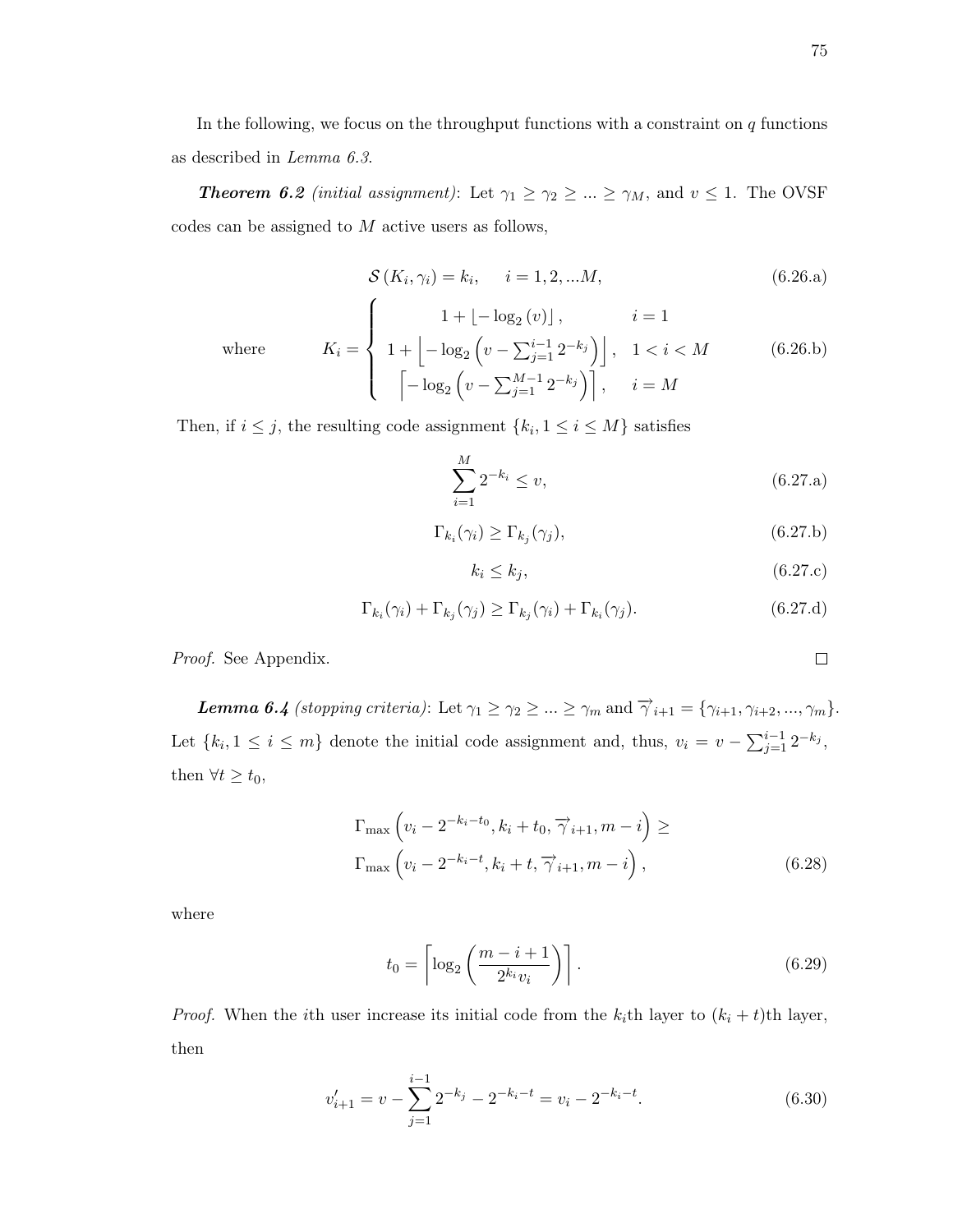If  $t = t_0$ , we have

$$
(m-i+1)2^{-(k_i+t_0)} \le v_i.
$$
\n(6.31)

Then, a  $(k_i + t_0)$ th layer code is available for each jth user, where  $j > i$ . Thus,

$$
\mathcal{G}\left(v_i - 2^{-k_i - t_0}, k_i + t_0, \overrightarrow{\gamma}_{i+1}, m - i\right) = \{ \mathcal{S}(k_i + t_0, \gamma_{i+1}), \mathcal{S}(k_i + t_0, \gamma_{i+2}), \dots, \mathcal{S}(k_i + t_0, \gamma_m) \}.
$$
\n(6.32)

In a similar way, for  $\forall t > t_0$ ,

$$
\mathcal{G}\left(v_i - 2^{-k_i - t}, k_i + t, \overrightarrow{\gamma}_{i+1}, m - i\right) = \{ \mathcal{S}(k_i + t, \gamma_{i+1}), \mathcal{S}(k_i + t, \gamma_{i+2}), \dots, \mathcal{S}(k_i + t, \gamma_m) \}.
$$
\n(6.33)

Based on Lemma 6.2,  $(6.28)$  can be proved by  $(6.32)$  and  $(6.33)$ .

**Theorem 6.3** (group maximization): Let  $\overrightarrow{\gamma_i} = {\gamma_i, \gamma_{i+1}, ..., \gamma_m}$ , where  $1 \leq i \leq m$ and  $\gamma_1 \geq \gamma_2 \geq ... \geq \gamma_m$ . Let  $\{k_i, 1 \leq i \leq m\}$  denote the initial code assignment, and  $v_i = v - \sum_{j=1}^{i-1} 2^{-k_j}$ . If

$$
\mathcal{G}\left(v_i - 2^{-k_i - t}, k_i + t, \overrightarrow{\gamma}_{i+1}, m - i\right), \quad 0 \le t \le t_0 = \left\lceil \log_2\left(\frac{m - i + 1}{2^{k_i} v_i}\right) \right\rceil, \tag{6.34}
$$

are known, and let

$$
\delta = \arg\max_{t} \left\{ \Gamma_{\max} \left( v_i - 2^{-k_i - t}, k_i + t, \overrightarrow{\gamma}_{i+1}, m - i \right) + \Gamma_{k_i + t}(\gamma_i), 0 \le t \le t_0 \right\}. \tag{6.35}
$$

Then the group maximization

$$
\mathcal{G}\left(v_i, k_i, \overrightarrow{\gamma_i}, m-i+1\right) = (k_i + \delta) \cup \mathcal{G}\left(v_i - 2^{-k_i - \delta}, k_i + \delta, \overrightarrow{\gamma}_{i+1}, m-i\right). \tag{6.36}
$$

Proof.

$$
\Gamma_{\max}(v_i, k_i, \overrightarrow{\gamma}_i, m-i+1) = \max_t \left\{ \Gamma_{\max} \left( v_i - 2^{-k_i - t}, k_i + t, \overrightarrow{\gamma}_{i+1}, m-i \right) + \Gamma_{k_i + t}(\gamma_i), t \ge 0 \right\}.
$$
 (6.37)

Note that,  $k_i$  is the initial code assignment for the *i*th user and, thus, for  $\forall t > 0$ ,  $\Box$  $\Gamma_{k_i+t}(\gamma_i) \leq \Gamma_{k_i}(\gamma_i)$ . Hence, (6.36) can be proved based on *Lemma 6.4*.

 $\Box$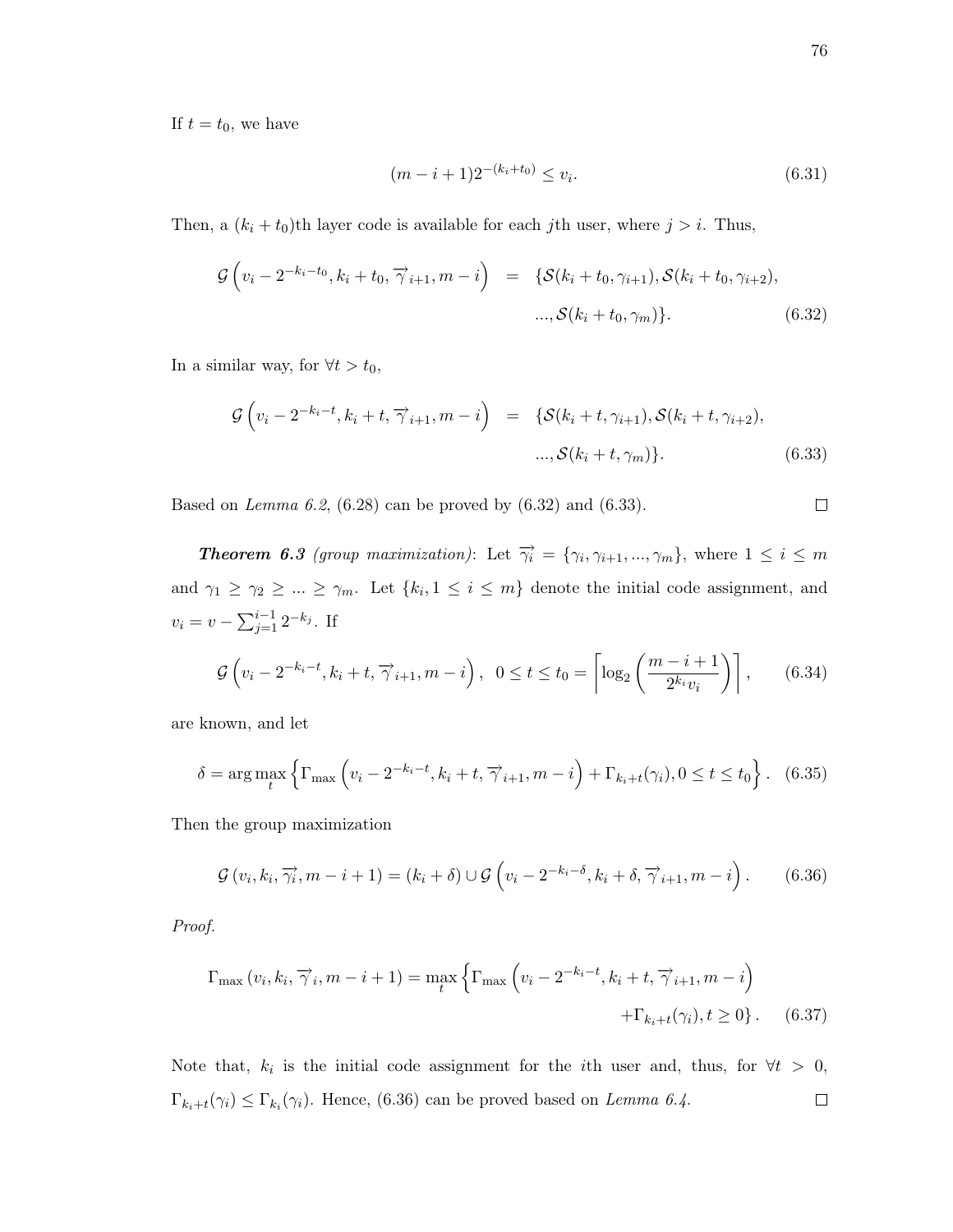Table 6.1: Initial OVSF Codes Assignment Algorithm

| Input: | $\gamma_1 > \gamma_2 > \gamma_3 >  > \gamma_M$                                                                                                                                                                                       |  |
|--------|--------------------------------------------------------------------------------------------------------------------------------------------------------------------------------------------------------------------------------------|--|
|        | FOR $i=1:M$ ,                                                                                                                                                                                                                        |  |
|        |                                                                                                                                                                                                                                      |  |
|        | $K_i = \begin{cases} 1, & i = 1 \\ 1 + \left\lfloor -\log_2\left(1 - \sum_{j=1}^{i-1} 2^{-k_j}\right) \right\rfloor, & 1 < i < M \\ \left\lceil -\log_2\left(1 - \sum_{j=1}^{M-1} 2^{-k_j}\right) \right\rceil, & i = M \end{cases}$ |  |
|        |                                                                                                                                                                                                                                      |  |
|        | $k_i = \mathcal{S}(K_i, \gamma_i)$                                                                                                                                                                                                   |  |
|        | END                                                                                                                                                                                                                                  |  |
|        | Output: ${k_i, i = 1, 2,  M}$                                                                                                                                                                                                        |  |

## 6.3.2 OVSF Codes Assignment Algorithms

Table 6.1 presents an initial code assignment algorithm, which is an important initialization step for optimal code assignment demonstrated in Table 6.2.

**Theorem 6.4:** The initial code assignment algorithm maximizes the aggregate throughput for Type-I  $\Gamma_k$ .

*Proof.* For Type-I  $\Gamma_k$ , the initial assignment remains unchanged after group maximization.

 $\Box$ 

| Input:                     | $\gamma_1 \geq \gamma_2 \geq \gamma_3 \geq  \geq \gamma_M$                                                                             |
|----------------------------|----------------------------------------------------------------------------------------------------------------------------------------|
| Initial assignment output: | ${k_1, k_2, , k_M}$                                                                                                                    |
| Group maximization:        | $\mathcal{G}\left(v_{i},k_{i},\overrightarrow{\gamma_{i}},M-i+1\right) =$                                                              |
|                            | $(k_i + \delta) \cup \mathcal{G}\left(v_i - 2^{-k_i-\delta}, k_i + \delta, \overrightarrow{\gamma}_{i+1}, m - i\right)$                |
|                            | $\delta = \arg \max_t \left\{ \Gamma_{\max} \left( v_i - 2^{-k_i - t}, k_i + t, \overrightarrow{\gamma}_{i+1}, M - i \right) \right\}$ |
|                            | $+\Gamma_{k_i+t}(\gamma_i), 0 \leq t \leq \left\lceil \log_2\left(\frac{M-i+1}{2^{k_i}m}\right) \right\rceil \right\}$                 |
|                            | $\mathcal{G}\left(v_M,k_M,\overrightarrow{\gamma}_M,1\right)=\mathcal{S}(k_M,\gamma_M)$                                                |
| Optimum assignment Output: | $\mathcal{G}\left(1,1,\overrightarrow{\gamma_1},M\right)$                                                                              |

Table 6.2: Optimum OVSF Codes Assignment Algorithm

As shown in Table 6.2, the optimum OVSF code assignment maximizes the aggregate throughput of the system by recursively operating the group maximization. For each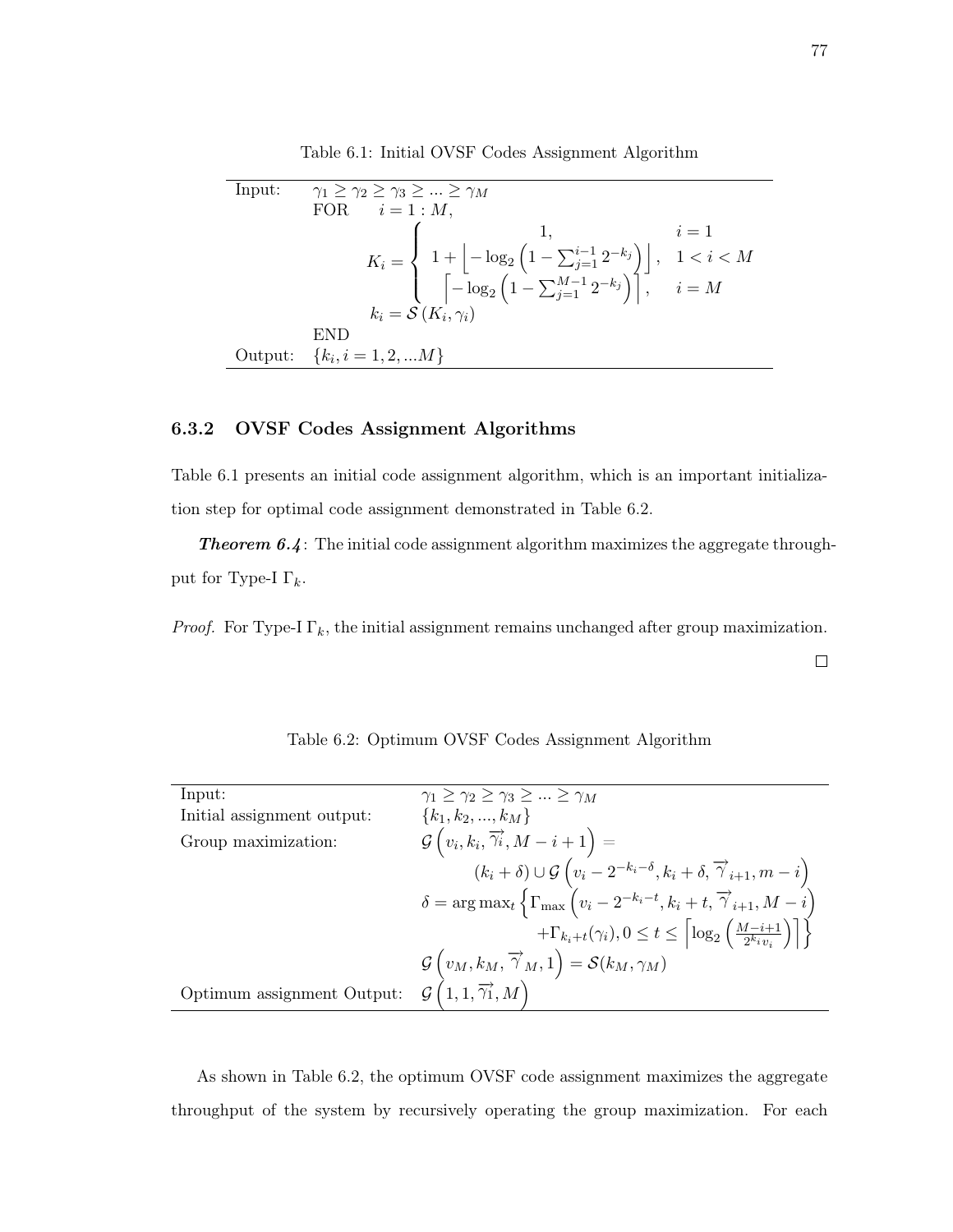group maximization, an initial code assignment is operated.

**Theorem 6.5**: The optimum code assignment algorithm maximizes the aggregate throughput for

- 1) Type-I  $\Gamma_k$ ;
- 2) Type-II  $\Gamma_k$  satisfying  $\frac{d(\Gamma_k-\Gamma_j)(\gamma)}{d\gamma}\geq 0$ ,  $\forall \gamma\geq 0, k\leq j$ .
- 3) Type-III  $\Gamma_k$  satisfying  $\frac{d(\Gamma_k-\Gamma_{k+1})(\gamma)}{d\gamma}\geq 0$ ,  $\forall \gamma\geq \gamma^*_{k,k+1}, k=1,2,3,...$

*Proof.* For M users with  $\gamma_1 \ge \gamma_2 \ge ... \ge \gamma_M$ , the optimum code assignment  $\mathcal{G}(1, 1, \overrightarrow{\gamma_1}, M)$ can be recursively achieved by the group maximization described in *Theorem 6.3*. For the Mth user, its group maximization is reduced to self maximization.  $\Box$ 

#### 6.4 Uplink Throughput Maximization for a QS-DS UWB Systems

#### 6.4.1 System Model

We consider a QS-CDMA UWB system in which M active users share the same physical channel. Each user transmits data to a single base station. The received signal is

$$
r(t) = \sum_{i=1}^{M} \sqrt{P_i} b_i (t - l_i T_c) \sum_{n=0}^{N-1} c_{i,n} \psi(t - nT_c - l_i T_c) + n(t),
$$
\n(6.38)

where  $\psi(t)$  is the unit energy signaling pulse assumed here to be equal to zero outside an interval which is equal to or smaller than the chip duration  $T_c$ , and assumed known to the receiver. The spreading sequence  $\mathbf{c}_i = \{c_{i,0}, c_{i,1}, \dots c_{i,N-1}\}$  is selected from the OVSF code tree.  $b_i(t)$  is the data signal consisting of a sequence of rectangular pulses with positive or negative unit amplitude and the duration  $T_b = NT_c$ .  $P_i$  is the received signal power of user i determined by

$$
P_i = \frac{(1 - \lambda)E_c h_i}{T_c},\tag{6.39}
$$

where  $\lambda$  is the deficiency ratio of the employed OVSF codes,  $h_i$  is the link gain of the *i*th user, and  $E_c$  is the chip energy. For simplification, we have quantized the propagation delay into bins, and  $l_i$  is modelled as a discrete uniformly distributed random variable on  $[-\tau, \tau]$ , where  $\tau$  is an integer and  $0 \le \tau \le N/2$ . We further assume the time delays of all users are i.i.d.  $n(t)$  is the white Gaussian noise with two-sided spectral density  $N_0/2$ .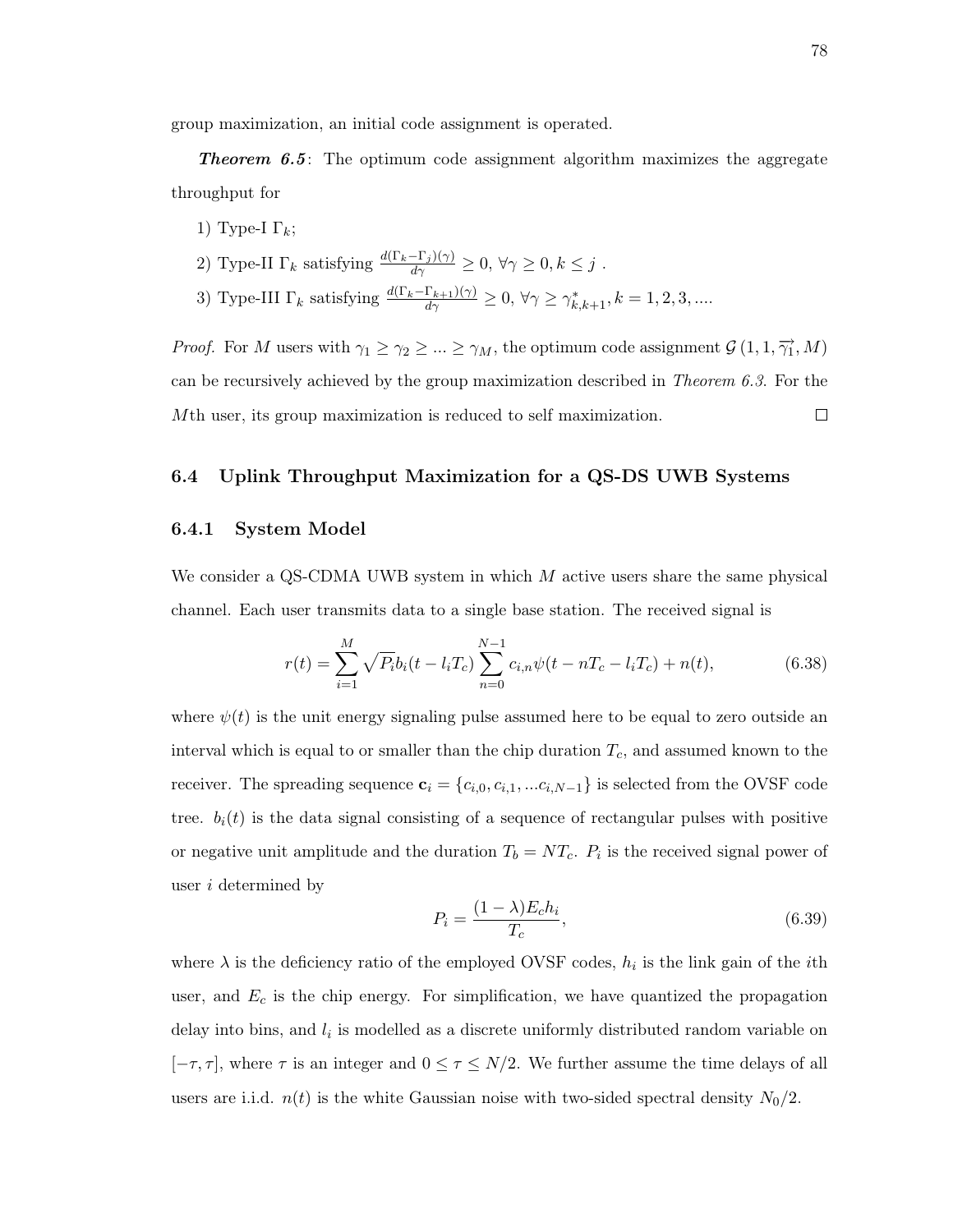When the correlator receiver is tuned to the *i*th user, the output is,

$$
Z_i = \sqrt{P_i T_b} \left( b_{i,0} + \sum_{j=1,j \neq i}^{M} I_{i,j} + \eta \right), \tag{6.40}
$$

where  $\eta$  is a zero-mean Gaussian random variable with variance  $\sigma_{\eta}^2 = (2P_iT_b/N_0)^{-1}$ .  $b_{i,0}$ is the desired signal in the decision interval  $[0, T_b]$ . The MAI from the jth user is denoted as  $I_{i,j}$ , which can be formulated in terms of the continuous two bits, i.e.,  $b_{j,-1}$  and  $b_{j,0}$ , of the jth user, and the aperiodic cross correlation functions of  $c_i$  and  $c_j$ .

$$
I_{i,j}(l_{i,j}) = \sqrt{\frac{P_j}{P_i}} \left[ b_{j,-1} A_{\mathbf{c}_i, \mathbf{c}_j} (l_{i,j} - N) + b_{j,0} A_{\mathbf{c}_i, \mathbf{c}_j} (l_{i,j}) \right],
$$
(6.41)

where  $l_{i,j}$  represents the time delay of the jth user relative to the ith user. Let  $\xi =$  $\sum_{j\neq i} I_{i,j}(l_{i,j})$ . The data signal  $b_j(t)$  and the time delay  $l_{i,j}$  are independent from those of different users. As a result, the variance of  $\xi$  equals to the sum of the variance of  $I_{i,j}(l_{i,j}),$ that is

$$
\sigma_{\xi}^{2} = \sum_{j \neq i} E \{ I_{i,j}^{2}(l_{i,j}) \}
$$
\n
$$
= \sum_{j \neq i} \frac{P_{j}}{2P_{i}} \{ (A_{\mathbf{c}_{i}, \mathbf{c}_{j}}(l_{i,j} - N) + A_{\mathbf{c}_{i}, \mathbf{c}_{j}}(l_{i,j}))^{2} + (A_{\mathbf{c}_{i}, \mathbf{c}_{j}}(l_{i,j} - N) - A_{\mathbf{c}_{i}, \mathbf{c}_{j}}(l_{i,j}))^{2} \}
$$
\n
$$
= \sum_{j \neq i} \frac{P_{j}}{P_{i}} \{ A_{\mathbf{c}_{i}, \mathbf{c}_{j}}^{2}(l_{i,j} - N) + A_{\mathbf{c}_{i}, \mathbf{c}_{j}}^{2}(l_{i,j}) \}.
$$
\n(6.42)

Let us assume, in the QS-CDMA system, the relative time delay  $l_{i,j}$  can be maintained such that  $|l_{i,j}| \leq L_{zcz}$ , where  $L_{zcz}$  is the ZCZ of the employed OVSF codes. Based on the definition of ZCZ and Property 5.3 of the proposed ZCZ sequences, the MAI can be reduced as  $\sigma_{\xi}^2 = 0$ . Thus, the signal to interference and noise ratio (SINR) for the *i*th user is,

$$
\text{SINR}_{i} = \frac{1}{\sigma_{\xi}^{2} + \sigma_{\eta}^{2}} = \frac{(1 - \lambda) N h_{i} E_{c}}{N_{0}/2}, \quad \text{when} \quad |l_{i,j}| \le L_{zcz}.
$$
 (6.43)

Let us further assume the QS-DS UWB system is an uncoded BPSK system in which J information bits are transmitted in a packet. The packet needs to be retransmitted if one or more than one errors have been detected. When the relative delays within the ZCZ and the kth layer code is assigned to the user, we have

$$
\Gamma_k = \frac{1}{2^{k+1} n T_c} \left[ 1 - \frac{1}{2} \text{erfc}\left( \sqrt{\frac{2^{k+1} n (1-\lambda) h_i E_c}{N_0/2}} \right) \right]^J \quad k = 1, 2, 3, \dots \tag{6.44}
$$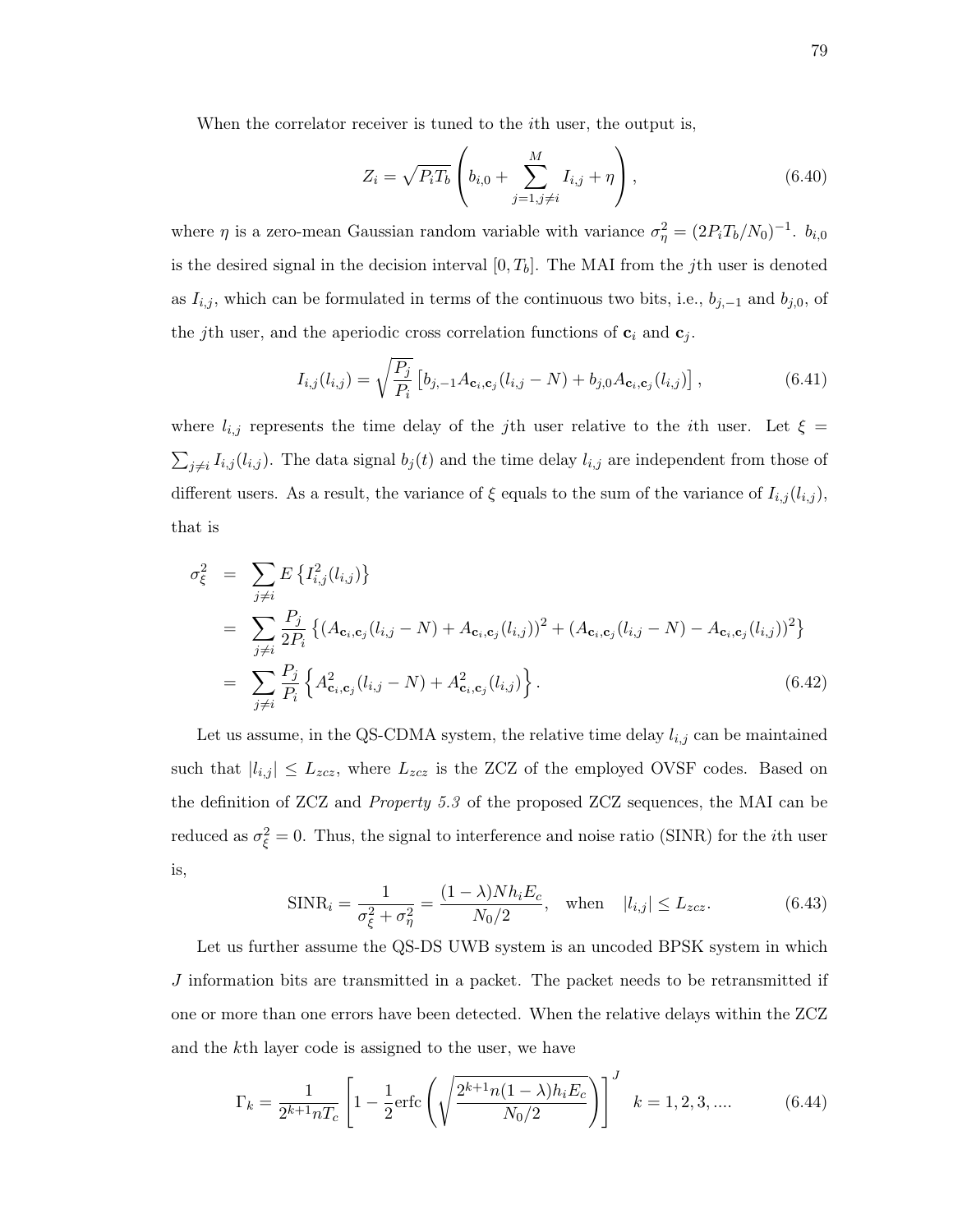Based on  $\gamma_i = h_i E_c/N_0$  of the *i*th user, we attempt to maximize the overall throughput of the QS-DS-UWB system,

$$
\max_{\{k_i\}} \sum_{i=1}^{M} \frac{\alpha}{2^{k_i}} \left[ 1 - \frac{1}{2} \text{erfc}\left(\sqrt{2^{k_i} \beta \gamma_i}\right) \right]^J \tag{6.45.a}
$$

subject to: 
$$
\sum_{i=1}^{M} 2^{-k_i} \le 1, \qquad k_i \in \{1, 2, 3, ...\}.
$$
 (6.45.b)

where  $\beta = 4(1 - \lambda)n$  and  $\alpha = 1/2nT_c$ .

#### 6.4.2 OVSF Code Tree Selection

When the OVSF code tree with  $L_{zcz} = \tau$  is selected, the multiple access interference is cancelled and, thus, the power control scheme is not necessary. All active users can simply maintain the same chip energy. The TCPs of the same length and different deficiency ratio may further affect the aggregate throughput of the system.

**Proposition 6.2**: Let  $\lambda(n)$  and  $\lambda'(n)$  be the deficiency ratios of two TCPs of length *n*. Let  $\{k_i\}$  denote the code assignment for the *i*th users of SINR  $\gamma_i$ ,  $i = 1, 2...M$ . If  $\lambda(n) \geq \lambda'(n)$ , then we have

$$
\sum_{i=1}^{M} \Gamma_{k_i}(\gamma_i) \le \sum_{i=1}^{M} \Gamma'_{k_i}(\gamma_i),\tag{6.46}
$$

where  $\Gamma_{k_i}(\gamma_i)$  and  $\Gamma'_{k_i}(\gamma_i)$  denotes the throughput of the *i*<sup>th</sup> user employing OVSF code tree constructed by the TCP of deficiency ratio  $\lambda(n)$  and  $\lambda'(n)$  respectively.

*Proof.*  $q(\gamma)$  is a monotonic non-decreasing function, thus,

$$
\frac{\Gamma_{k_i}(\gamma_i)}{\Gamma'_{k_i}(\gamma_i)} = \frac{q\left(\frac{2^{k_i}n(1-\lambda(n))h_iE_c}{N_0/2}\right)}{q\left(\frac{2^{k_i}n(1-\lambda'(n))h_iE_c}{N_0/2}\right)} \le 1.
$$
\n(6.47)

 $\Box$ 

Based on *Proposition 6.2*, we suggest selecting the TCP of length  $n = \tau$ , and with the minimum  $\lambda(n)$ .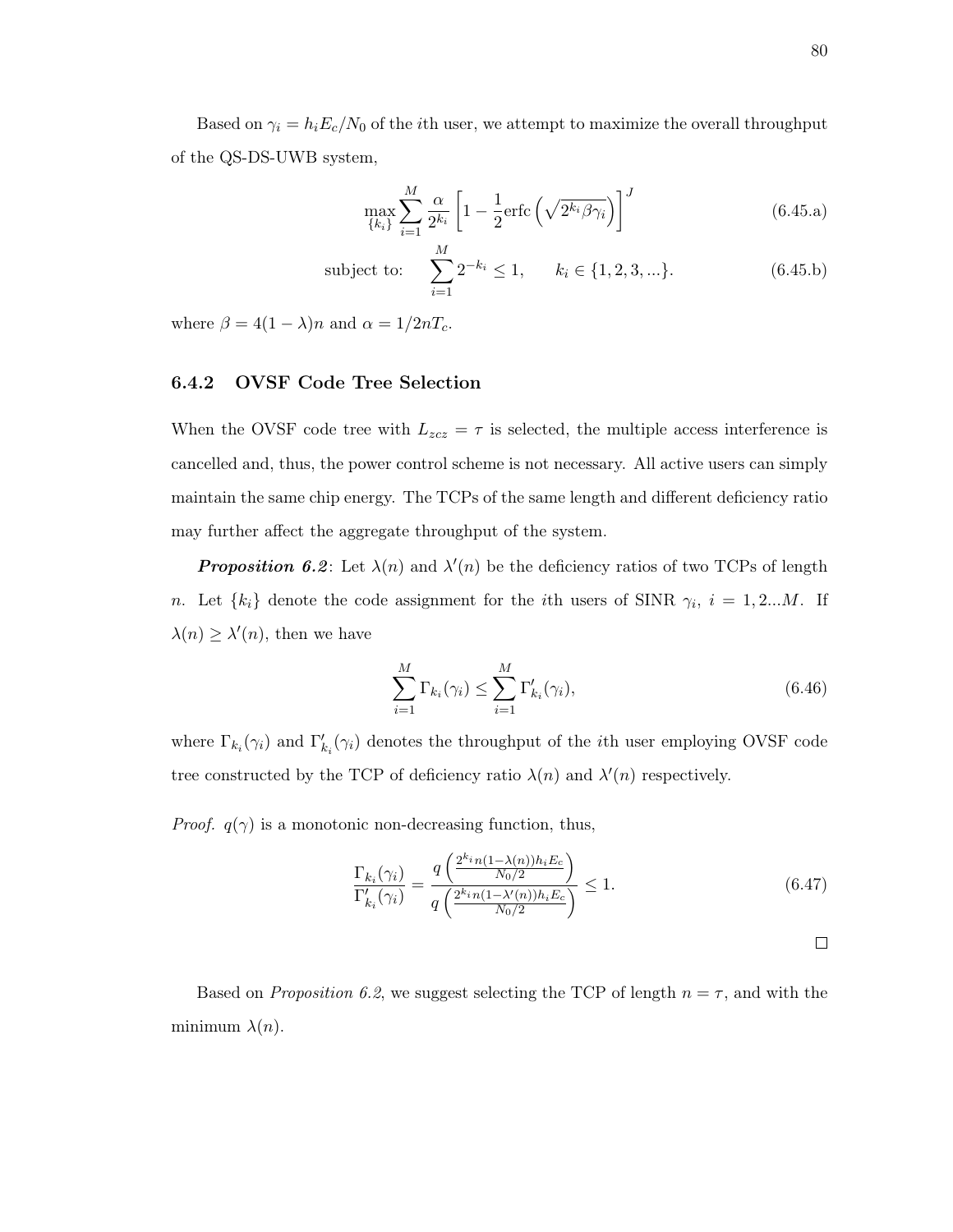

Figure 6.4: OVSF code tree selection: BCP-based OVSF code tree with  $L_{zcz} = 4$  v.s. TCP-based OVSF code tree with  $L_{zcz} = 6$ ,  $E_c/N_0 = -3$  dB

#### 6.4.3 Numerical Results

We assume that the multipath interference has been suppressed by the ZCZ sequences. In the QS-DS UWB system,  $M$  active links  $(M$  users and 1 base station) are in the system. The  $\gamma_i = E_c d_0^2/N_0 d_i^2$ , where  $d_i$ , the distance between the *i*th user and the base station, is a uniformly distributed random variable in  $[d_0, 5d_0]$  and may vary from time to time. Each transmitter maintains the same chip energy independent of its data rate. The chip rate  $1/T_c = 1$  GHz, and the packet size  $J = 1024$ .

We first demonstrate how to select the OVSF code tree. One of the candidate OVSF trees is constructed from the TCP  $\{++-+0+,++--0-\}$ , as shown in the example in Section 5.3. The tree has a  $L_{zcz} = 6$ . The other OVSF code tree is constructed from a BCP {++-+, ++--} with  $L_{zcz} = 4$ . The aggregate throughput is calculated based on the average aggregate throughput over  $10^4$  sets of random positions of 4 users at  $E_c/N_0 = -3$  dB. Fig. 6.4 illustrates how  $\tau$  affects the aggregate throughput of the system. When  $\tau < 5$ , the OVSF code tree with less sequence length shows its advantage over the OVSF code tree with longer length due to the time delays tensely around the origin. When  $\tau \geq 5$ , the time delays may fall outside  $L_{zcz} = 4$ , hence if an active user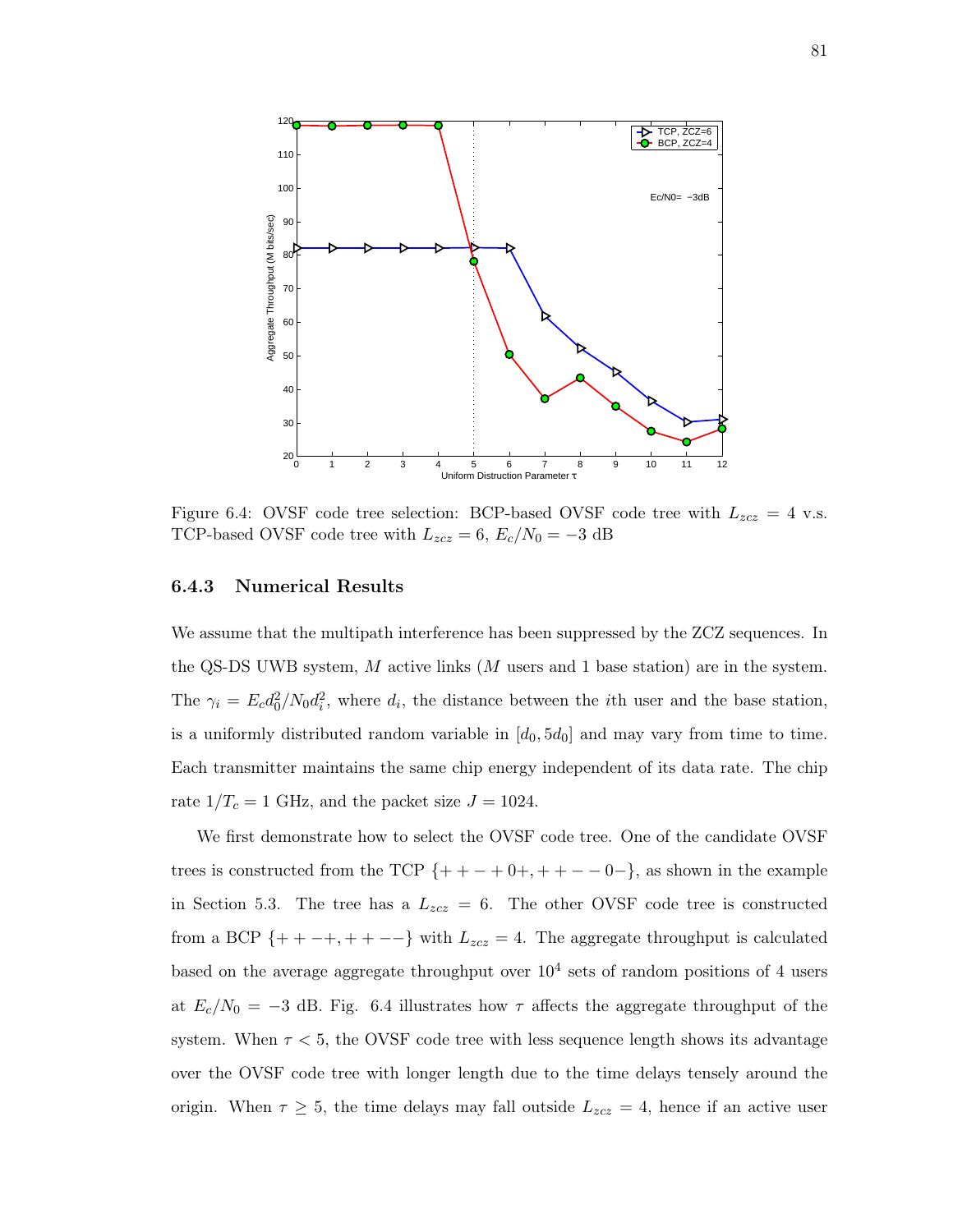suffers a sever near-far problem, its effective throughput may significantly reduced. In this case, the OVSF code tree with larger  $L_{zcz}$  shows its advantage.

Figure 6.5 illustrates the aggregate throughput gain of the proposed adaptive data rate transmission scheme over the non-adaptive transmission when the OVSF codes of  $L_{zcz} = 6$  is selected. We assume  $\tau \leq L_{zcz}$ . In the non-adaptive transmission case, the OVSF codes are assigned to the users based on (6.15). We can observe the average aggregate throughput gain of initial and optimal code assignment over the non-adaptive scheme at relative low  $E_c/N_0$  regions. For particular relative distances between the users and the base station, the optimal code assignment may have instantaneous aggregate throughput gain over the initial code assignment. If the average aggregate throughput is considered, as shown in Fig. 6.5, the performance of the initial code assignment approaches that of the optimal one due to the fact that the instantaneous aggregate throughput gain has been averaged out. Thus, the optimal code assignment trades the computation complexity only for the instantaneous aggregate throughput. Based on Proposition 6.1, both adaptive and non-adaptive schemes approach the aggregate throughput upper bound  $\alpha = 1/2nT_c = 83.3(Mbps)$  at high  $E_c/N_0$  region.

#### 6.5 Conclusion

We study the aggregate throughput maximization problem associated with OVSF codes for three types of throughput functions. We propose two code assignment scheme: initial code assignment and optimal code assignment. Both algorithms adapt the data rate of active users based on their SINRs and, thus, obtain the aggregate throughput gain. Optimal code assignment trades the long code allocation time to achieve the instantaneous maximum aggregate throughput.

We construct ternary OVSF codes with a ZCZ of arbitrary lengths. The OVSF codes can be employed in a QS-CDMA UWB system to suppress both the multipath and multiple access interference. The relative time delay of the QS CDMA system is modelled as a uniformly distributed random variable on  $[-\tau, \tau]$ . When  $\tau$  is large, the time delays may frequently fall outside the ZCZ of the OVSF codes, thus causes the MAI to the active users,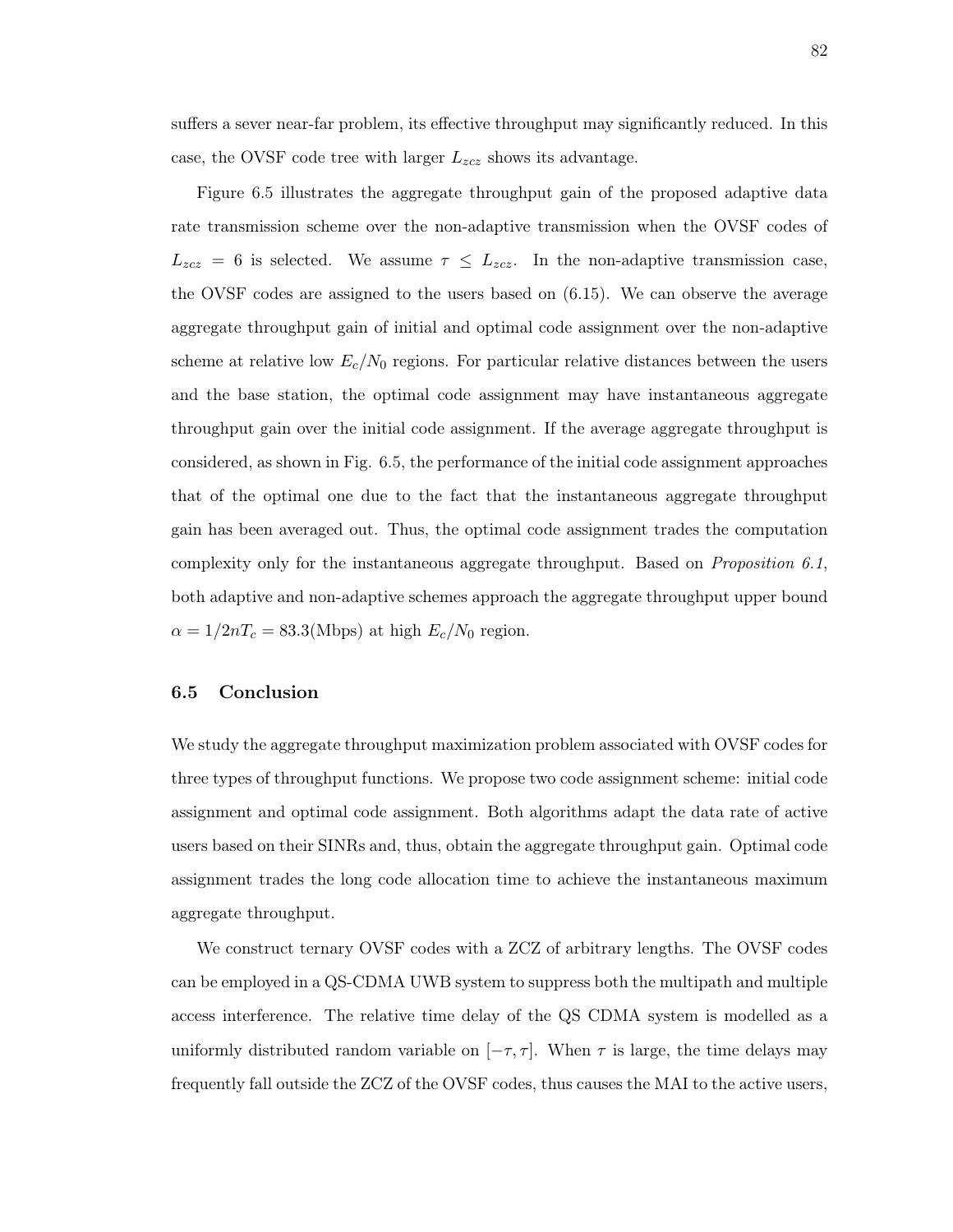

Figure 6.5: The aggregate throughput gain of the adaptive data rate transmission scheme for the DS-UWB system employing OVSF code tree with  $L_{zcz} \geq \tau$ 

and further reduces the aggregate throughput of the system. Based on the knowledge of  $\tau$ , we demonstrate how to select the OVSF code tree of different  $L_{zcz}$  to improve the aggregate throughput of the system. Once the OVSF code tree is selected, based on the knowledge of SINRs, we can further obtain the aggregate throughput gain by adaptively allocating OVSF codes to the active users.

#### 6.6 Appendix

#### 6.6.1 Proof of Lemma 6.3

Proof for Type-I  $\Gamma_k$ : Based on (6.21), if  $\gamma_{k_a}^* \geq \gamma_{k_b}^*$ , then

$$
\Gamma_{k_i}(\gamma_i) + \Gamma_{k_j}(\gamma_j) \begin{cases}\n= \Gamma_{k'_i}(\gamma_i) + \Gamma_{k'_j}(\gamma_j), & \gamma_i \ge \gamma_j \ge \gamma_{k_a}^* \text{ or } \gamma_{k_a}^* \ge \gamma_i \ge \gamma_j \text{ for } \gamma_{k_b}^* \ge \gamma_i \ge \gamma_j \text{ for } \gamma_{k_a}^* \ge \gamma_i \ge \gamma_j \end{cases}
$$
\n
$$
\Gamma_{k_i}(\gamma_i) + \Gamma_{k'_j}(\gamma_i) + \Gamma_{k'_j}(\gamma_j), \quad \gamma_i \ge \gamma_{k_a}^* \ge \gamma_j \text{ or } \gamma_{k_a}^* \ge \gamma_i \ge \gamma_{k_b}^* \ge \gamma_j \tag{6.48}
$$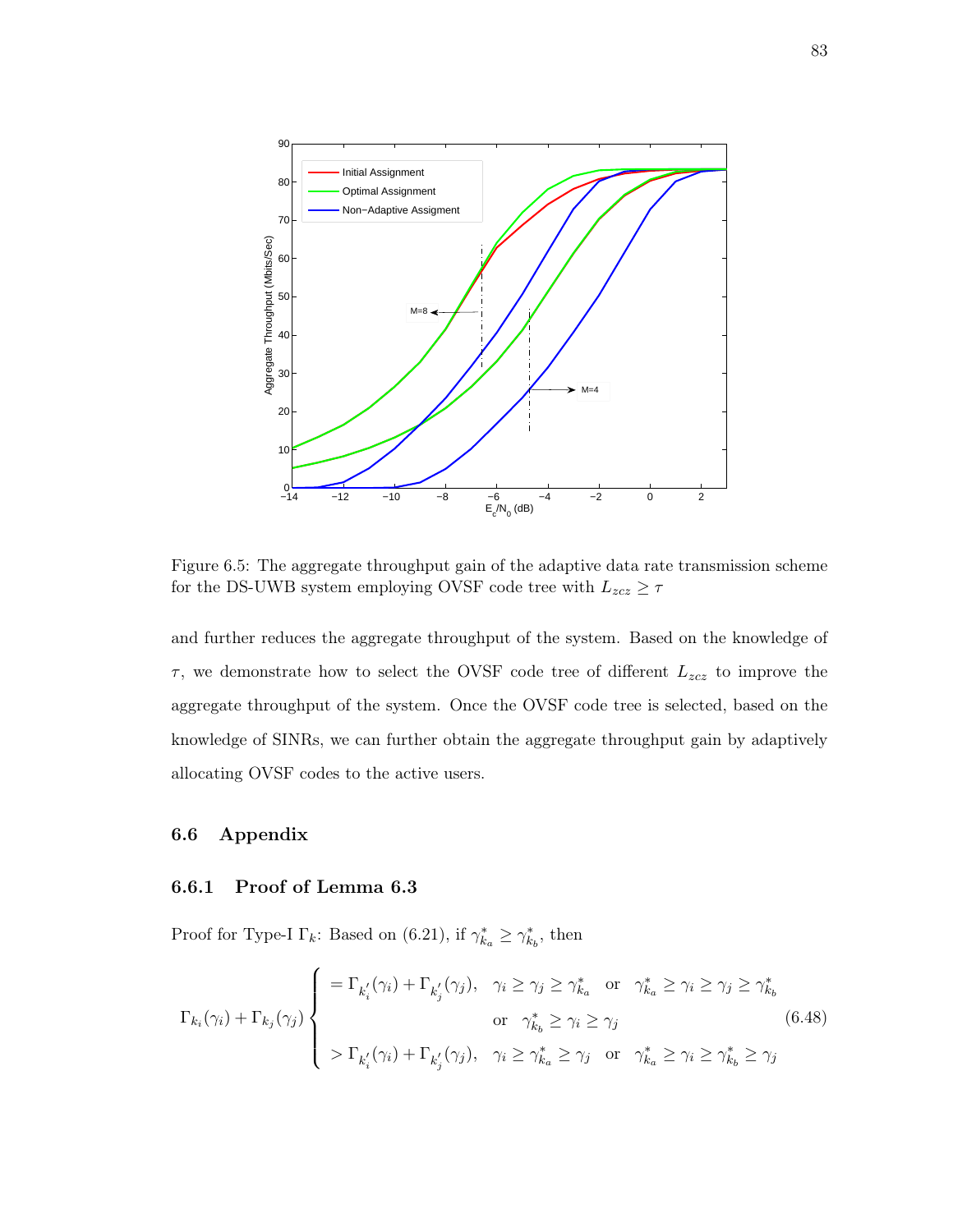Proof for Type-II  $\Gamma_k$ : If  $k_a \leq k_b$ ,  $(\Gamma_{k_a} - \Gamma_{k_b})$  ( $\gamma$ ) is a monotonic non-decreasing function. Hence, if  $\gamma_i \geq \gamma_j$ ,

$$
\left(\Gamma_{k_i}(\gamma_i) + \Gamma_{k_j}(\gamma_j)\right) - \left(\Gamma_{k'_i}(\gamma_i) + \Gamma_{k'_j}(\gamma_j)\right)
$$
\n
$$
= (\Gamma_{k_a}(\gamma_i) + \Gamma_{k_b}(\gamma_j)) - (\Gamma_{k_b}(\gamma_i) + \Gamma_{k_a}(\gamma_j))
$$
\n
$$
= (\Gamma_{k_a} - \Gamma_{k_b})(\gamma_i) - (\Gamma_{k_a} - \Gamma_{k_b})(\gamma_j) \ge 0. \tag{6.49}
$$

Proof for Type-III  $\Gamma_k$ : We have that  $(\Gamma_k - \Gamma_{k+1})(\gamma)$  is a monotonic non-decreasing function for  $\forall \gamma \geq \gamma_{k,k+1}^*$ ,  $k = 1, 2, 3, ...$  Note that  $\gamma_{k_a,k_a+1}^* \geq \gamma_{k_a+1,k_a+2}^* \geq ... \geq \gamma_{k_b-1,k_b}^*$ thus,

$$
\left(\Gamma_{k_a} - \Gamma_{k_b}\right)(\gamma)
$$
\n
$$
= \left(\Gamma_{k_a} - \Gamma_{k_a+1}\right)(\gamma) + \left(\Gamma_{k_a+1} - \Gamma_{k_a+2}\right)(\gamma) + \dots + \left(\Gamma_{k_b-1} - \Gamma_{k_b}\right)(\gamma) \tag{6.50}
$$

is a monotonic non-decreasing function for  $\gamma \geq \gamma_{k_a,k_a+1}^*$ . Then based on (6.23), we can prove it as follows.

For 
$$
\gamma_i \ge \gamma_j \ge \gamma_{k_a, k_a+1}^*
$$
,  
\n
$$
\left(\Gamma_{k_i}(\gamma_i) + \Gamma_{k_j}(\gamma_j)\right) - \left(\Gamma_{k'_i}(\gamma_i) + \Gamma_{k'_j}(\gamma_j)\right)
$$
\n
$$
= \left(\Gamma_{k_a} - \Gamma_{k_b}\right)(\gamma_i) - \left(\Gamma_{k_a} - \Gamma_{k_b}\right)(\gamma_j) \le 0.
$$
\n(6.51)

For  $\gamma_i \geq \gamma_{k_a,k_a+1}^* \geq \gamma_j \geq \gamma_{k_b,k_b+1}^*$ , without loss of any generality, let us assume  $\gamma_{t,t+1}^* \geq \gamma_j \geq \gamma_{t+1,t+2}^*$ , then

$$
\left(\Gamma_{k_i} - \Gamma_{k'_i}\right)(\gamma_i) = \left(\Gamma_{k_a} - \Gamma_{k_b}\right)(\gamma_i) \ge \left(\Gamma_{k_a} - \Gamma_{k_b}\right)(\gamma_{k_a,k_a+1}^*)
$$
\n
$$
= \left(\Gamma_{k_a+1} - \Gamma_{k_b}\right)(\gamma_{k_a,k_a+1}^*) \ge \left(\Gamma_{k_a+1} - \Gamma_{k_b}\right)(\gamma_{k_a+1,k_a+2}^*)
$$
\n
$$
= \left(\Gamma_{k_a+2} - \Gamma_{k_b}\right)(\gamma_{k_a+1,k_a+2}^*) \ge \dots \ge \left(\Gamma_t - \Gamma_{k_b}\right)(\gamma_{t,t+1}^*)
$$
\n
$$
= \left(\Gamma_{t+1} - \Gamma_{k_b}\right)(\gamma_{t,t+1}^*) \ge \left(\Gamma_{t+1} - \Gamma_{k_b}\right)(\gamma_j) = \left(\Gamma_{k'_j} - \Gamma_{k_j}\right)(\gamma_j) \qquad (6.52)
$$

For  $\gamma_i \geq \gamma_{k_a,k_a+1}^* \geq \gamma_{k_b,k_b+1} \geq \gamma_j$ , we have  $\left(\Gamma_{k'_j}-\Gamma_{k_j}\right)(\gamma_j)=0$ . For the cases  $\gamma_i \leq \gamma_{k_a,k_a+1}^*$ , the Lemma can be proved in a similar way.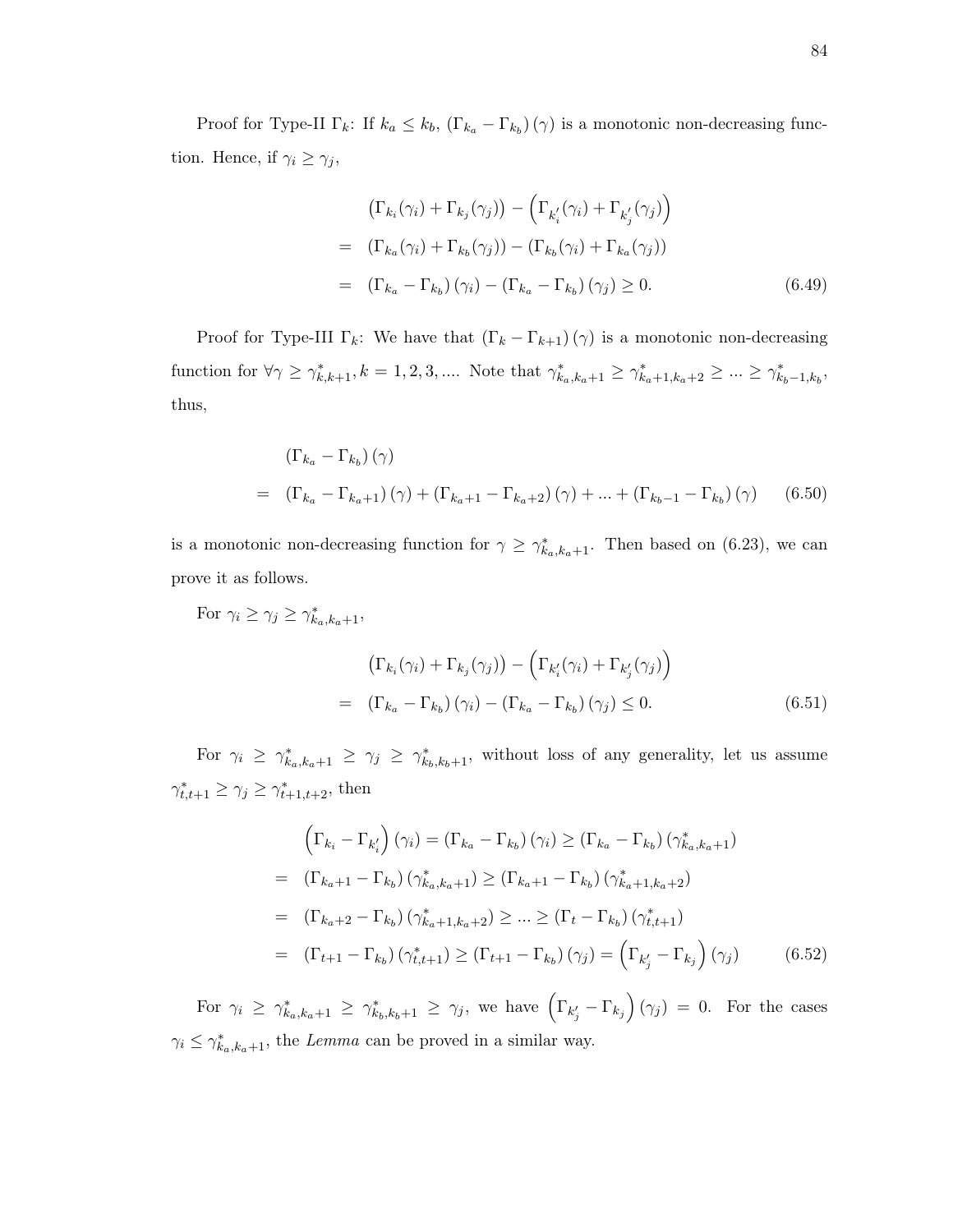# 6.6.2 Proof of Theorem 6.2

Proof of (6.27.a): It can be proved by noticing that

$$
k_M \ge K_M = \left[ -\log_2 \left( v - \sum_{j=1}^{M-1} 2^{-k_j} \right) \right] \ge -\log_2 \left( v - \sum_{j=1}^{M-1} 2^{-k_j} \right). \tag{6.53}
$$

Proof of (6.27.b) and (6.27.c): If  $i\leq j,$ 

$$
K_{j} = 1 + \left[ -\log_{2} \left( v - \sum_{m=1}^{j-1} 2^{-k_{m}} \right) \right]
$$
  
= 1 + \left[ -\log\_{2} \left( v - \sum\_{m=1}^{i-1} 2^{-k\_{m}} - \sum\_{m=i}^{j-1} 2^{-k\_{m}} \right) \right]   
\ge 1 + \left[ -\log\_{2} \left( v - \sum\_{m=1}^{i-1} 2^{-k\_{m}} \right) \right] = K\_{i}. \tag{6.54}

Let  $k'_i = \mathcal{S}(K_j, \gamma_i)$ . Since  $k_i = \mathcal{S}(K_i, \gamma_i)$  and  $k_j = \mathcal{S}(K_j, \gamma_j)$ , based on Lemmas 6.1-6.2,

$$
\Gamma_{k_i}(\gamma_i) \ge \Gamma_{k'_i}(\gamma_i) \ge \Gamma_{k_j}(\gamma_j),\tag{6.55}
$$

$$
k_i \le k'_i \le k_j. \tag{6.56}
$$

Proof of  $(6.27.d)$ : The proof is very similar to the proof of *Lemma 6.3* and, thus, is omitted.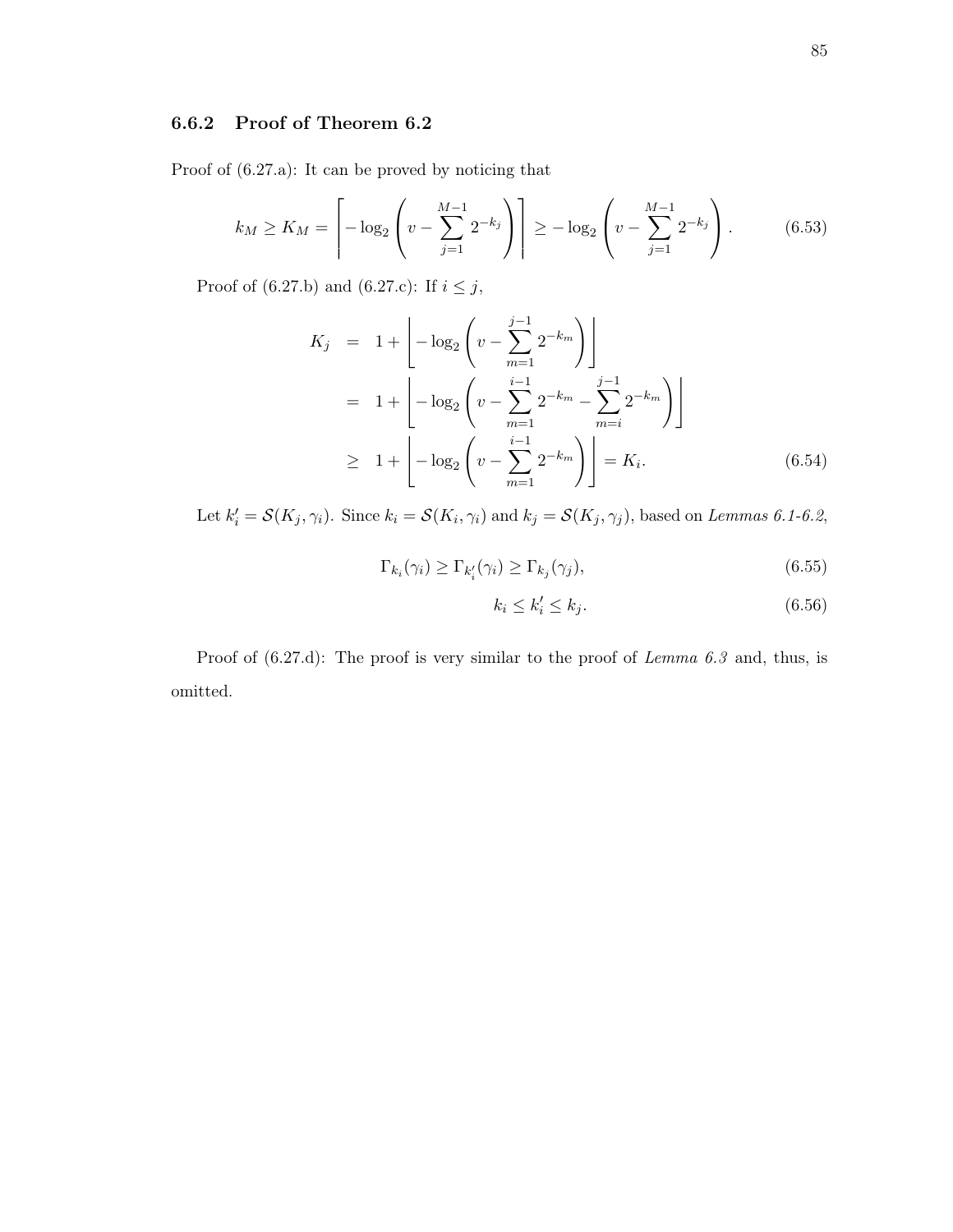# Chapter 7

# Beamforming Sequences

## 7.1 Introduction

We study an adaptive approach that exploits the increased phase coherence of ultrawideband (UWB) channels [73] with a "discrete" number of reflectors relative to narrowband wireless channels. The proposed multipath beamforming technique suggests selecting the transmitted signal waveform based on limited multipath channel state information so that the signal energy at the output of a non-adaptive correlator is enhanced. The approach falls into the general category of adaptive signal design where the transmitter has a full or partial knowledge of the channel. Narrowband literature on this topic is abundant; nevertheless, even though somewhat related UWB literature exists (see, e.g. [74]), an approach that explicitly exploits the distinct phase coherence characteristic of impulsive UWB signaling has not been found in the literature.

In view of target high data rate applications and corresponding simple receiver design, our approach focuses on signal designs that enhance the performance of the non-adaptive correlator.

The first approach exhaustively searches ternary beamforming sequences that maximize one of two criteria. The optimal ternary beamforming sequences minimize detector's error probability, the suboptimal one enhances the signal energy at the output of a matched filter based on the sign of the reflection coefficients of several strongest reflectors. Here we assume the signs of the reflection coefficients are known, as would be natural in a TDD system. It is obvious that the exhaustive computer search is only suitable for relatively short sequences.

We also provide a constructive approach for multilevel beamforming sequence design.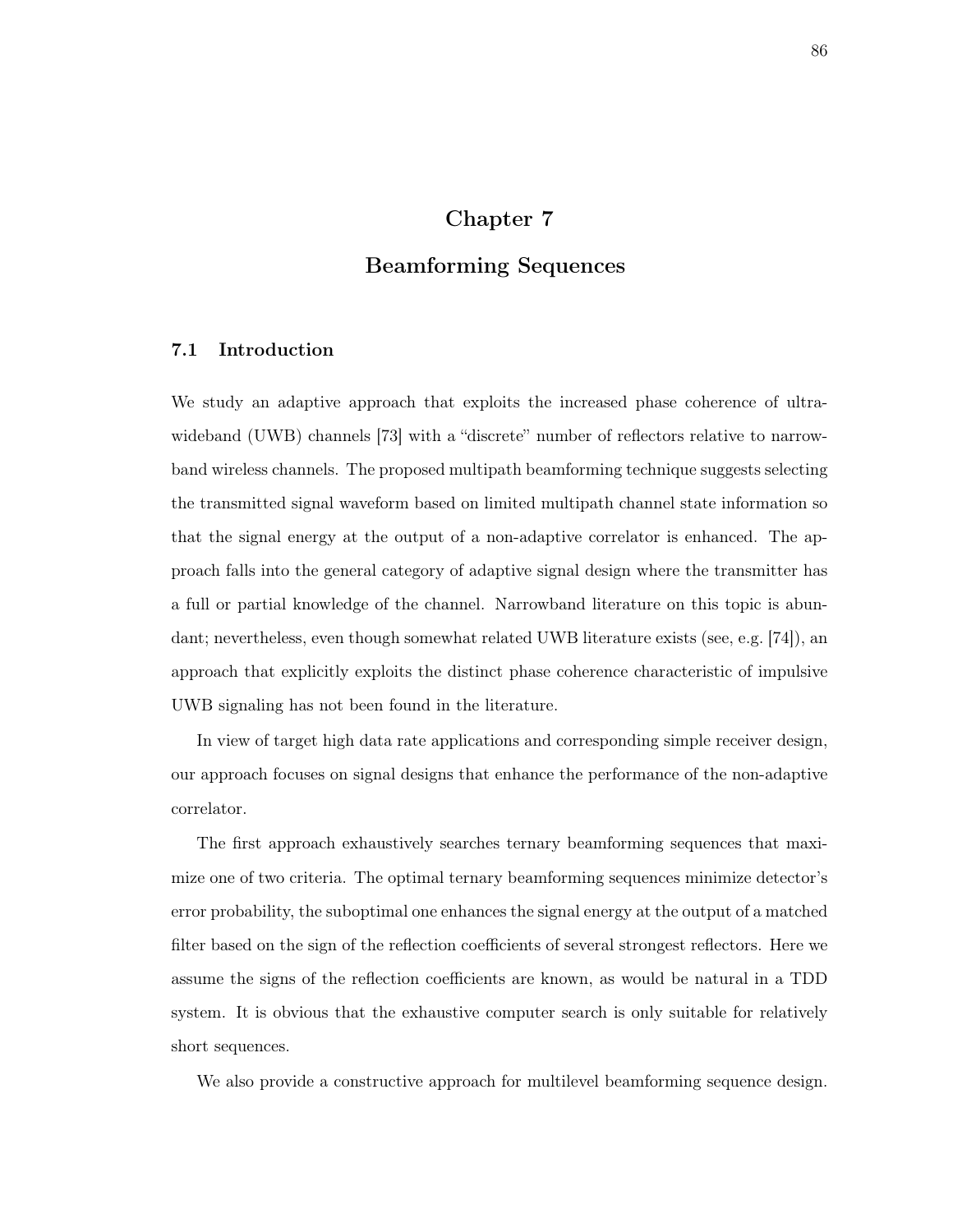This method is based on the autocorrelation properties of perfect ternary sequence, the idea of pre-RAKE [75] and Lüke's approach to the construction of binary Alexis sequences [76]. In [75], the authors suggested concentrating all the processing required for the RAKE combination at the transmitter and keeping the receiver as simple as a non-combining single path receiver. In [76], Lüke suggested an approach to the construction of binary Alexis sequences [77] of various lengths. The aperiodic ACF of Alexis sequences vanishes in a broad window. We combined these ideas to achieve beamforming gain in a multipath environment by employing a multilevel beamforming sequence and a receiver correlation sequence at the transmitter and receiver sides respectively. Note that, the only knowledge we need to construct the beamforming sequence is the signs of several strongest multipath coefficients.

#### 7.2 Signal Model

The received signal model is:

$$
r(t) = \sum_{r} \sum_{l=0}^{L-1} b_r \alpha_l p(t - rT_s - \tau_l) + n(t), \qquad (7.1)
$$

where

$$
p(t) = \sum_{i=0}^{n-1} c_i \psi(t - iT_c).
$$
 (7.2)

 $b_r$  are binary antipodal symbols of duration  $T_s = nT_c$ . *n* is the length of the ternary spreading sequence  $\mathbf{c} = (c_0, c_1, c_2, ... c_{n-1})$  whose elements are in  $\{-1, +1, 0\}$ ,  $\psi(t)$  is the signaling pulse assumed here to be equal to zero outside an interval which is equal to or smaller to the chip interval  $[0, T_c]$  and assumed known to the receiver. L is the number of multipath components. The delays  $\tau_l$  are either fixed or chosen randomly. The  $\alpha_l$ are real channel coefficients, each with a random sign. In slowly changing environments determining, tracking, and conveying the signs of reflection coefficients to the transmitter would require a non-significant overhead.

It is assumed that the transmitter knows the sign of the first  $L_c$  paths (e.g., based on receiver feedback) and can select the spreading sequence which attempts to maximize the energy at the output of the matched filter. The resulting effect is that the first  $L_c$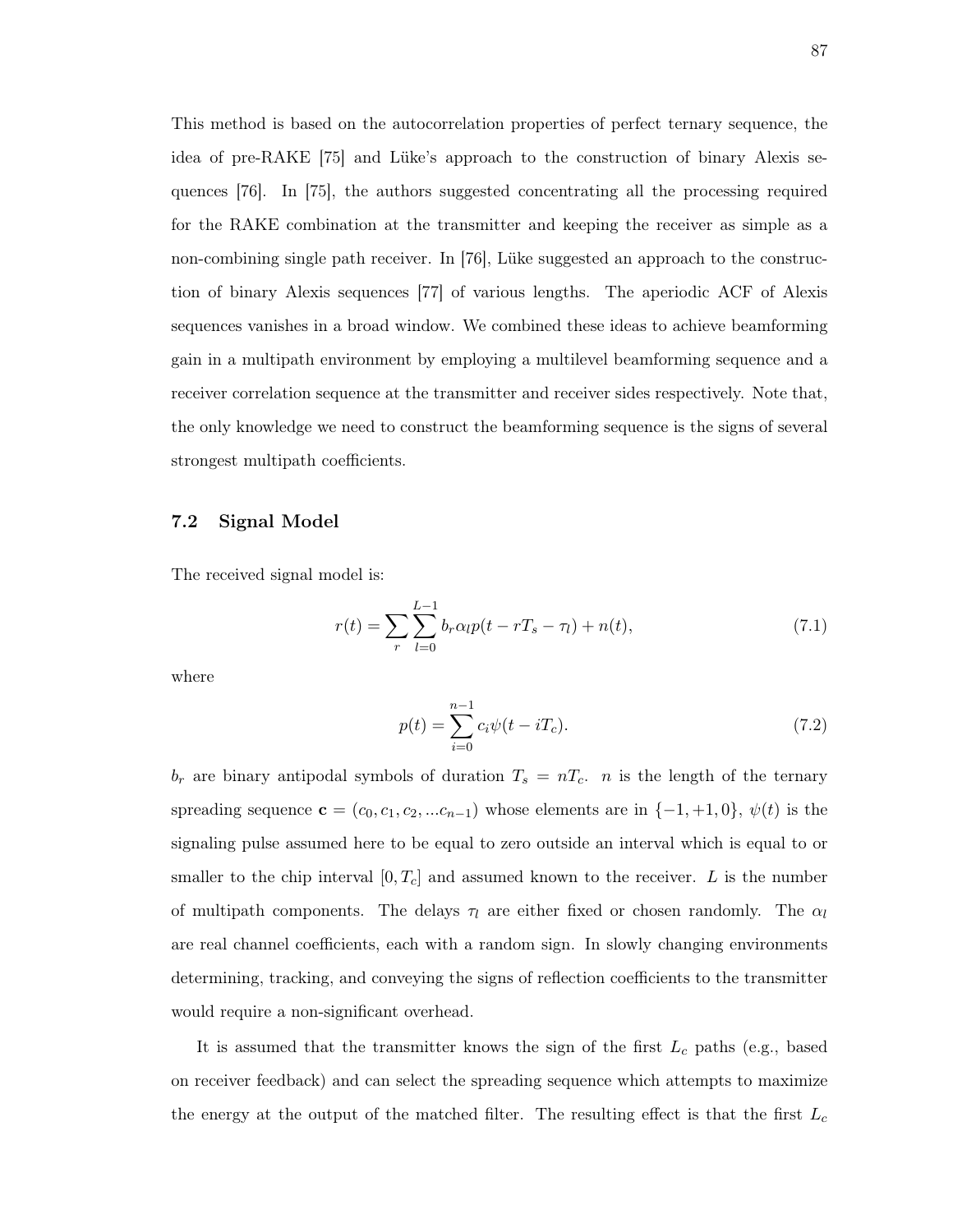paths are combined coherently in a beamforming manner. The crosscorrelation between any one of the  $L_c$  path components times the channel coefficient and the line of sight path component is positive and, thus, enhances the received signal energy.

## 7.3 Beamforming Sequence Design

#### 7.3.1 Exhaustive Computer Search for Ternary Beamforming Sequence

We address exhaustive computer search maximization of two criteria only for relatively short sequences.

The energy-based criterion for beamforming sequence selection is:

$$
\sum_{l=0}^{L_c-1} \text{sign}(\alpha_l) E\{|\alpha_l|\} R(l) - \sum_{l=L_c}^{n-1} E\{|\alpha_l|\} |R(l)|
$$
  
-
$$
\sum_{l=0}^{L_c-1} E\{|\alpha_l|\} |R(n-l)| - \sum_{l=L_c}^{n-1} E\{|\alpha_l|\} |R(n-l)| - B,
$$
 (7.3)

where

$$
B = \sum_{k=1}^{\lfloor (L-1)/n \rfloor} E\{|\alpha_{kn}|\} |R(0)|
$$
  
+ 
$$
\sum_{l=n+1, l \oplus n}^{L-1} E\{|\alpha_l|\} (|R(l_{\oplus n})| + |R(n - l_{\oplus n})|).
$$
 (7.4)

 $R(\tau)$  is the autocorrelation function of  $p(t)$  with  $T_c$  being suppressed (assumed to be equal to 1) for notational simplicity, and  $\oplus_n$  is modulo-n operation. Here we assume that the mean values of the channel coefficients are known. Simply setting these values to be 1, we obtain another criterion for the case when we only know the signs of first several strongest channel coefficients.

The optimal bit-error rate criterion for sequence selection is based on the probability of detection error.

$$
p(\text{error}) = E_{\alpha, \mathbf{b}} \{ p(\text{error}|\alpha, \mathbf{b}) \},\tag{7.5}
$$

where the expectation is over  $L-1$  random channel coefficients  $\boldsymbol{\alpha} = {\alpha_1, \ldots, \alpha_{L-1}}$  (note that the sign of the first  $L_c$  coefficients might be known) and  $\lfloor L/n \rfloor$  interfering symbols  $\mathbf{b} = \{b_1, \ldots, b_{|L/n|}\}.$  For a correlator detector, the conditional probability of error is:

$$
p(\text{error}|\boldsymbol{\alpha}, \mathbf{b}) = \begin{cases} \frac{1}{2}\text{erfc}(\sqrt{E_b/N_0}) & A_b \ge 0\\ 1 - \frac{1}{2}\text{erfc}(\sqrt{E_b/N_0}) & A_b < 0 \end{cases}, \tag{7.6}
$$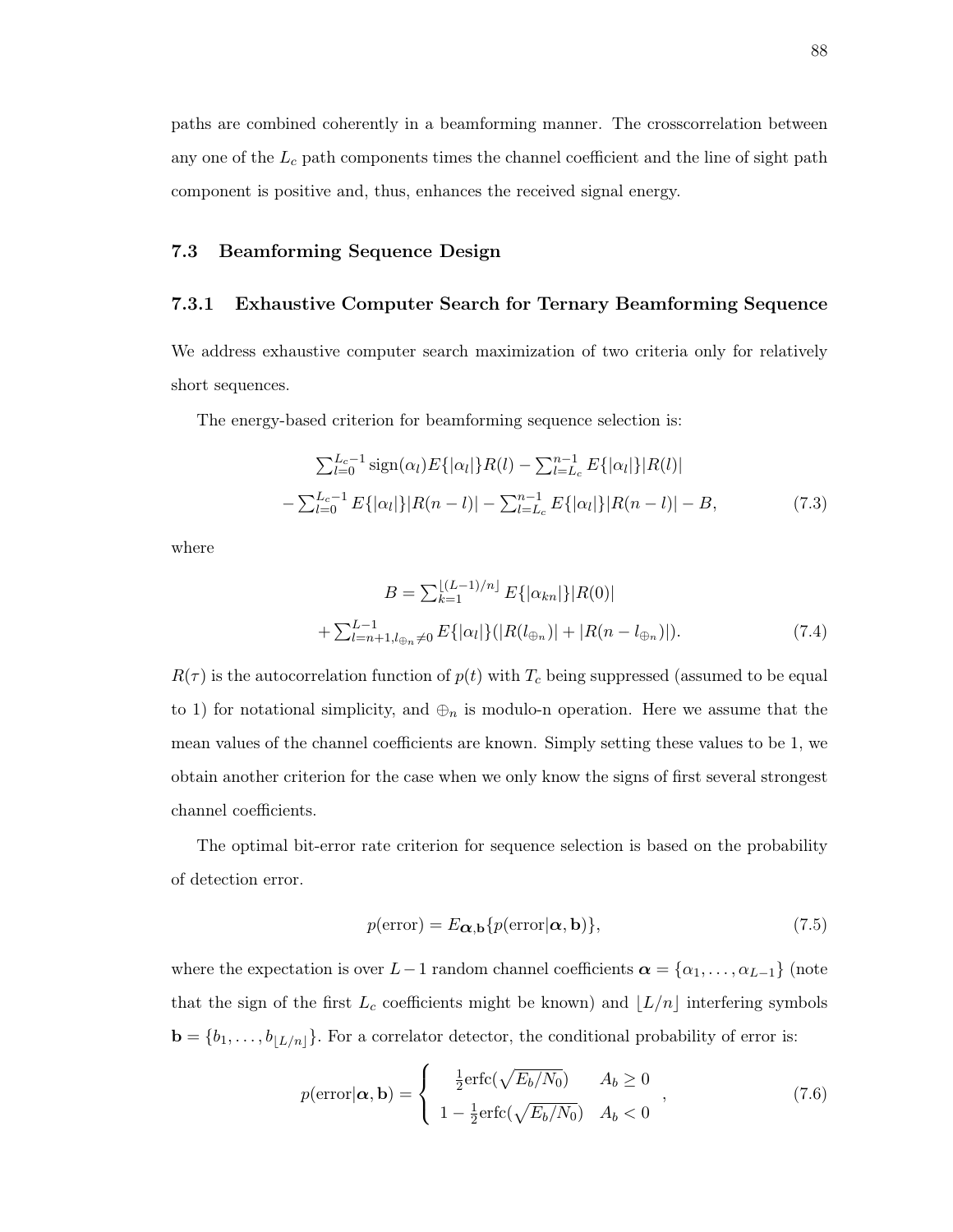where erfc(.) is the complementary error function. Here,  $E_b = A_b^2$ , where

$$
A_b = \sum_{l=0}^{n-1} \alpha_l R(l) + \sum_{l=1}^{n-1} b_1 \alpha_l R(n-l)
$$
  
+ 
$$
\sum_{l=n+1, l \oplus n}^{L-1} \neq 0 \quad b_{\lfloor l/n \rfloor} \alpha_l R(l_{\oplus n})
$$
  
+ 
$$
b_{1+\lfloor l/n \rfloor} \alpha_l R(n-l_{\oplus n}) + \sum_{k=1}^{\lfloor (L-1)/n \rfloor} b_k \alpha_{kn} R(0).
$$
 (7.7)

Note that the energy-based criteria, as defined above, is based on the mean values of channel coefficients, whereas, the probability of error criteria requires the knowledge of the coefficient probability distributions. A particularly important component of the sequence design is the PAPR of the signal. For ternary based signaling, arbitrarily padding the transmitted sequence with zeros is helpful to achieving good ACF properties. The tradeoff is an increase in PAPR. A reasonable approach is to find the best sequence under a constraint on the number of zeros (or, more generally, under a PAPR constraint). Even so, as will be demonstrated in the following section, the single pulse (maximum PAPR solution) sequence is not always optimum for signaling in multipath channels when beamforming is aided with limited channel state information at the transmitter.

## 7.3.2 Constructive Design of Multilevel Beamforming Sequence

The construction of multilevel beamforming sequence is based on the properties of perfect ternary sequences, the idea of pre-RAKE and Lüke's approach to the binary Alexis sequences design. A perfect ternary sequence  $(c_0, c_1, ... c_{n-1})$ , for which

$$
P_{\mathbf{a}}(l) = \begin{cases} (1 - \lambda_{\mathbf{a}})n & l = 0 \\ 0 & 1 \le l \le n - 1 \end{cases}
$$
 (7.8)

is linearly combined with its first  $(L<sub>c</sub> - 1)$  left cyclic shifts where the combining coefficients are the signs of the first  $L_c$  paths. Thus, the multilevel beamforming sequence  $(\tilde{c}_0, \tilde{c}_1, ..., \tilde{c}_{n+\tilde{L}-1})$  is obtained by appending  $\tilde{L} < L-1$  zero guard chips to

$$
\tilde{c}_i = \sum_{l=0}^{L_c - 1} \text{sign}(\alpha_l) c_{(i+l)_{\oplus n}}, i = 0, 1, \dots n - 1.
$$
\n(7.9)

By periodically extending the mother perfect ternary sequence up to length  $n + \tilde{L}$ , we obtain the receiver correlation sequence. By employing this pair of sequences and a simple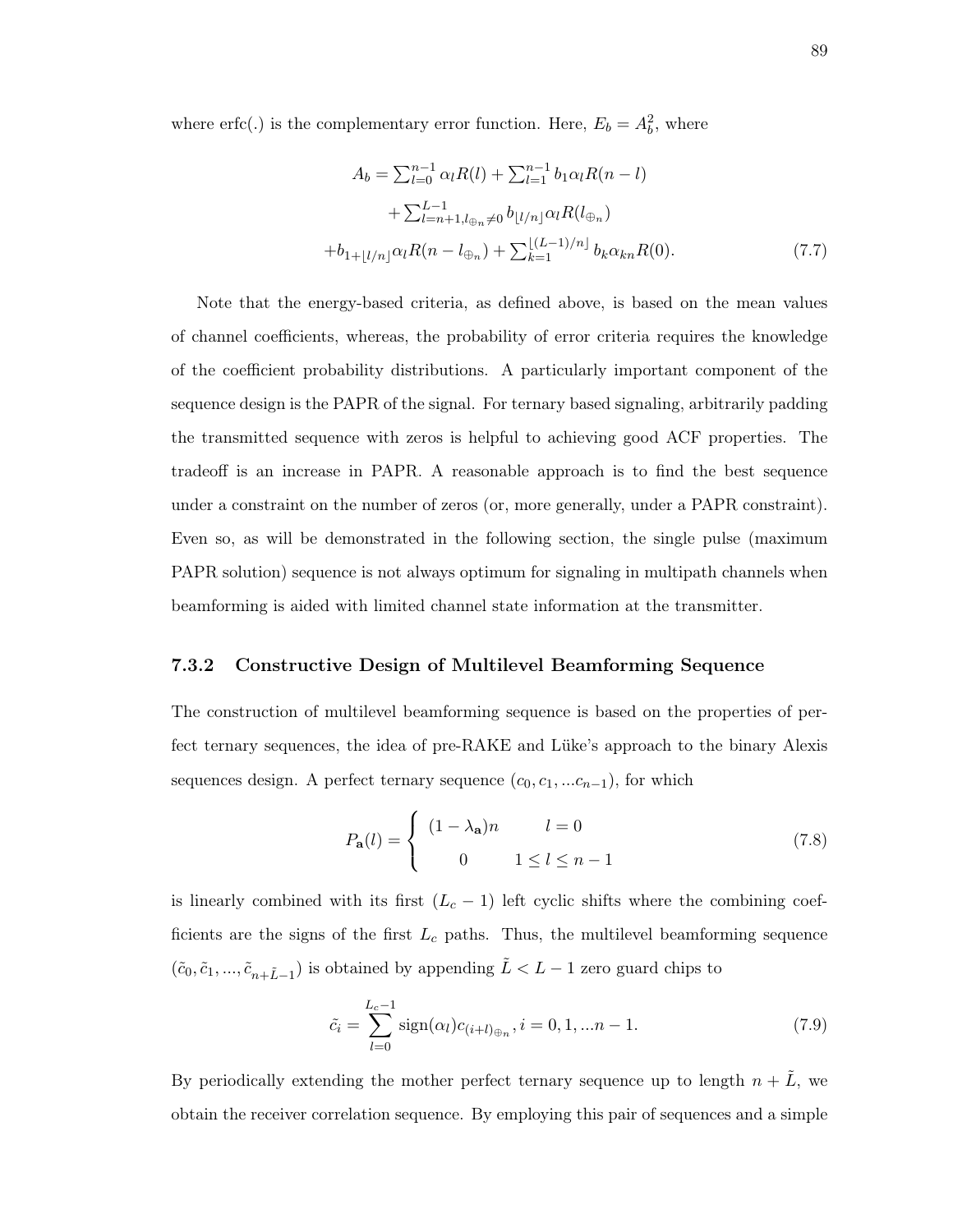correlation receiver, the signal replicas corresponding to the first  $L_c$  paths are coherently combined at the output of the correlator.

Example: Let us assume that the multipath number is 11, the signs of the first three paths (including the direct path) are  $\{+, -, +\}$  respectively, and the mother sequence is the Hoholdt's perfect ternary sequence [28]

$$
(++++-0+0+0-++-00+--).
$$

Then, the transmitter beamforming sequence of length 31 is  $\{1\ 1\ 1\ -1\ 3\ -2\ 2\ -1\ 0\ 2\ -1\ -1\}$ 2 -1 1 -2 2 -2 0 1 -1 0 0 0 0 0 0 0 0 0 0 0  $\}$  and the received correlation sequence is {+ + +  $+ + - + 0 + 0 - + + - 0 0 + - 0 - - + + + + + + - + 0 + 0$ .

We note that the transmitter beamforming sequence is a multilevel signal with a number of levels no larger than  $2L_c + 1$ , while the received correlation sequence is still ternary. In this example, the energy from the first, second, and the third path is coherently combined. The multipath interference from other paths will be suppressed due to the perfect ACF properties of the mother perfect ternary sequence. The noise penalty increases since we employ different beamforming and receiver correlation sequence. Thus, this approach trades multipath interference suppression and beamforming gain for SNR loss and an increase in the number of levels of the beamforming sequence. The simulation result in the next section shows that even with no zero guard chips, a multilevel beamforming sequence can still achieve lower BER than a single pulse sequence.

#### 7.4 Numerical Results

Two sets of experiments have been conducted. Bit energy for all signaling schemes is normalized, so that, for example, a ternary sequence of length seven with three zero pulses have pulses with a peak 30% higher and single impulse sequence pulses 160% higher than the corresponding m-sequence pulses. The path power is quantized into 0.4 nanosecond bins corresponding to a chip duration  $T_c$ . It is assumed that each bin can contain only one path; the sign of the reflected path coefficient is modelled as a uniformly distributed random variable [35]. Effects of interchip interferences have been assumed negligible. Employed multipath beamforming was based on the sign of first  $L_c$  path coefficients. For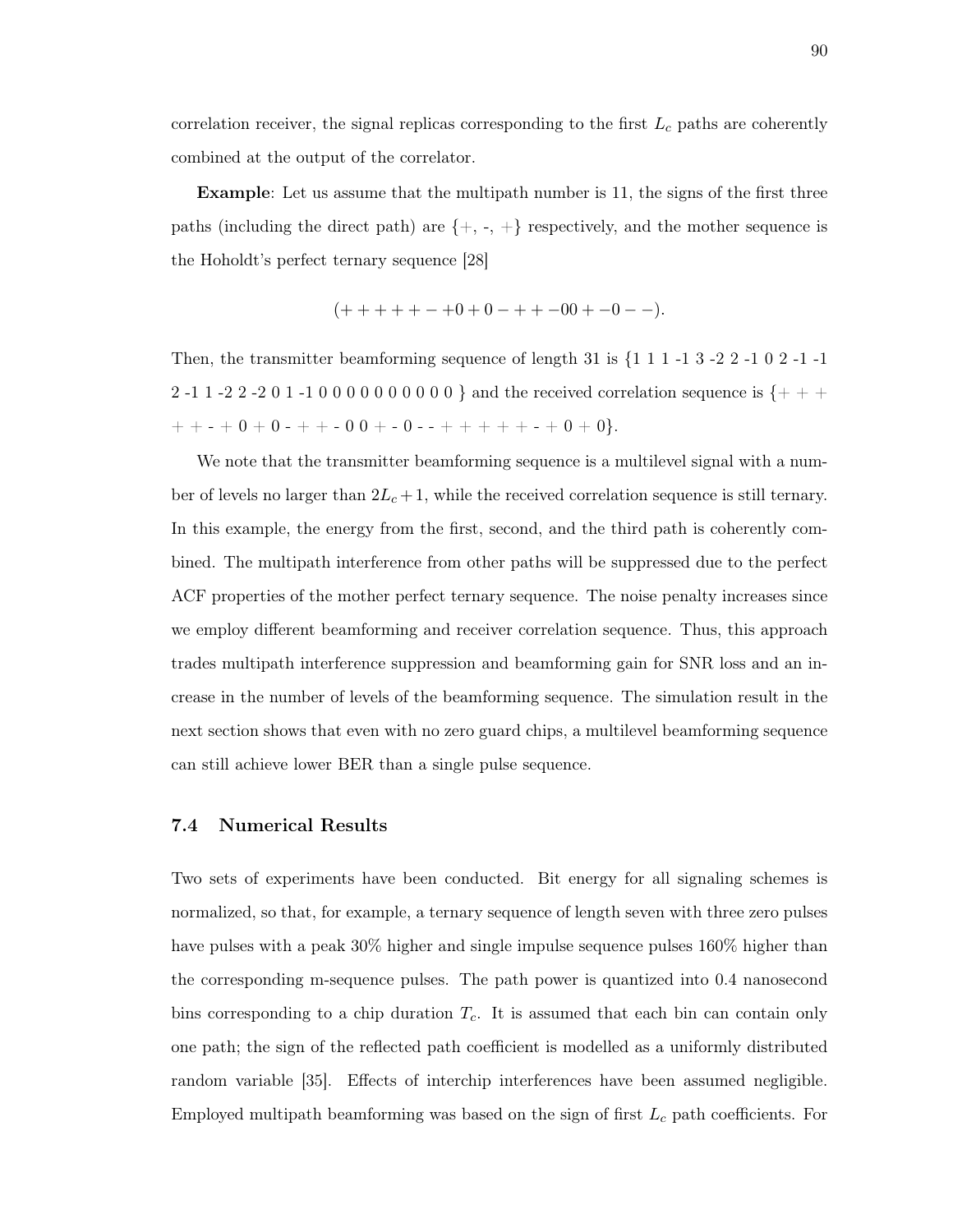

Figure 7.1: Short sequence BER performance for an exponential channel profile and supersymbol path delays.

each simulation block, one of  $2^{L_c}$  optimum ternary sequences was selected based on the sign of the first  $L_c$  reflected path coefficients.

In the first set of experiments, we focus on high rate direct sequence ultra-wideband schemes with low spreading gain  $N = 7$ , which, for a chip time of  $T_c < 1$  nanoseconds would correspond to data rates of over 100Mbits/Second. Note that such high rate systems employed in channels with significant multipath can experience significant inter-symbol interference which can dominate the performance degradation, in particular, at high SNRs. We have employed two sets of channel coefficients. One is an exponentially decaying profile, the other is a deterministic set of coefficients based on the indoor line of sight (LOS) measurements (performed in 23 homes) [34]. In the latter case, channel coefficients are chosen to be equal to average values given in [34] where it is observed that the line of sight component and the first 10 paths account for 33% and 75% of the total power, respectively. In both cases, the distribution of the arrival times of individual multipath components follows a modified Poisson model (namely, the  $\Delta - K$  model) [78]. Here, we have used  $k=0.5$  (see [1]). Two scenarios have been considered. In the first, the delay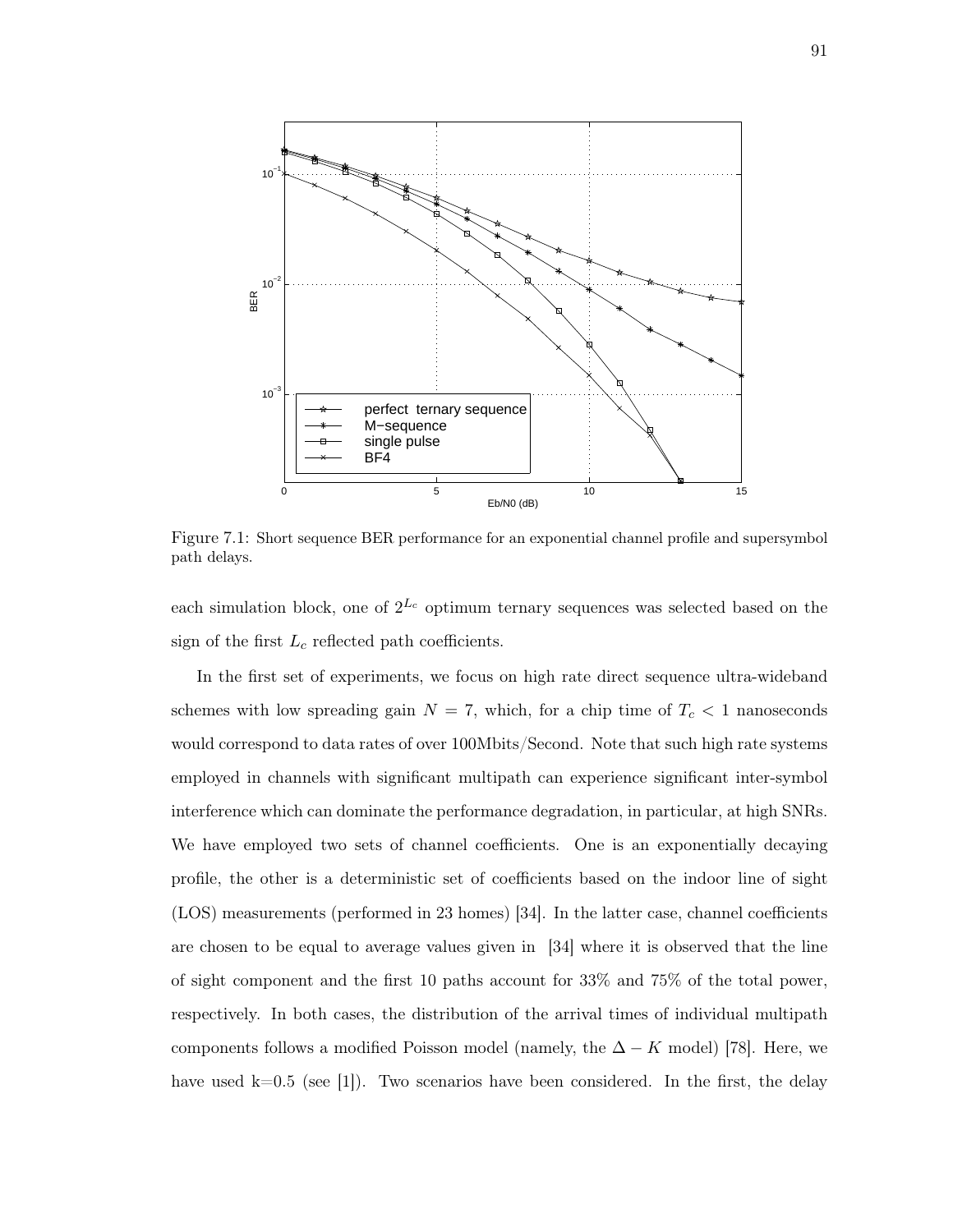

Figure 7.2: Short sequences BER performance for an exponential channel profile and subsymbol path delays: PAPR optimized sequences.

spread was restricted to be less than 8 bins, and in the second to be less than 11 bins We study correlator receiver performance for beamforming, m-, single impulse and ternary sequences.

Figures 7.1 and 7.2 depict the results based on the exponential multipath profile decreasing 10 dB (in power) over a 4 nanosecond excess delay and the decreasing 10 dB over a 2.8 nanosecond excess delay, respectively. Results in Figure 7.3 is based on the profile in [34] truncated to 2.4 nanoseconds. Figure 7.1 demonstrates the gain of the multipath beamforming approach which requires knowledge of the first four indirect path coefficient, means and signs over the non-adaptive single impulse, m-, and perfect ternary sequence. For a range of SNRs both single pulse and the beamforming approach can overcome the inter-symbol interference induced error floor observed when either perfect ternary or m-sequences are used. Figure 7.2 demonstrates that beamforming based on two path coefficients which constrains the number of zeros to be less or equal to three can still improve over the non-adaptive single pulse sequence. Figure 7.3 demonstrates that correlator receiver with multipath beamforming and ternary sequences can capture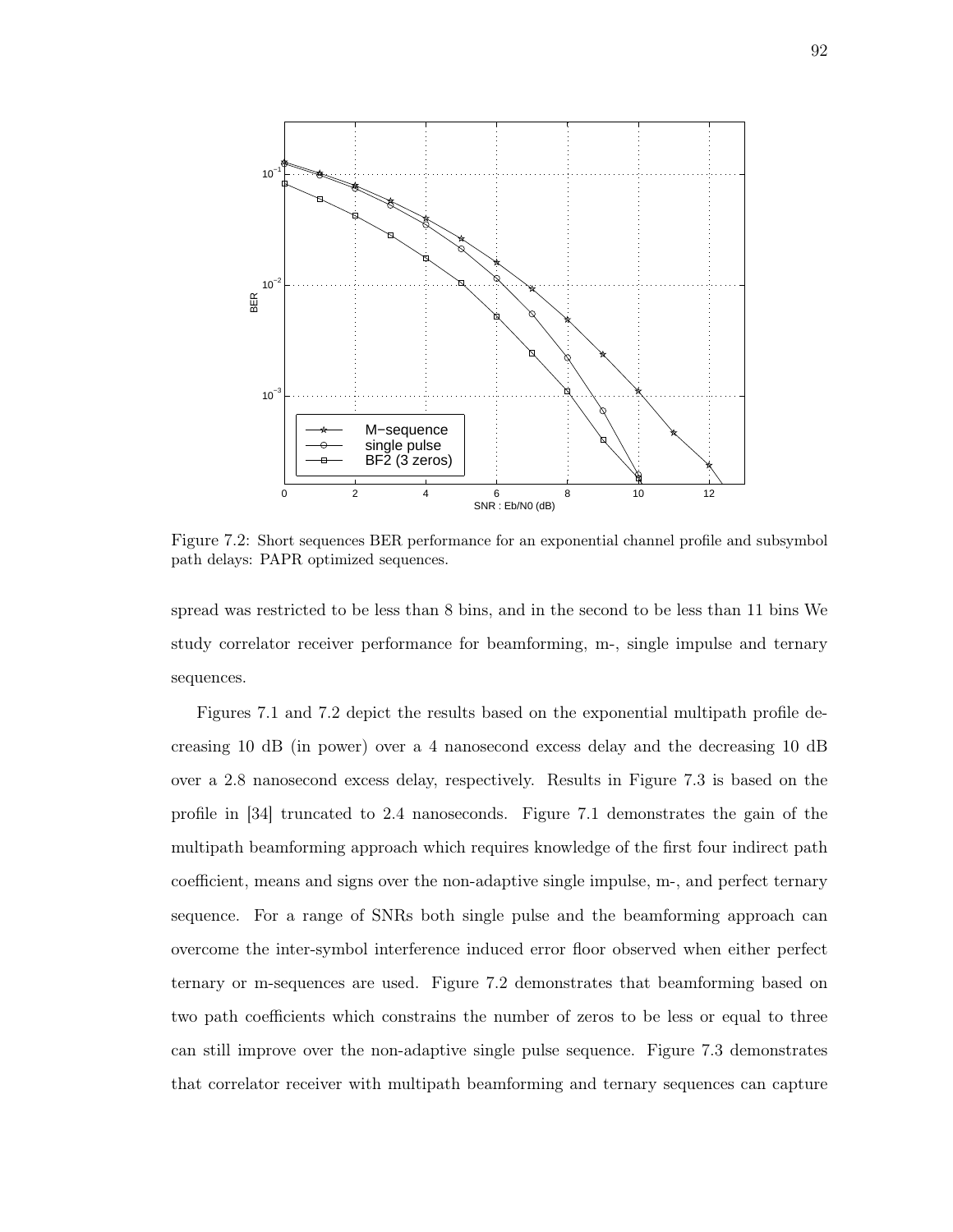

Figure 7.3: Short sequences BER performance.

as much energy as the maximum ratio combining (MRC) receiver when m-sequences are used.

The second set of experiments focuses on the long beamforming sequences and assumes that each bin contains exactly one multipath component (emulating a dense multipath environment) and an exponential profile decreasing 10 dB in power over a 4.4 nanosecond excess delay. Employed pair of transmitter multilevel beamforming and receiver correlation sequences is based on a Hoholdt's perfect ternary sequence and has been introduced in Section 7.3.2. Figure 7.4 depicts that a 2 dB beamforming gain can be achieved by employing beamforming sequences over m- and single pulse sequences. Figure 7.5 demonstrates that the beamforming approach benefits from the multipath interference suppression and beamforming gain exceed the noise penalty due to difference in transmitting and receiving sequences when the excess delay is larger than 1.6ns. In Figure 7.6, we shorten the transmitter multilevel beamforming sequence by reducing the number of zero guard chips. At the receiver, the correlation sequence will accordingly shrink. The more zeros we reduce, the higher the multipath and inter-symbol interference. Even in the case of zero guard chips, the SNR required for achieving the BER of 10−<sup>3</sup> is smaller for the beamforming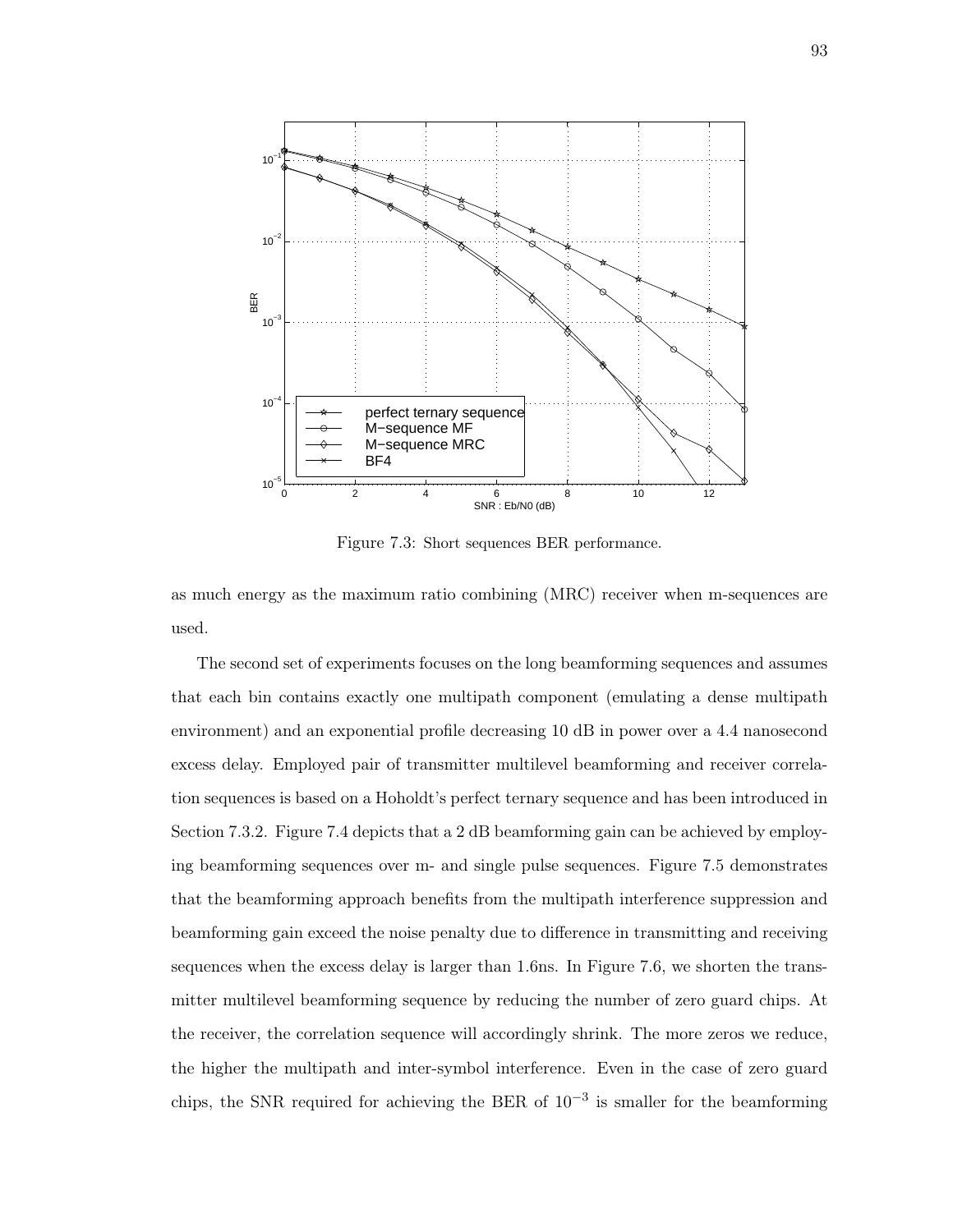

Figure 7.4: Long sequences BER performance for an exponential channel profile.

approach than that for the single pulse sequence.

## 7.5 Conclusions

We study an adaptive transmission approach that exploits the increased phase coherence of UWB channels with a "discrete" number of reflectors relative to narrow-band wireless channels. In a LOS environment, based on the signs (and/or mean) of a few strongest multipaths' coefficients, the transmitter adaptively selects the beamforming sequence so that the signal energy of these paths coherently combines at the output of a receiver correlator. By employing both the ternary and multilevel beamforming sequences, better performance can be achieved than by using a single pulse sequence while still keeping a low PAR.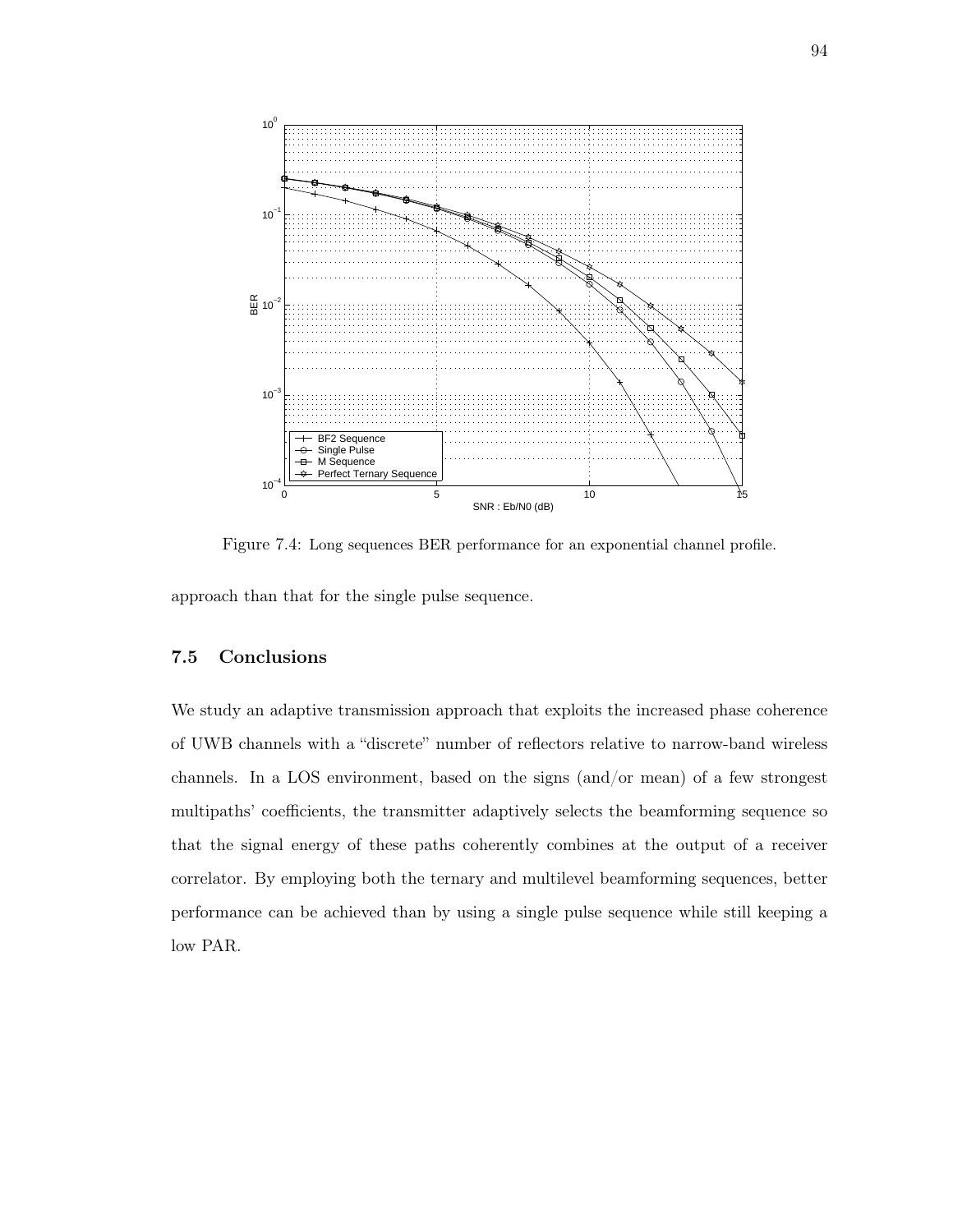

Figure 7.5: Required SNR vs number of multipath components for  $\rm BER{=}10^{-3}$ 



Figure 7.6: Required SNR vs sequence length for  $BER=10^{-3}$  (Increasing ISI experienced with a decrease in zero padding for beamforming sequences.)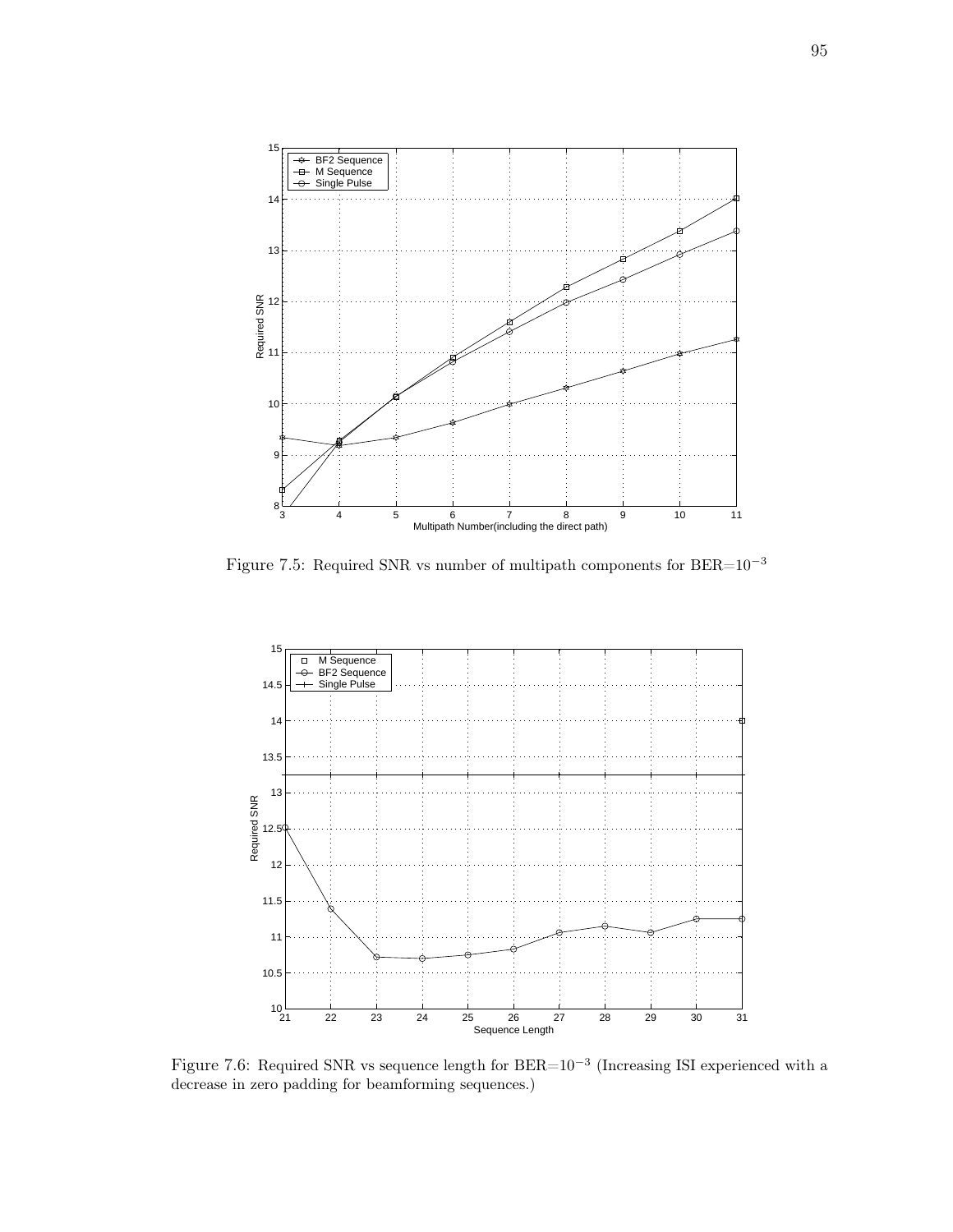## Chapter 8

## Conclusion and Future Work

#### 8.1 Conclusion

We studied TS-UWB signaling which has epochs of zero signal amplitude including binary antipodal signaling as a special case. Allowing some of the chips to be zero enables significant improvement in the correlation properties of the employed signaling and provides new construction methods for spreading sequence sets of diverse sequence lengths and family sizes.

To achieve an ideal correlation property, i.e., all cross-correlations and all sidelobes of the ACFs are zeros, we proposed a technique employing complementary sets as spreading sequences for an orthogonal-pulse based multichannel UWB system. As a result, both multiple access and multipath interference can be significantly suppressed. Similar to conventional multicarrier systems, one of the major impediments to deploying such systems is high PAPR. We have stressed that correlation properties of column sequences in complementary set matrices play an important role in the reduction of PAPR. Hence, we generalized our construction procedure to design the complex-valued MO complementary set whose column sequences satisfy a correlation constraint.

We constructed OVSF codes with both a periodic and aperiodic ZCZ. A higher data rate access can be achieved by assigning a lower spreading factor code to the user. The proposed OVSF codes can be employed in a quasi-synchronous code-division multiple access (QS-CDMA) UWB system, for which the relative time delay  $\Delta$  between the signals of different users is being upper bounded as  $|\Delta| \leq \tau$ . Based on the knowledge of  $\tau$ , we demonstrated how to select the OVSF code tree with a different ZCZ to increase the aggregate throughput of the QS-TS-UWB system.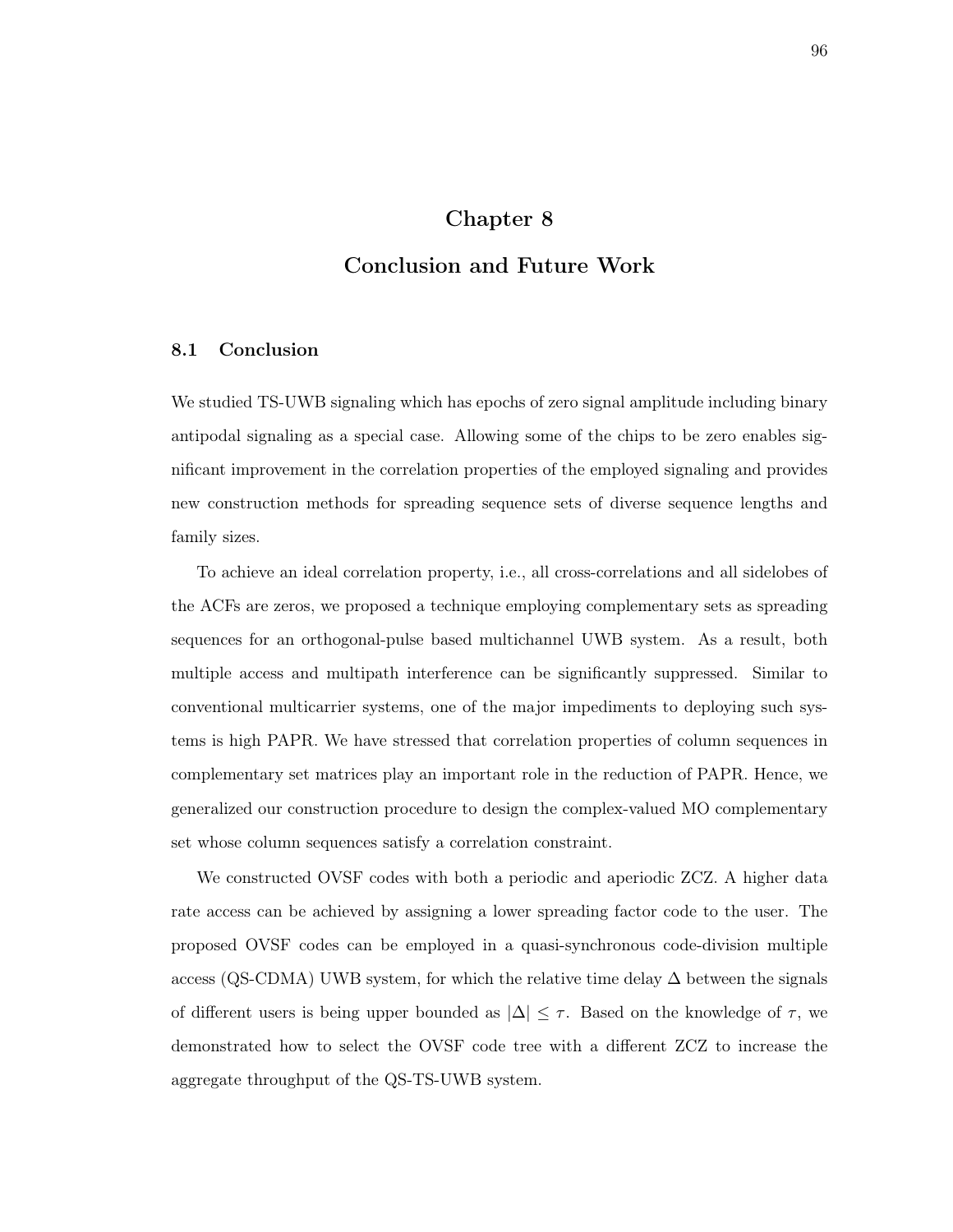We also studied an adaptive transmission approach that exploits the increased phase coherence of UWB channels with a "discrete" number of reflectors relative to narrow-band wireless channels. The proposed multipath beamforming technique suggests selecting a ternary sequence for a DS-UWB signal based on the signs of the reflection coefficients corresponding to a few strongest paths so that the signal energy at the output of a nonadaptive correlator receiver is enhanced.

#### 8.2 Future Work

In this thesis, we have left the general problem of finding MO complementary set matrices with a minimum column correlation constraint as an open question. An important step towards solving the general problem is to find new construction approaches for MO complementary set matrices. A design algorithm based on N-shift cross-orthogonal sequences can be found in [30]. However, their column correlation properties are intractable. The optimality of the constructed binary/ternary complementary sets have been verified by exhaustive computer search to a limited sequence length. We hope our research can stimulate the research in this thread and, thus, our results can be further evaluated.

We use simulated annealing search algorithm for finding companion pairs of relatively long length sequences. The simulated annealing is a statistical computational technique for obtaining optimal or near-optimal solutions for combinational optimization problem [79]. The search process may stop at the local minimum if the starting temperature, the decrement of temperature, the determination of equilibrium condition and the stopping criterion have not been well selected. Hence, the results in Table 4.4 and Table 4.5 may be further improved.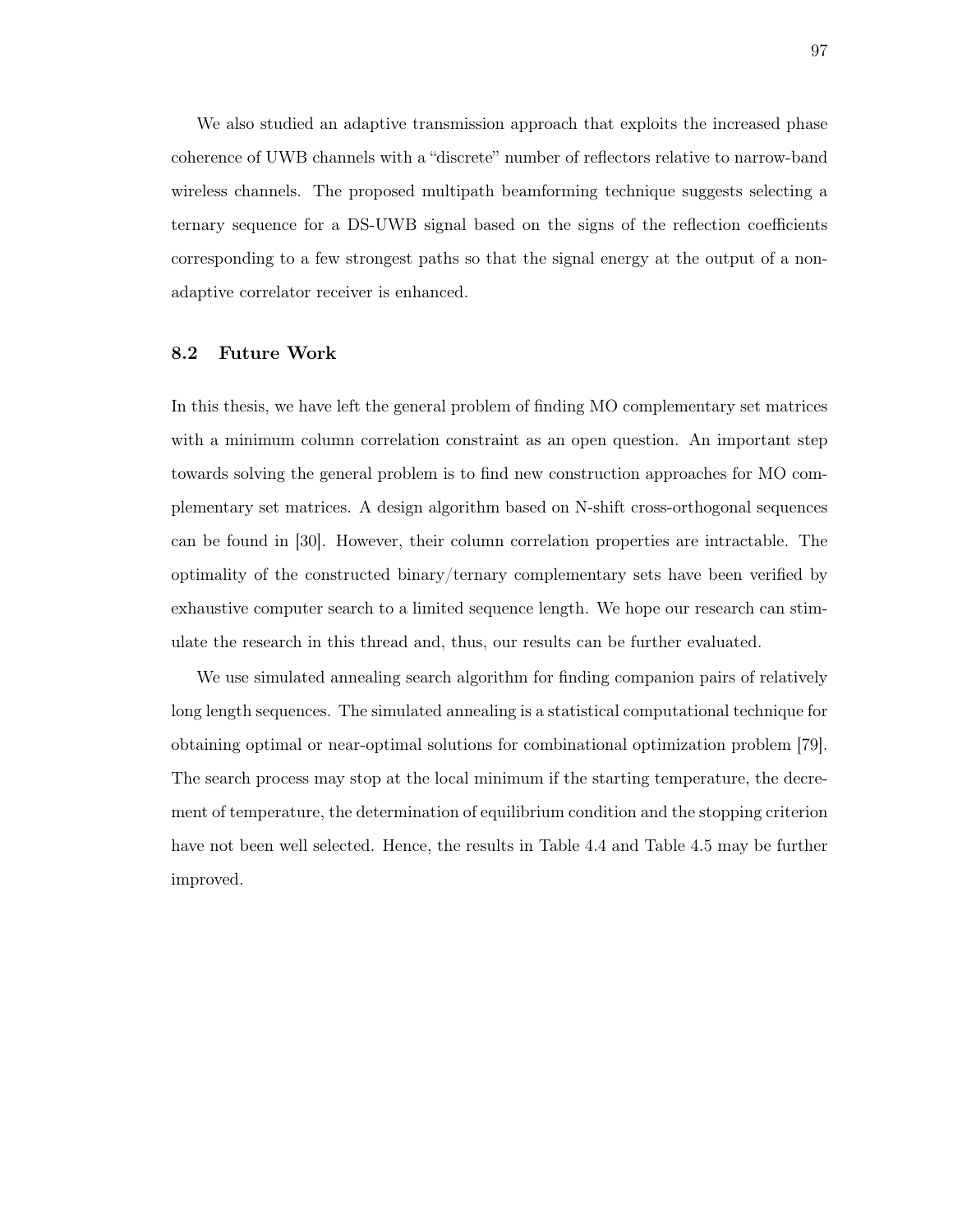### References

- [1] J. Foerster, Ed., "Channel modeling sub-committee report final," IEEE P802.15-  $02/490r1-SG3a$ , Feb. 2003.
- [2] P. Fan and M. Darnell, Sequence Design for Communications Applications. John Wiley & Sons INC., 1996.
- [3] W. H. Mow, Sequence Design for Spread Spectrum. The Chinese University Press, 1995.
- [4] D. Wu, P. Spasojević, and I. Seskar, "Multipath beamforming UWB signal design based on ternary sequences," Proc. of 40th Allerton conference on Communication, Control, and Computing, Allerton, IL, Oct. 2002.
- [5] D. Wu, P. Spasojević, and I. Seskar, "Multipath beamforming for UWB: channel unknown at the receiver," *Conference Record of the Thirty-Sixth Asilomar Conference* on Signals, Systems and Computers, vol. 1, pp. 599–603, Nov. 2002.
- [6] D. Wu, P. Spasojević, and I. Seskar, "Ternary complementary sets for orthogonal pulse based UWB," Conference Record of the Thirty-Seventh Asilomar Conference on Signals, Systems and Computers, vol. 2, pp. 1776–1780, Nov. 2003.
- [7] D. Wu, P. Spasojevic, and I. Seskar, "Ternary zero correlation zone sequences for multiple code UWB," Proc. of 38th Conference on Information Sciences and Systems  $(CISS'04)$ , pp. 939–943, Mar. 2004.
- [8] D. Wu, P. Spasojevic, and I. Seskar, "Two-dimensional orthogonal variable-spreadingfactor codes for multichannel DS-UWB," Conference Record of the Thirty-Eighth Asilomar Conference on Signals, Systems and Computers, vol. 1, pp. 627–631, Nov. 2004.
- [9] D. Wu, P. Spasojevic, and I. Seskar, "Ternary complementary sets for multiple channel DS-UWB with reduced peak to average power ratio," IEEE Global Telecommunications Conference 2004, vol. 5, pp. 3230–3234, Nov. 2004.
- [10] D. Wu, P. Spasojevic, and I. Seskar, "Orthogonal variable-spreading-factor codes with zero-correlation zone for TS-UWB," IEEE Wireless Communications and Networking Conference 2005, vol. 2, pp. 807–812, 2005.
- [11] D. Wu and P. Spasojevic, "Adaptive rate QS-CDMA UWB systems using ternary ovsf codes with a zero-correlation zone," IEEE Wireless Communications and Networking Conference 2006, Apr. 2006.
- [12] L. R. Welch, "Lower bounds on the maximum cross correlation of signals," IEEE Transactions on Information Theory, vol. IT-20, pp. 397–399, May 1974.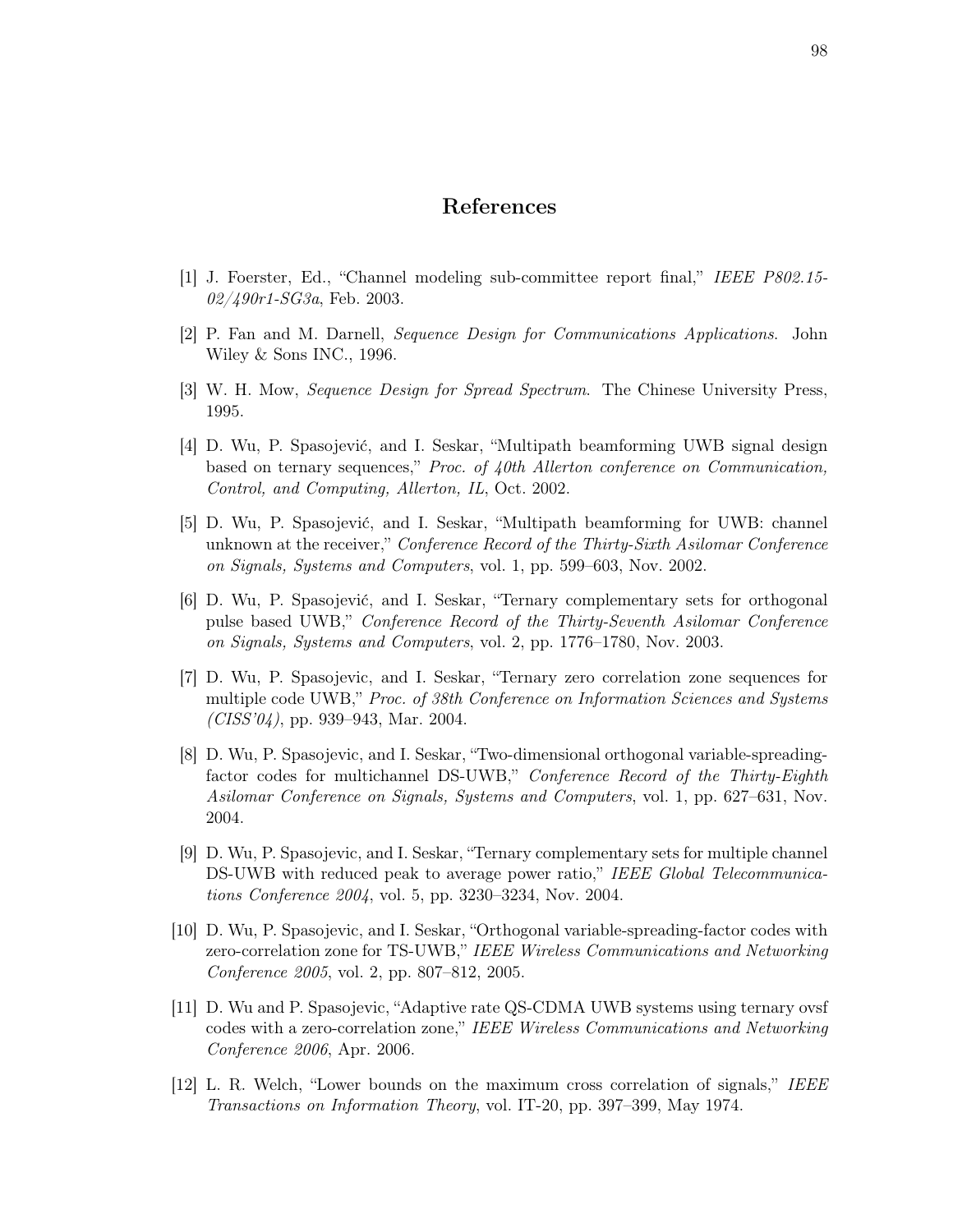- [13] C. C. Tseng and C. Liu, "Complementary sets of sequences," IEEE Transactions on Information Theory, vol. 18, pp. 644–652, Sep. 1972.
- [14] M. J. E. Golay, "Complementary series," IEEE Transactions on Information Theory, vol. 7, pp. 82–87, Apr. 1961.
- [15] A. Gavish and A. Lempel, "On ternary complementary sequences," IEEE Transactions on Information Theory, vol. 40, pp. 522–526, Mar. 1994.
- [16] X. Zhao and X. Zhang, "Peak-to-average power ratio analysis in multicarrier DS-CDMA," IEEE Transactions on Vehicular Technology, vol. 52, pp. 561–568, May 2003.
- [17] P. Fan, N. Suehiro, N. Kuroyanagi, and X. Deng, "Class of binary sequences with zero correlation zone," Electronics Letters, vol. 35, pp. 777–779, May 1999.
- [18] X. Deng and P. Fan, "Spreading sequence sets with zero and low correlation zone for quasi-synchronous CDMA communication systems," Vehicular Technology Conference, VTC2000, vol. 4, pp. 1698–1703, Sept. 2000.
- [19] J. Cha, "Class of ternary spreading sequences with zero correlation duration," Electronics Letters, vol. 37, pp. 636–637, May 2001.
- [20] P. Fan, "New direction in spreading sequence design and the related theoretical bounds," IEEE 2002 International Conference on Communications, Circuits and Systems and West Sino Expositions, vol. 1, pp. xliii–xlviii, 29 June-1 July 2002.
- [21] S. Matsufuji, "Two families of sequence pairs with zero correlation zone," Proceedings of the Fourth International Conference on Parallel and Distributed Computing, Applications and Technologies, pp. 899–903, Aug. 2003.
- [22] T. Hayashi, "A class of ternary sequence sets having a zero-correlation zone for even and odd correlation functions," Proceedings of IEEE International Symposium on Information Theory, p. 434, June 2003.
- [23] R. D. Gaudenzi, C. Elia, and R. Viola, "Bandlimited quasisynchronous CDMA: A novel satellite access technique for mobile and personal communication systems," IEEE J. Select. Areas Commun., vol. 10, pp. 328–343, Feb. 1992.
- [24] R. A. Iltis and L. Mailaender, "Multiuser detection for quasisynchronous signals," IEEE Trans. Commun., vol. 44, pp. 1561–1571, Nov. 1996.
- [25] A. Kajiwara and M. Nakagawa, "Microcellular CDMA system with a linear multiuser interference canceler," IEEE J. Sel. Areas Commun., vol. 12, pp. 605–611, May 1994.
- [26] B. Long, P. Zhang, and J. Hu, "A generalized QS-CDMA system and the design of new spreading codes," IEEE Transactions on Vehicular Technology, vol. 47, pp. 1268– 1275, Nov. 1998.
- [27] C. Tellambura, "Upper bound on peak factor of n-multiple carriers," Electronics Letters, vol. 33, pp. 1608–1609, Sept. 1997.
- [28] T. Hoholdt and J. Justesen, "Ternary sequences with perfect periodic autocorrelation," IEEE Transactions on Information Theory, pp. 597–600, 1983.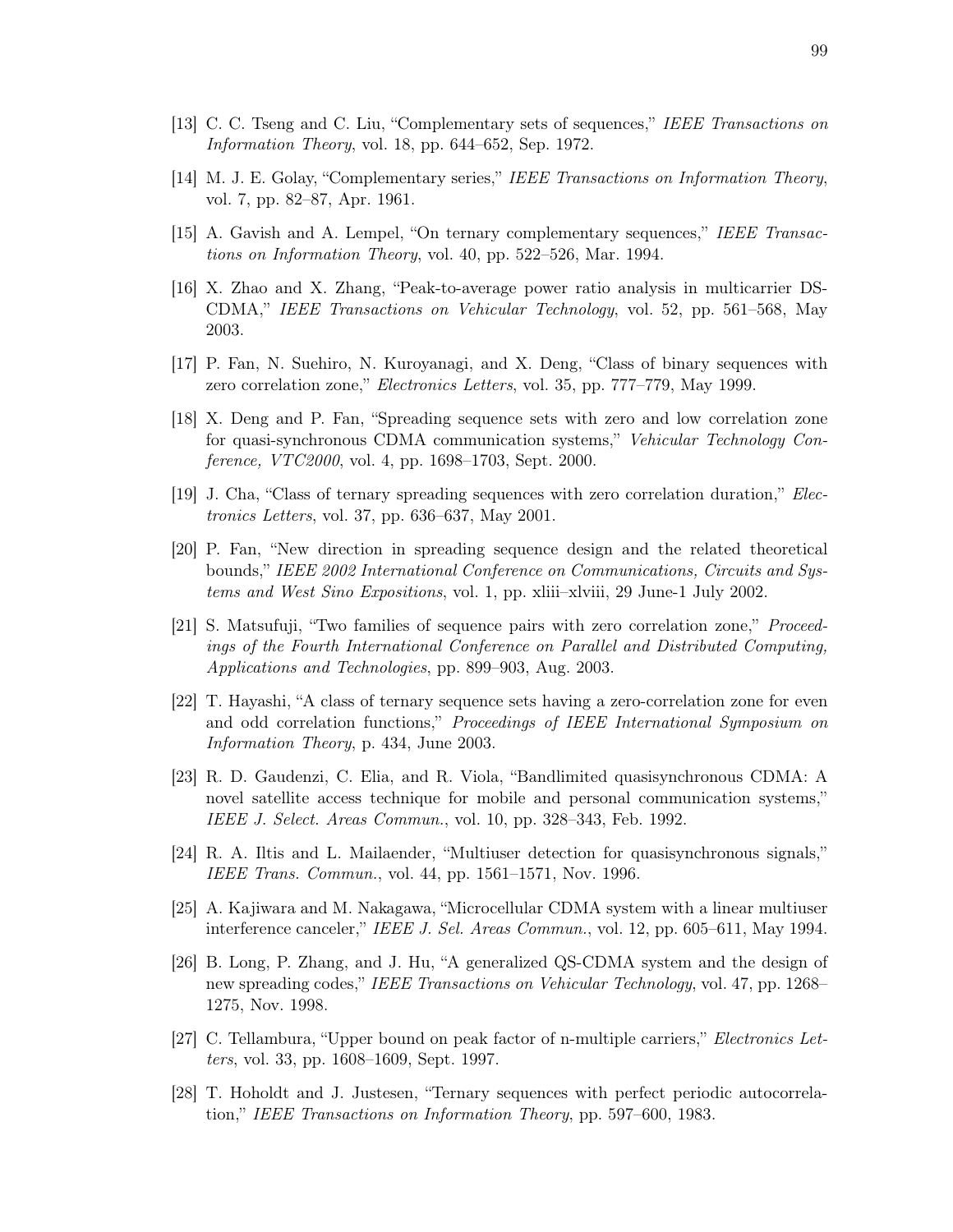- [29] B. M. Popović, "Complementary sets based on sequences with ideal periodic autocorrelation," Electronics Letters, vol. 26, pp. 1428–1430, Aug. 1990.
- [30] N. Suehiro and M. Hatori, "N-shift cross-orthogonal sequences," IEEE Transactions on Information Theory, vol. 34, pp. 143–146, Jan. 1988.
- [31] C. Zhang, X. Lin, and M. Hatori, "Novel two dimensional complementary sequences in ultra wideband wireless communications," IEEE Conferenece on Ultra Wildeband Systems and Technologies, Nov. 2003.
- [32] T. S. Rappaport, Wireless Communications Principles and Practice. Prentice Hall, 1997.
- [33] D. V. Sarwate and M. B. Pursley, "Cross correlation properties of pseudo-random and related sequences," IEEE Proc., vol. 68, pp. 593–619, May 1980.
- [34] S. Ghassemzadeh, R. Jana, V. Tarokh, C. Rice, and W. Turin, "A statistical path loss model for in-home UWB channels," Ultra Wideband Systems and Technologies, 2002. Digest of Papers. 2002 IEEE Conference on, pp. 59–64, May 2002.
- [35] G. Durisi and G. Romano, "Simulation analysis and performance evaluation of an UWB system in indoor multipath channel," IEEE Conference on Ultra Wideband Systems and Technologies, 2002. Digest of Papers, pp. 255–258, May 2002.
- [36] M. J. E. Golay, "Multislit spectrometry," J. Opt. Soc. Amer., vol. 39, pp. 437–444, 1949.
- [37] R. Sivaswamy, "Multipahse complementary codes," IEEE Trans. Information Theory, vol. IT-24, pp. 546–552, Sept. 1979.
- [38] R. L. Frank, "Polyphase complementary codes," IEEE Trans. Information Theory, vol. IT-26, pp. 641–647, Nov. 1980.
- [39] M. Darnell and A. Kemp, "Synthesis of multilevel complementary sequences," Electronics Letters, vol. 24, pp. 1251–1252, Sep. 1988.
- [40] S. M. Tseng and M. Bell, "Asynchronous multicarrier DS-CDMA using mutually orthogonal complementary sets of sequences," IEEE Transactions on Communications, vol. 48, pp. 53–59, Jan. 2000.
- [41] H. Chen, J. Yeh, and N. Suehiro, "A multicarrier CDMA architecture based on orthogonal complementary codes for new generations of wideband wireless communications," IEEE Communications Magazine, vol. 39, pp. 126–135, Oct. 2001.
- [42] S. Kondo and L. B. Milstein, "Performance of multicarrier DS CDMA systems," IEEE Transactions on Communications, vol. 44, pp. 238–246, Feb. 1996.
- [43] E. Sourour and M. Nakagawa, "Performance of orthogonal MC CDMA in a multipath fading channel," IEEE Transactions on Communications, vol. 44, pp. 356-367, Mar. 1996.
- [44] S. Boyd, "Multitone signals with low crest factor," IEEE Transactions on Circuits and Systems, pp. 1018–1022, 1986.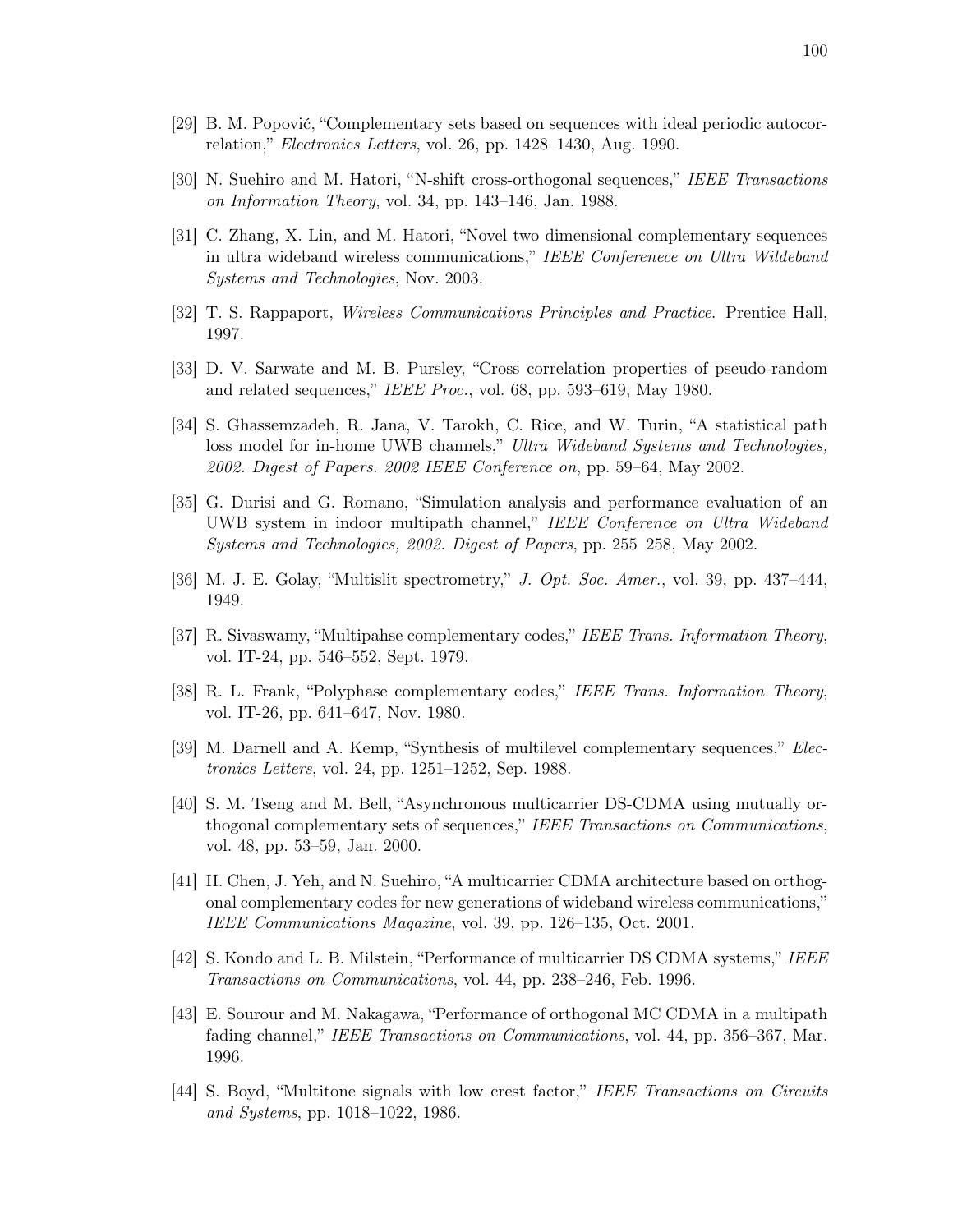- [45] B. M. Popović, "Synthesis of power efficient multitone signals with flat amplitude spectrum," IEEE Transactions on Communications, vol. 39, pp. 1031–1033, 1991.
- [46] J. A. Davis and J. Jedwab, "Peak-to-mean power control in OFDM, Golay complementary sequences, and Reed-Muller codes," IEEE Transactions on Information Theory, vol. 45, pp. 2397–2417, Nov. 1999.
- [47] T. H. Andres, "Some combinatorial properties of complementary sequences," M. Sc. Thesis, University of Manitoba, Winnipeg 1977.
- [48] U. Somaini, "Binary sequence with good autocorrelation and crosscorrelation properties," IEEE Transactions on Aerospace and Electronic Systems, vol. AES-11, pp. 1226–1231, Nov. 1975.
- [49] D. Sarwate, "Bounds on crosscorrelation and autocorrelation of sequences," IEEE Transactions on Information Theory, vol. 25, pp. 720–724, Nov 1979.
- [50] H. Deng, "Synthesis of binary sequences with good autocorrelation and crosscorrelation properties by simulated annealing," IEEE Transactions on Aerospace and Electronic System, vol. 32, pp. 98–107, Jan. 1996.
- [51] W. H. Mow and S. R. Li, "Aperiodic autocorrelation and crosscorrelation of polyphase sequences," IEEE Transactions on Information Theory, vol. 43, pp. 1000–1007, May 1997.
- [52] P. B. Borwein and R. A. Ferguson, "A complete description of Golay pairs for lengths up to 100," Mathematics of Computation, pp. 967–985, July 2003.
- [53] N. Suehiro, "A signal design without co-channel interference for approximately synchronized CDMA systems," IEEE J. Sel. Areas Commun., vol. 12, pp. 837–841, June 1994.
- [54] X. Deng and P. Fan, "Spreading sequence sets with zero correlation zone," Electronics Letters, vol. 36, pp. 993–994, May 2000.
- [55] H. Horii and M. Nakamura, "Extension of family size of ZCZ sequence sets derived from perfect sequences and unitray matrices," IEEE Seventh International Symposium on Spread Spectrum Techniques and Applications, vol. 1, pp. 170–174, 2002.
- [56] Chih-Lin I and R. Gitlin, "Multi-code CDMA wireless personal communications networks," IEEE International Conference on Communications, vol. 2, pp. 1060–1064, June 1995.
- [57] M. Win and R. Scholtz, "On the energy capture of ultrawide bandwidth signals in dense multipath environments," IEEE Communications Letters, vol. 2, pp. 245–247, Sept. 1998.
- [58] E. Dahlman, B. Gudmundson, M. Nilsson, and J. Skold, "UMTS/IMT-2000 based on wideband CDMA," IEEE Commun. Maq., vol. 36, pp. 70–80, Sept. 1998.
- [59] F. Adachi, M. Sawahashi, and K. Okawa, "Tree-structured generation of orthogonal spreading codes with different lengths for forward link of DS-CDMA mobile radio," Electronics Letters, vol. 33, pp. 27–28, Jan. 1997.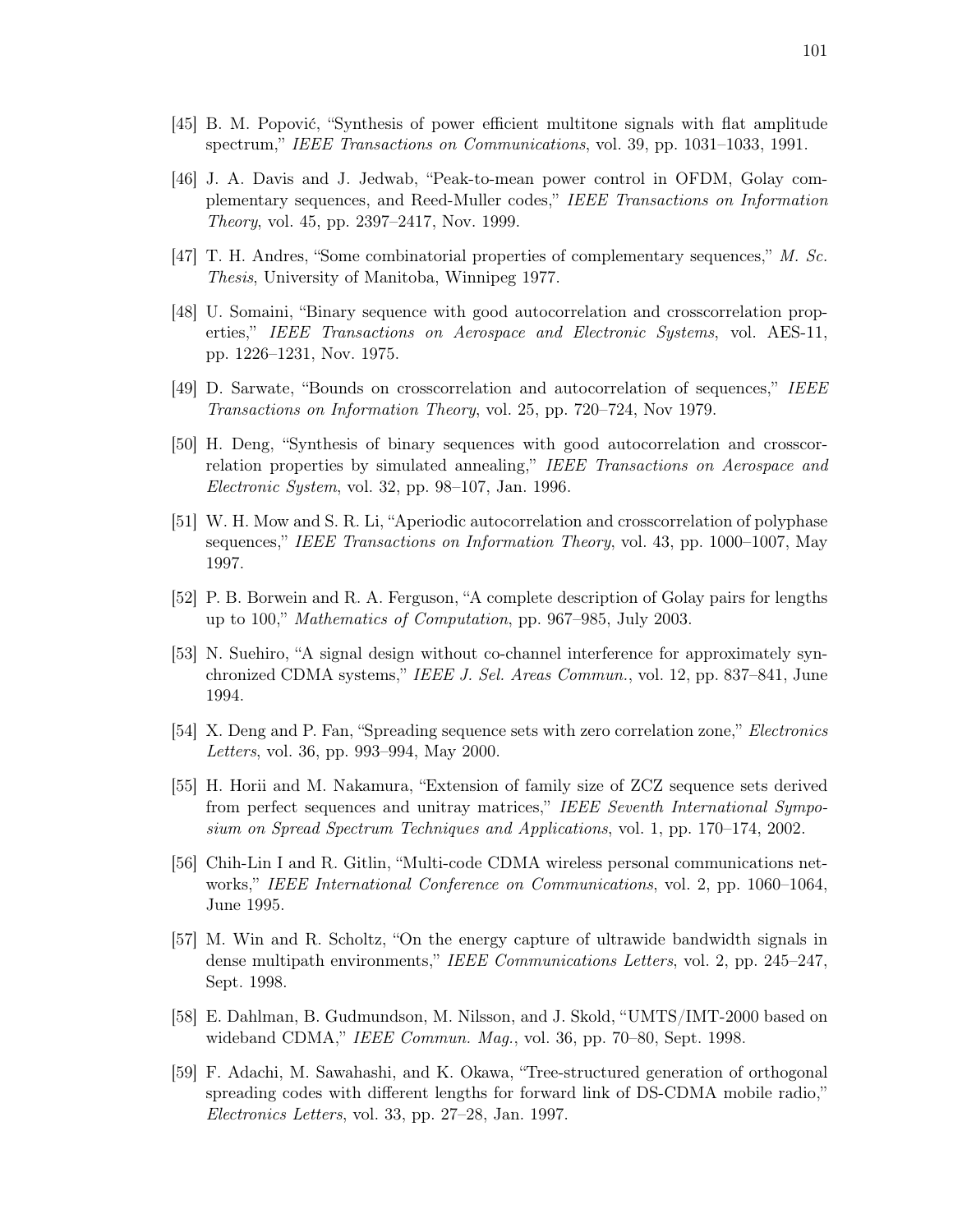- [60] B. M. Popovic, "Spreading sequences for multicarrier CDMA systems," IEEE Transactions on Communications, vol. 47, pp. 918–926, June 1999.
- [61] (1999), "Spreading and modulation (FDD), Third Generation Partnership Project; Technical Specification Group Radio Access Network," [Online] Available: http://www.3gpp.org.
- [62] F. Adachi, M. Sawahashi, and H. Suda, "Wideband DS-CDMA for next-generation mobile communications systems," IEEE Commun. Mag., vol. 36, pp. 56–69, Sep. 1998.
- [63] R. Fantacci and S. Nannicini, "Multiple access protocol for integration of variable bit rate multimedia traffic in UMTS/IMT-2000 based on wide-band CDMA," IEEE J. Sel. Areas Commun., vol. 18, pp. 1441–1454, Aug. 2000.
- [64] H. Holma and A. Toskala, WCDMA for UMTS. New York: Wiley, 2000.
- [65] J. G. Proakis, Digital Communications. New York: McGraw-Hill, 1995.
- [66] T. Cover and J. Thomas, Elements of Information Theory. John Wiley Sons, 1991.
- [67] P. Lin, C. Gan, and C. Hsu, " OVSF code channel assignment with dynamic code set and buffering adjustment for UMTS," IEEE Transactions on Vehicular Technology, vol. 54, pp. 591–602, Mar. 2005.
- [68] C. Chao, Y. Tseng, and L. Wang, "Reducing internal and external fragmentations of OVSF codes in WCDMA systems with multiple codes," IEEE Transactions on Wireless Communications, vol. 4, pp. 1516–1526, July 2005.
- [69] F. A. Cruz-Perez, J. L. Vazquez-Avila, A. Seguin-Jimenez, and L. Ortigoza-Guerrero, "Call admission and code allocation strategies for WCDMA systems with multirate traffic," IEEE Journal on Selected Areas in Communications, vol. 24, pp. 26–35, Jan. 2006.
- [70] S. Martello and P. Toth, Knapsack Problems. John Wiley & Sons INC., 1990.
- [71] M. K. Karakayali, R. Yates, and L. Razumov, "Throughput maximization on the downlink of a CDMA system," IEEE Wireless Communications and Networking 2003, vol. 2, pp. 894–901, Mar. 2003.
- [72] R. Liu, P. Spasojevic, and E. Soljanin, "A throughput analysis of incremental redundancy hybrid ARQ schemes with turbo codes," *Proc. of 38th Conference on Informa*tion Sciences and Systems (CISS'04), Princeton, NJ, pp. 726–731, Mar. 2004.
- [73] M. Win and R. Scholtz, "On the robustness of ultra-wide bandwidth signals in dense multipath environments," IEEE Communications Letters, pp. 51–53, Feb. 1998.
- [74] A. Taha and K. Chugg, "On designing the optimal template waveform for UWB impulse radio in the presence of multipath," Digest of Papers. 2002 IEEE Conference on Ultra Wideband Systems and Technologies, pp. 41–46, May 2002.
- [75] R. Esmailzadeh and M. Nakagawa, "Pre-RAKE diversity combining for direct sequence spread spectrum mobile communication systems," IEICE Trans. Commun., pp. 1008–1015, Aug. 1993.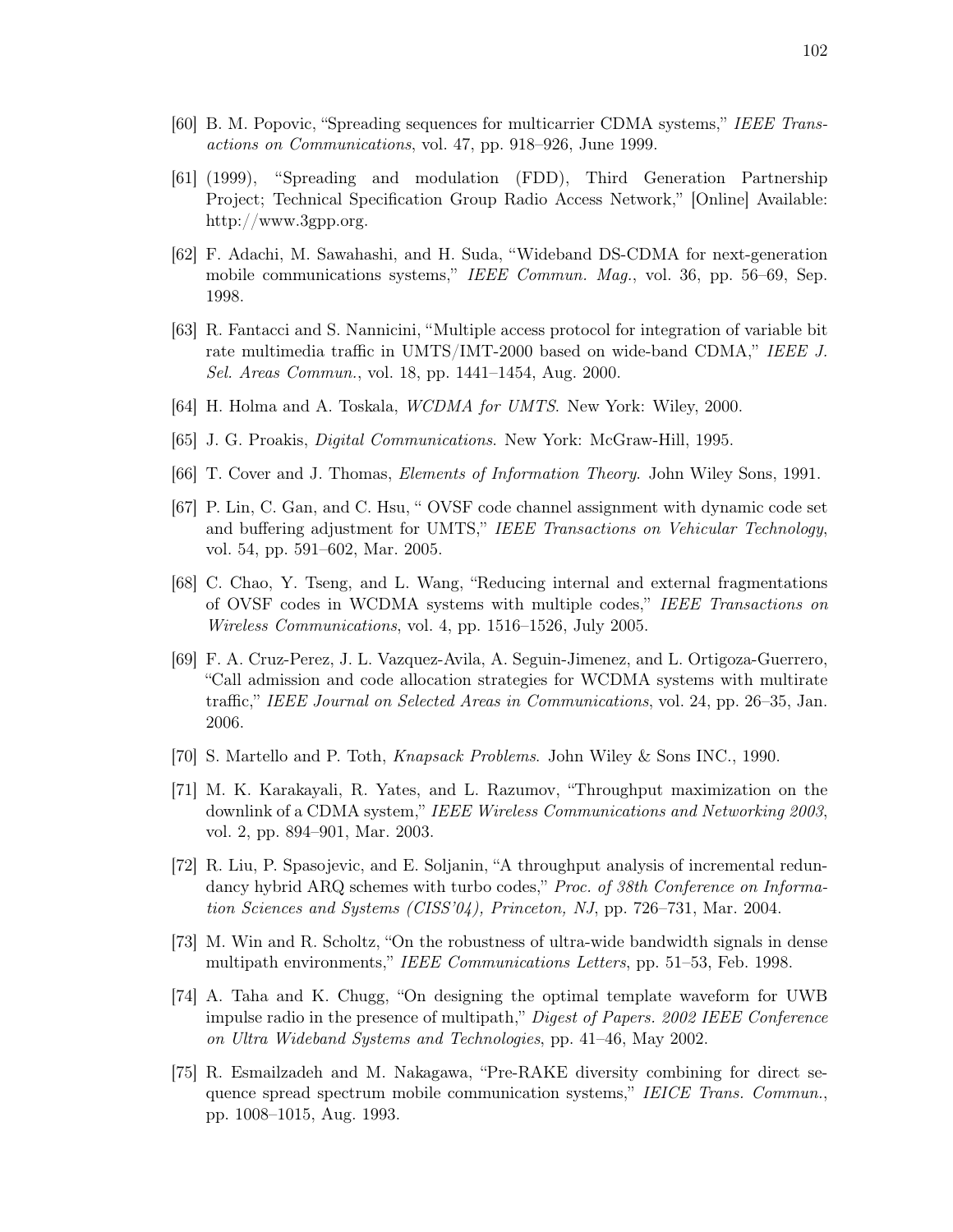- [76] H. Luke, "Binary alexis sequences with perfect correlation," Communications, IEEE Transactions on, vol. 49, pp. 966–968, June 2001.
- [77] R. Alexis, "Search for sequences with autocorrelation," in Proc. Int. Coll. Coding Theory Appl., Paris, France, pp. 159–172, Nov. 1986.
- [78] H. Hashemi, "Impulse response modeling of indoor radio propagation channels," IEEE J. Select. Areas Commun., vol. 11, pp. 967–978, Sept. 1993.
- [79] S. Kirkpatrick, C. D. Gelatt, and M. p. Vecchi, "Optimaization by simulated annealing," Science, pp. 671–680, May 1983.